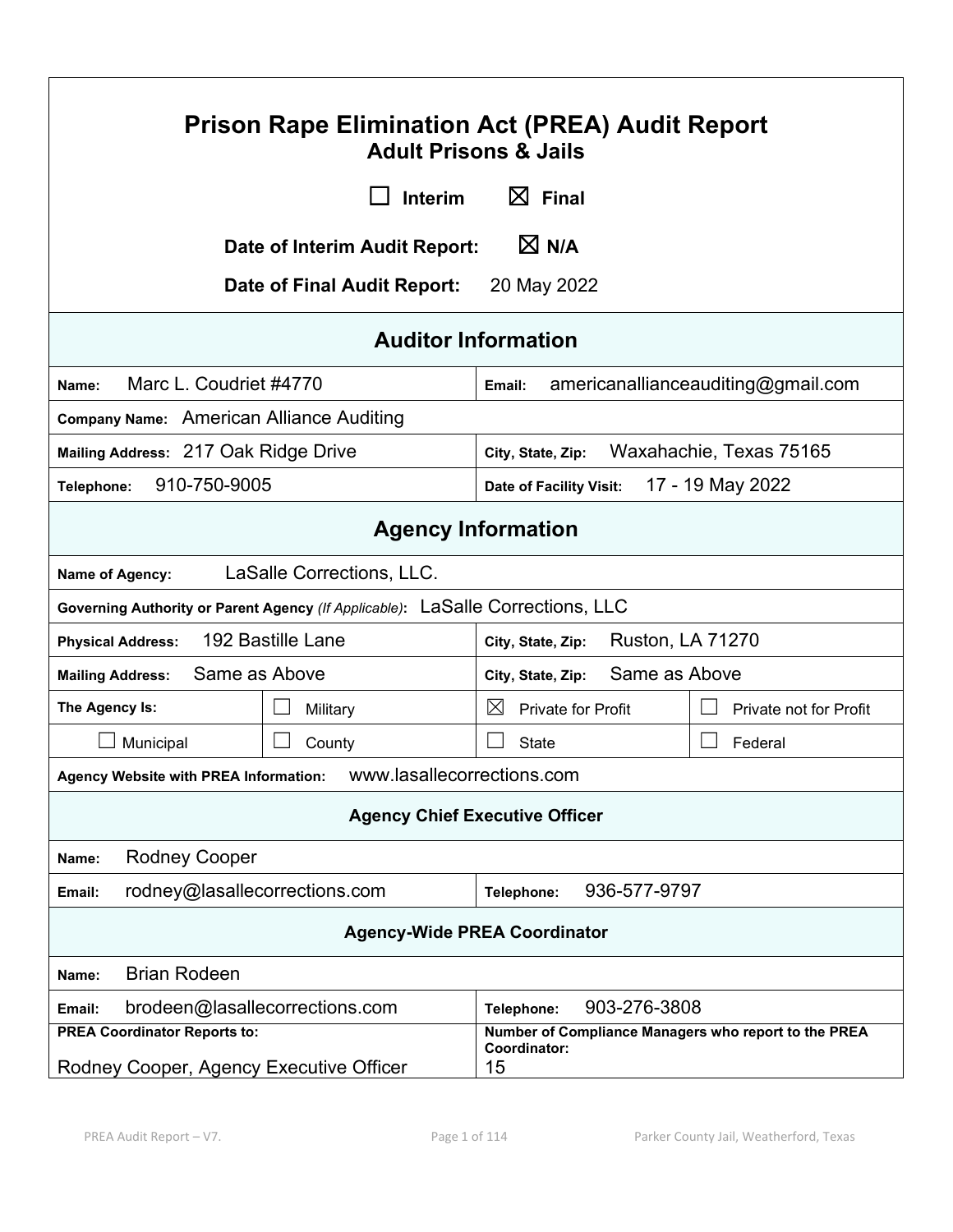| <b>Facility Information</b>                                                                                                                                                                                                                                                                                                                                                                                                                                                                                            |                                                                         |                                          |                |                          |
|------------------------------------------------------------------------------------------------------------------------------------------------------------------------------------------------------------------------------------------------------------------------------------------------------------------------------------------------------------------------------------------------------------------------------------------------------------------------------------------------------------------------|-------------------------------------------------------------------------|------------------------------------------|----------------|--------------------------|
| Name of Facility: Parker County Jail                                                                                                                                                                                                                                                                                                                                                                                                                                                                                   |                                                                         |                                          |                |                          |
| <b>Physical Address: 612 Jameson Street</b>                                                                                                                                                                                                                                                                                                                                                                                                                                                                            |                                                                         | City, State, Zip:                        |                | Weatherford, Texas 76086 |
| Mailing Address (if different from above):<br>Same as above.                                                                                                                                                                                                                                                                                                                                                                                                                                                           |                                                                         | City, State, Zip:                        | Same as above. |                          |
| The Facility Is:                                                                                                                                                                                                                                                                                                                                                                                                                                                                                                       | Military                                                                | $\boxtimes$<br><b>Private for Profit</b> |                | Private not for Profit   |
| Municipal                                                                                                                                                                                                                                                                                                                                                                                                                                                                                                              | County                                                                  | <b>State</b>                             |                | Federal                  |
| <b>Facility Type:</b>                                                                                                                                                                                                                                                                                                                                                                                                                                                                                                  | Prison                                                                  |                                          | $\boxtimes$    | Jail                     |
| <b>Facility Website with PREA Information:</b>                                                                                                                                                                                                                                                                                                                                                                                                                                                                         | www.lasallecorrections.com                                              |                                          |                |                          |
|                                                                                                                                                                                                                                                                                                                                                                                                                                                                                                                        | $\Box$ Yes<br>Has the facility been accredited within the past 3 years? | $\boxtimes$ No                           |                |                          |
| If the facility has been accredited within the past 3 years, select the accrediting organization(s) - select all that apply (N/A if<br>the facility has not been accredited within the past 3 years):<br><b>ACA</b><br><b>NCCHC</b><br>CALEA<br>$\boxtimes$ Other (please name or describe): Texas Department of Jail Standards.<br>N/A<br>If the facility has completed any internal or external audits other than those that resulted in accreditation, please describe:<br>Internal Audits and Operational Reviews. |                                                                         |                                          |                |                          |
| Warden/Jail Administrator/Sheriff/Director                                                                                                                                                                                                                                                                                                                                                                                                                                                                             |                                                                         |                                          |                |                          |
| Ron King<br>Name:                                                                                                                                                                                                                                                                                                                                                                                                                                                                                                      |                                                                         |                                          |                |                          |
| Email:                                                                                                                                                                                                                                                                                                                                                                                                                                                                                                                 | ron.king@lasallecorrections.com                                         |                                          | 682-229-2341   |                          |
| <b>Facility PREA Compliance Manager</b>                                                                                                                                                                                                                                                                                                                                                                                                                                                                                |                                                                         |                                          |                |                          |
| <b>Hailey Harris</b><br>Name:                                                                                                                                                                                                                                                                                                                                                                                                                                                                                          |                                                                         |                                          |                |                          |
| Email:                                                                                                                                                                                                                                                                                                                                                                                                                                                                                                                 | hailey.harris@lasallecorrections.com                                    | Telephone:                               | 682-229-2305   |                          |
| Facility Health Service Administrator L N/A                                                                                                                                                                                                                                                                                                                                                                                                                                                                            |                                                                         |                                          |                |                          |
| <b>Judy Bolan</b><br>Name:                                                                                                                                                                                                                                                                                                                                                                                                                                                                                             |                                                                         |                                          |                |                          |
| Email:                                                                                                                                                                                                                                                                                                                                                                                                                                                                                                                 | judy.bolan@lasallecorrections.com                                       | Telephone:                               | 682-229-2345   |                          |
| <b>Facility Characteristics</b>                                                                                                                                                                                                                                                                                                                                                                                                                                                                                        |                                                                         |                                          |                |                          |
|                                                                                                                                                                                                                                                                                                                                                                                                                                                                                                                        | 461<br><b>Designated Facility Capacity:</b>                             |                                          |                |                          |
| 437<br><b>Current Population of Facility:</b>                                                                                                                                                                                                                                                                                                                                                                                                                                                                          |                                                                         |                                          |                |                          |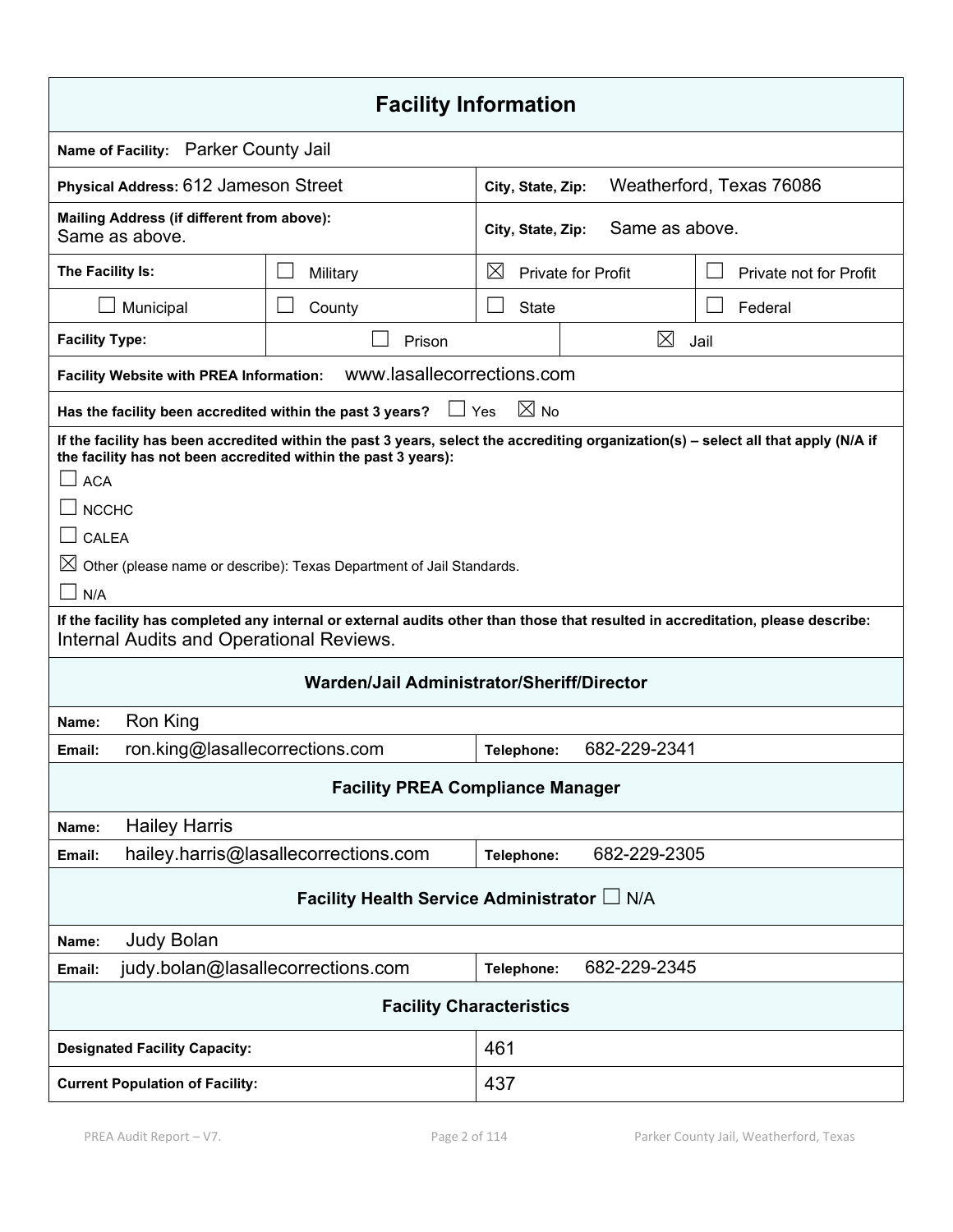| Average daily population for the past 12 months:                                                                                                                                                            |  | 419                                                                                                                                                                                                                                                                                                                                                                                                                                    |                                                                              |  |
|-------------------------------------------------------------------------------------------------------------------------------------------------------------------------------------------------------------|--|----------------------------------------------------------------------------------------------------------------------------------------------------------------------------------------------------------------------------------------------------------------------------------------------------------------------------------------------------------------------------------------------------------------------------------------|------------------------------------------------------------------------------|--|
| Has the facility been over capacity at any point in the past 12<br>months?                                                                                                                                  |  | $\boxtimes$ No<br>$\Box$ Yes                                                                                                                                                                                                                                                                                                                                                                                                           |                                                                              |  |
| Which population(s) does the facility hold?                                                                                                                                                                 |  | Females<br>Males                                                                                                                                                                                                                                                                                                                                                                                                                       | $\boxtimes$ Both Females and Males                                           |  |
| Age range of population:                                                                                                                                                                                    |  | $17 - 75$                                                                                                                                                                                                                                                                                                                                                                                                                              |                                                                              |  |
| Average length of stay or time under supervision:                                                                                                                                                           |  | 1-12 months                                                                                                                                                                                                                                                                                                                                                                                                                            |                                                                              |  |
| Facility security levels/inmate custody levels:                                                                                                                                                             |  | Minimum, Medium, Maximum                                                                                                                                                                                                                                                                                                                                                                                                               |                                                                              |  |
| Number of inmates admitted to facility during the past 12 months:                                                                                                                                           |  |                                                                                                                                                                                                                                                                                                                                                                                                                                        | 4139                                                                         |  |
| Number of inmates admitted to facility during the past 12 months whose length of stay<br>in the facility was for 72 hours or more:                                                                          |  |                                                                                                                                                                                                                                                                                                                                                                                                                                        | 3364                                                                         |  |
| Number of inmates admitted to facility during the past 12 months whose length of stay<br>in the facility was for 30 days or more:                                                                           |  |                                                                                                                                                                                                                                                                                                                                                                                                                                        | 3364                                                                         |  |
| Does the facility hold youthful inmates?                                                                                                                                                                    |  | $\boxtimes$ Yes<br><b>No</b>                                                                                                                                                                                                                                                                                                                                                                                                           |                                                                              |  |
| Number of youthful inmates held in the facility during the past 12 months: (N/A if the<br>facility never holds youthful inmates)                                                                            |  |                                                                                                                                                                                                                                                                                                                                                                                                                                        | 47<br>$\perp$<br>N/A                                                         |  |
| Does the audited facility hold inmates for one or more other agencies (e.g., a State<br>correctional agency, U.S. Marshals Service, Bureau of Prisons, U.S. Immigration and<br><b>Customs Enforcement)?</b> |  | $\boxtimes$ Yes<br><b>No</b>                                                                                                                                                                                                                                                                                                                                                                                                           |                                                                              |  |
| Select all other agencies for which the audited<br>facility holds inmates: Select all that apply (N/A if the<br>audited facility does not hold inmates for any other<br>agency or agencies):<br>city jail)  |  | <b>Federal Bureau of Prisons</b><br>$\boxtimes$ U.S. Marshals Service<br>U.S. Immigration and Customs Enforcement<br><b>Bureau of Indian Affairs</b><br>U.S. Military branch<br>State or Territorial correctional agency<br>$\boxtimes$ County correctional or detention agency<br>$\Box$ Judicial district correctional or detention facility<br>Private corrections or detention provider<br>Other - please name or describe:<br>N/A | City or municipal correctional or detention facility (e.g., police lockup or |  |
| Number of staff currently employed by the facility who may have contact with inmates:                                                                                                                       |  | 85                                                                                                                                                                                                                                                                                                                                                                                                                                     |                                                                              |  |
| Number of staff hired by the facility during the past 12 months who may have contact<br>with inmates:                                                                                                       |  | 42                                                                                                                                                                                                                                                                                                                                                                                                                                     |                                                                              |  |
| Number of contracts in the past 12 months for services with contractors who may<br>have contact with inmates:                                                                                               |  | 0                                                                                                                                                                                                                                                                                                                                                                                                                                      |                                                                              |  |
| Number of individual contractors who have contact with inmates, currently authorized<br>to enter the facility:                                                                                              |  | 0                                                                                                                                                                                                                                                                                                                                                                                                                                      |                                                                              |  |
| Number of volunteers who have contact with inmates, currently authorized to enter the<br>facility:                                                                                                          |  | 13                                                                                                                                                                                                                                                                                                                                                                                                                                     |                                                                              |  |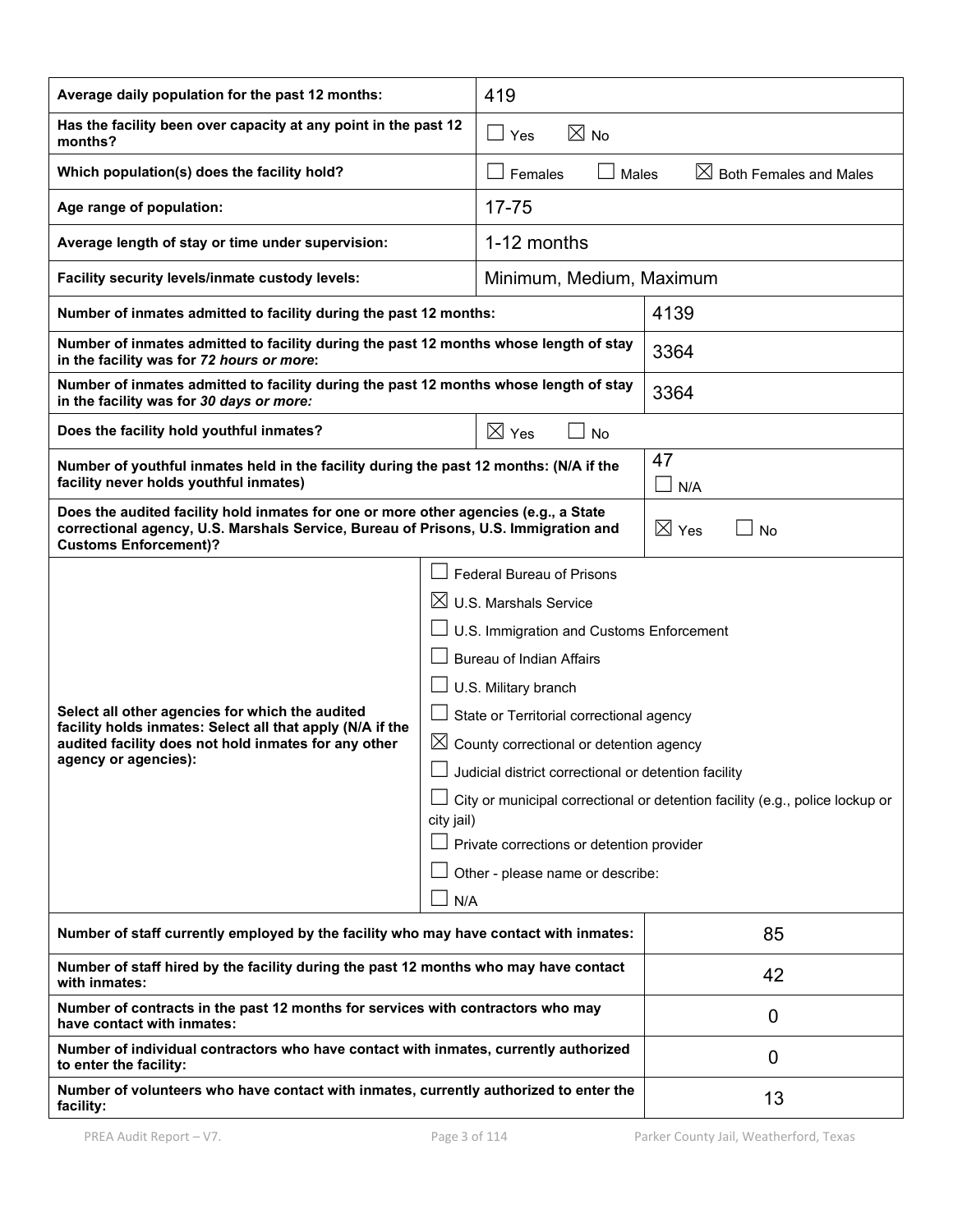| <b>Physical Plant</b>                                                                                                                                                                                                                                                                                                                                                                                                                                                                                                                                                                                                                                                                                                                                                                                                                                                                                                                                                                                                                                                                                                                                                                                                                                                                                                                                                                                                                                                                                                                                                                                                                                                                                                                                                                         |                 |                 |                 |           |  |
|-----------------------------------------------------------------------------------------------------------------------------------------------------------------------------------------------------------------------------------------------------------------------------------------------------------------------------------------------------------------------------------------------------------------------------------------------------------------------------------------------------------------------------------------------------------------------------------------------------------------------------------------------------------------------------------------------------------------------------------------------------------------------------------------------------------------------------------------------------------------------------------------------------------------------------------------------------------------------------------------------------------------------------------------------------------------------------------------------------------------------------------------------------------------------------------------------------------------------------------------------------------------------------------------------------------------------------------------------------------------------------------------------------------------------------------------------------------------------------------------------------------------------------------------------------------------------------------------------------------------------------------------------------------------------------------------------------------------------------------------------------------------------------------------------|-----------------|-----------------|-----------------|-----------|--|
| <b>Number of buildings:</b>                                                                                                                                                                                                                                                                                                                                                                                                                                                                                                                                                                                                                                                                                                                                                                                                                                                                                                                                                                                                                                                                                                                                                                                                                                                                                                                                                                                                                                                                                                                                                                                                                                                                                                                                                                   |                 |                 |                 |           |  |
| Auditors should count all buildings that are part of the facility, whether inmates are<br>formally allowed to enter them or not. In situations where temporary structures have<br>been erected (e.g., tents) the Auditor should use their discretion to determine whether<br>to include the structure in the overall count of buildings. As a general rule, if a<br>temporary structure is regularly or routinely used to hold or house inmates, or if the<br>temporary structure is used to house or support operational functions for more than a<br>short period of time (e.g., an emergency situation), it should be included in the overall<br>count of buildings.                                                                                                                                                                                                                                                                                                                                                                                                                                                                                                                                                                                                                                                                                                                                                                                                                                                                                                                                                                                                                                                                                                                       |                 |                 | 1               |           |  |
| Number of inmate housing units:                                                                                                                                                                                                                                                                                                                                                                                                                                                                                                                                                                                                                                                                                                                                                                                                                                                                                                                                                                                                                                                                                                                                                                                                                                                                                                                                                                                                                                                                                                                                                                                                                                                                                                                                                               |                 |                 |                 |           |  |
| Enter 0 if the facility does not have discrete housing units. DOJ PREA Working Group<br>FAQ on the definition of a housing unit: How is a "housing unit" defined for the<br>purposes of the PREA Standards? The question has been raised in particular as it<br>relates to facilities that have adjacent or interconnected units. The most common<br>concept of a housing unit is architectural. The generally agreed-upon definition is a<br>space that is enclosed by physical barriers accessed through one or more doors of<br>various types, including commercial-grade swing doors, steel sliding doors,<br>interlocking sally port doors, etc. In addition to the primary entrance and exit,<br>additional doors are often included to meet life safety codes. The unit contains<br>sleeping space, sanitary facilities (including toilets, lavatories, and showers), and a<br>dayroom or leisure space in differing configurations. Many facilities are designed with<br>modules or pods clustered around a control room. This multiple-pod design provides<br>the facility with certain staff efficiencies and economies of scale. At the same time, the<br>design affords the flexibility to separately house inmates of differing security levels, or<br>who are grouped by some other operational or service scheme. Generally, the control<br>room is enclosed by security glass, and in some cases, this allows inmates to see into<br>neighboring pods. However, observation from one unit to another is usually limited by<br>angled site lines. In some cases, the facility has prevented this entirely by installing<br>one-way glass. Both the architectural design and functional use of these multiple pods<br>indicate that they are managed as distinct housing units. |                 | 49              |                 |           |  |
| Number of single cell housing units:                                                                                                                                                                                                                                                                                                                                                                                                                                                                                                                                                                                                                                                                                                                                                                                                                                                                                                                                                                                                                                                                                                                                                                                                                                                                                                                                                                                                                                                                                                                                                                                                                                                                                                                                                          |                 |                 | 0               |           |  |
| Number of multiple occupancy cell housing units:                                                                                                                                                                                                                                                                                                                                                                                                                                                                                                                                                                                                                                                                                                                                                                                                                                                                                                                                                                                                                                                                                                                                                                                                                                                                                                                                                                                                                                                                                                                                                                                                                                                                                                                                              |                 | 49              |                 |           |  |
| Number of open bay/dorm housing units:                                                                                                                                                                                                                                                                                                                                                                                                                                                                                                                                                                                                                                                                                                                                                                                                                                                                                                                                                                                                                                                                                                                                                                                                                                                                                                                                                                                                                                                                                                                                                                                                                                                                                                                                                        |                 |                 | 0               |           |  |
| Number of segregation cells (for example, administrative, disciplinary, protective<br>custody, etc.):                                                                                                                                                                                                                                                                                                                                                                                                                                                                                                                                                                                                                                                                                                                                                                                                                                                                                                                                                                                                                                                                                                                                                                                                                                                                                                                                                                                                                                                                                                                                                                                                                                                                                         |                 |                 | 31              |           |  |
| In housing units, does the facility maintain sight and sound separation between<br>youthful inmates and adult inmates? (N/A if the facility never holds youthful inmates)                                                                                                                                                                                                                                                                                                                                                                                                                                                                                                                                                                                                                                                                                                                                                                                                                                                                                                                                                                                                                                                                                                                                                                                                                                                                                                                                                                                                                                                                                                                                                                                                                     |                 | $\boxtimes$ Yes | No              | N/A       |  |
| Does the facility have a video monitoring system, electronic surveillance system, or<br>other monitoring technology (e.g., cameras, etc.)?                                                                                                                                                                                                                                                                                                                                                                                                                                                                                                                                                                                                                                                                                                                                                                                                                                                                                                                                                                                                                                                                                                                                                                                                                                                                                                                                                                                                                                                                                                                                                                                                                                                    |                 |                 | $\boxtimes$ Yes | $\Box$ No |  |
| Has the facility installed or updated a video monitoring system, electronic surveillance<br>system, or other monitoring technology in the past 12 months?                                                                                                                                                                                                                                                                                                                                                                                                                                                                                                                                                                                                                                                                                                                                                                                                                                                                                                                                                                                                                                                                                                                                                                                                                                                                                                                                                                                                                                                                                                                                                                                                                                     |                 | Yes             | $\boxtimes$ No  |           |  |
| <b>Medical and Mental Health Services and Forensic Medical Exams</b>                                                                                                                                                                                                                                                                                                                                                                                                                                                                                                                                                                                                                                                                                                                                                                                                                                                                                                                                                                                                                                                                                                                                                                                                                                                                                                                                                                                                                                                                                                                                                                                                                                                                                                                          |                 |                 |                 |           |  |
| Are medical services provided on-site?                                                                                                                                                                                                                                                                                                                                                                                                                                                                                                                                                                                                                                                                                                                                                                                                                                                                                                                                                                                                                                                                                                                                                                                                                                                                                                                                                                                                                                                                                                                                                                                                                                                                                                                                                        | $\boxtimes$ Yes | <b>No</b>       |                 |           |  |
| Are mental health services provided on-site?                                                                                                                                                                                                                                                                                                                                                                                                                                                                                                                                                                                                                                                                                                                                                                                                                                                                                                                                                                                                                                                                                                                                                                                                                                                                                                                                                                                                                                                                                                                                                                                                                                                                                                                                                  | $\boxtimes$ Yes | No              |                 |           |  |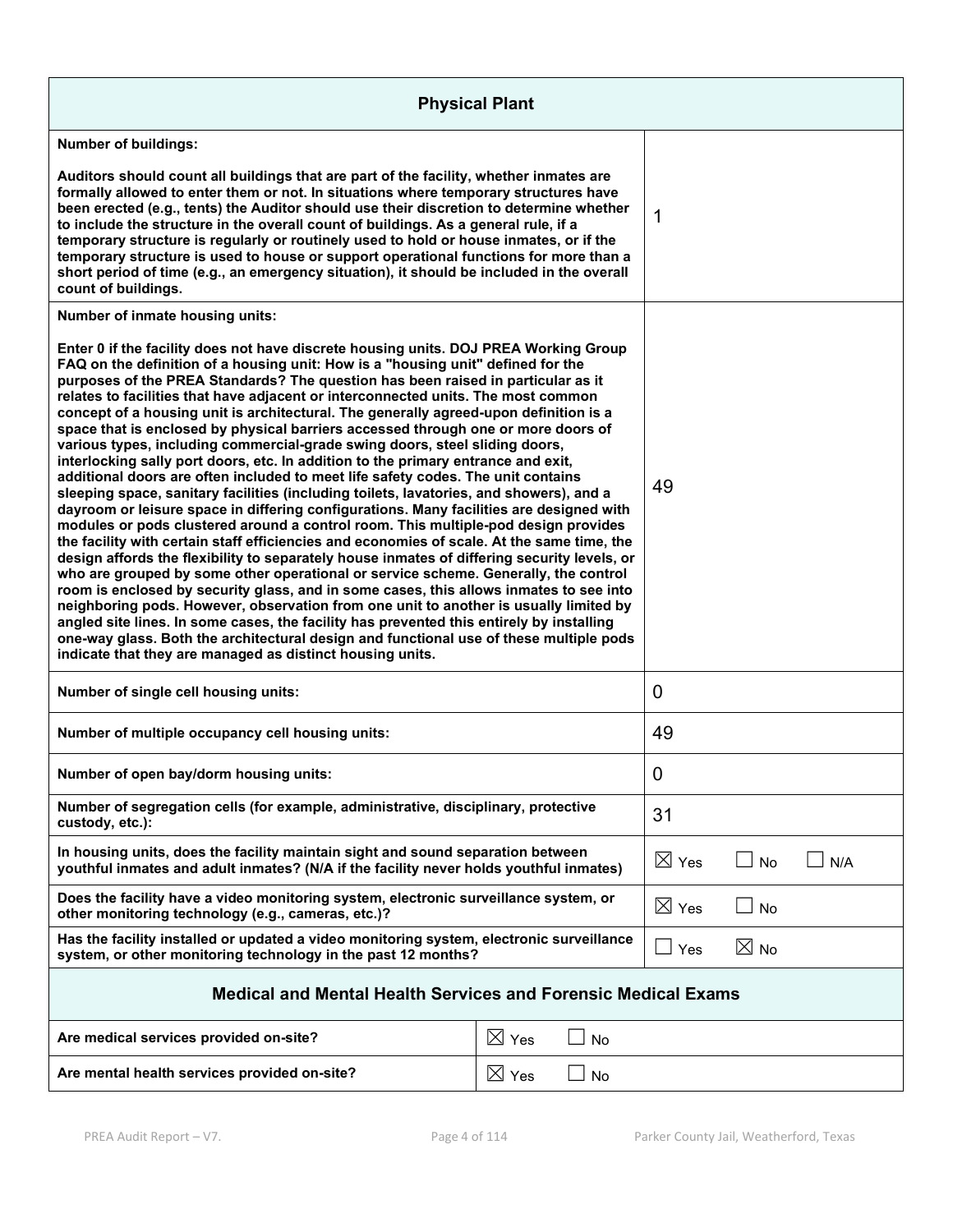| Where are sexual assault forensic medical exams provided?<br>Select all that apply.                                                                                                                                                                                                                                                                                               | On-site<br>$\boxtimes$ Local hospital/clinic<br>Rape Crisis Center<br>Other (please name or describe: |                                                                                                |  |
|-----------------------------------------------------------------------------------------------------------------------------------------------------------------------------------------------------------------------------------------------------------------------------------------------------------------------------------------------------------------------------------|-------------------------------------------------------------------------------------------------------|------------------------------------------------------------------------------------------------|--|
|                                                                                                                                                                                                                                                                                                                                                                                   | Investigations                                                                                        |                                                                                                |  |
|                                                                                                                                                                                                                                                                                                                                                                                   | <b>Criminal Investigations</b>                                                                        |                                                                                                |  |
| Number of investigators employed by the agency and/or facility who are responsible<br>for conducting CRIMINAL investigations into allegations of sexual abuse or sexual<br>harassment:                                                                                                                                                                                            |                                                                                                       | 0                                                                                              |  |
| When the facility received allegations of sexual abuse or sexual harassment (whether<br>staff-on-inmate or inmate-on-inmate), CRIMINAL INVESTIGATIONS are conducted by:<br>Select all that apply.                                                                                                                                                                                 |                                                                                                       | Facility investigators<br>Agency investigators<br>$\boxtimes$ An external investigative entity |  |
| Local police department<br>$\boxtimes$ Local sheriff's department<br>Select all external entities responsible for CRIMINAL<br>State police<br>INVESTIGATIONS: Select all that apply (N/A if no<br>external entities are responsible for criminal<br>A U.S. Department of Justice component<br>investigations)<br>$\boxtimes$ Other (please name or describe: USMS<br>N/A          |                                                                                                       |                                                                                                |  |
| <b>Administrative Investigations</b>                                                                                                                                                                                                                                                                                                                                              |                                                                                                       |                                                                                                |  |
| Number of investigators employed by the agency and/or facility who are responsible<br>for conducting ADMINISTRATIVE investigations into allegations of sexual abuse or<br>sexual harassment?                                                                                                                                                                                      |                                                                                                       | 3                                                                                              |  |
| When the facility receives allegations of sexual abuse or sexual harassment (whether<br>staff-on-inmate or inmate-on-inmate), ADMINISTRATIVE INVESTIGATIONS are<br>conducted by: Select all that apply                                                                                                                                                                            |                                                                                                       | $\boxtimes$ Facility investigators<br>Agency investigators<br>An external investigative entity |  |
| Local police department<br>Select all external entities responsible for<br><b>ADMINISTRATIVE INVESTIGATIONS: Select all that</b><br>Local sheriff's department<br>apply (N/A if no external entities are responsible for<br>$\Box$ State police<br>administrative investigations)<br>A U.S. Department of Justice component<br>Other (please name or describe:<br>$\boxtimes$ N/A |                                                                                                       |                                                                                                |  |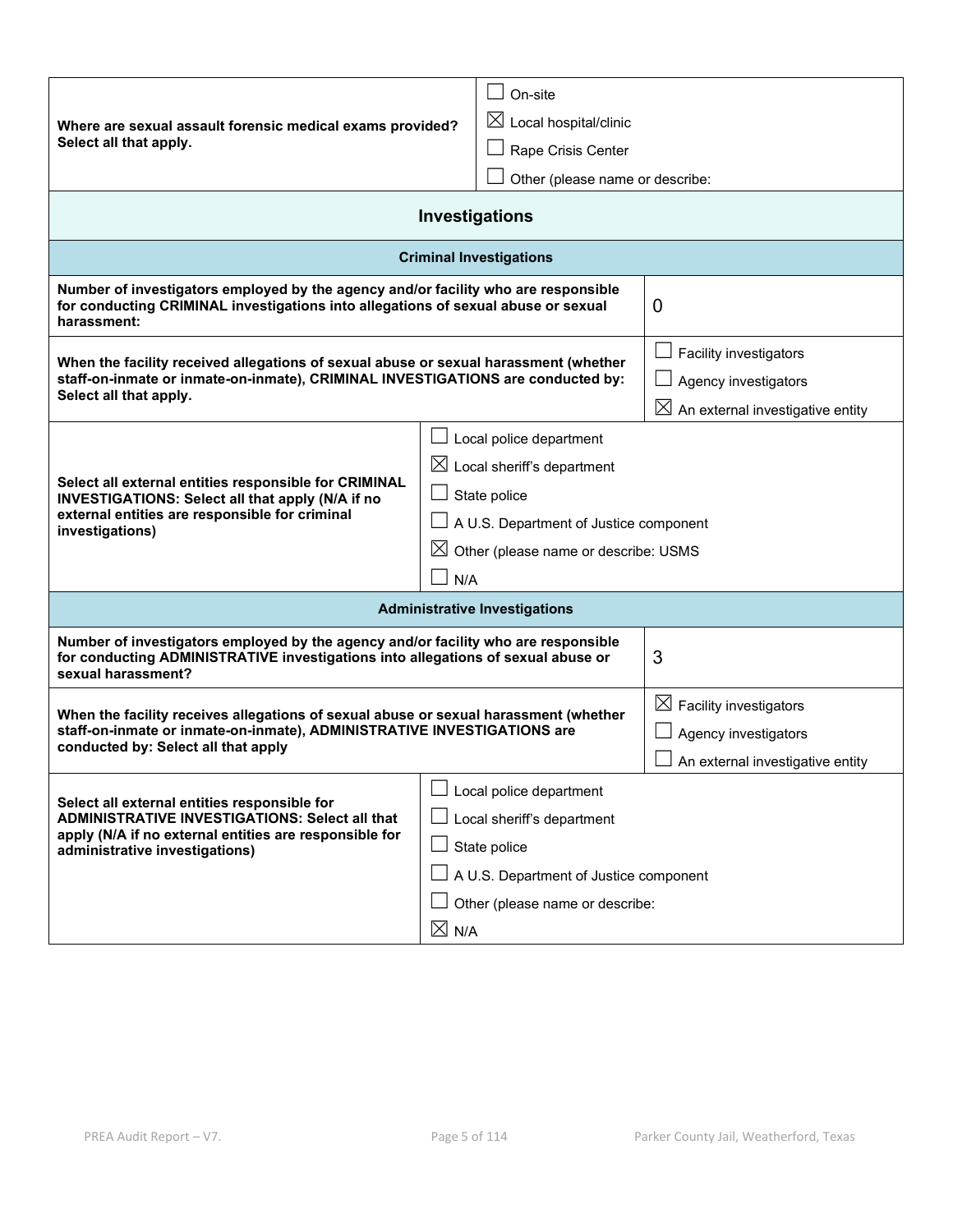# **Summary of Audit Findings**

| <b>Standards Exceeded</b>                                                                  |                                                             |
|--------------------------------------------------------------------------------------------|-------------------------------------------------------------|
| Number of Standards Exceeded:<br>List of Standards Exceeded:<br>115.31: Employee training. | -2<br>Standard 115.13: Supervision and Monitoring, Standard |
| <b>Standards Met</b>                                                                       |                                                             |
| <b>Number of Standards Met: 43</b>                                                         |                                                             |
| <b>Standards Not Met</b>                                                                   |                                                             |
| <b>Number of Standards Not Met:</b><br><b>List of Standards Not Met:</b>                   | N/A<br>N/A                                                  |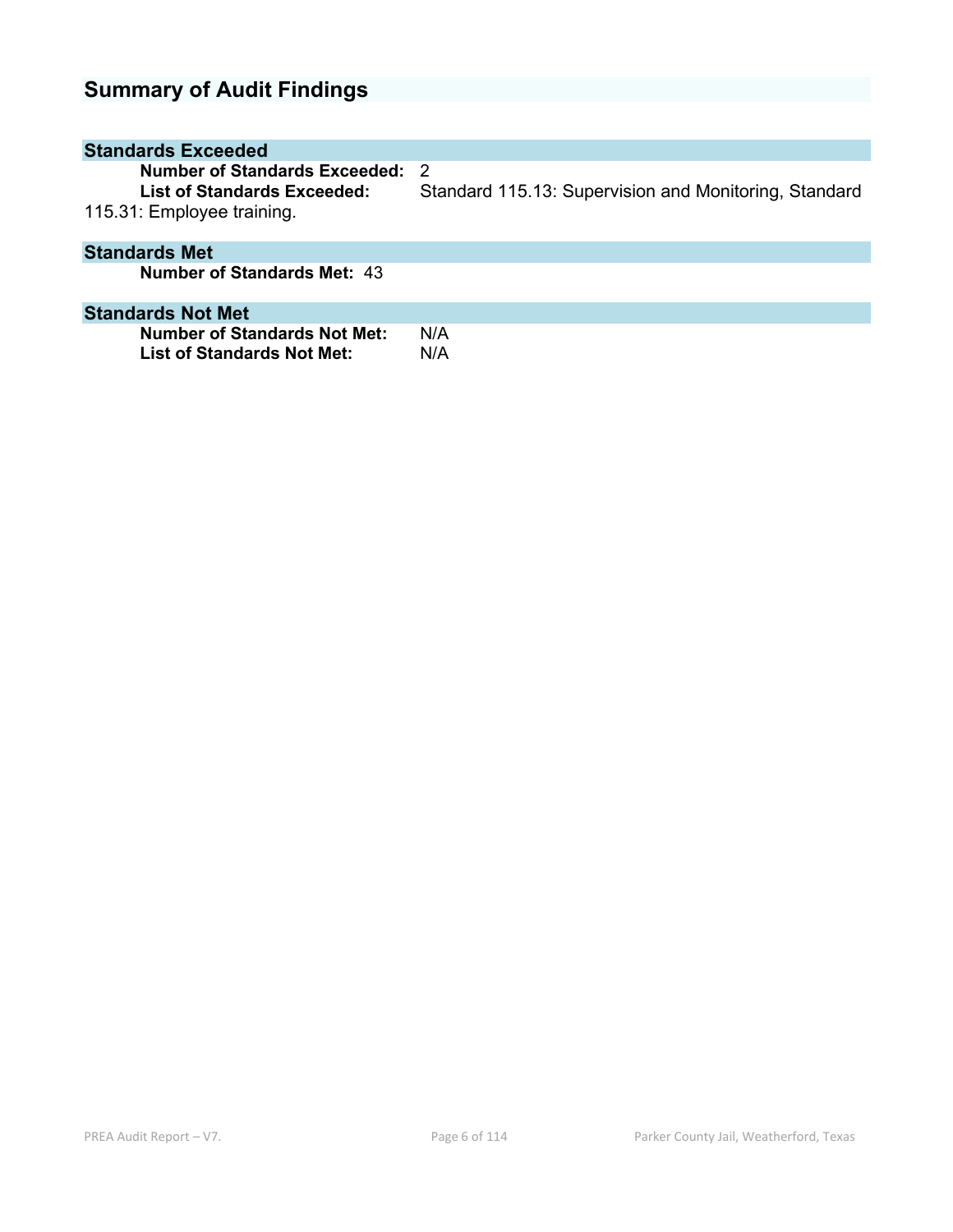# **Post-Audit Reporting Information**

| <b>General Audit Information</b>                                                                                                                                                                                                                                                                                                                                                                                                                                                                                                                                                                                                                                                                                                                                                                                                                                                                                                                                                                                                                                                                                                                                                                                                                                                                                                                                                                                                                                                                                                                                                                                                                                                                                                                                                                            |                                                                                                                                  |  |
|-------------------------------------------------------------------------------------------------------------------------------------------------------------------------------------------------------------------------------------------------------------------------------------------------------------------------------------------------------------------------------------------------------------------------------------------------------------------------------------------------------------------------------------------------------------------------------------------------------------------------------------------------------------------------------------------------------------------------------------------------------------------------------------------------------------------------------------------------------------------------------------------------------------------------------------------------------------------------------------------------------------------------------------------------------------------------------------------------------------------------------------------------------------------------------------------------------------------------------------------------------------------------------------------------------------------------------------------------------------------------------------------------------------------------------------------------------------------------------------------------------------------------------------------------------------------------------------------------------------------------------------------------------------------------------------------------------------------------------------------------------------------------------------------------------------|----------------------------------------------------------------------------------------------------------------------------------|--|
| <b>Onsite Audit Dates</b>                                                                                                                                                                                                                                                                                                                                                                                                                                                                                                                                                                                                                                                                                                                                                                                                                                                                                                                                                                                                                                                                                                                                                                                                                                                                                                                                                                                                                                                                                                                                                                                                                                                                                                                                                                                   |                                                                                                                                  |  |
| Start date of the onsite portion of the audit:<br>1.                                                                                                                                                                                                                                                                                                                                                                                                                                                                                                                                                                                                                                                                                                                                                                                                                                                                                                                                                                                                                                                                                                                                                                                                                                                                                                                                                                                                                                                                                                                                                                                                                                                                                                                                                        | 17 May 2022                                                                                                                      |  |
| End date of the onsite portion of the audit:<br>2.                                                                                                                                                                                                                                                                                                                                                                                                                                                                                                                                                                                                                                                                                                                                                                                                                                                                                                                                                                                                                                                                                                                                                                                                                                                                                                                                                                                                                                                                                                                                                                                                                                                                                                                                                          | 19 May 2022                                                                                                                      |  |
|                                                                                                                                                                                                                                                                                                                                                                                                                                                                                                                                                                                                                                                                                                                                                                                                                                                                                                                                                                                                                                                                                                                                                                                                                                                                                                                                                                                                                                                                                                                                                                                                                                                                                                                                                                                                             | <b>Outreach</b>                                                                                                                  |  |
| Did you attempt to communicate with community-based<br>3.<br>organization(s) or victim advocates who provide services<br>to this facility and/or who may have insight into relevant<br>conditions in the facility?                                                                                                                                                                                                                                                                                                                                                                                                                                                                                                                                                                                                                                                                                                                                                                                                                                                                                                                                                                                                                                                                                                                                                                                                                                                                                                                                                                                                                                                                                                                                                                                          | $\boxtimes$ Yes<br>$\Box$ No                                                                                                     |  |
| If yes, identify the community-based organizations<br>а.<br>or victim advocates with whom you corresponded:                                                                                                                                                                                                                                                                                                                                                                                                                                                                                                                                                                                                                                                                                                                                                                                                                                                                                                                                                                                                                                                                                                                                                                                                                                                                                                                                                                                                                                                                                                                                                                                                                                                                                                 | <b>Freedom House</b>                                                                                                             |  |
| <b>Audited Facility Information</b>                                                                                                                                                                                                                                                                                                                                                                                                                                                                                                                                                                                                                                                                                                                                                                                                                                                                                                                                                                                                                                                                                                                                                                                                                                                                                                                                                                                                                                                                                                                                                                                                                                                                                                                                                                         |                                                                                                                                  |  |
| 4. Designated Facility Capacity:                                                                                                                                                                                                                                                                                                                                                                                                                                                                                                                                                                                                                                                                                                                                                                                                                                                                                                                                                                                                                                                                                                                                                                                                                                                                                                                                                                                                                                                                                                                                                                                                                                                                                                                                                                            | 461                                                                                                                              |  |
| 5. Average daily population for the past 12 months:                                                                                                                                                                                                                                                                                                                                                                                                                                                                                                                                                                                                                                                                                                                                                                                                                                                                                                                                                                                                                                                                                                                                                                                                                                                                                                                                                                                                                                                                                                                                                                                                                                                                                                                                                         | 419                                                                                                                              |  |
| 6. Number of inmate/resident/detainee housing units:<br>DOJ PREA Working Group FAQ on the definition of a housing<br>unit: How is a "housing unit" defined for the purposes of the<br>PREA Standards? The question has been raised in particular as<br>it relates to facilities that have adjacent or interconnected units.<br>The most common concept of a housing unit is architectural. The<br>generally agreed-upon definition is a space that is enclosed by<br>physical barriers accessed through one or more doors of various<br>types, including commercial-grade swing doors, steel sliding<br>doors, interlocking sally port doors, etc. In addition to the primary<br>entrance and exit, additional doors are often included to meet life<br>safety codes. The unit contains sleeping space, sanitary facilities<br>(including toilets, lavatories, and showers), and a dayroom or<br>leisure space in differing configurations. Many facilities are<br>designed with modules or pods clustered around a control room.<br>This multiple-pod design provides the facility with certain staff<br>efficiencies and economies of scale. At the same time, the<br>design affords the flexibility to separately house inmates of<br>differing security levels, or who are grouped by some other<br>operational or service scheme. Generally, the control room is<br>enclosed by security glass, and in some cases, this allows<br>residents to see into neighboring pods. However, observation<br>from one unit to another is usually limited by angled site lines. In<br>some cases, the facility has prevented this entirely by installing<br>one-way glass. Both the architectural design and functional use<br>of these multiple pods indicate that they are managed as distinct<br>housing units. | 49                                                                                                                               |  |
| 7.<br>Does the facility ever hold youthful inmates or<br>youthful/juvenile detainees?                                                                                                                                                                                                                                                                                                                                                                                                                                                                                                                                                                                                                                                                                                                                                                                                                                                                                                                                                                                                                                                                                                                                                                                                                                                                                                                                                                                                                                                                                                                                                                                                                                                                                                                       | $\boxtimes$ Yes<br>$\Box$ No<br>N/A for the facility type audited (i.e., Community Confinement<br>Facility or Juvenile Facility) |  |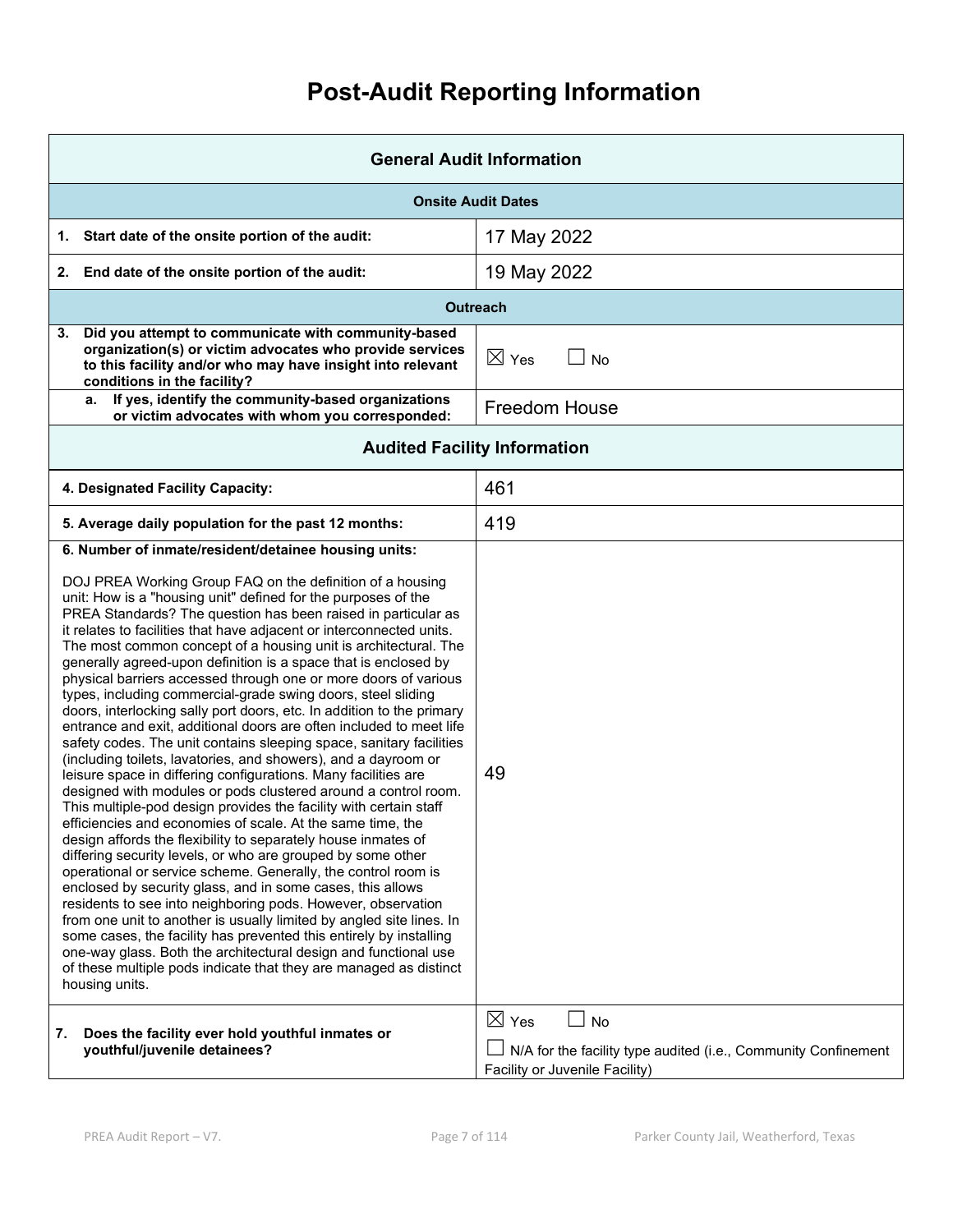| Audited Facility Population on Day One of the Onsite Portion of the Audit                                                                                                                                                                                                        |                |  |
|----------------------------------------------------------------------------------------------------------------------------------------------------------------------------------------------------------------------------------------------------------------------------------|----------------|--|
| Inmates/Residents/Detainees                                                                                                                                                                                                                                                      |                |  |
| 8. Enter the total number of inmates/residents/detainees<br>housed at the facility as of the first day of the onsite<br>portion of the audit:                                                                                                                                    | 437            |  |
| 9. Enter the total number of youthful inmates or<br>youthful/juvenile detainees housed at the facility on the<br>first day of the onsite portion of the audit:                                                                                                                   | 4              |  |
| 10. Enter the total number of inmates/residents/detainees<br>with a physical disability housed at the facility as of the<br>first day of the onsite portion of the audit:                                                                                                        | 13             |  |
| 11. Enter the total number of inmates/residents/detainees<br>with a cognitive or functional disability (including<br>intellectual disability, psychiatric disability, or speech<br>disability) housed at the facility as of the first day of the<br>onsite portion of the audit: | 172            |  |
| 12. Enter the total number of inmates/residents/detainees<br>who are Blind or have low vision (visually impaired)<br>housed at the facility on the first day of the onsite portion<br>of the audit:                                                                              | 155            |  |
| 13. Enter the total number of inmates/residents/detainees<br>who are Deaf or hard-of-hearing housed at the facility on<br>the first day of the onsite portion of the audit:                                                                                                      | 0              |  |
| 14. Enter the total number of inmates/residents/detainees<br>who are Limited English Proficient (LEP) housed at the<br>facility as of the first day of the onsite portion of the<br>audit:                                                                                       | 112            |  |
| 15. Enter the total number of inmates/residents/detainees<br>who identify as lesbian, gay, or bisexual housed at the<br>facility as of the first day of the onsite portion of the<br>audit:                                                                                      | 3              |  |
| 16. Enter the total number of inmates/residents/detainees<br>who identify as transgender, or intersex housed at the<br>facility as of the first day of the onsite portion of the<br>audit:                                                                                       | 0              |  |
| 17. Enter the total number of inmates/residents/detainees<br>who reported sexual abuse in this facility who are<br>housed at the facility as of the first day of the onsite<br>portion of the audit:                                                                             | 1              |  |
| 18. Enter the total number of inmates/residents/detainees<br>who reported sexual harassment in this facility who are<br>housed at the facility as of the first day of the onsite<br>portion of the audit:                                                                        | $\overline{0}$ |  |
| 19. Enter the total number of inmates/residents/detainees<br>who disclosed prior sexual victimization during risk<br>screening housed at the facility as of the first day of the<br>onsite portion of the audit:                                                                 | 8              |  |
| 20. Enter the total number of inmates/residents/detainees<br>who are or were ever placed in segregated<br>housing/isolation for risk of sexual victimization housed<br>at the facility as of the first day of the onsite portion of<br>the audit:                                | 0              |  |
| 21. Enter the total number of inmates/residents/detainees<br>who are or were ever placed in segregated<br>housing/isolation for having reported sexual abuse in<br>this facility as of the first day of the onsite portion of the<br>audit:                                      | 0              |  |
| 22. Enter the total number of inmates/residents detained<br>solely for civil immigration purposes housed at the<br>facility as of the first day of the onsite portion of the<br>audit:                                                                                           | 0              |  |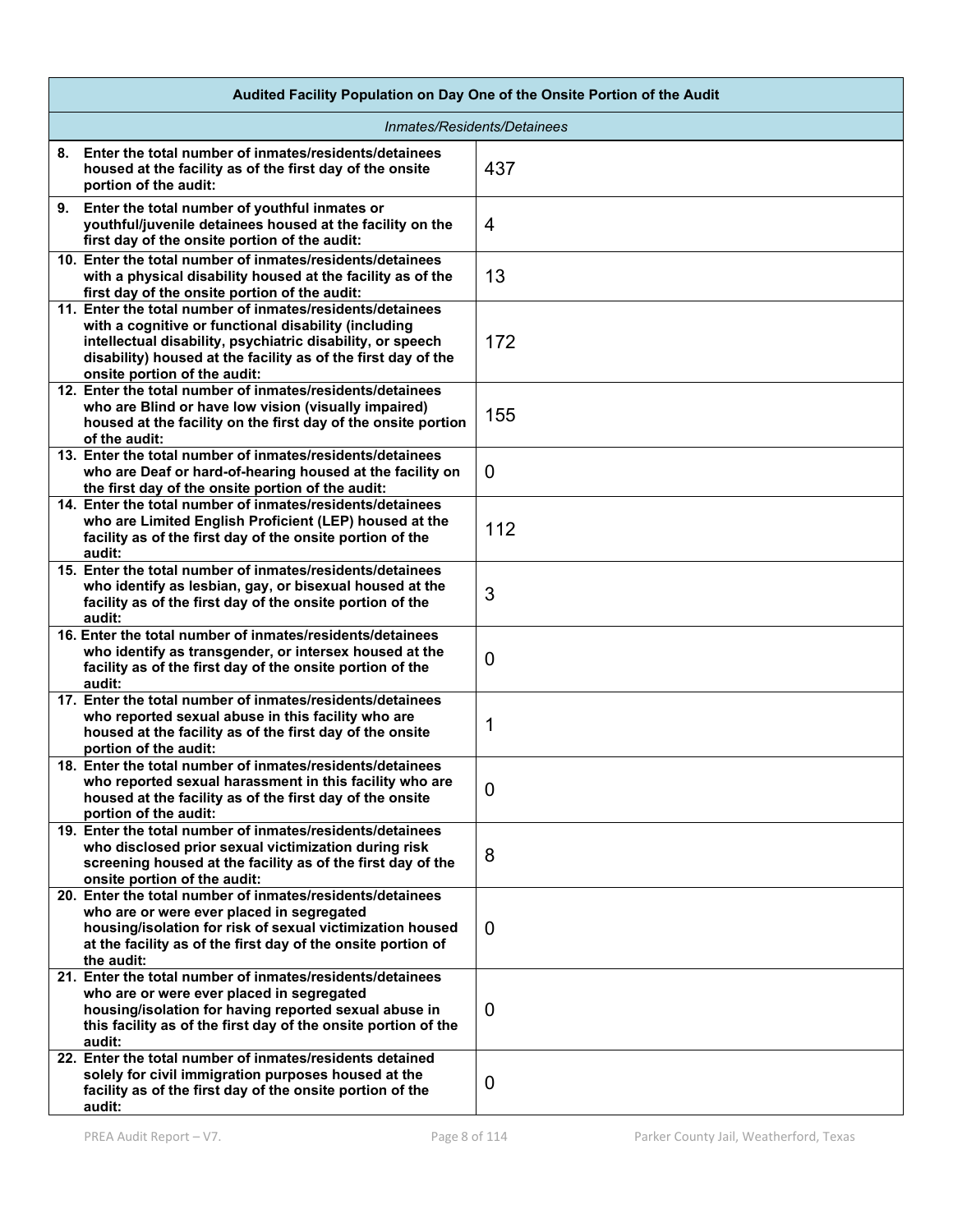| 23. Provide any additional comments regarding the<br>population characteristics of inmates/residents/detainees<br>in the facility as of the first day of the onsite portion of<br>the audit (e.g., groups not tracked, issues with identifying<br>certain populations). | None.                                                                                                                                                                                                                                   |  |
|-------------------------------------------------------------------------------------------------------------------------------------------------------------------------------------------------------------------------------------------------------------------------|-----------------------------------------------------------------------------------------------------------------------------------------------------------------------------------------------------------------------------------------|--|
|                                                                                                                                                                                                                                                                         | Staff, Volunteers, and Contractors<br>Include all full- and part-time staff employed by the facility, regardless of their level of contact with inmates/residents/detainees                                                             |  |
| 24. Enter the total number of STAFF, including both full- and<br>part-time staff employed by the facility as of the first day<br>of the onsite portion of the audit:                                                                                                    | 85                                                                                                                                                                                                                                      |  |
| 25. Enter the total number of CONTRACTORS assigned to<br>the facility as of the first day of the onsite portion of the<br>audit who have contact with inmates/residents/detainees:                                                                                      | 0                                                                                                                                                                                                                                       |  |
| 26. Enter the total number of VOLUNTEERS assigned to the<br>facility as of the first day of the onsite portion of the audit<br>who have contact with inmates/residents/detainees:                                                                                       | 13                                                                                                                                                                                                                                      |  |
| 27. Provide any additional comments regarding the<br>population characteristics of staff, volunteers, and<br>contractors who were in the facility as of the first day of<br>the onsite portion of the audit.                                                            | None.                                                                                                                                                                                                                                   |  |
| <b>Interviews</b>                                                                                                                                                                                                                                                       |                                                                                                                                                                                                                                         |  |
| <b>Inmate/Resident/Detainee Interviews</b>                                                                                                                                                                                                                              |                                                                                                                                                                                                                                         |  |
| Random Inmate/Resident/Detainee Interviews                                                                                                                                                                                                                              |                                                                                                                                                                                                                                         |  |
| 28. Enter the total number of RANDOM<br><b>INMATES/RESIDENTS/DETAINEES who were</b><br>interviewed:                                                                                                                                                                     | 13                                                                                                                                                                                                                                      |  |
| 29. Select which characteristics you considered when you<br>selected random inmate/resident/detainee interviewees:                                                                                                                                                      | $\boxtimes$ Age<br>$\boxtimes$ Race<br>$\boxtimes$ Ethnicity (e.g., Hispanic, Non-Hispanic)<br>$\boxtimes$ Length of time in the facility<br>$\boxtimes$ Housing assignment<br>$\boxtimes$ Gender<br>Other (describe)<br>None (explain) |  |
| 30. How did you ensure your sample of random<br>inmate/resident/detainee interviewees was<br>geographically diverse?                                                                                                                                                    | Selected random names from the housing roster<br>from each housing area.                                                                                                                                                                |  |
| 31. Were you able to conduct the minimum number of<br>random inmate/resident/detainee interviews?                                                                                                                                                                       | $\boxtimes$ Yes<br><b>No</b>                                                                                                                                                                                                            |  |
| If no, explain why it was not possible to interview the<br>a.<br>minimum number of random<br>inmate/resident/detainee interviews:                                                                                                                                       | N/A                                                                                                                                                                                                                                     |  |
| 32. Provide any additional comments regarding selecting or<br>interviewing random inmates/residents/detainees (e.g.,<br>any populations you oversampled, barriers to completing<br>interviews, barriers to ensuring representation, etc.).                              | None.                                                                                                                                                                                                                                   |  |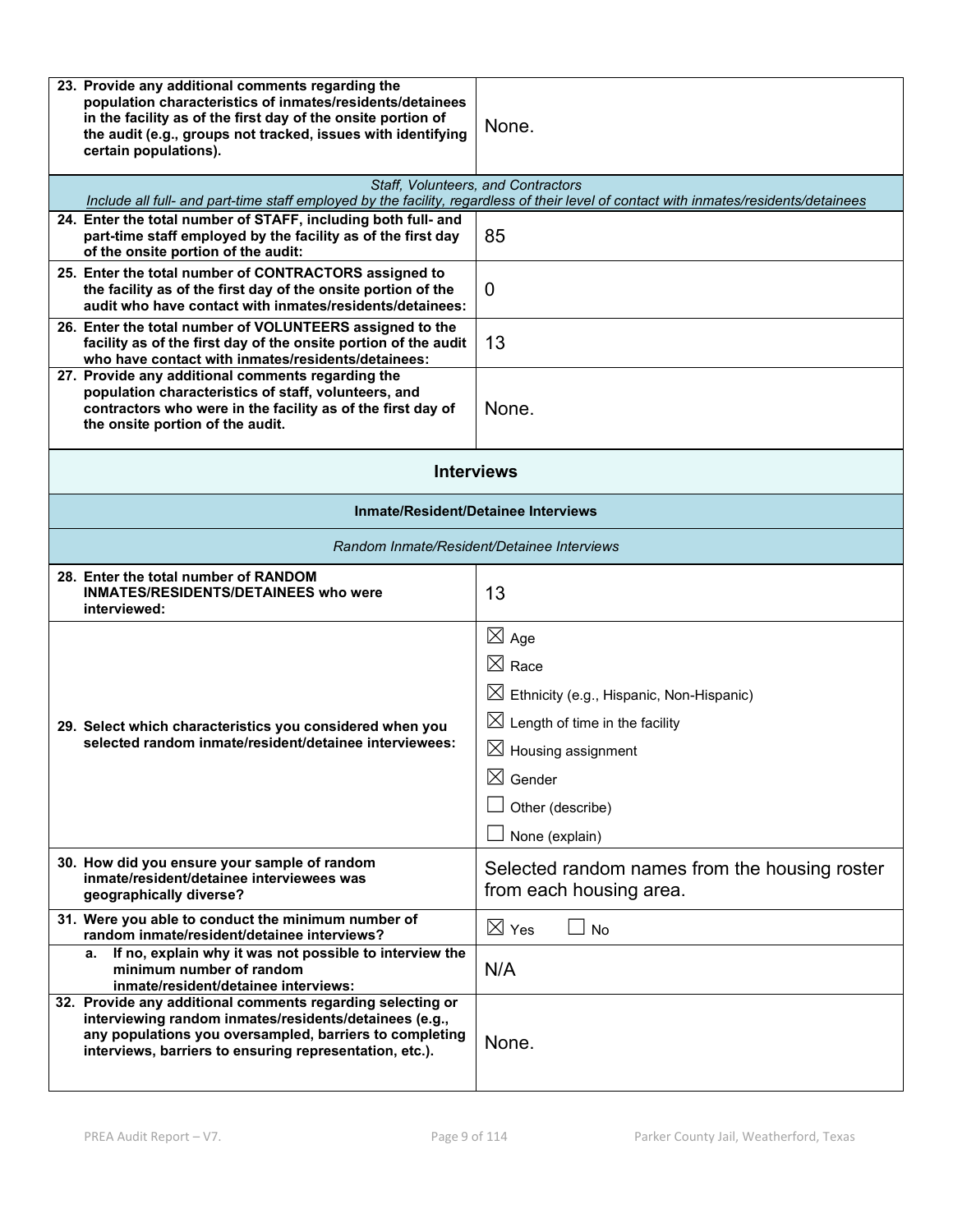| Targeted Inmate/Resident/Detainee Interviews                                                                                                                                                                                                                                                         |                                                                                                                                                                                                                                                                      |  |
|------------------------------------------------------------------------------------------------------------------------------------------------------------------------------------------------------------------------------------------------------------------------------------------------------|----------------------------------------------------------------------------------------------------------------------------------------------------------------------------------------------------------------------------------------------------------------------|--|
| 33. Enter the total number of TARGETED<br><b>INMATES/RESIDENTS/DETAINEES who were</b><br>interviewed:                                                                                                                                                                                                | 13                                                                                                                                                                                                                                                                   |  |
| 34. Enter the total number of interviews conducted with<br>youthful inmates or youthful/juvenile detainees using the<br>"Youthful Inmates" protocol:                                                                                                                                                 | $\overline{4}$                                                                                                                                                                                                                                                       |  |
| a. If 0, select why you were unable to conduct at least<br>the minimum required number of targeted<br>inmates/residents/detainees in this category:                                                                                                                                                  | Facility said there were "none here" during the onsite portion<br>of the audit and/or the facility was unable to provide a list of<br>these inmates/residents/detainees.<br>The inmates/residents/detainees in this targeted category<br>declined to be interviewed. |  |
| If 0, discuss your corroboration strategies to<br>b.<br>determine if this population exists in the audited<br>facility (e.g., based on information obtained from the<br>PAQ; documentation reviewed onsite; and<br>discussions with staff and other<br>inmates/residents/detainees).                 | N/A                                                                                                                                                                                                                                                                  |  |
| 35. Enter the total number of interviews conducted with<br>inmates/residents/detainees with a physical disability<br>using the "Disabled and Limited English Proficient<br>Inmates" protocol:                                                                                                        | 1                                                                                                                                                                                                                                                                    |  |
| If 0, select why you were unable to conduct at least<br>а.<br>the minimum required number of targeted<br>inmates/residents/detainees in this category:                                                                                                                                               | Facility said there were "none here" during the onsite portion<br>of the audit and/or the facility was unable to provide a list of<br>these inmates/residents/detainees.<br>The inmates/residents/detainees in this targeted category<br>declined to be interviewed. |  |
| b. If 0, discuss your corroboration strategies to<br>determine if this population exists in the audited<br>facility (e.g., based on information obtained from the<br>PAQ; documentation reviewed onsite; and<br>discussions with staff and other<br>inmates/residents/detainees).                    | N/A                                                                                                                                                                                                                                                                  |  |
| 36. Enter the total number of interviews conducted with<br>inmates/residents/detainees with a cognitive or<br>functional disability (including intellectual disability,<br>psychiatric disability, or speech disability) using the<br>"Disabled and Limited English Proficient Inmates"<br>protocol: | 7                                                                                                                                                                                                                                                                    |  |
| If 0, select why you were unable to conduct at least<br>а.<br>the minimum required number of targeted<br>inmates/residents/detainees in this category:                                                                                                                                               | Facility said there were "none here" during the onsite portion<br>of the audit and/or the facility was unable to provide a list of<br>these inmates/residents/detainees.<br>The inmates/residents/detainees in this targeted category<br>declined to be interviewed. |  |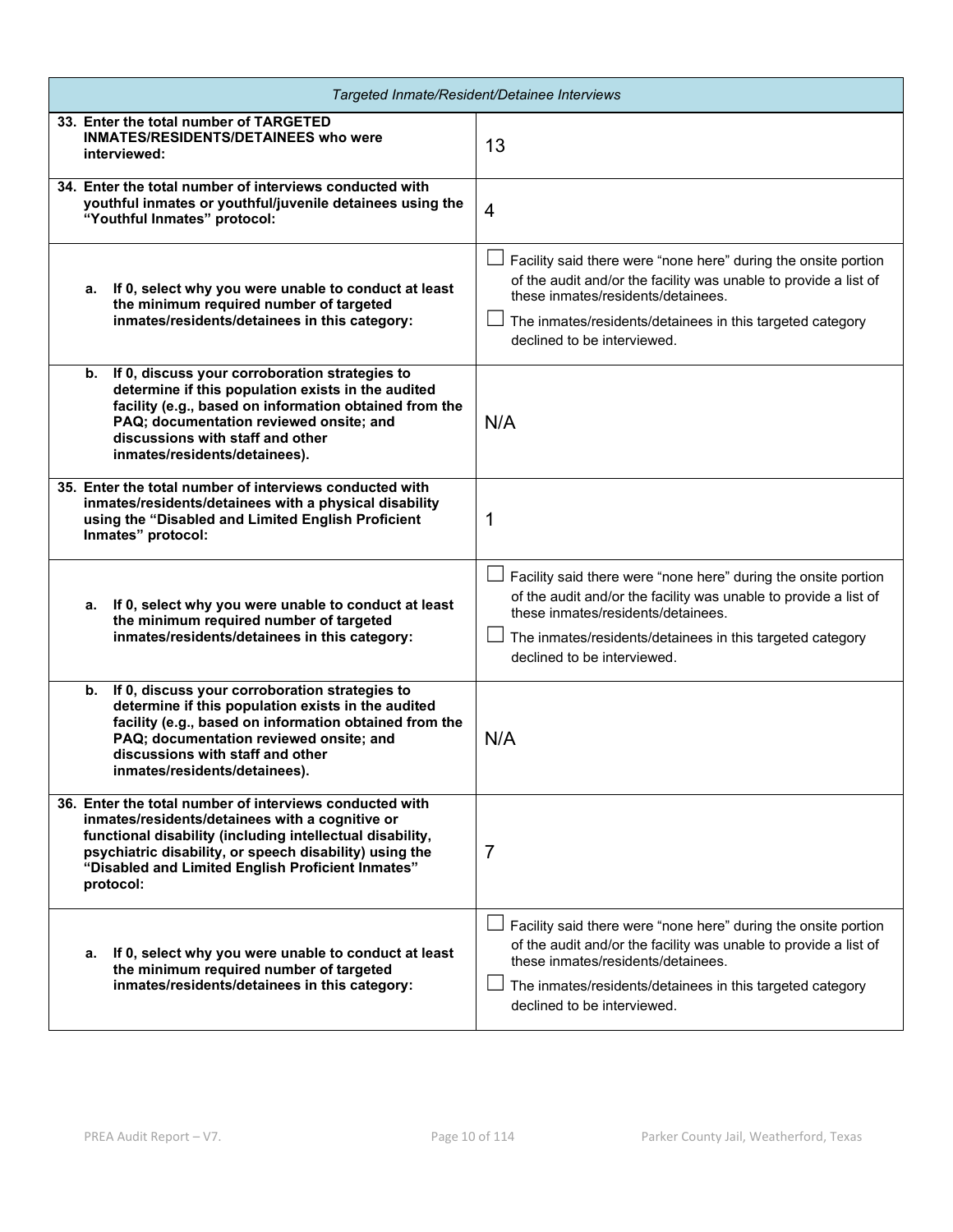| If 0, discuss your corroboration strategies to<br>b.<br>determine if this population exists in the audited<br>facility (e.g., based on information obtained from the<br>PAQ; documentation reviewed onsite; and<br>discussions with staff and other<br>inmates/residents/detainees). | N/A                                                                                                                                                                                                                                                                              |
|--------------------------------------------------------------------------------------------------------------------------------------------------------------------------------------------------------------------------------------------------------------------------------------|----------------------------------------------------------------------------------------------------------------------------------------------------------------------------------------------------------------------------------------------------------------------------------|
| 37. Enter the total number of interviews conducted with<br>inmates/residents/detainees who are Blind or have low<br>vision (visually impaired) using the "Disabled and<br>Limited English Proficient Inmates" protocol:                                                              | 1                                                                                                                                                                                                                                                                                |
| a. If 0, select why you were unable to conduct at least<br>the minimum required number of targeted<br>inmates/residents/detainees in this category:                                                                                                                                  | Facility said there were "none here" during the onsite portion<br>of the audit and/or the facility was unable to provide a list of<br>these inmates/residents/detainees.<br>The inmates/residents/detainees in this targeted category<br>declined to be interviewed.             |
| If 0, discuss your corroboration strategies to<br>b.<br>determine if this population exists in the audited<br>facility (e.g., based on information obtained from the<br>PAQ; documentation reviewed onsite; and<br>discussions with staff and other<br>inmates/residents/detainees). | N/A                                                                                                                                                                                                                                                                              |
| 38. Enter the total number of interviews conducted with<br>inmates/residents/detainees who are Deaf or hard-of-<br>hearing using the "Disabled and Limited English<br>Proficient Inmates" protocol:                                                                                  | 0                                                                                                                                                                                                                                                                                |
| a. If 0, select why you were unable to conduct at least<br>the minimum required number of targeted<br>inmates/residents/detainees in this category:                                                                                                                                  | $\boxtimes$ Facility said there were "none here" during the onsite portion<br>of the audit and/or the facility was unable to provide a list of<br>these inmates/residents/detainees.<br>The inmates/residents/detainees in this targeted category<br>declined to be interviewed. |
| If 0, discuss your corroboration strategies to<br>b.<br>determine if this population exists in the audited<br>facility (e.g., based on information obtained from the<br>PAQ; documentation reviewed onsite; and<br>discussions with staff and other<br>inmates/residents/detainees). | According to staff interviews, on-site review, and<br>inmate rosters, there were no inmates in this<br>category being housed at this facility.                                                                                                                                   |
| 39. Enter the total number of interviews conducted with<br>inmates/residents/detainees who are Limited English<br>Proficient (LEP) using the "Disabled and Limited English<br>Proficient Inmates" protocol:                                                                          | 3                                                                                                                                                                                                                                                                                |
| If 0, select why you were unable to conduct at least<br>а.<br>the minimum required number of targeted<br>inmates/residents/detainees in this category:                                                                                                                               | Facility said there were "none here" during the onsite portion<br>of the audit and/or the facility was unable to provide a list of<br>these inmates/residents/detainees.<br>The inmates/residents/detainees in this targeted category<br>declined to be interviewed.             |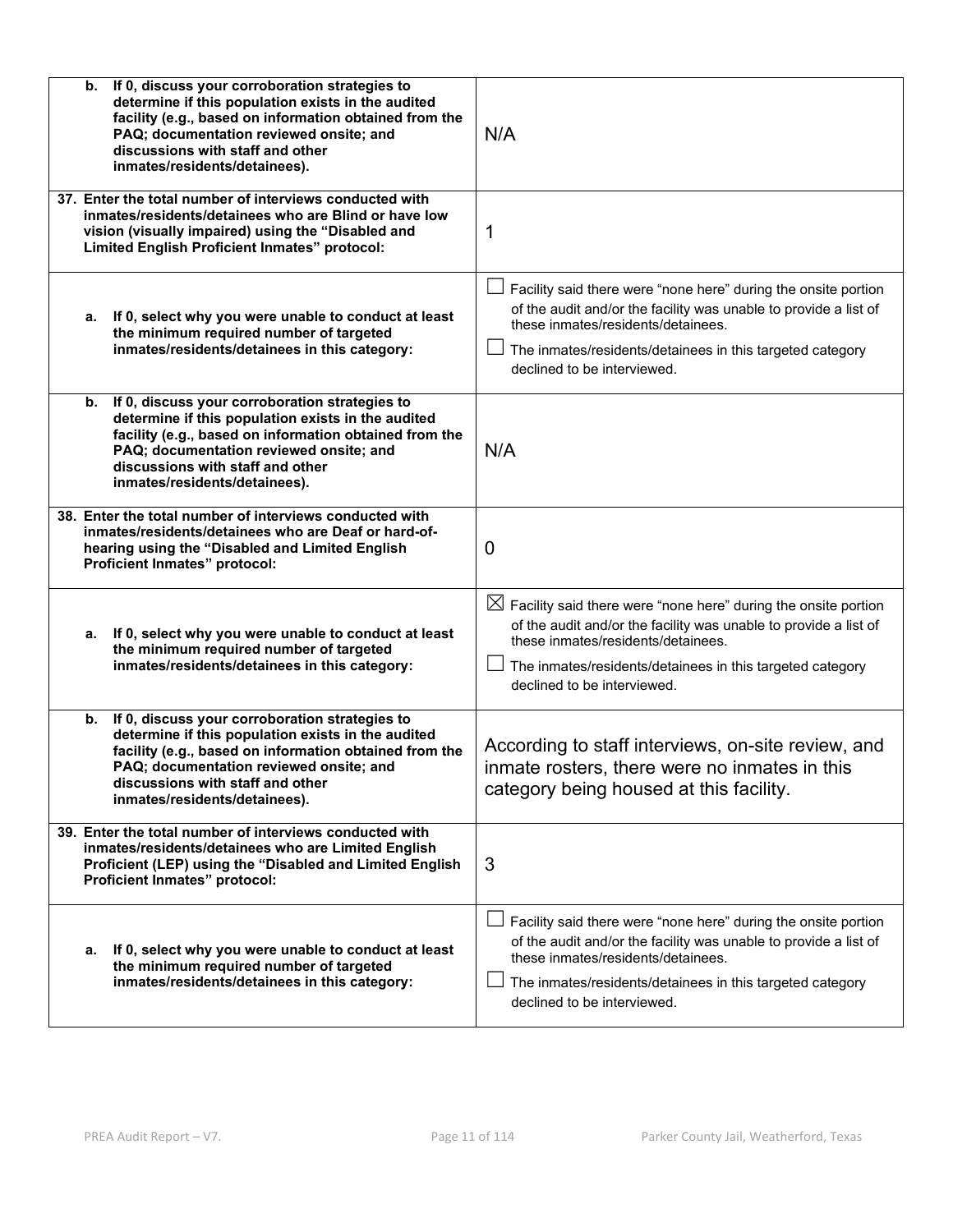| If 0, discuss your corroboration strategies to<br>b.<br>determine if this population exists in the audited<br>facility (e.g., based on information obtained from the<br>PAQ; documentation reviewed onsite; and<br>discussions with staff and other<br>inmates/residents/detainees). | N/A                                                                                                                                                                                                                                                                              |
|--------------------------------------------------------------------------------------------------------------------------------------------------------------------------------------------------------------------------------------------------------------------------------------|----------------------------------------------------------------------------------------------------------------------------------------------------------------------------------------------------------------------------------------------------------------------------------|
| 40. Enter the total number of interviews conducted with<br>inmates/residents/detainees who identify as lesbian, gay,<br>or bisexual using the "Transgender and Intersex Inmates;<br>Gay, Lesbian, and Bisexual Inmates" protocol:                                                    | 2                                                                                                                                                                                                                                                                                |
| a. If 0, select why you were unable to conduct at least<br>the minimum required number of targeted<br>inmates/residents/detainees in this category:                                                                                                                                  | Facility said there were "none here" during the onsite portion<br>of the audit and/or the facility was unable to provide a list of<br>these inmates/residents/detainees.<br>The inmates/residents/detainees in this targeted category<br>declined to be interviewed.             |
| If 0, discuss your corroboration strategies to<br>b.<br>determine if this population exists in the audited<br>facility (e.g., based on information obtained from the<br>PAQ; documentation reviewed onsite; and<br>discussions with staff and other<br>inmates/residents/detainees). | N/A                                                                                                                                                                                                                                                                              |
| 41. Enter the total number of interviews conducted with<br>inmates/residents/detainees who identify as transgender<br>or intersex "Transgender and Intersex Inmates; Gay,<br>Lesbian, and Bisexual Inmates" protocol:                                                                | $\mathbf 0$                                                                                                                                                                                                                                                                      |
| If 0, select why you were unable to conduct at least<br>а.<br>the minimum required number of targeted<br>inmates/residents/detainees in this category:                                                                                                                               | $\boxtimes$ Facility said there were "none here" during the onsite portion<br>of the audit and/or the facility was unable to provide a list of<br>these inmates/residents/detainees.<br>The inmates/residents/detainees in this targeted category<br>declined to be interviewed. |
| If 0, discuss your corroboration strategies to<br>b.<br>determine if this population exists in the audited<br>facility (e.g., based on information obtained from the<br>PAQ; documentation reviewed onsite; and<br>discussions with staff and other<br>inmates/residents/detainees). | According to staff interviews, on-site review, and<br>inmate rosters, there were no inmates in this<br>category being housed at this facility.                                                                                                                                   |
| 42. Enter the total number of interviews conducted with<br>inmates/residents/detainees who reported sexual abuse<br>in this facility using the "Inmates who Reported a Sexual<br>Abuse" protocol:                                                                                    | 1                                                                                                                                                                                                                                                                                |
| If 0, select why you were unable to conduct at least<br>а.<br>the minimum required number of targeted<br>inmates/residents/detainees in this category:                                                                                                                               | Facility said there were "none here" during the onsite portion<br>of the audit and/or the facility was unable to provide a list of<br>these inmates/residents/detainees.<br>The inmates/residents/detainees in this targeted category<br>declined to be interviewed.             |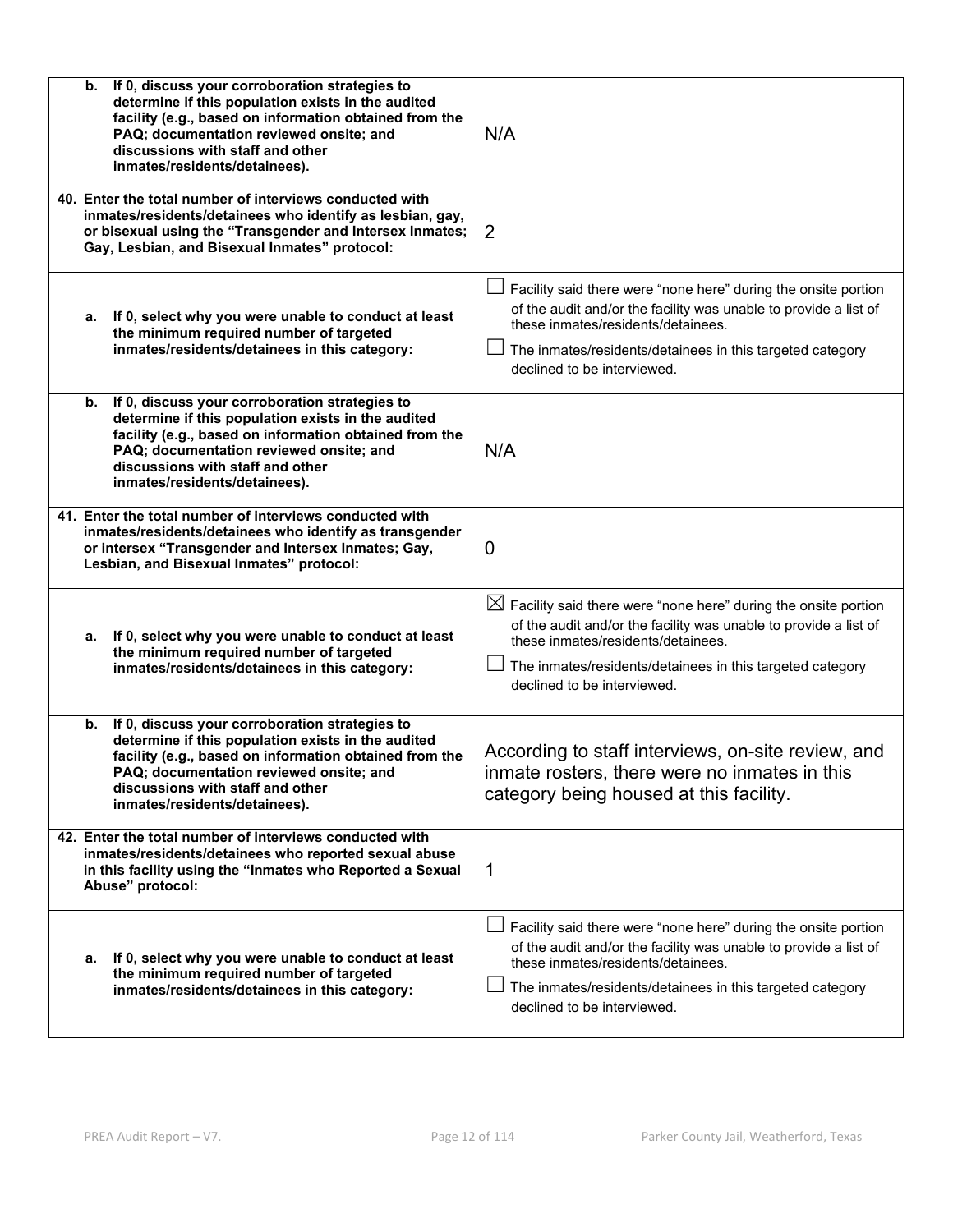| If 0, discuss your corroboration strategies to<br>b.<br>determine if this population exists in the audited<br>facility (e.g., based on information obtained from the<br>PAQ; documentation reviewed onsite; and<br>discussions with staff and other<br>inmates/residents/detainees).                                                    | N/A                                                                                                                                                                                                                                                                              |  |  |  |
|-----------------------------------------------------------------------------------------------------------------------------------------------------------------------------------------------------------------------------------------------------------------------------------------------------------------------------------------|----------------------------------------------------------------------------------------------------------------------------------------------------------------------------------------------------------------------------------------------------------------------------------|--|--|--|
| 43. Enter the total number of interviews conducted with<br>inmates/residents/detainees who disclosed prior sexual<br>victimization during risk screening using the "Inmates<br>who Disclosed Sexual Victimization during Risk<br>Screening" protocol:                                                                                   | 5                                                                                                                                                                                                                                                                                |  |  |  |
| a. If 0, select why you were unable to conduct at least<br>the minimum required number of targeted<br>inmates/residents/detainees in this category:                                                                                                                                                                                     | Facility said there were "none here" during the onsite portion<br>of the audit and/or the facility was unable to provide a list of<br>these inmates/residents/detainees.<br>The inmates/residents/detainees in this targeted category<br>declined to be interviewed.             |  |  |  |
| If 0, discuss your corroboration strategies to<br>b.<br>determine if this population exists in the audited<br>facility (e.g., based on information obtained from the<br>PAQ; documentation reviewed onsite; and<br>discussions with staff and other<br>inmates/residents/detainees).<br>c.                                              | N/A                                                                                                                                                                                                                                                                              |  |  |  |
| 44. Enter the total number of interviews conducted with<br>inmates/residents/detainees who are or were ever placed<br>in segregated housing/isolation for risk of sexual<br>victimization using the "Inmates Placed in Segregated<br>Housing (for Risk of Sexual Victimization/Who Alleged to<br>have Suffered Sexual Abuse)" protocol: | $\mathbf{0}$                                                                                                                                                                                                                                                                     |  |  |  |
| If 0, select why you were unable to conduct at least<br>а.<br>the minimum required number of targeted<br>inmates/residents/detainees in this category:                                                                                                                                                                                  | $\boxtimes$ Facility said there were "none here" during the onsite portion<br>of the audit and/or the facility was unable to provide a list of<br>these inmates/residents/detainees.<br>The inmates/residents/detainees in this targeted category<br>declined to be interviewed. |  |  |  |
| b. If 0, discuss your corroboration strategies to<br>determine if this population exists in the audited<br>facility (e.g., based on information obtained from the<br>PAQ; documentation reviewed onsite; and<br>discussions with staff and other<br>inmates/residents/detainees).                                                       | According to staff interviews, on-site review, and<br>inmate rosters, there were no inmates in this<br>category being housed at this facility.                                                                                                                                   |  |  |  |
| 45. Provide any additional comments regarding selecting or<br>interviewing random inmates/residents/detainees (e.g.,<br>any populations you oversampled, barriers to completing<br>interviews, barriers to ensuring representation, etc.).                                                                                              | None.                                                                                                                                                                                                                                                                            |  |  |  |
|                                                                                                                                                                                                                                                                                                                                         | <b>Staff, Volunteer, and Contractor Interviews</b>                                                                                                                                                                                                                               |  |  |  |
| <b>Random Staff Interviews</b>                                                                                                                                                                                                                                                                                                          |                                                                                                                                                                                                                                                                                  |  |  |  |
| 46. Enter the total number of RANDOM STAFF who were<br>interviewed:                                                                                                                                                                                                                                                                     | 12                                                                                                                                                                                                                                                                               |  |  |  |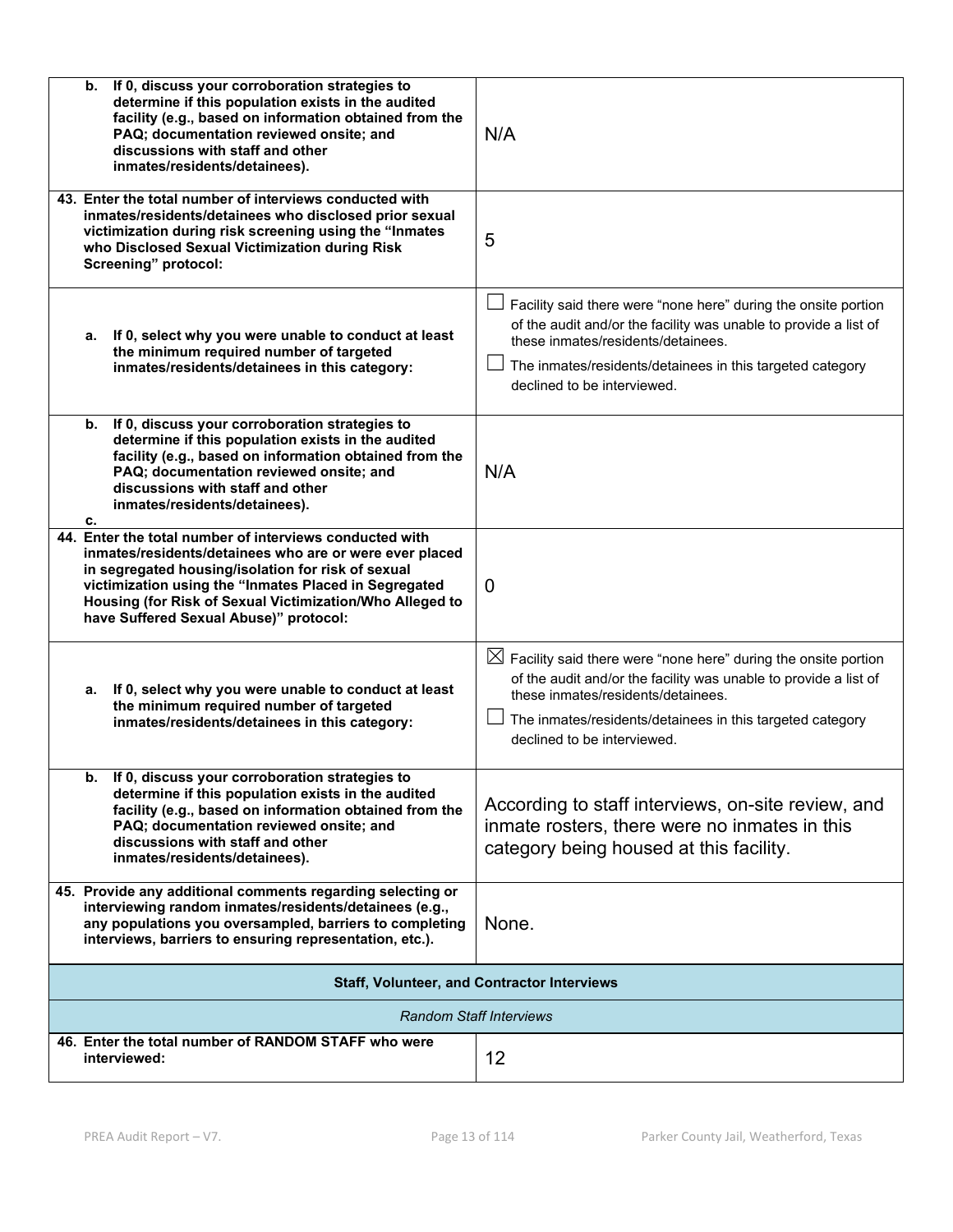| 47. Select which characteristics you considered when you<br>selected RANDOM STAFF interviewees (select all that<br>apply):                                                           | $\boxtimes$ Length of tenure in the facility<br>$\boxtimes$ Shift assignment<br>$\boxtimes$ Work assignment<br>$\boxtimes$ Rank (or equivalent)<br>Other (describe)<br>None (explain)                                                                                                                                                                                                                                                                                                                                                    |
|--------------------------------------------------------------------------------------------------------------------------------------------------------------------------------------|------------------------------------------------------------------------------------------------------------------------------------------------------------------------------------------------------------------------------------------------------------------------------------------------------------------------------------------------------------------------------------------------------------------------------------------------------------------------------------------------------------------------------------------|
| 48. Were you able to conduct the minimum number of<br><b>RANDOM STAFF interviews?</b>                                                                                                | $\boxtimes$ Yes<br>No                                                                                                                                                                                                                                                                                                                                                                                                                                                                                                                    |
| If no, select the reasons why you were not able to<br>а.<br>conduct the minimum number of RANDOM STAFF<br>interviews (select all that apply):                                        | Too many staff declined to participate in interviews<br>ப<br>Not enough staff employed by the facility to meet the<br>minimum number of random staff interviews (Note: select this<br>option if there were not enough staff employed by the facility<br>or not enough staff employed by the facility to interview for<br>both random and specialized staff roles).<br>Not enough staff available in the facility during the onsite<br>portion of the audit to meet the minimum number of random<br>staff interviews.<br>Other (describe) |
| Describe the steps you took to select additional<br>b.<br>RANDOM STAFF interviewees and why you were still<br>unable to meet the minimum number of random staff<br>interviews:<br>c. | Selected random staff from each shift using the<br>current shift rosters.                                                                                                                                                                                                                                                                                                                                                                                                                                                                |
| 49. Provide any additional comments regarding selecting or<br>interviewing random staff (e.g., any populations you<br>oversampled, barriers to completing interviews, etc.).         | None.                                                                                                                                                                                                                                                                                                                                                                                                                                                                                                                                    |
|                                                                                                                                                                                      | Specialized Staff, Volunteers, and Contractor Interviews<br>Staff in some facilities may be responsible for more than one of the specialized staff duties. Therefore, more than one interview<br>protocol may apply to an interview with a single staff member and that interview would satisfy multiple specialized staff interview<br>requirements.                                                                                                                                                                                    |
| 50. Enter the total number of staff in a SPECIALIZED STAFF<br>role who were interviewed (excluding volunteers and<br>contractors):                                                   | 16                                                                                                                                                                                                                                                                                                                                                                                                                                                                                                                                       |
| 51. Were you able to interview the Agency Head?                                                                                                                                      | $\boxtimes$ Yes<br>No                                                                                                                                                                                                                                                                                                                                                                                                                                                                                                                    |
| If no, explain why it was not possible to interview the<br>а.<br><b>Agency Head:</b>                                                                                                 | N/A                                                                                                                                                                                                                                                                                                                                                                                                                                                                                                                                      |
| 52. Were you able to interview the Warden/Facility<br>Director/Superintendent or their designee?                                                                                     | $\boxtimes$ Yes<br>No                                                                                                                                                                                                                                                                                                                                                                                                                                                                                                                    |
| If no, explain why it was not possible to interview the<br>а.<br>Warden/Facility Director/Superintendent or their<br>designee:                                                       | N/A                                                                                                                                                                                                                                                                                                                                                                                                                                                                                                                                      |
| 53. Were you able to interview the PREA Coordinator?                                                                                                                                 | $\boxtimes$ Yes<br><b>No</b>                                                                                                                                                                                                                                                                                                                                                                                                                                                                                                             |
| If no, explain why it was not possible to interview the<br>а.<br><b>PREA Coordinator:</b>                                                                                            | N/A                                                                                                                                                                                                                                                                                                                                                                                                                                                                                                                                      |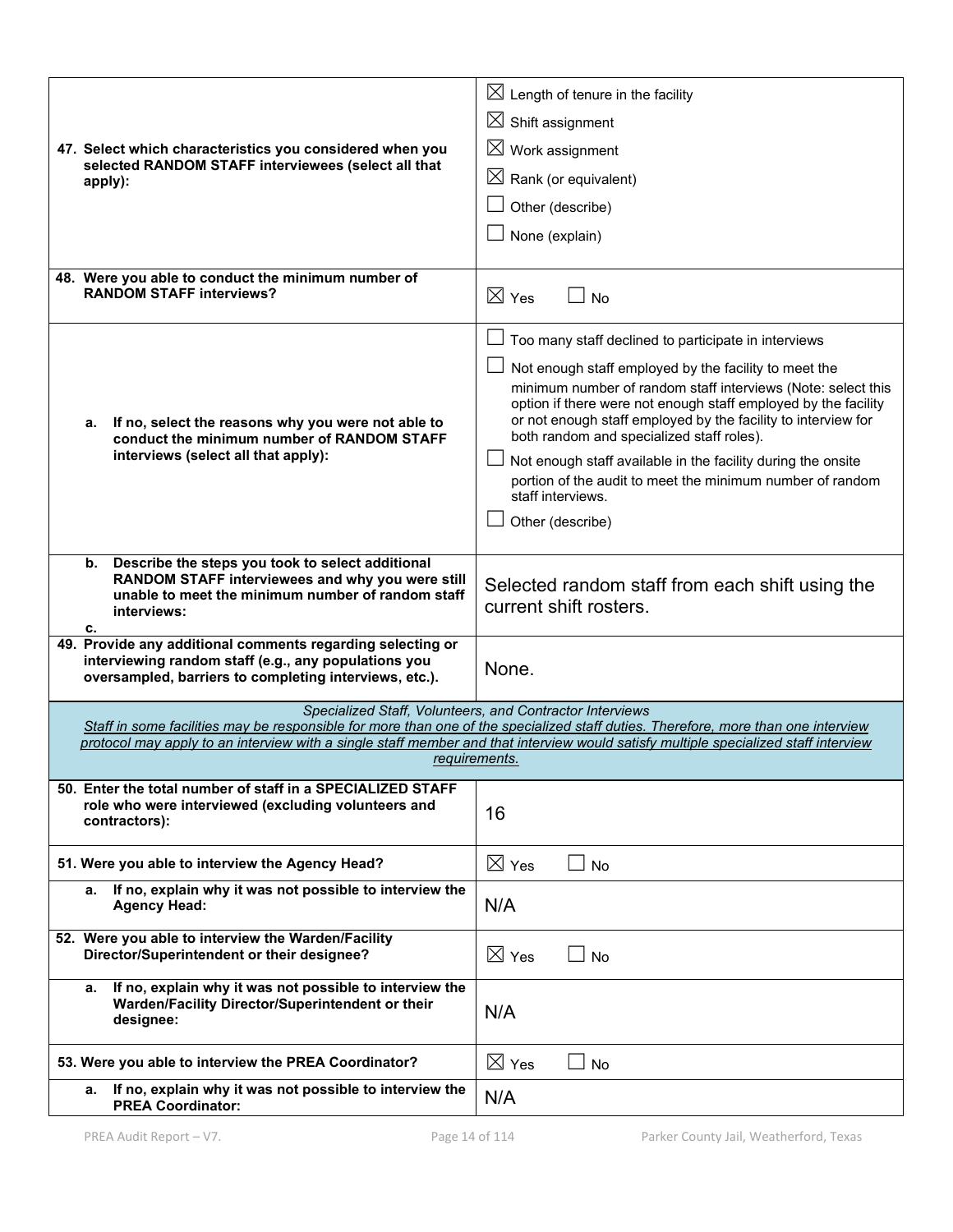|                                                                                                                        | $\boxtimes$ Yes<br><b>No</b>                                                                                                                                                                  |  |  |  |
|------------------------------------------------------------------------------------------------------------------------|-----------------------------------------------------------------------------------------------------------------------------------------------------------------------------------------------|--|--|--|
| 54. Were you able to interview the PREA Compliance<br>Manager?                                                         | N/A (N/A if the agency is a single facility agency or is                                                                                                                                      |  |  |  |
|                                                                                                                        | otherwise not required to have a PREA Compliance Manager per<br>the Standards)                                                                                                                |  |  |  |
| If no, explain why it was not possible to interview the<br>а.                                                          |                                                                                                                                                                                               |  |  |  |
| <b>PREA Compliance Manager:</b>                                                                                        | N/A                                                                                                                                                                                           |  |  |  |
|                                                                                                                        | $\boxtimes$ Agency contract administrator                                                                                                                                                     |  |  |  |
|                                                                                                                        | $\boxtimes$<br>Intermediate or higher-level facility staff responsible for<br>conducting and documenting unannounced rounds to identify<br>and deter staff sexual abuse and sexual harassment |  |  |  |
|                                                                                                                        | Line staff who supervise youthful inmates (if applicable)                                                                                                                                     |  |  |  |
|                                                                                                                        | Education and program staff who work with youthful inmates<br>(if applicable)                                                                                                                 |  |  |  |
|                                                                                                                        | $\boxtimes$<br><b>Medical staff</b>                                                                                                                                                           |  |  |  |
|                                                                                                                        | ⊠<br>Mental health staff                                                                                                                                                                      |  |  |  |
|                                                                                                                        | Non-medical staff involved in cross-gender strip or visual<br>searches                                                                                                                        |  |  |  |
| 55. Select which SPECIALIZED STAFF roles were<br>interviewed as part of this audit (select all that apply):            | $\boxtimes$ Administrative (human resources) staff                                                                                                                                            |  |  |  |
|                                                                                                                        | $\boxtimes$ Sexual Assault Forensic Examiner (SAFE) or Sexual Assault<br>Nurse Examiner (SANE) staff                                                                                          |  |  |  |
|                                                                                                                        | $\boxtimes$ Investigative staff responsible for conducting administrative<br>investigations                                                                                                   |  |  |  |
|                                                                                                                        | $\boxtimes$ Investigative staff responsible for conducting criminal<br>investigations                                                                                                         |  |  |  |
|                                                                                                                        | $\boxtimes$ Staff who perform screening for risk of victimization and<br>abusiveness                                                                                                          |  |  |  |
|                                                                                                                        | $\boxtimes$ Staff who supervise inmates in segregated housing/residents<br>in isolation                                                                                                       |  |  |  |
|                                                                                                                        | Staff on the sexual abuse incident review team                                                                                                                                                |  |  |  |
|                                                                                                                        | $\boxtimes$<br>Designated staff member charged with monitoring retaliation                                                                                                                    |  |  |  |
|                                                                                                                        | $\boxtimes$ First responders, both security and non-security staff                                                                                                                            |  |  |  |
|                                                                                                                        | $\boxtimes$<br>Intake staff                                                                                                                                                                   |  |  |  |
|                                                                                                                        | Other (describe)                                                                                                                                                                              |  |  |  |
| 56. Did you interview VOLUNTEERS who may have contact<br>with inmates/residents/detainees in this facility?            | $\boxtimes$ Yes<br><b>No</b>                                                                                                                                                                  |  |  |  |
| Enter the total number of VOLUNTEERS who were<br>а.                                                                    |                                                                                                                                                                                               |  |  |  |
| interviewed:                                                                                                           | 1                                                                                                                                                                                             |  |  |  |
|                                                                                                                        | Education/programming                                                                                                                                                                         |  |  |  |
| Select which specialized VOLUNTEER role(s) were<br>b.<br>interviewed as part of this audit (select all that<br>apply): | Medical/dental                                                                                                                                                                                |  |  |  |
|                                                                                                                        | Mental health/counseling                                                                                                                                                                      |  |  |  |
|                                                                                                                        | $\boxtimes$ Religious                                                                                                                                                                         |  |  |  |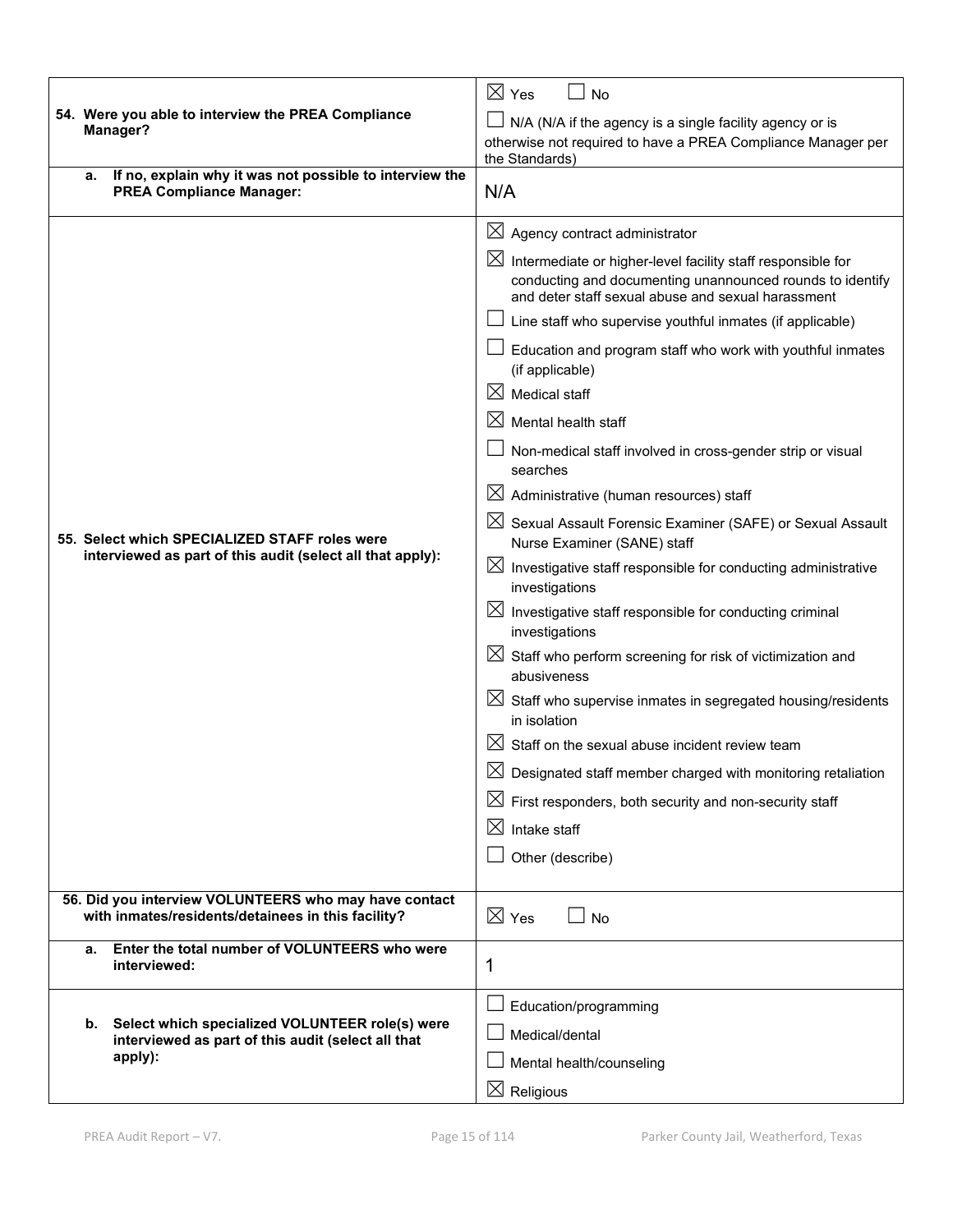|                                                                                                                                                                                                                                                                                                                                                                                                                                                                                                                                                                                                                                                                                                                   | Other                                                                                                              |  |  |  |  |
|-------------------------------------------------------------------------------------------------------------------------------------------------------------------------------------------------------------------------------------------------------------------------------------------------------------------------------------------------------------------------------------------------------------------------------------------------------------------------------------------------------------------------------------------------------------------------------------------------------------------------------------------------------------------------------------------------------------------|--------------------------------------------------------------------------------------------------------------------|--|--|--|--|
| 57. Did you interview CONTRACTORS who may have contact<br>with inmates/residents/detainees in this facility?                                                                                                                                                                                                                                                                                                                                                                                                                                                                                                                                                                                                      | $\boxtimes$ No<br>$\Box$ Yes                                                                                       |  |  |  |  |
| Enter the total number of CONTRACTORS who were<br>а.<br>interviewed:                                                                                                                                                                                                                                                                                                                                                                                                                                                                                                                                                                                                                                              | 0                                                                                                                  |  |  |  |  |
| Select which specialized CONTRACTOR role(s) were<br>b.<br>interviewed as part of this audit (select all that<br>apply):                                                                                                                                                                                                                                                                                                                                                                                                                                                                                                                                                                                           | Security/detention<br>Education/programming<br>Medical/dental<br>Food service<br>Maintenance/construction<br>Other |  |  |  |  |
| 58. Provide any additional comments regarding selecting or<br>interviewing specialized staff (e.g., any populations you<br>oversampled, barriers to completing interviews, etc.).                                                                                                                                                                                                                                                                                                                                                                                                                                                                                                                                 | This facility does not have contracted workers.                                                                    |  |  |  |  |
|                                                                                                                                                                                                                                                                                                                                                                                                                                                                                                                                                                                                                                                                                                                   | <b>Site Review and Documentation Sampling</b>                                                                      |  |  |  |  |
|                                                                                                                                                                                                                                                                                                                                                                                                                                                                                                                                                                                                                                                                                                                   | <b>Site Review</b>                                                                                                 |  |  |  |  |
| PREA Standard 115.401(h) states, "The Auditor shall have access to, and shall observe, all areas of the audited facilities." In order to<br>meet the requirements in this Standard, the site review portion of the onsite audit must include a thorough examination of the entire<br>facility. The site review is not a casual tour of the facility. It is an active, inquiring process that includes talking with staff and inmates to<br>determine whether, and the extent to which, the audited facility's practices demonstrate compliance with the Standards. Note:<br>discussions related to testing critical functions are expected to be included in the relevant Standard-specific overall determination |                                                                                                                    |  |  |  |  |
|                                                                                                                                                                                                                                                                                                                                                                                                                                                                                                                                                                                                                                                                                                                   | narratives.                                                                                                        |  |  |  |  |
| 59. Did you have access to all areas of the facility?                                                                                                                                                                                                                                                                                                                                                                                                                                                                                                                                                                                                                                                             | $\boxtimes$ Yes<br><b>No</b>                                                                                       |  |  |  |  |
| a. If no, explain what areas of the facility you were<br>unable to access and why.                                                                                                                                                                                                                                                                                                                                                                                                                                                                                                                                                                                                                                | N/A                                                                                                                |  |  |  |  |
| Was the site review an active, inquiring process that included the following:                                                                                                                                                                                                                                                                                                                                                                                                                                                                                                                                                                                                                                     |                                                                                                                    |  |  |  |  |
| 60. Reviewing/examining all areas of the facility in<br>accordance with the site review component of the audit<br>instrument?                                                                                                                                                                                                                                                                                                                                                                                                                                                                                                                                                                                     | $\boxtimes$ Yes<br><b>No</b>                                                                                       |  |  |  |  |
| If no, explain why the site review did not include<br>а.<br>reviewing/examining all areas of the facility.                                                                                                                                                                                                                                                                                                                                                                                                                                                                                                                                                                                                        | N/A                                                                                                                |  |  |  |  |
| 61. Testing and/or observing all critical functions in the<br>facility in accordance with the site review component of<br>the audit instrument (e.g., intake process, risk screening<br>process, PREA education)?                                                                                                                                                                                                                                                                                                                                                                                                                                                                                                 | $\boxtimes$ Yes<br><b>No</b>                                                                                       |  |  |  |  |
| If no, explain why the site review did not include<br>а.<br>testing and/or observing all critical functions in the<br>facility.                                                                                                                                                                                                                                                                                                                                                                                                                                                                                                                                                                                   | N/A                                                                                                                |  |  |  |  |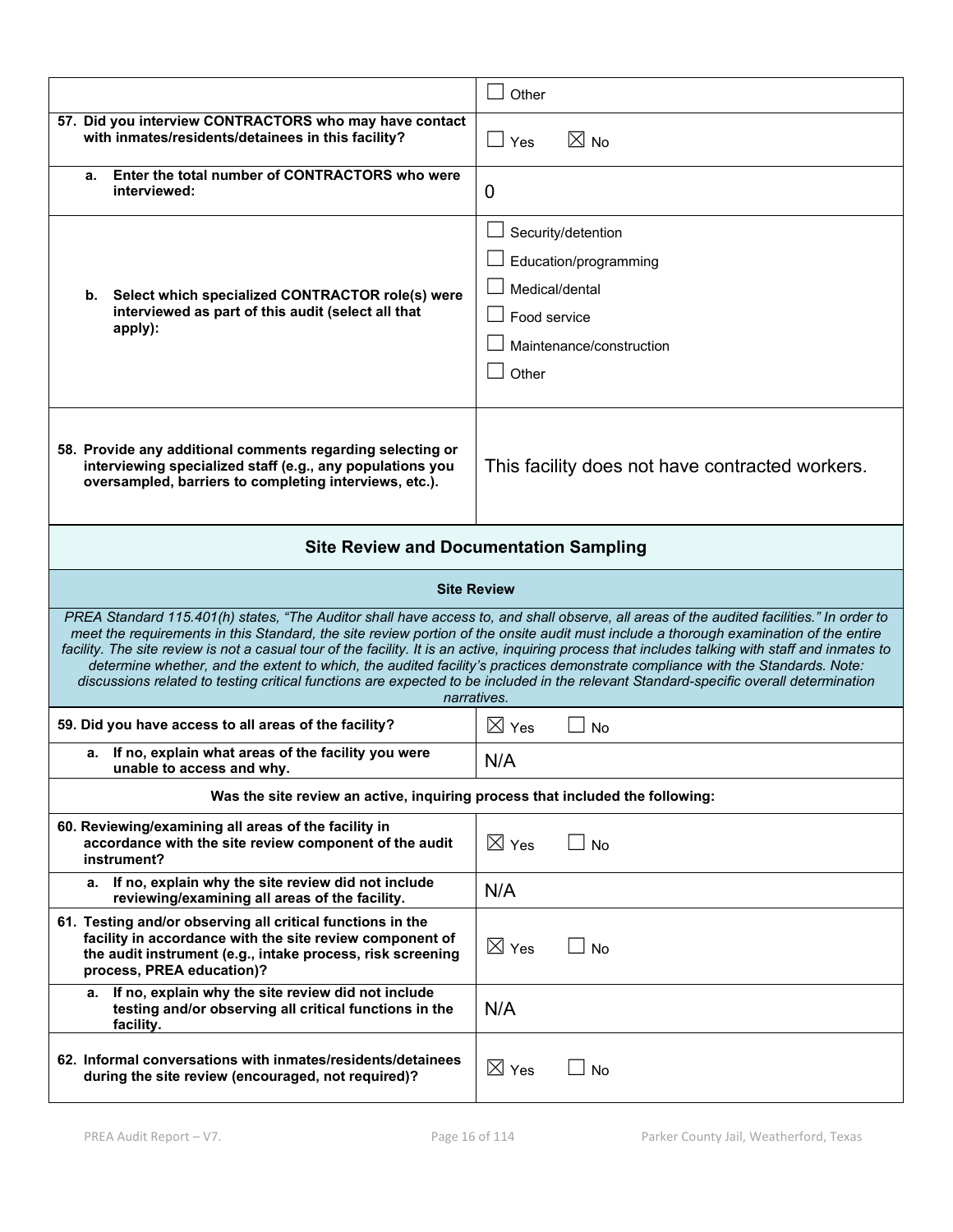|                                                                                                                                                                                            | 63. Informal conversations with staff during the site review<br>(encouraged, not required)?                                                                                                                                                                                                                                                                                                                                                                                   |                                                                   |                 | $\boxtimes$ Yes<br><b>No</b>          |                                                                                                                                       |  |
|--------------------------------------------------------------------------------------------------------------------------------------------------------------------------------------------|-------------------------------------------------------------------------------------------------------------------------------------------------------------------------------------------------------------------------------------------------------------------------------------------------------------------------------------------------------------------------------------------------------------------------------------------------------------------------------|-------------------------------------------------------------------|-----------------|---------------------------------------|---------------------------------------------------------------------------------------------------------------------------------------|--|
| 64. Provide any additional comments regarding the site<br>review (e.g., access to areas in the facility, observations,<br>tests of critical functions, or informal conversations).         |                                                                                                                                                                                                                                                                                                                                                                                                                                                                               | Staff were very professional and accommodating.                   |                 |                                       |                                                                                                                                       |  |
|                                                                                                                                                                                            |                                                                                                                                                                                                                                                                                                                                                                                                                                                                               | <b>Documentation Sampling</b>                                     |                 |                                       |                                                                                                                                       |  |
|                                                                                                                                                                                            | supervisory rounds logs; risk screening and intake processing records; inmate education records; medical files; and investigative<br>files—Auditors must self-select for review a representative sample of each type of record.                                                                                                                                                                                                                                               |                                                                   |                 |                                       | Where there is a collection of records to review—such as staff, contractor, and volunteer training records; background check records; |  |
| 65. In addition to the proof documentation selected by the<br>conduct an Auditor-selected sampling of<br>documentation?                                                                    | agency or facility and provided to you, did you also                                                                                                                                                                                                                                                                                                                                                                                                                          |                                                                   | $\boxtimes$ Yes | <b>No</b>                             |                                                                                                                                       |  |
| 66. Provide any additional comments regarding selecting<br>additional documentation (e.g., any documentation you<br>oversampled, barriers to selecting additional<br>documentation, etc.). |                                                                                                                                                                                                                                                                                                                                                                                                                                                                               | Reviewed additional rosters, files, and reports<br>while on-site. |                 |                                       |                                                                                                                                       |  |
| Sexual Abuse and Sexual Harassment Allegations and Investigations in this Facility                                                                                                         |                                                                                                                                                                                                                                                                                                                                                                                                                                                                               |                                                                   |                 |                                       |                                                                                                                                       |  |
|                                                                                                                                                                                            | Sexual Abuse and Sexual Harassment Allegations and Investigations Overview                                                                                                                                                                                                                                                                                                                                                                                                    |                                                                   |                 |                                       |                                                                                                                                       |  |
|                                                                                                                                                                                            | Remember the number of allegations should be based on a review of all sources of allegations (e.g., hotline, third-party, grievances)<br>and should not be based solely on the number of investigations conducted.<br>Note: For question brevity, we use the term "inmate" in the following questions. Auditors should provide information on inmate,<br>resident, or detainee sexual abuse allegations and investigations, as applicable to the facility type being audited. |                                                                   |                 |                                       |                                                                                                                                       |  |
| incident type:                                                                                                                                                                             | 67. Total number of SEXUAL ABUSE allegations and investigations overview during the 12 months preceding the audit, by                                                                                                                                                                                                                                                                                                                                                         |                                                                   |                 |                                       |                                                                                                                                       |  |
|                                                                                                                                                                                            | # of sexual abuse<br>allegations                                                                                                                                                                                                                                                                                                                                                                                                                                              | # of criminal<br>investigations                                   |                 | # of administrative<br>investigations | # of allegations that had<br>both criminal and<br>administrative<br>investigations                                                    |  |
| Inmate-on-inmate<br>sexual abuse                                                                                                                                                           | $\overline{4}$                                                                                                                                                                                                                                                                                                                                                                                                                                                                | 4                                                                 |                 | $\overline{0}$                        | 4                                                                                                                                     |  |
| Staff-on-inmate<br>sexual abuse                                                                                                                                                            | 4                                                                                                                                                                                                                                                                                                                                                                                                                                                                             | 3                                                                 |                 | 1                                     | 4                                                                                                                                     |  |
| Total                                                                                                                                                                                      | 8                                                                                                                                                                                                                                                                                                                                                                                                                                                                             | 7                                                                 |                 | 1                                     | 8                                                                                                                                     |  |
| а.<br>provided.                                                                                                                                                                            | If you were unable to provide any of the information<br>N/A<br>above, explain why this information could not be                                                                                                                                                                                                                                                                                                                                                               |                                                                   |                 |                                       |                                                                                                                                       |  |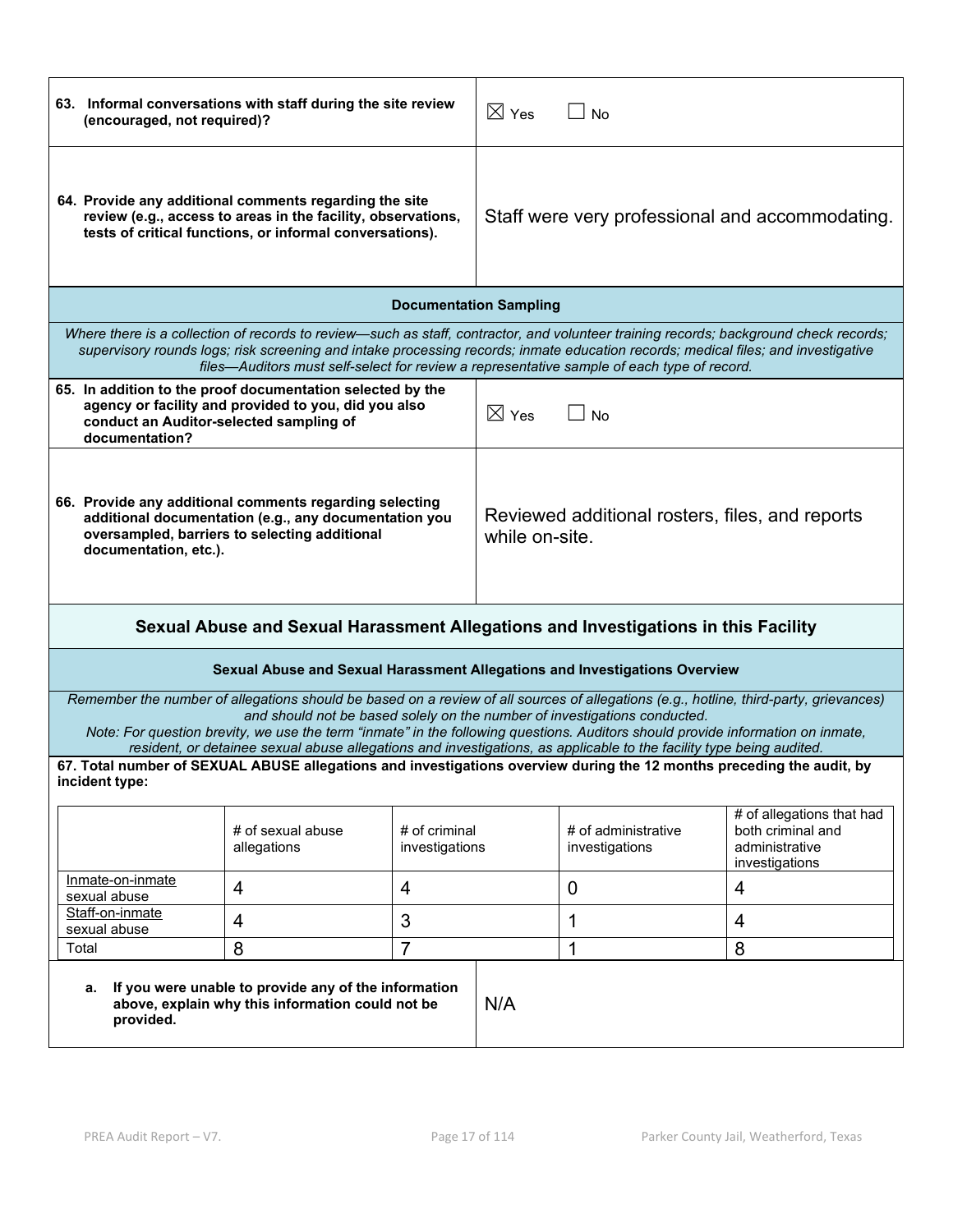#### **68. Total number of SEXUAL HARASSMENT allegations and investigations overview during the 12 months preceding the audit, by incident type:**

*Instructions: If you are unable to provide information for one or more of the fields below, enter an "X" in the field(s) where information cannot be provided.*

|                                       | # of sexual harassment<br>allegations | # of criminal<br>investigations | # of administrative<br>investigations | # of allegations that had<br>both criminal and<br>administrative<br>investigations |
|---------------------------------------|---------------------------------------|---------------------------------|---------------------------------------|------------------------------------------------------------------------------------|
| Inmate-on-inmate<br>sexual harassment |                                       |                                 |                                       |                                                                                    |
| Staff-on-inmate<br>sexual harassment  |                                       |                                 |                                       |                                                                                    |
| Total                                 |                                       |                                 |                                       |                                                                                    |

#### **a. If you were unable to provide any of the information above, explain why this information could not be provided.**

#### **Sexual Abuse and Sexual Harassment Investigation Outcomes**

N/A

#### *Sexual Abuse Investigation Outcomes*

*Note: these counts should reflect where the investigation is currently (i.e., if a criminal investigation was referred for prosecution and resulted in a conviction, that investigation outcome should only appear in the count for "convicted.") Do not double count. Additionally, for question brevity, we use the term "inmate" in the following questions. Auditors should provide information on inmate, resident, and detainee sexual abuse investigation files, as applicable to the facility type being audited.*

#### **69. Criminal SEXUAL ABUSE investigation outcomes during the 12 months preceding the audit:**

*Instructions: If you are unable to provide information for one or more of the fields below, enter an "X" in the field(s) where information cannot be provided.*

|                                  | Ongoing | Referred for<br>Prosecution | Indicted/Court<br>Case Filed | Convicted/Adjudicated | Acquitted |
|----------------------------------|---------|-----------------------------|------------------------------|-----------------------|-----------|
| Inmate-on-inmate<br>sexual abuse |         |                             |                              |                       |           |
| Staff-on-inmate<br>sexual abuse  |         |                             |                              |                       |           |
| Total                            |         |                             |                              |                       |           |

N/A

#### **a. If you were unable to provide any of the information above, explain why this information could not be provided.**

#### **70. Administrative SEXUAL ABUSE investigation outcomes during the 12 months preceding the audit:**

*Instructions: If you are unable to provide information for one or more of the fields below, enter an "X" in the field(s) where information cannot be provided.*

|                                  | Ongoing | Unfounded | Unsubstantiated | Substantiated |
|----------------------------------|---------|-----------|-----------------|---------------|
| Inmate-on-inmate<br>sexual abuse |         |           |                 |               |
| Staff-on-inmate<br>sexual abuse  |         |           |                 |               |
| Total                            |         |           |                 |               |

#### **a. If you were unable to provide any of the information above, explain why this information could not be provided.**

N/A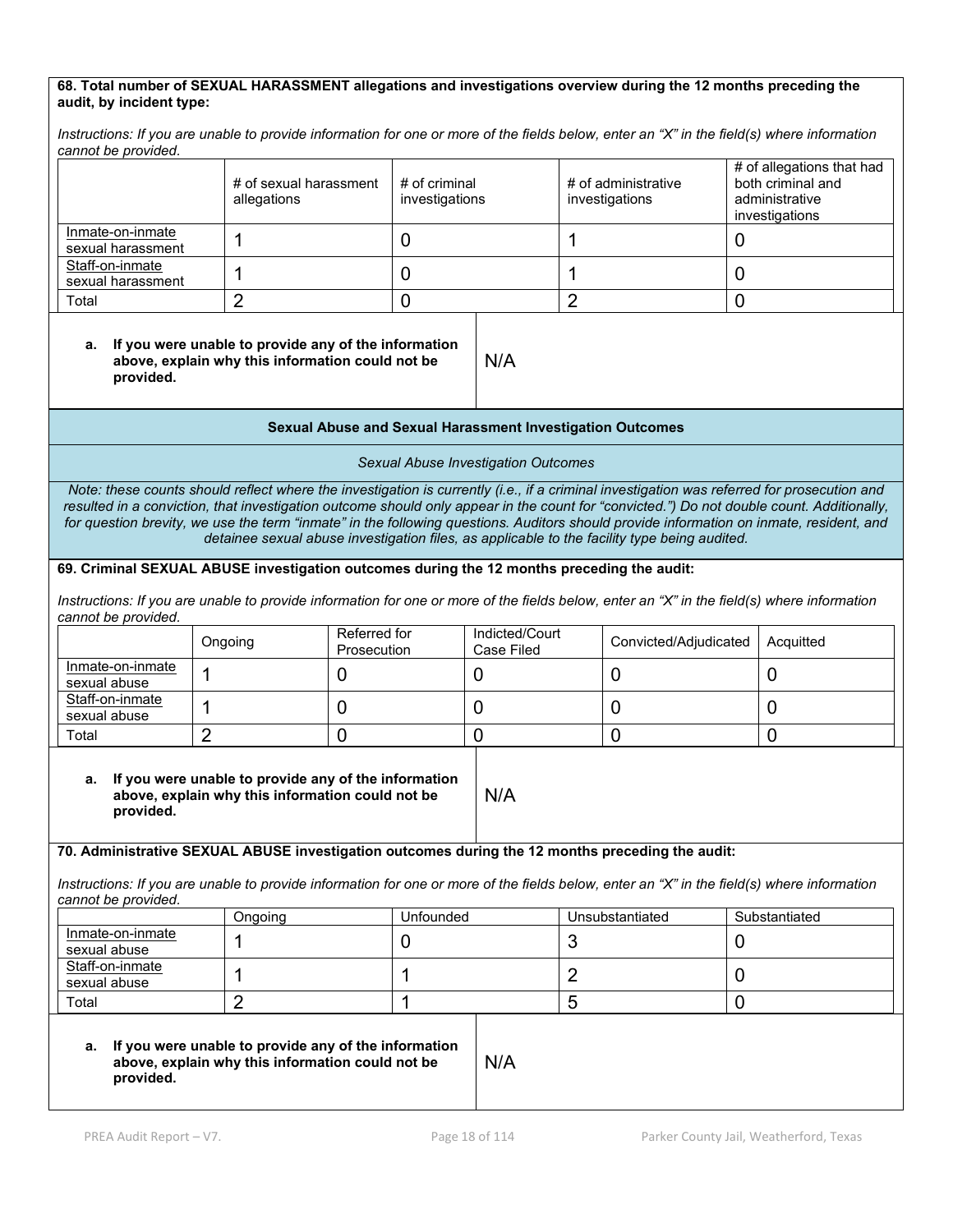| Sexual Harassment Investigation Outcomes                                                                                                                                                                                                                                                                                                                   |                                                                                                          |                                                                                                                                     |                 |                                                      |                     |                                                                            |                                                                                                                                            |
|------------------------------------------------------------------------------------------------------------------------------------------------------------------------------------------------------------------------------------------------------------------------------------------------------------------------------------------------------------|----------------------------------------------------------------------------------------------------------|-------------------------------------------------------------------------------------------------------------------------------------|-----------------|------------------------------------------------------|---------------------|----------------------------------------------------------------------------|--------------------------------------------------------------------------------------------------------------------------------------------|
| Note: these counts should reflect where the investigation is currently. Do not double count. Additionally, for question brevity, we use the<br>term "inmate" in the following questions. Auditors should provide information on inmate, resident, and detainee sexual harassment<br>investigation files, as applicable to the facility type being audited. |                                                                                                          |                                                                                                                                     |                 |                                                      |                     |                                                                            |                                                                                                                                            |
| 71. Criminal SEXUAL HARASSMENT investigation outcomes during the 12 months preceding the audit:                                                                                                                                                                                                                                                            |                                                                                                          |                                                                                                                                     |                 |                                                      |                     |                                                                            |                                                                                                                                            |
| cannot be provided.                                                                                                                                                                                                                                                                                                                                        |                                                                                                          |                                                                                                                                     |                 |                                                      |                     |                                                                            | Instructions: If you are unable to provide information for one or more of the fields below, enter an "X" in the field(s) where information |
|                                                                                                                                                                                                                                                                                                                                                            | Ongoing                                                                                                  | Referred for<br>Prosecution                                                                                                         |                 | Indicted/Court<br>Case Filed                         |                     | Convicted/Adjudicated                                                      | Acquitted                                                                                                                                  |
| Inmate-on-inmate<br>sexual harassment                                                                                                                                                                                                                                                                                                                      | 1                                                                                                        | 0                                                                                                                                   |                 | 0                                                    |                     | $\overline{0}$                                                             | 0                                                                                                                                          |
| Staff-on-inmate<br>sexual harassment                                                                                                                                                                                                                                                                                                                       | 0                                                                                                        | 0                                                                                                                                   |                 | 0                                                    |                     | 0                                                                          | 0                                                                                                                                          |
| Total                                                                                                                                                                                                                                                                                                                                                      | 1                                                                                                        | $\overline{0}$                                                                                                                      |                 | 0                                                    |                     | $\overline{0}$                                                             | $\overline{0}$                                                                                                                             |
| а.<br>provided.                                                                                                                                                                                                                                                                                                                                            | If you were unable to provide any of the information<br>above, explain why this information could not be |                                                                                                                                     |                 | N/A                                                  |                     |                                                                            |                                                                                                                                            |
| 72. Administrative SEXUAL HARASSMENT investigation outcomes during the 12 months preceding the audit:                                                                                                                                                                                                                                                      |                                                                                                          |                                                                                                                                     |                 |                                                      |                     |                                                                            |                                                                                                                                            |
| cannot be provided.                                                                                                                                                                                                                                                                                                                                        |                                                                                                          |                                                                                                                                     |                 |                                                      |                     |                                                                            | Instructions: If you are unable to provide information for one or more of the fields below, enter an "X" in the field(s) where information |
|                                                                                                                                                                                                                                                                                                                                                            | Ongoing                                                                                                  |                                                                                                                                     | Unfounded       |                                                      |                     | Unsubstantiated                                                            | Substantiated                                                                                                                              |
| Inmate-on-inmate<br>sexual harassment                                                                                                                                                                                                                                                                                                                      | 1                                                                                                        |                                                                                                                                     | $\overline{0}$  |                                                      | $\mathbf 0$         |                                                                            | 0                                                                                                                                          |
| Staff-on-inmate<br>sexual harassment                                                                                                                                                                                                                                                                                                                       | 0                                                                                                        |                                                                                                                                     | $\overline{0}$  |                                                      | 1<br>$\overline{0}$ |                                                                            |                                                                                                                                            |
| Total                                                                                                                                                                                                                                                                                                                                                      | 1                                                                                                        | $\overline{0}$                                                                                                                      |                 |                                                      | 1<br>$\Omega$       |                                                                            |                                                                                                                                            |
| a. If you were unable to provide any of the information<br>above, explain why this information could not be<br>provided.                                                                                                                                                                                                                                   |                                                                                                          |                                                                                                                                     | N/A             |                                                      |                     |                                                                            |                                                                                                                                            |
|                                                                                                                                                                                                                                                                                                                                                            |                                                                                                          |                                                                                                                                     |                 |                                                      |                     | Sexual Abuse and Sexual Harassment Investigation Files Selected for Review |                                                                                                                                            |
|                                                                                                                                                                                                                                                                                                                                                            |                                                                                                          |                                                                                                                                     |                 | Sexual Abuse Investigation Files Selected for Review |                     |                                                                            |                                                                                                                                            |
| 73. Enter the total number of SEXUAL ABUSE investigation<br>files reviewed/sampled:                                                                                                                                                                                                                                                                        |                                                                                                          |                                                                                                                                     |                 | 8                                                    |                     |                                                                            |                                                                                                                                            |
| а.                                                                                                                                                                                                                                                                                                                                                         | If 0, explain why you were unable to review any<br>sexual abuse investigation files:                     |                                                                                                                                     |                 | N/A                                                  |                     |                                                                            |                                                                                                                                            |
| 74. Did your selection of SEXUAL ABUSE investigation files<br>include a cross-section of criminal and/or administrative<br>investigations by findings/outcomes?                                                                                                                                                                                            |                                                                                                          | $\boxtimes$ Yes<br>$\overline{\phantom{0}}$<br>No<br>N/A (N/A if you were unable to review any sexual abuse<br>investigation files) |                 |                                                      |                     |                                                                            |                                                                                                                                            |
|                                                                                                                                                                                                                                                                                                                                                            |                                                                                                          |                                                                                                                                     |                 | Inmate-on-inmate sexual abuse investigation files    |                     |                                                                            |                                                                                                                                            |
| 75. Enter the total number of INMATE-ON-INMATE SEXUAL                                                                                                                                                                                                                                                                                                      | ABUSE investigation files reviewed/sampled:                                                              |                                                                                                                                     |                 | 4                                                    |                     |                                                                            |                                                                                                                                            |
| 76. Did your sample of INMATE-ON-INMATE SEXUAL ABUSE                                                                                                                                                                                                                                                                                                       | investigation files include criminal investigations?                                                     |                                                                                                                                     |                 | $\boxtimes$ Yes                                      | $\mathbf{I}$<br>No  | sexual abuse investigation files)                                          | N/A (N/A if you were unable to review any inmate-on-inmate                                                                                 |
| 77. Did your sample of INMATE-ON-INMATE SEXUAL ABUSE<br>investigation files include administrative investigations?                                                                                                                                                                                                                                         |                                                                                                          |                                                                                                                                     | $\boxtimes$ Yes | $\blacksquare$<br>No                                 |                     |                                                                            |                                                                                                                                            |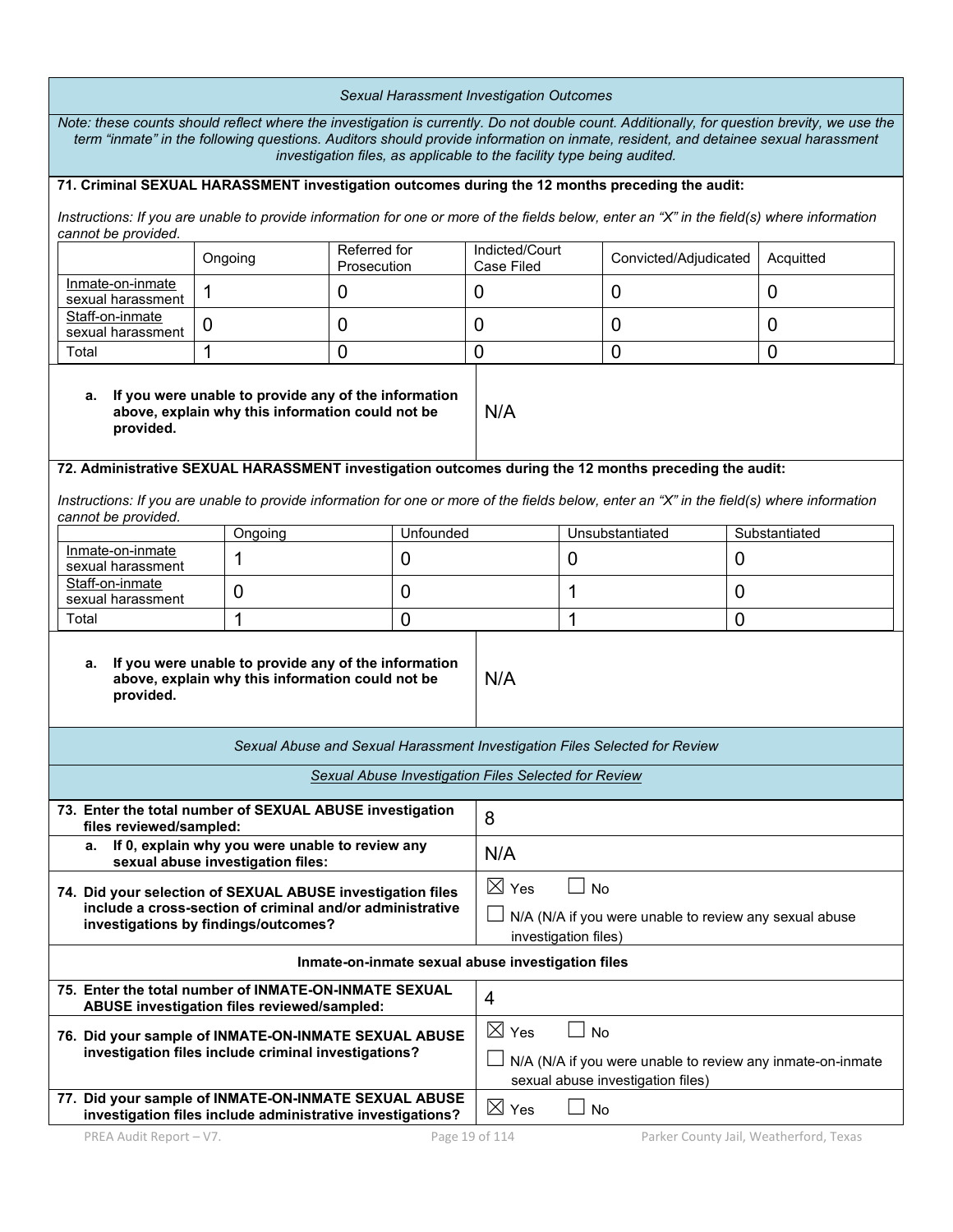|                                                                                                                                                                         | N/A (N/A if you were unable to review any inmate-on-inmate<br>sexual abuse investigation files)                                          |  |  |  |
|-------------------------------------------------------------------------------------------------------------------------------------------------------------------------|------------------------------------------------------------------------------------------------------------------------------------------|--|--|--|
| Staff-on-inmate sexual abuse investigation files                                                                                                                        |                                                                                                                                          |  |  |  |
| 78. Enter the total number of STAFF-ON-INMATE SEXUAL<br>ABUSE investigation files reviewed/sampled:                                                                     | $\overline{4}$                                                                                                                           |  |  |  |
| 79. Did your sample of STAFF-ON-INMATE SEXUAL ABUSE<br>investigation files include criminal investigations?                                                             | $\boxtimes$ Yes<br><b>No</b><br>$\Box$<br>N/A (N/A if you were unable to review any staff-on-inmate<br>sexual abuse investigation files) |  |  |  |
| 80. Did your sample of STAFF-ON-INMATE SEXUAL ABUSE<br>investigation files include administrative investigations?                                                       | $\boxtimes$ Yes<br>$\Box$ No<br>N/A (N/A if you were unable to review any staff-on-inmate<br>sexual abuse investigation files)           |  |  |  |
|                                                                                                                                                                         | Sexual Harassment Investigation Files Selected for Review                                                                                |  |  |  |
| 81. Enter the total number of SEXUAL HARASSMENT<br>investigation files reviewed/sampled:                                                                                | 2                                                                                                                                        |  |  |  |
| If 0, explain why you were unable to review any<br>а.<br>sexual harassment investigation files:                                                                         | N/A                                                                                                                                      |  |  |  |
| 82. Did your selection of SEXUAL HARASSMENT<br>investigation files include a cross-section of criminal<br>and/or administrative investigations by<br>findings/outcomes? | $\boxtimes$ No<br>$\perp$<br>Yes<br>N/A (N/A if you were unable to review any sexual harassment<br>investigation files)                  |  |  |  |
| Inmate-on-inmate sexual harassment investigation files                                                                                                                  |                                                                                                                                          |  |  |  |
| 83. Enter the total number of INMATE-ON-INMATE SEXUAL<br>HARASSMENT investigation files reviewed/sampled:                                                               | 1                                                                                                                                        |  |  |  |
| 84. Did your sample of INMATE-ON-INMATE SEXUAL<br>HARASSMENT investigation files include criminal<br>investigations?                                                    | $\boxtimes$ No<br>$\Box$<br>Yes<br>N/A (N/A if you were unable to review any inmate-on-inmate<br>sexual harassment investigation files)  |  |  |  |
| 85. Did your sample of INMATE-ON-INMATE SEXUAL<br>HARASSMENT investigation files include administrative<br>investigations?                                              | $\boxtimes$ Yes<br><b>No</b><br>N/A (N/A if you were unable to review any inmate-on-inmate<br>sexual harassment investigation files)     |  |  |  |
| Staff-on-inmate sexual harassment investigation files                                                                                                                   |                                                                                                                                          |  |  |  |
| 86. Enter the total number of STAFF-ON-INMATE SEXUAL<br>HARASSMENT investigation files reviewed/sampled:                                                                | 1                                                                                                                                        |  |  |  |
| 87. Did your sample of STAFF-ON-INMATE SEXUAL<br>HARASSMENT investigation files include criminal<br>investigations?                                                     | $\boxtimes$ No<br>$\Box$ Yes<br>N/A (N/A if you were unable to review any staff-on-inmate<br>sexual harassment investigation files)      |  |  |  |
| 88. Did your sample of STAFF-ON-INMATE SEXUAL<br>HARASSMENT investigation files include administrative<br>investigations?                                               | $\boxtimes$ Yes<br><b>No</b><br>N/A (N/A if you were unable to review any staff-on-inmate<br>sexual harassment investigation files)      |  |  |  |
| 89. Provide any additional comments regarding selecting<br>and reviewing sexual abuse and sexual harassment<br>investigation files.                                     | N/A                                                                                                                                      |  |  |  |
| <b>Support Staff Information</b>                                                                                                                                        |                                                                                                                                          |  |  |  |
| <b>DOJ-certified PREA Auditors Support Staff</b>                                                                                                                        |                                                                                                                                          |  |  |  |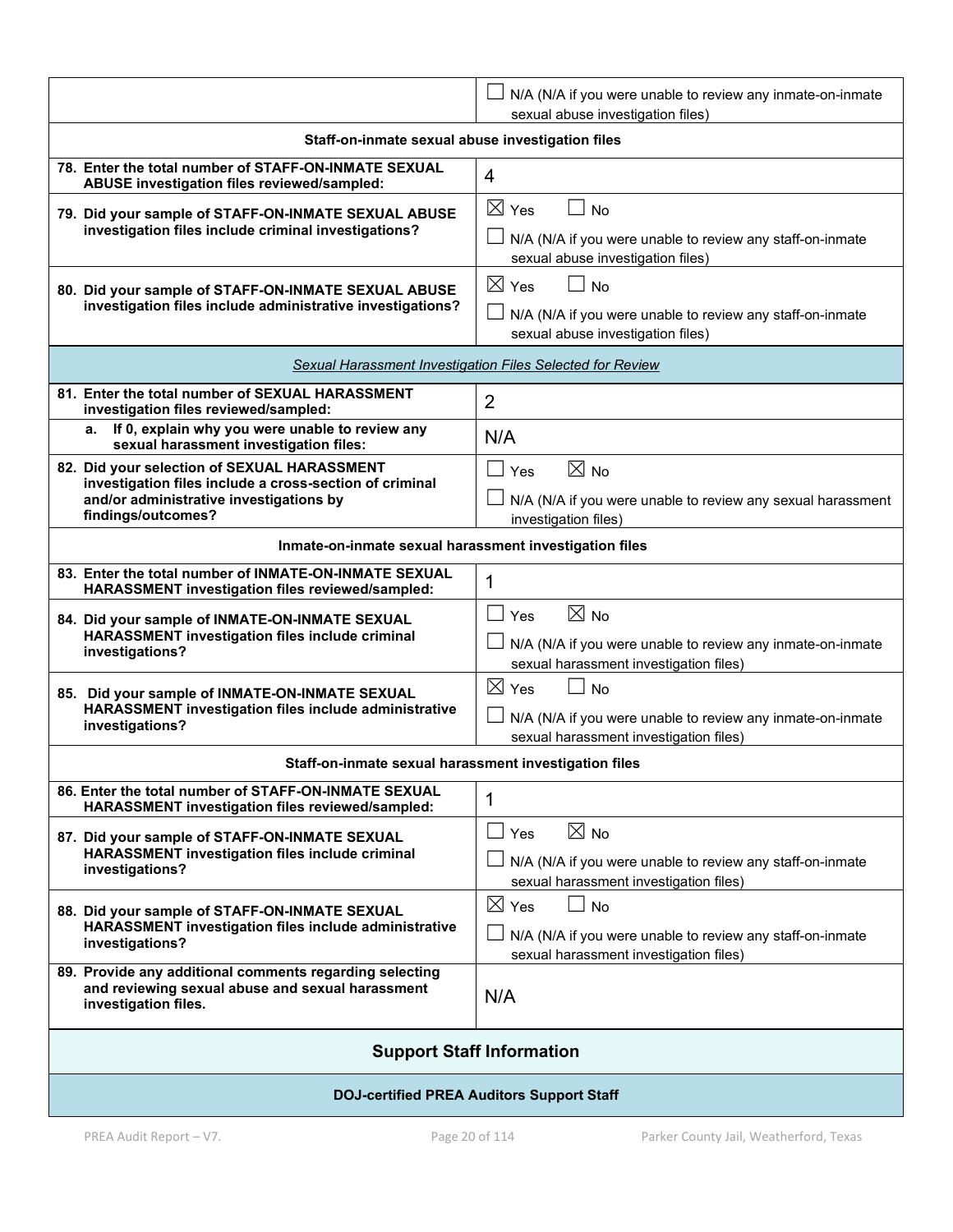| 90. Did you receive assistance from any DOJ-CERTIFIED<br>PREA AUDITORS at any point during this audit?<br>Remember: the audit includes all activities from the pre-onsite<br>through the post-onsite phases to the submission of the final<br>report. Make sure you respond accordingly.<br>a. If yes, enter the TOTAL NUMBER OF DOJ-CERTIFIED<br>PREA AUDITORS who provided assistance at any<br>point during the audit: | $\boxtimes$ No<br>$\Box$ Yes<br>N/A                                                                                                                                                                                                                                                         |  |  |  |  |
|---------------------------------------------------------------------------------------------------------------------------------------------------------------------------------------------------------------------------------------------------------------------------------------------------------------------------------------------------------------------------------------------------------------------------|---------------------------------------------------------------------------------------------------------------------------------------------------------------------------------------------------------------------------------------------------------------------------------------------|--|--|--|--|
|                                                                                                                                                                                                                                                                                                                                                                                                                           | <b>Non-certified Support Staff</b>                                                                                                                                                                                                                                                          |  |  |  |  |
| 91. Did you receive assistance from any NON-CERTIFIED<br>SUPPORT STAFF at any point during this audit?<br>Remember: the audit includes all activities from the pre-onsite<br>through the post-onsite phases to the submission of the final<br>report. Make sure you respond accordingly.                                                                                                                                  | $\boxtimes$ No<br>$\Box$ Yes                                                                                                                                                                                                                                                                |  |  |  |  |
| If yes, enter the TOTAL NUMBER OF NON-<br>а.<br><b>CERTIFIED SUPPORT STAFF who provided</b><br>assistance at any point during the audit:                                                                                                                                                                                                                                                                                  | N/A                                                                                                                                                                                                                                                                                         |  |  |  |  |
| <b>Auditing Arrangements and Compensation</b>                                                                                                                                                                                                                                                                                                                                                                             |                                                                                                                                                                                                                                                                                             |  |  |  |  |
| 92. Who paid you to conduct this audit?                                                                                                                                                                                                                                                                                                                                                                                   | $\boxtimes$ The audited facility or its parent agency<br>My state/territory or county government (if you audit as part of<br>a consortium or circular auditing arrangement, select this<br>option)<br>A third-party auditing entity (e.g., accreditation body,<br>consulting firm)<br>Other |  |  |  |  |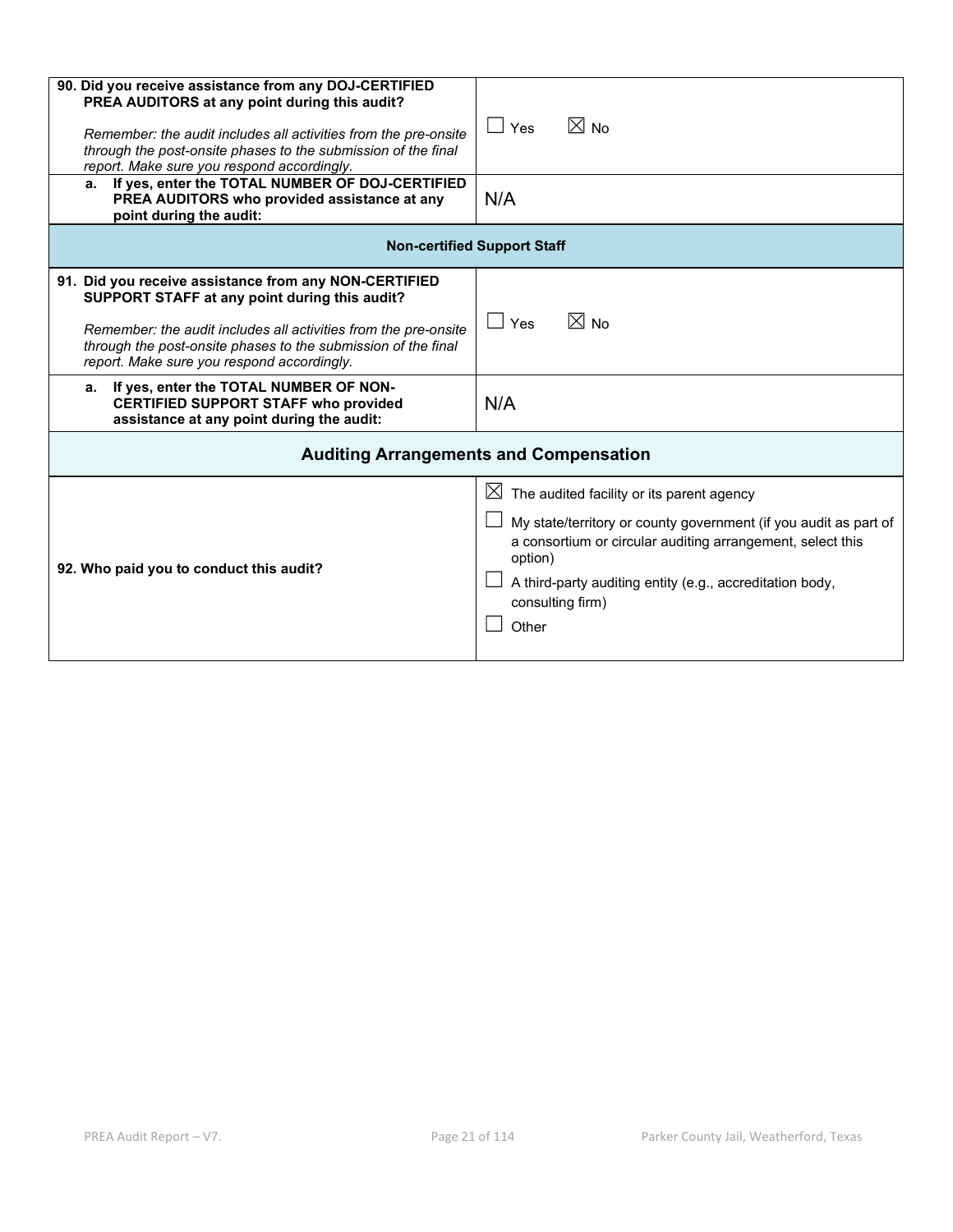# **PREVENTION PLANNING**

# **Standard 115.11: Zero tolerance of sexual abuse and sexual harassment; PREA coordinator**

#### **115.11 (a)**

- Does the agency have a written policy mandating zero tolerance toward all forms of sexual abuse and sexual harassment?  $\boxtimes$  Yes  $\Box$  No
- **Does the written policy outline the agency's approach to preventing, detecting, and responding** to sexual abuse and sexual harassment?  $\boxtimes$  Yes  $\Box$  No

#### **115.11 (b)**

- Has the agency employed or designated an agency-wide PREA Coordinator?  $\boxtimes$  Yes  $\Box$  No
- Is the PREA Coordinator position in the upper-level of the agency hierarchy?  $\boxtimes$  Yes  $\Box$  No
- Does the PREA Coordinator have sufficient time and authority to develop, implement, and oversee agency efforts to comply with the PREA standards in all of its facilities?  $\boxtimes$  Yes  $\Box$  No

#### **115.11 (c)**

- If this agency operates more than one facility, has each facility designated a PREA compliance manager? (N/A if agency operates only one facility.)  $\boxtimes$  Yes  $\Box$  No  $\Box$  NA
- Does the PREA compliance manager have sufficient time and authority to coordinate the facility's efforts to comply with the PREA standards? (N/A if agency operates only one facility.)  $\boxtimes$  Yes  $\Box$  No  $\Box$  NA

#### **Auditor Overall Compliance Determination**

- ☐ **Exceeds Standard** (*Substantially exceeds requirement of standards*)
- ☒ **Meets Standard** (*Substantial compliance; complies in all material ways with the standard for the relevant review period*)
- ☐ **Does Not Meet Standard** (*Requires Corrective Action*)

115.11(a) POLICY AND DOCUMENT REVIEW: Pre-Audit Questionnaire. LSC 2.11 Agency Zero Tolerance statement. Organizational charts, interviews, and memos. FINDINGS: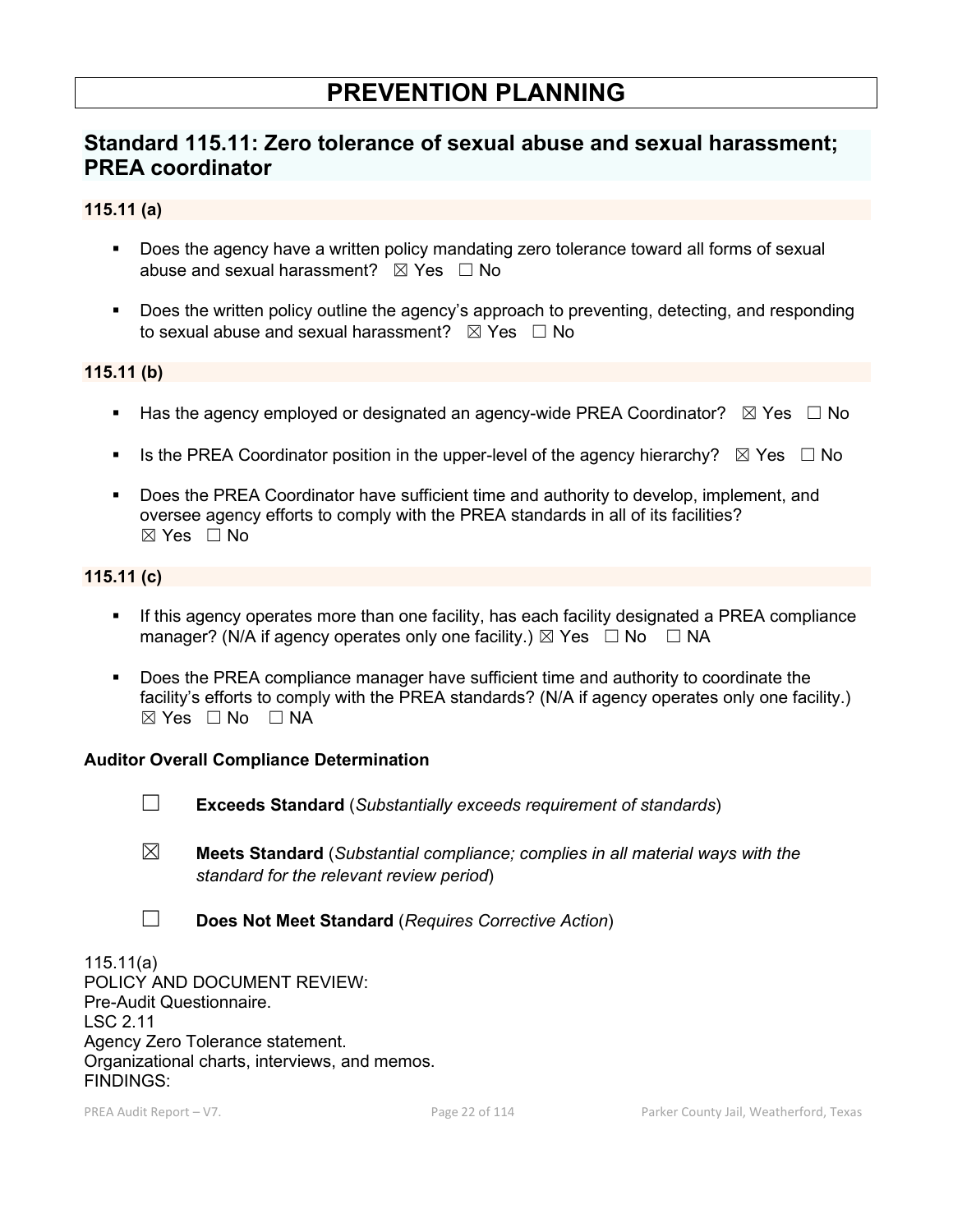Agency Policy LSC 2.11, address the requirements of this provision. The agency mandates a zerotolerance policy towards all forms of sexual abuse and sexual harassment and outlines the agency's strategies on preventing, detecting, and responding to such conduct. Agency polices addressed "Preventing" sexual abuse and sexual harassment through the designation of a PREA Coordinator and PREA Compliance Manager, Criminal History Background Checks (Staff, Contractors, and Volunteers, as applicable), Training (Staff, Volunteers, and Contractors), Staffing, Intake Screening, Classification, Inmate Education, Posting of Signage (PREA Posters, etc.…), and Contract Monitoring. The policies addressed "Detecting" sexual abuse and sexual harassment through Training (Staff, Volunteers, and Contractors), and Intake Screening. The policy addressed "Responding" to allegations of sexual abuse and sexual harassment through Reporting, Investigations, Victim Services, Medical and Mental Health Services, Disciplinary Sanctions for Staff (including notification of licensing agencies), Incident Review Teams, and Data Collections and Analysis.

The Auditor noted the Inmate Handbook, PREA Posters, and PREA Brochure do address sexual abuse by another Inmate, and the Inmate Handbook does address sanctions for Inmates when involved in such conduct. Based on staff interviews and a review of practices, it was noted staff closely monitor for Inmate-on-Inmate sexual misconduct in accordance with PREA, allegations are reported and investigated, and inmates are held accountable.

115.11(b)

POLICY AND DOCUMENT REVIEW: Agency Policy LSC 2.11. Agency's organizational chart. INTERVIEWS: PREA Coordinator. ONSITE REVIEW:

No on-site observations were required for this provision, although the Auditor noted the Agency PREA Coordinator was given office space for his duties.

FINDINGS:

Agency Policy LSC 2.11, addresses the position of the PREA Coordinator, which outlines the roles and responsibilities of the position and calls for the position being allowed enough time and authority to develop, implement, and oversee Agency efforts to comply with the PREA standards in each facility. The agency's organizational chart reflects that the PREA Coordinator position is an upper-level position and is agency-wide. The PREA Coordinator position reports to the agency's Chief Executive Officer. The PREA Coordinator was interviewed, he reported having enough time to focus on the PREA standards from and the freedom to divert responsibilities to other staff as needed to focus on the audit. A review of the agency policy, agency's organization chart, and based on the interview, the designated agency's PREA Coordinator, the Auditor determined the agency demonstrates it meets the requirements of this provision of this standard.

115.11(c)

POLICY AND DOCUMENT REVIEW: Agency Policy DO 125, Definitions. Agency's organizational chart. INTERVIEWS: PREA Compliance Manager. ONSITE REVIEW: No on-site observations were required for this provision. FINDINGS:

Agency Policy LSC 2.11, addresses the position of the PREA Compliance Manager, which outlines the roles and responsibilities of the position and calls for the position being allowed enough time and authority to develop, implement, and oversee Department efforts to comply with the PREA standards in each facility.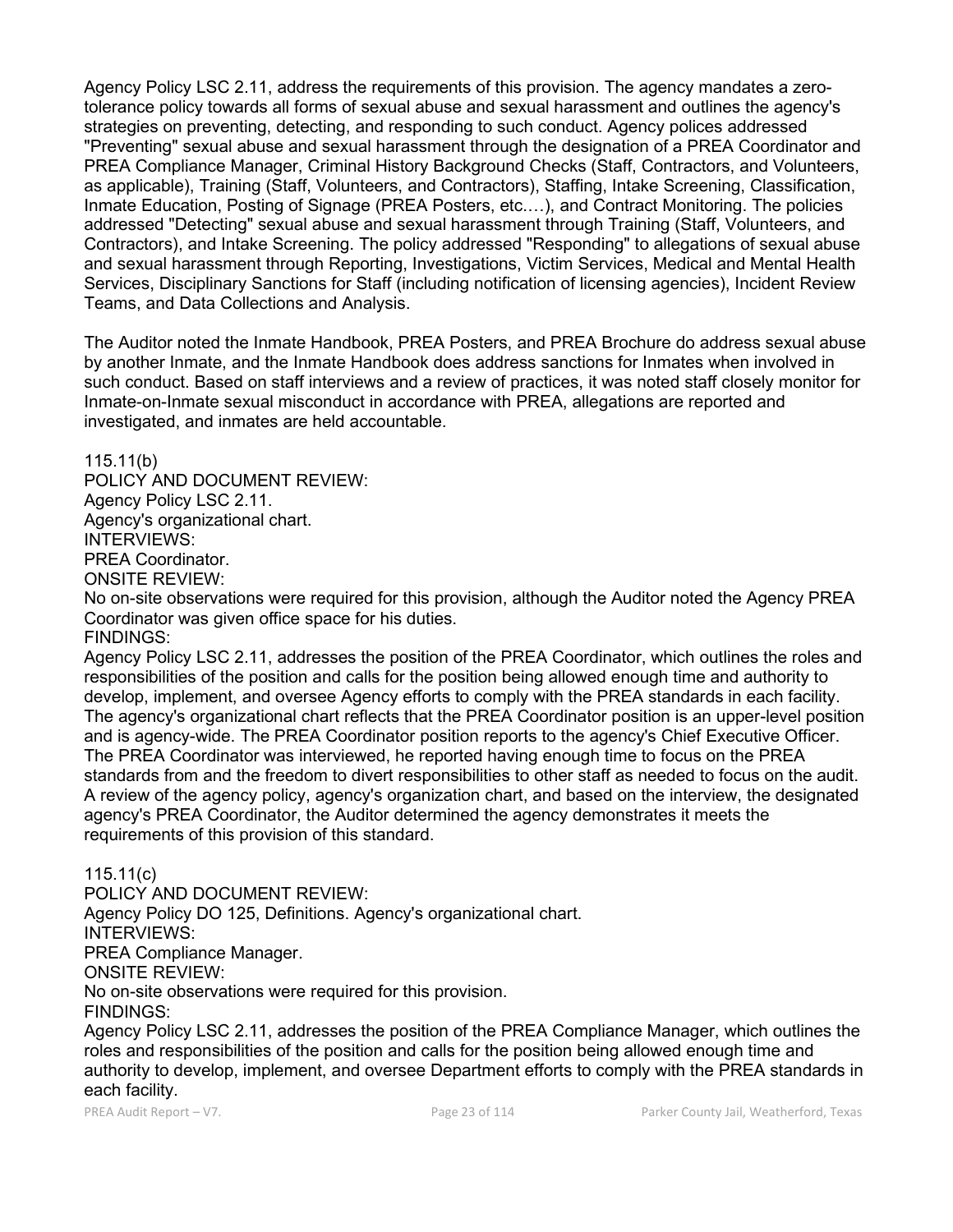The agency's organizational chart reflects that the PREA Compliance Manager position reports to the Warden. The PREA Compliance Manager was interviewed. She reported having enough time to focus on PREA related activities and that this is a priority. The PREA Compliance Manager reported she has 100% support from her supervisor and the PREA Coordinator. A review of the agency policy, agency's organization chart, and based on the interview the designated facility's PREA Compliance Manager, the Auditor determined the agency demonstrates it meets the requirements of this provision of this standard.

# **Standard 115.12: Contracting with other entities for the confinement of inmates**

**115.12 (a)**

 If this agency is public and it contracts for the confinement of its inmates with private agencies or other entities including other government agencies, has the agency included the entity's obligation to comply with the PREA standards in any new contract or contract renewal signed on or after August 20, 2012? (N/A if the agency does not contract with private agencies or other entities for the confinement of inmates.)  $\boxtimes$  Yes  $\Box$  No  $\Box$  NA

### **115.12 (b)**

 Does any new contract or contract renewal signed on or after August 20, 2012 provide for agency contract monitoring to ensure that the contractor is complying with the PREA standards? (N/A if the agency does not contract with private agencies or other entities for the confinement of inmates.)  $\boxtimes$  Yes  $\Box$  No  $\Box$  NA

### **Auditor Overall Compliance Determination**

- ☐ **Exceeds Standard** (*Substantially exceeds requirement of standards*)
- ☒ **Meets Standard** (*Substantial compliance; complies in all material ways with the standard for the relevant review period*)
- ☐ **Does Not Meet Standard** (*Requires Corrective Action*)

POLICY AND DOCUMENT REVIEW: Policies are found in LSC 2.11. Pre-Audit Questionnaire 115.12(a) POLICY AND DOCUMENT REVIEW:

Agency Policy LSC 2.11. FINDINGS:

Agency Policy LSC 2.11, addresses this provision. The agency reported there are (0) contracts for the confinement of inmates that the agency had entered or renewed with private entities or other government agencies. A review of all the contracts reflected the entity's obligation to adopt and comply with the PREA standards. A review of the agency policy reflected all the required entity's obligation to adopt and comply with the PREA standards.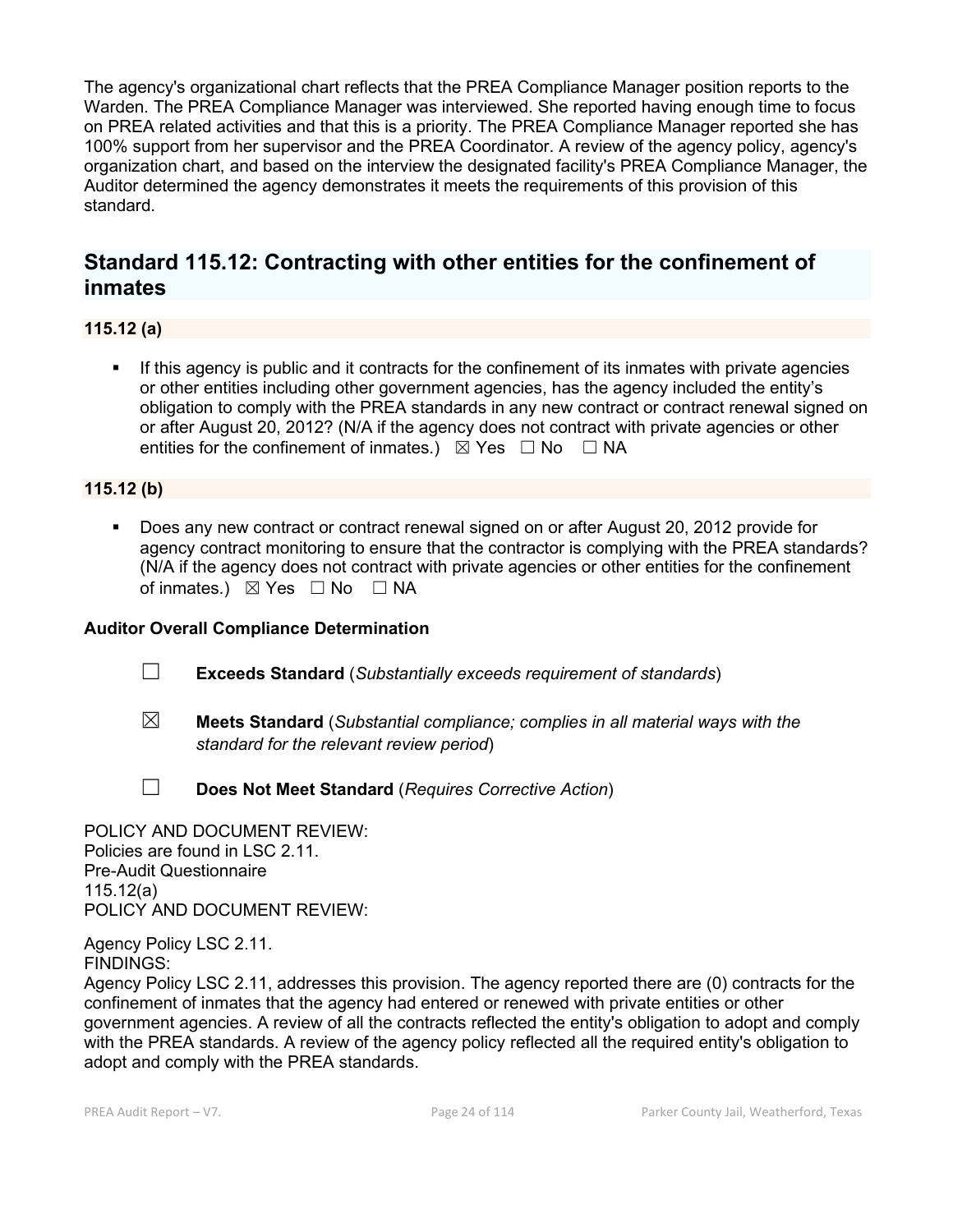#### 115.12(b) POLICY AND DOCUMENT REVIEW: Agency Policy LSC 2.11. INTERVIEWS: Contract Administrator FINDINGS:

Agency Policy LSC 2.11, addresses this provision. The agency reported (0) contracts require the agency to monitor the contractor's compliance with the PREA standards. The agency's Contract Administrator was interviewed and reported he is required to maintain regular contact with every inmate placed in a contracting facility. If there are concerns, agency protocol requires the inmate be removed from the facility and the facility allowed time to make corrective action and address the concerns. Corrective actions are addressed before the facility is reconsidered. Notification would also be made to law enforcement. The Contract Administrator annually collects credentialing documentation for each facility: facility license; staff licenses or certifications; daily schedule; and monitoring reports or the licensing agency's website regarding the facility's status; and tours the facility.

New facilities being considered for contracting purposes follow a vetting process, including reference checks with other counties, with all information being presented to the agency's leadership for review and approval. All placements involve the input of the inmate being considered for placement in the facility. The Contract Administrator reported PREA compliance results are completed and that the PREA Coordinator has implemented a tracking process for this. A review of the agency policy, agency contracts and interview with the contract administrator and PREA Coordinator demonstrated the agency meets the requirements of this provision and this standard.

# **Standard 115.13: Supervision and monitoring**

#### **115.13 (a)**

- Does the facility have a documented staffing plan that provides for adequate levels of staffing and, where applicable, video monitoring, to protect inmates against sexual abuse?  $\boxtimes$  Yes  $\Box$  No
- In calculating adequate staffing levels and determining the need for video monitoring, does the staffing plan take into consideration: Generally accepted detention and correctional practices?  $\boxtimes$  Yes  $\Box$  No
- In calculating adequate staffing levels and determining the need for video monitoring, does the staffing plan take into consideration: Any judicial findings of inadequacy?  $\boxtimes$  Yes  $\Box$  No
- In calculating adequate staffing levels and determining the need for video monitoring, does the staffing plan take into consideration: Any findings of inadequacy from Federal investigative agencies?  $\boxtimes$  Yes  $\Box$  No
- In calculating adequate staffing levels and determining the need for video monitoring, does the staffing plan take into consideration: Any findings of inadequacy from internal or external oversight bodies? ⊠ Yes □ No
- In calculating adequate staffing levels and determining the need for video monitoring, does the staffing plan take into consideration: All components of the facility's physical plant (including "blind-spots" or areas where staff or inmates may be isolated)?  $\boxtimes$  Yes  $\Box$  No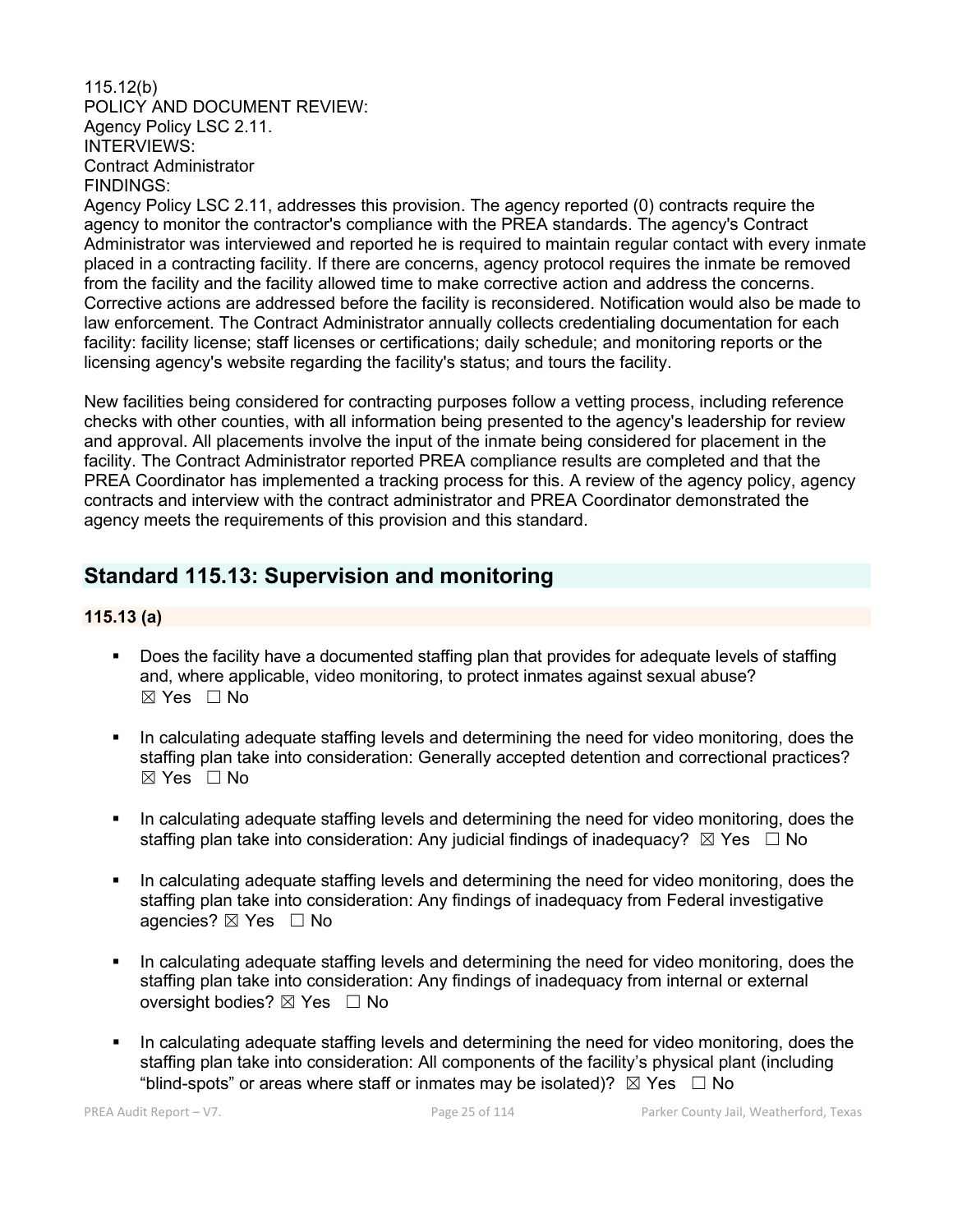- In calculating adequate staffing levels and determining the need for video monitoring, does the staffing plan take into consideration: The composition of the inmate population?  $\boxtimes$  Yes  $\Box$  No
- In calculating adequate staffing levels and determining the need for video monitoring, does the staffing plan take into consideration: The number and placement of supervisory staff? ☒ Yes ☐ No
- In calculating adequate staffing levels and determining the need for video monitoring, does the staffing plan take into consideration: The institution programs occurring on a particular shift?  $\boxtimes$  Yes  $\Box$  No  $\Box$  NA
- In calculating adequate staffing levels and determining the need for video monitoring, does the staffing plan take into consideration: Any applicable State or local laws, regulations, or standards? ⊠ Yes □ No
- In calculating adequate staffing levels and determining the need for video monitoring, does the staffing plan take into consideration: The prevalence of substantiated and unsubstantiated incidents of sexual abuse?  $\boxtimes$  Yes  $\Box$  No
- In calculating adequate staffing levels and determining the need for video monitoring, does the staffing plan take into consideration: Any other relevant factors?  $\boxtimes$  Yes  $\Box$  No

### **115.13 (b)**

 In circumstances where the staffing plan is not complied with, does the facility document and justify all deviations from the plan? (N/A if no deviations from staffing plan.) ☐ Yes ☐ No ☒ NA

#### **115.13 (c)**

- In the past 12 months, has the facility, in consultation with the agency PREA Coordinator, assessed, determined, and documented whether adjustments are needed to: The staffing plan established pursuant to paragraph (a) of this section?  $\boxtimes$  Yes  $\Box$  No
- In the past 12 months, has the facility, in consultation with the agency PREA Coordinator, assessed, determined, and documented whether adjustments are needed to: The facility's deployment of video monitoring systems and other monitoring technologies?  $\boxtimes$  Yes  $\Box$  No
- In the past 12 months, has the facility, in consultation with the agency PREA Coordinator, assessed, determined, and documented whether adjustments are needed to: The resources the facility has available to commit to ensure adherence to the staffing plan?  $\boxtimes$  Yes  $\Box$  No

#### **115.13 (d)**

- Has the facility/agency implemented a policy and practice of having intermediate-level or higherlevel supervisors conduct and document unannounced rounds to identify and deter staff sexual abuse and sexual harassment?  $\boxtimes$  Yes  $\Box$  No
- Is this policy and practice implemented for night shifts as well as day shifts?  $\boxtimes$  Yes  $\Box$  No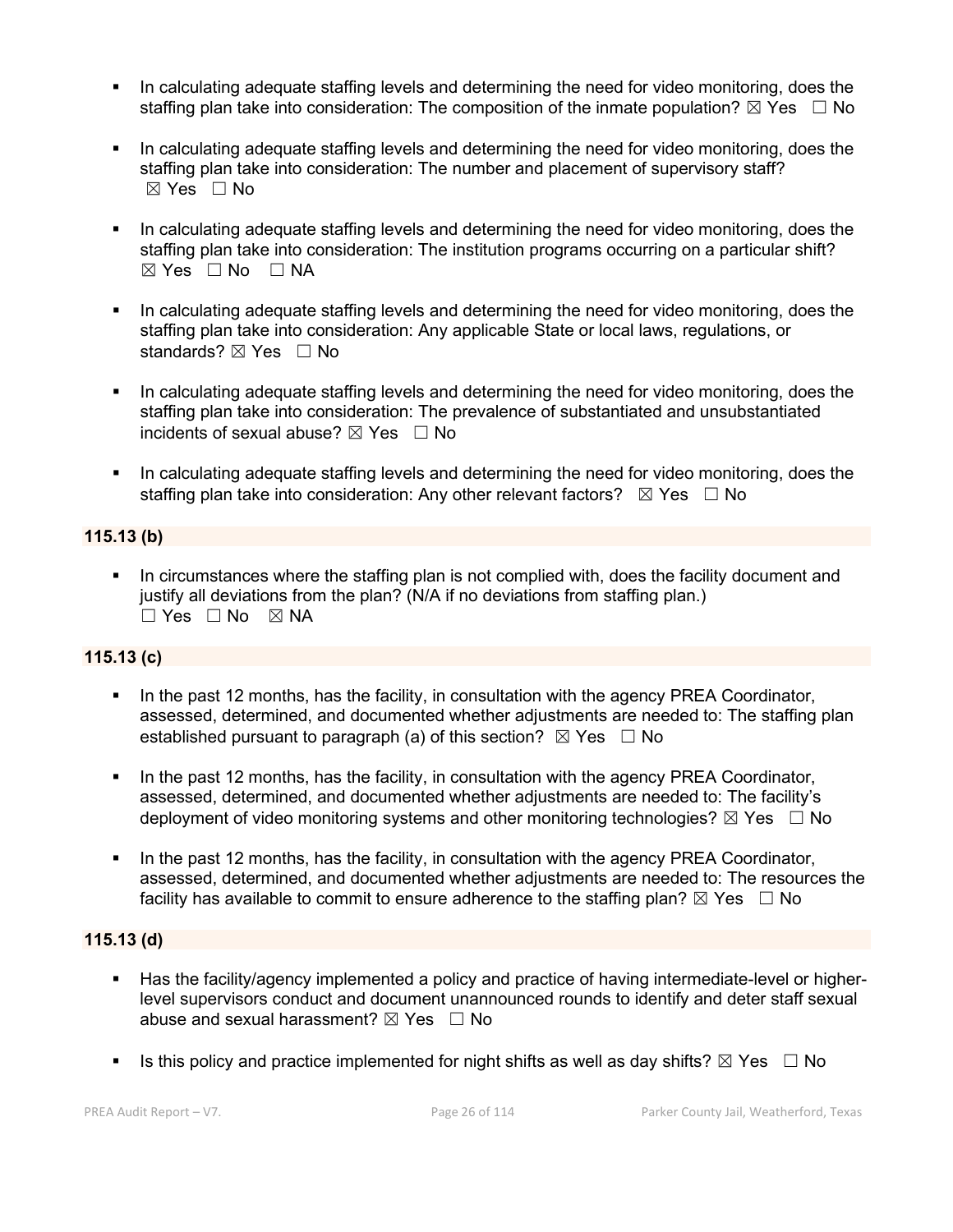Does the facility/agency have a policy prohibiting staff from alerting other staff members that these supervisory rounds are occurring, unless such announcement is related to the legitimate operational functions of the facility?  $\boxtimes$  Yes  $\Box$  No

#### **Auditor Overall Compliance Determination**

- ☒ **Exceeds Standard** (*Substantially exceeds requirement of standards*)
- ☐ **Meets Standard** (*Substantial compliance; complies in all material ways with the standard for the relevant review period*)
- 
- ☐ **Does Not Meet Standard** (*Requires Corrective Action*)

115.13(a)

POLICY AND DOCUMENT REVIEW: Agency Policy LSC 2.11 INTERVIEWS: Warden, PREA Coordinator and PREA Compliance Manager. FINDINGS:

Agency Policy LSC 2.11, addresses this provision. The facility submits a weekly and monthly staffing plan/report to the agency. The facility has developed a staffing plan to safely meet the PREA and security needs, the facility fills the mandatory positions to meet the necessary post staffing requirements when vacancies occur. The facility uses overtime/comp time or collapsing non-custody positions to meet a safe staffing mandate required LaSalle Corrections, LLC. as written on their annual staffing plan. The facility reported no deviations from the custody staffing plan for the past 12 months. The designated capacity to which the staffing plan is based is 870 inmates. Unannounced rounds are conducted for all shifts and are recorded by senior management staff. Post logbooks were reviewed by the Auditor for verification. Staff reported the inmate to staff ratios are followed and sometimes mandatory overtime is implemented. Staff reported blind spots have been identified and Staff reported a staffing plan is in place.

Staff reported they follow the agency policies and PREA standards, take into consideration the composition of the inmate population and their needs, scheduled programming, and staff placement. Additionally, staff reported other relevant factors considered include the needs of the LGBTI inmates and incidents of substantiated and unsubstantiated sexual abuse. Staff reported, to ensure compliance with the staffing plan, they monitor during shifts, review folders, check-in sheets, documentation, inmate files, thoroughly review serious incident reports, and audit sheets. During the onsite audit, a review of the agency policy, staff interviews, and the agency's staffing plan indicated all the elements are addressed.

115.13(b)

### POLICY AND DOCUMENT REVIEW:

The agency reported no deviations with the staffing plan in place, therefore there was no documentation provided to review.

#### INTERVIEWS:

#### Warden

FINDINGS:

The Auditor interviewed the Warden, who reported an ongoing challenge is keeping all positions filled and that priority is given to the critical posts as listed in the staffing plan. Based on the staff interview, there was no indication there had been any deviation from the staffing plan.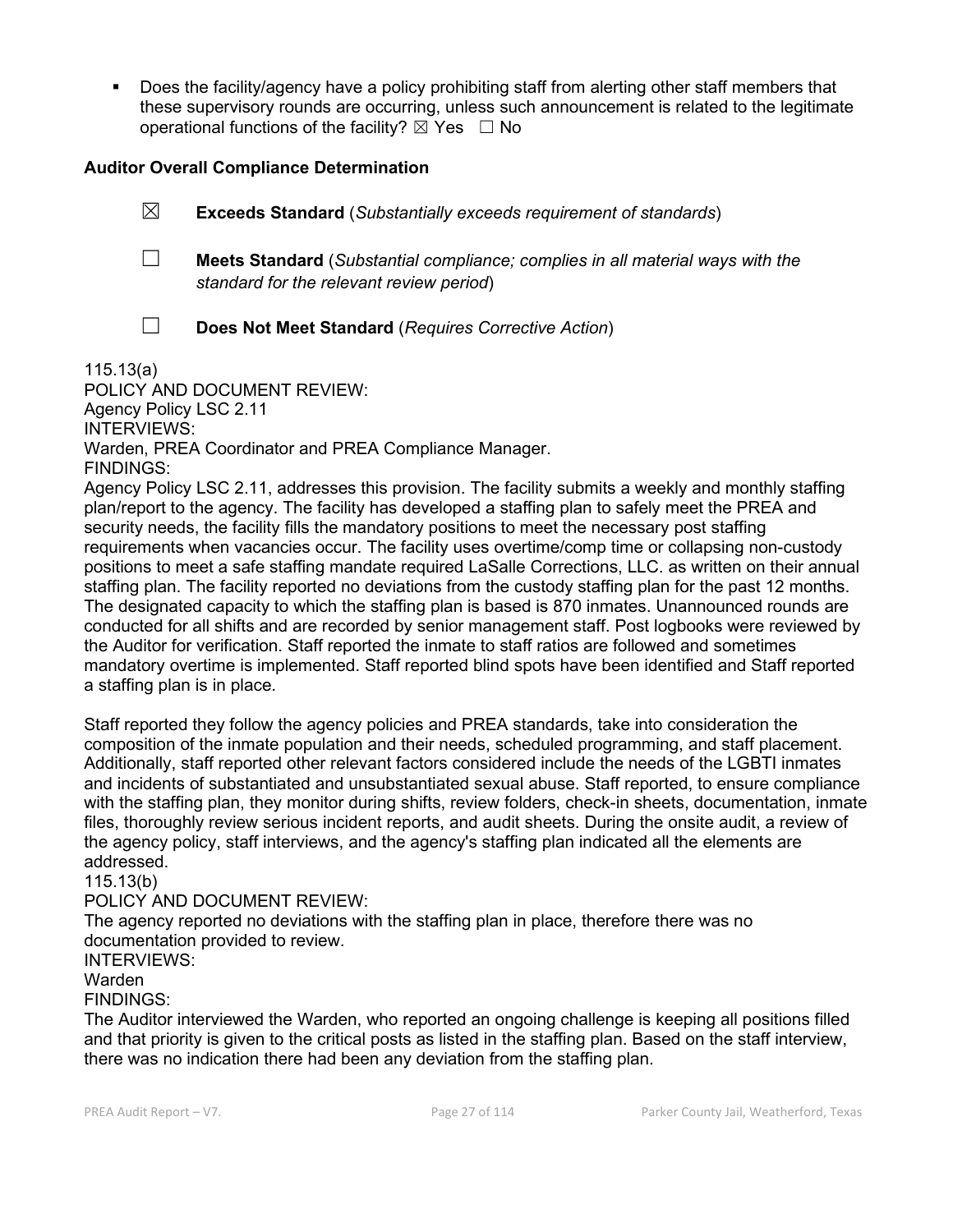115.13(c) POLICY AND DOCUMENT REVIEW: Facility staffing ratios. INTERVIEWS: Warden FINDINGS: Currently, the audited facility complies with the mandated supervision ratios throughout the facility. 115.13(d) POLICY AND DOCUMENT REVIEW: Agency Policy LSC 2.11. Staffing Plan. INTERVIEWS: PREA Coordinator. FINDINGS: Agency Policy LSC 2.11, addresses this provision. The agency reported no deviations with the staffing plan in place, therefore there was no documentation to review. The report was generated by the agency in response to its commitment in instituting the intent and requirements of the Prison Rape Elimination Act. The Auditor interviewed the PREA Coordinator, who reported she is consulted regarding any assessments of, or adjustments to, the staffing plan, which occur annually. When needed, the agency authorizes overtime. During the onsite audit, a review of the agency policy, staff interview, and the agency's current staffing plan indicate all the elements are in place. The Auditor noted video monitoring technology is well placed throughout the facility, all housing areas have large windows for staff direct line of sight supervision and/or open metal mesh walls for direct sight and sound observation that enhances the supervision and safety of the inmates. Together this exceeds this standard. 115.13(e) POLICY AND DOCUMENT REVIEW: Agency Policy LSC 2.11. INTERVIEWS: Intermediate and Higher-Level Facility Staff ONSITE REVIEW: A review of a log entries indicated the upper management unannounced rounds, which are separately documented, are documented and provide additional supporting documentation. FINDINGS: Agency Policy LSC 2.11, addresses this provision. Logbooks are used to document unannounced rounds, which are the responsibility of the Control Center Officer to maintain. Intermediate and Higher-Level Facility Staff were interviewed by the Auditor. Staff reported different strategies utilized to prevent staff from alerting other staff that an unannounced round was being conducted. A review of the agency policy and staff interviews indicate multiple levels of management conducting unannounced rounds on all shifts. The senior management rounds are also documented in the logbook entries within the Control Centers, which the Auditor determined the facility demonstrates meets the requirements of this provision. In addition to additional cameras, this Auditor recommends the implementation of an

electronic inmate/detainee monitoring system, which logs and tracks the staff's security and safety checks throughout the facility. This system also alerts the staff when it is time to conduct security and safety rounds to avoid errors in monitoring. If implemented, this facility would have a triple overlapping layer of supervision and monitoring by having camera surveillance covering all areas where inmates and detainees are authorized access, mirrors in locations that can be viewed through the camera as well as by the Correctional Officer who is also posted in these areas, triple layer surveillance to maximize the security and safety of staff, inmates, and detainees.

## **Standard 115.14: Youthful inmates**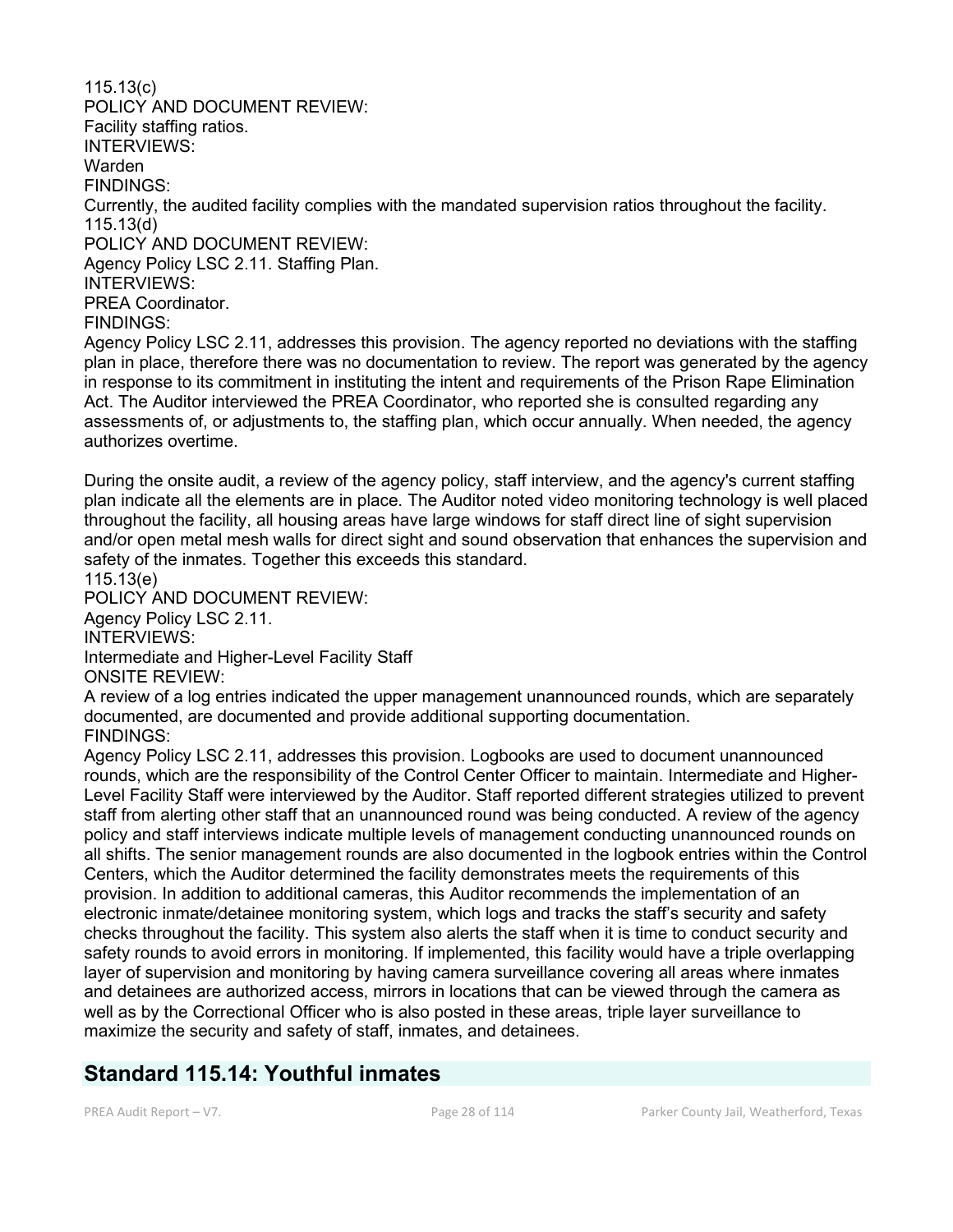#### **115.14 (a)**

 Does the facility place all youthful inmates in housing units that separate them from sight, sound, and physical contact with any adult inmates through use of a shared dayroom or other common space, shower area, or sleeping quarters? (N/A if facility does not have youthful inmates [inmates <18 years old].)  $\boxtimes$  Yes  $\Box$  No  $\Box$  NA

#### **115.14 (b)**

- In areas outside of housing units does the agency maintain sight and sound separation between youthful inmates and adult inmates? (N/A if facility does not have youthful inmates [inmates <18 years old].)  $\boxtimes$  Yes  $\Box$  No  $\Box$  NA
- In areas outside of housing units does the agency provide direct staff supervision when youthful inmates and adult inmates have sight, sound, or physical contact? (N/A if facility does not have youthful inmates [inmates <18 years old].)  $\boxtimes$  Yes  $\Box$  No  $\Box$  NA

#### **115.14 (c)**

- Does the agency make its best efforts to avoid placing youthful inmates in isolation to comply with this provision? (N/A if facility does not have youthful inmates [inmates <18 years old].)  $⊠ Yes ⊡ No ⊡ NA$
- Does the agency, while complying with this provision, allow youthful inmates daily large-muscle exercise and legally required special education services, except in exigent circumstances? (N/A if facility does not have youthful inmates [inmates <18 years old].)  $\boxtimes$  Yes  $\Box$  No  $\Box$  NA
- Do youthful inmates have access to other programs and work opportunities to the extent possible? (N/A if facility does not have youthful inmates [inmates <18 years old].)  $\boxtimes$  Yes  $\Box$  No  $\Box$  NA

#### **Auditor Overall Compliance Determination**

- ☐ **Exceeds Standard** (*Substantially exceeds requirement of standards*)
- ☒ **Meets Standard** (*Substantial compliance; complies in all material ways with the standard for the relevant review period*)
- ☐ **Does Not Meet Standard** (*Requires Corrective Action*)

 $115.14(a) - (c)$ POLICY AND DOCUMENT REVIEW: Agency Policy LSC 2.11. INTERVIEWS: PREA Coordinator and PREA Compliance Manager. FINDINGS:

Agency Policy LSC 2.11, addresses this provision. This facility does place all youthful inmates in housing units that separate them from sight, sound, and physical contact with any adult inmates.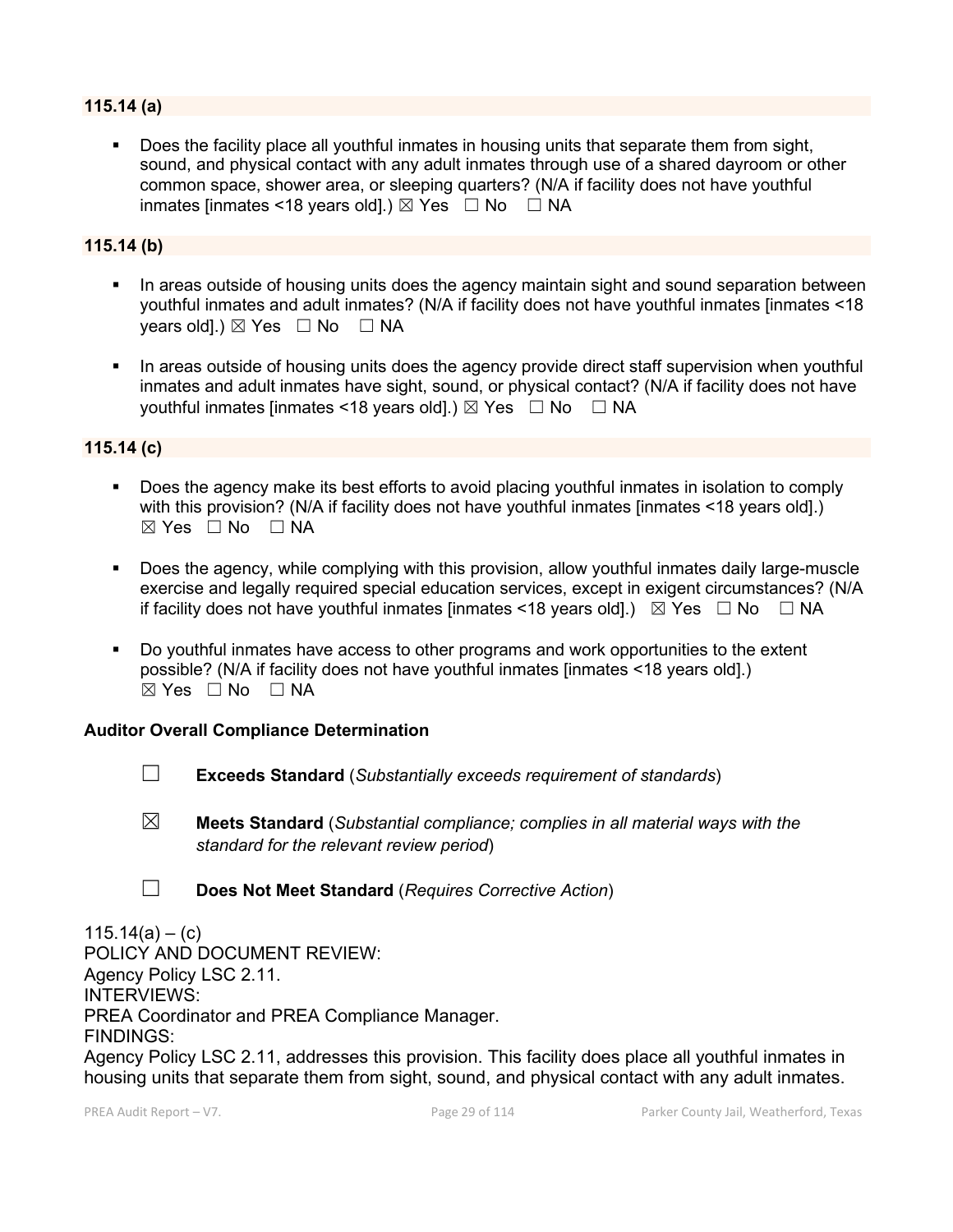In areas outside of housing units the facility maintains sight and sound separation between youthful inmates and adult inmates. The facility provides direct staff supervision when youthful inmates or outside their housing area and avoids any contact with adult inmates. The facility makes its best efforts to avoid placing youthful inmates in isolation to comply with this provision. The facility does allow youthful inmates daily large-muscle exercise and legally required special education services, except in exigent circumstances. Youthful inmates have access to other programs and work opportunities to the extent possible.

## **Standard 115.15: Limits to cross-gender viewing and searches**

### **115.15 (a)**

 Does the facility always refrain from conducting any cross-gender strip or cross-gender visual body cavity searches, except in exigent circumstances or by medical practitioners? ☒ Yes ☐ No

#### **115.15 (b)**

- Does the facility always refrain from conducting cross-gender pat-down searches of female inmates, except in exigent circumstances? (N/A if the facility does not have female inmates.)  $⊠ Yes □ No □ NA$
- Does the facility always refrain from restricting female inmates' access to regularly available programming or other out-of-cell opportunities in order to comply with this provision? (N/A if the facility does not have female inmates.)  $\boxtimes$  Yes  $\Box$  No  $\Box$  NA

### **115.15 (c)**

- Does the facility document all cross-gender strip searches and cross-gender visual body cavity searches? ⊠ Yes □ No
- Does the facility document all cross-gender pat-down searches of female inmates? (N/A if the facility does not have female inmates.)  $\boxtimes$  Yes  $\Box$  No  $\Box$  NA

#### **115.15 (d)**

- Does the facility have policies that enables inmates to shower, perform bodily functions, and change clothing without nonmedical staff of the opposite gender viewing their breasts, buttocks, or genitalia, except in exigent circumstances or when such viewing is incidental to routine cell checks?  $\boxtimes$  Yes  $\Box$  No
- Does the facility have procedures that enables inmates to shower, perform bodily functions, and change clothing without nonmedical staff of the opposite gender viewing their breasts, buttocks, or genitalia, except in exigent circumstances or when such viewing is incidental to routine cell checks? ☒ Yes ☐ No
- Does the facility require staff of the opposite gender to announce their presence when entering an inmate housing unit?  $\boxtimes$  Yes  $\Box$  No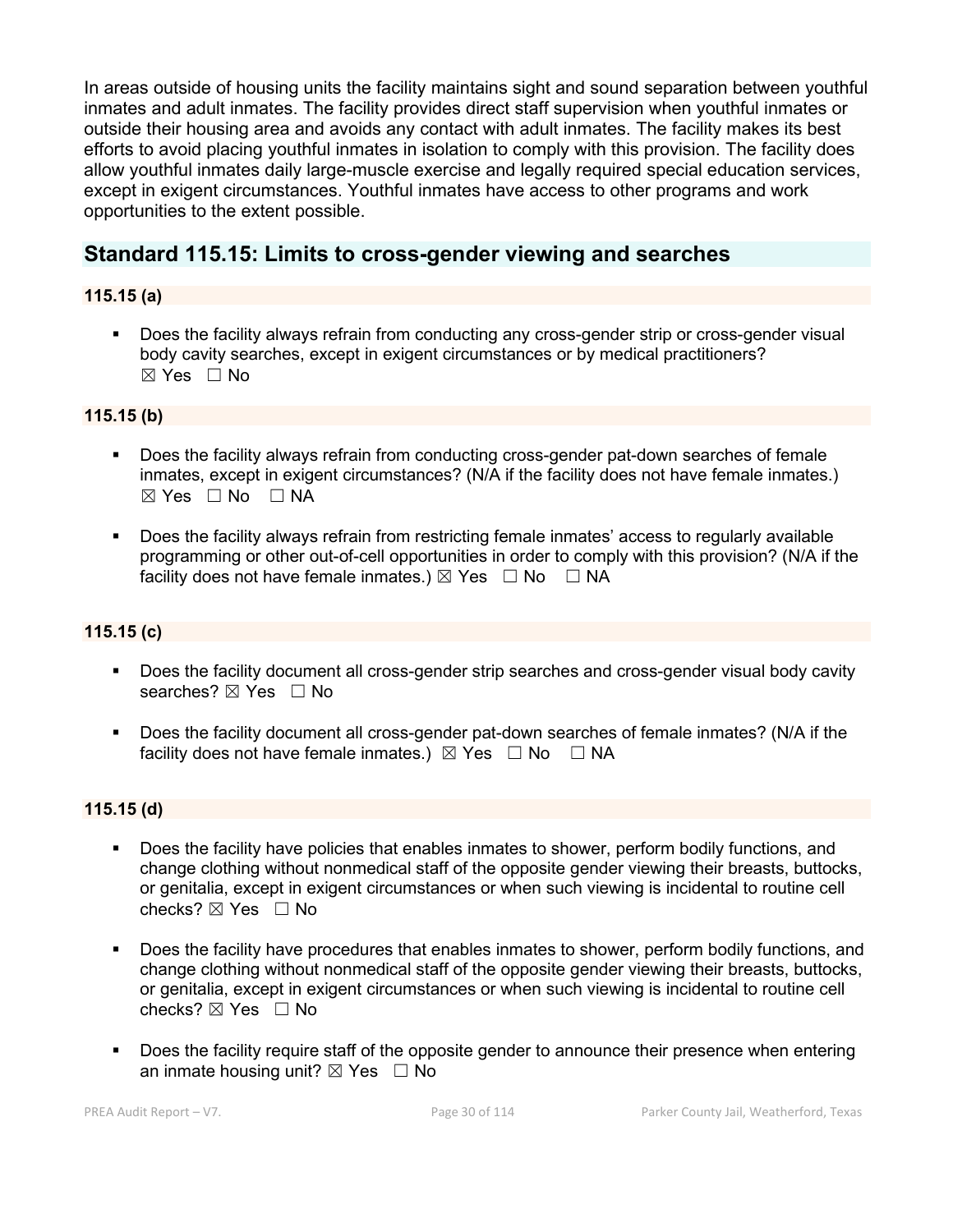### **115.15 (e)**

- Does the facility always refrain from searching or physically examining transgender or intersex inmates for the sole purpose of determining the inmate's genital status?  $\boxtimes$  Yes  $\Box$  No
- If an inmate's genital status is unknown, does the facility determine genital status during conversations with the inmate, by reviewing medical records, or, if necessary, by learning that information as part of a broader medical examination conducted in private by a medical practitioner? ⊠ Yes □ No

#### **115.15 (f)**

- Does the facility/agency train security staff in how to conduct cross-gender pat down searches in a professional and respectful manner, and in the least intrusive manner possible, consistent with security needs?  $\boxtimes$  Yes  $\Box$  No
- Does the facility/agency train security staff in how to conduct searches of transgender and intersex inmates in a professional and respectful manner, and in the least intrusive manner possible, consistent with security needs?  $\boxtimes$  Yes  $\Box$  No

#### **Auditor Overall Compliance Determination**

- ☐ **Exceeds Standard** (*Substantially exceeds requirement of standards*)
- ☒ **Meets Standard** (*Substantial compliance; complies in all material ways with the standard for the relevant review period*)
- ☐ **Does Not Meet Standard** (*Requires Corrective Action*)

#### 115.15(a) POLICY AND DOCUMENT REVIEW: Agency Policy LSC 2.11. INTERVIEWS: PREA Coordinator. FINDINGS:

Agency Policy LSC 2.11, addresses this provision. Agency policy requires strip searches are conducted by staff of the same gender as the inmate. The agency reported there have been no incidents of crossgender strip or cross-gender visual body cavity searches of inmates. An informal interview with the PREA Coordinator confirmed this practice. A review of the agency policy and staff interviews indicate no cross-gender strip searches or cross-gender visual body cavity searches are conducted. 115.15(b)

POLICY AND DOCUMENT REVIEW: Agency Policy LSC 2.11. INTERVIEWS: Random Selection of Staff, and Random Selection of Inmates.

FINDINGS:

Agency Policy LSC 2.11, addresses this provision. Agency policy requires strip searches are conducted by staff of the same gender as the inmate.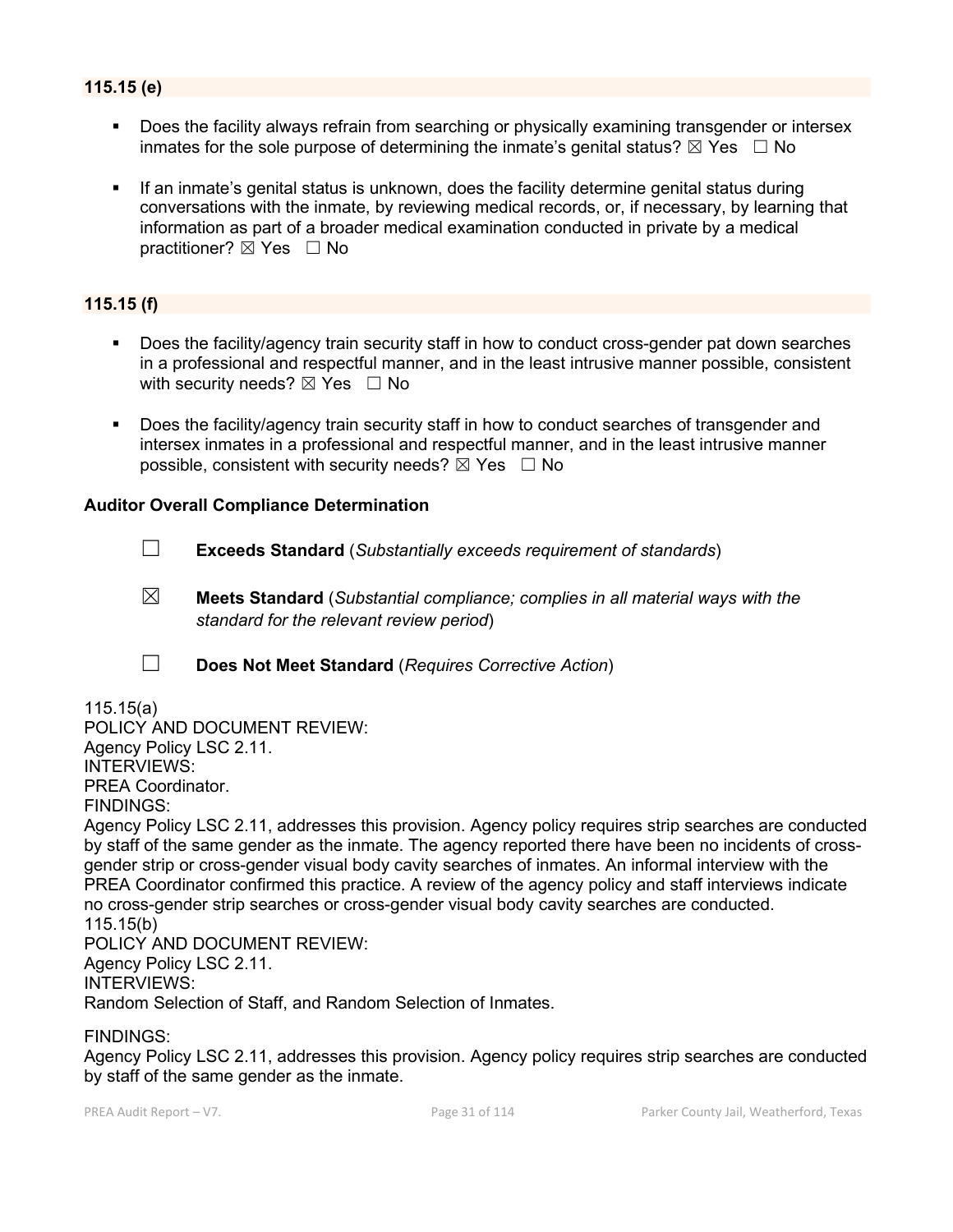The agency reported there have been no incidents of cross-gender strip or cross-gender visual body cavity searches of inmates. The Auditor interviewed a random selection of staff and random selection of inmates. Staff reported they are prohibited from conducting cross-gender searches but are trained to conduct cross-gender pat-down searches in the event of an emergency or exigent circumstance. Staff reported there is always adequate levels of staffing to ensure cross-gender searches do not occur. All staff reported they had not conducted a cross-gender search or heard of one taking place since their employment with the agency.

All inmates interviewed reported they have been always searched only by same-gender staff. Staff interviews reflected staff are not allowed to conduct cross-gender pat-down searches and inmate interviews reflected only same gender staff have conducted pat-down searches on them. A review of the agency policy and staff interviews indicates no cross-gender pat-down searches are conducted. Inmate interviews confirmed no cross-gender searches are conducted. The Auditor noted, although agency policy prohibits cross-gender searches, staff are trained to conduct cross-gender pat-down searches in the event of an emergency or exigent circumstance.

115.15(c)

POLICY AND DOCUMENT REVIEW:

Agency Policy LSC 2.11.

FINDINGS:

Agency Policy LSC 2.11, addresses this provision. Agency policy requires strip searches are conducted by staff of the same gender as the inmate. The agency reported there have been no incidents of crossgender strip cross-gender visual body cavity searches of inmates, therefore, there was no documentation to review.

115.15(d)

POLICY AND DOCUMENT REVIEW: Agency Policy LSC 2.11. INTERVIEWS: Random Selection of Staff, and Random Selection of Inmates.

ONSITE REVIEW:

During the onsite review of the facility, the Auditor noted every time staff of the opposite gender entered a housing unit, the staff would announce themselves accordingly. FINDINGS:

Agency Policy LSC 2.11, addresses this provision. During the onsite audit, the Auditor observed there is no opportunity for staff of the opposite gender to view inmates while performing bodily functions. Staff interviews reflected staff are aware of this standard and are required to announce themselves when entering a housing unit with inmates of the opposite gender and inmate interviews reflected staff of the opposite gender consistently announce themselves upon entering their housing units. Inmates interviewed reported staff of the opposite gender do announce themselves and that they would never be in a state of undress in front of opposite gender staff.

A review of the agency policy, staff and inmate interviews, and observations of staff announcing themselves when entering a housing unit with inmates of the opposite gender has demonstrated every precaution is made to ensure inmates are afforded privacy when using the toilet, showering, and changing clothes.

115.15(e) POLICY AND DOCUMENT REVIEW: Agency Policy LSC 2.11. INTERVIEWS: Random Sample of Staff. Inmate interviews. FINDINGS: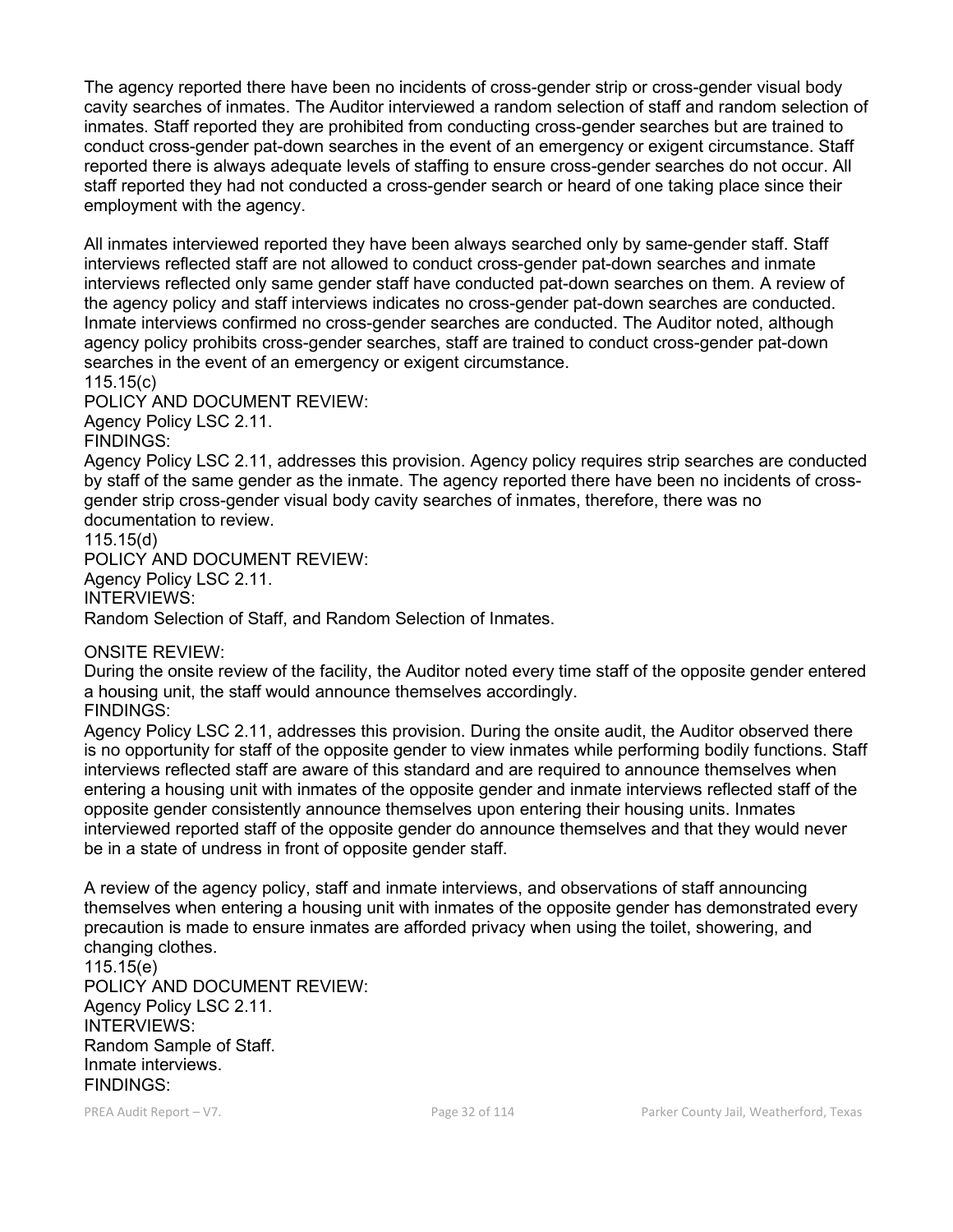Agency Policy LSC 2.11, address this provision. Staff interviews reflected staff are prohibited from searching or physically examining a transgender or intersex inmate for the sole purpose of determining the inmate's genital status. Staff also reported the determination of the inmate's genital status would be made by medical staff. The inmates interviewed revealed the same. 115.15(f) POLICY AND DOCUMENT REVIEW: Training Curricula and Agency Policy LSC 2.11. INTERVIEWS:

Random Sample of Staff.

#### FINDINGS:

Staff interviewed reported they are only permitted to conduct pat-down searches on same gender inmates. Training documentation reflected staff attended and participated in "Cross-Gender and Transgender Pat Searches" training during pre-service and refresher training is available online. A review of the agency policy, training documentation, and staff interviews indicate staff are prohibited from conducting cross-gender pat-down searches, however, they are trained on how to conduct crossgender pat-down searches if exigent circumstances, exists, which meets the requirements of this provision.

### **Standard 115.16: Inmates with disabilities and inmates who are limited English proficient**

#### **115.16 (a)**

- Does the agency take appropriate steps to ensure that inmates with disabilities have an equal opportunity to participate in or benefit from all aspects of the agency's efforts to prevent, detect, and respond to sexual abuse and sexual harassment, including: inmates who are deaf or hard of hearing?  $\boxtimes$  Yes  $\Box$  No
- Does the agency take appropriate steps to ensure that inmates with disabilities have an equal opportunity to participate in or benefit from all aspects of the agency's efforts to prevent, detect, and respond to sexual abuse and sexual harassment, including: inmates who are blind or have low vision? ⊠ Yes □ No
- Does the agency take appropriate steps to ensure that inmates with disabilities have an equal opportunity to participate in or benefit from all aspects of the agency's efforts to prevent, detect, and respond to sexual abuse and sexual harassment, including: inmates who have intellectual disabilities? ⊠ Yes □ No
- **Does the agency take appropriate steps to ensure that inmates with disabilities have an equal** opportunity to participate in or benefit from all aspects of the agency's efforts to prevent, detect, and respond to sexual abuse and sexual harassment, including: inmates who have psychiatric disabilities?  $\boxtimes$  Yes  $\Box$  No
- Does the agency take appropriate steps to ensure that inmates with disabilities have an equal opportunity to participate in or benefit from all aspects of the agency's efforts to prevent, detect, and respond to sexual abuse and sexual harassment, including: inmates who have speech disabilities?  $\boxtimes$  Yes  $\Box$  No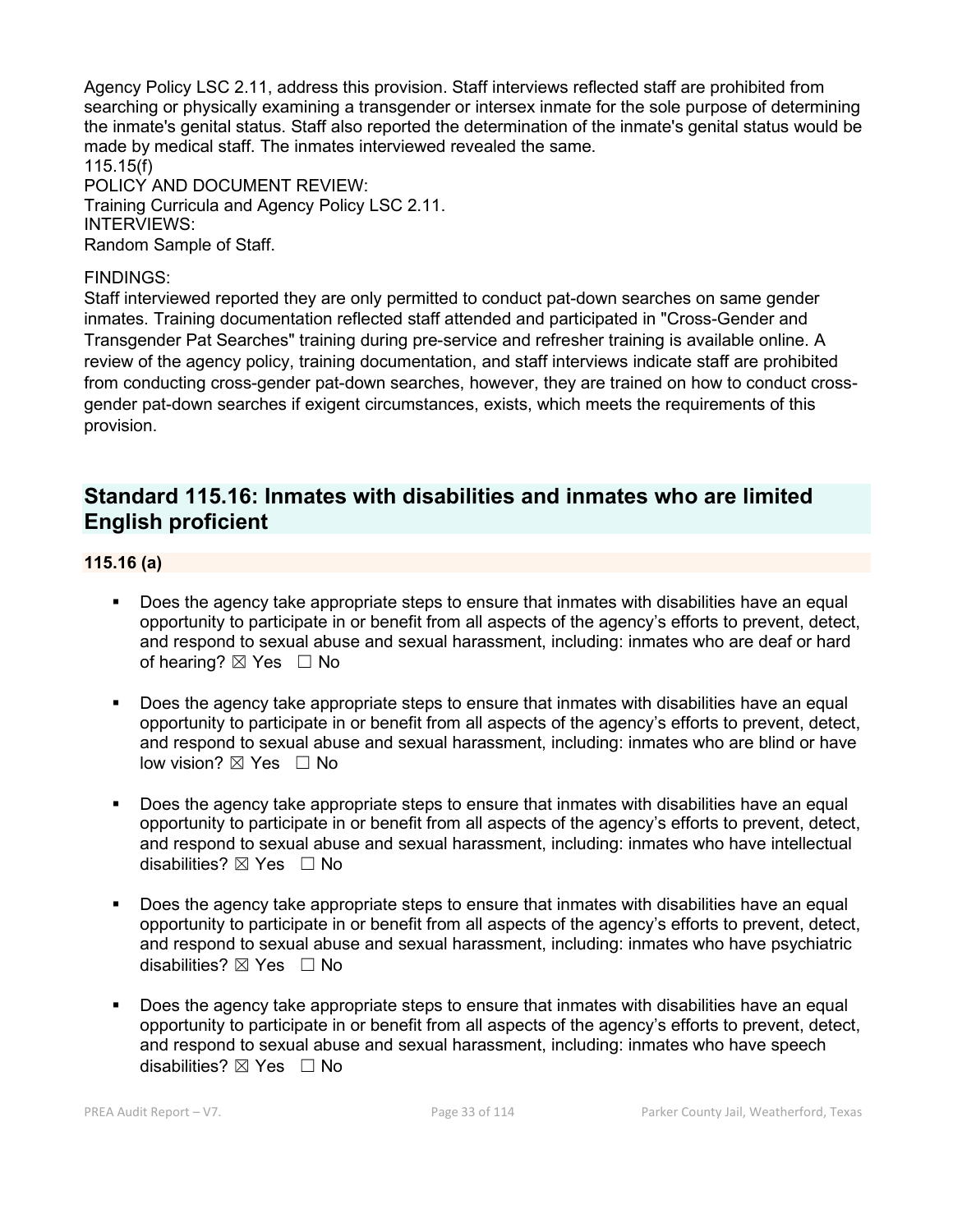- Does the agency take appropriate steps to ensure that inmates with disabilities have an equal opportunity to participate in or benefit from all aspects of the agency's efforts to prevent, detect, and respond to sexual abuse and sexual harassment, including: Other (if "other," please explain in overall determination notes)?  $\boxtimes$  Yes  $\Box$  No
- Do such steps include, when necessary, ensuring effective communication with inmates who are deaf or hard of hearing?  $\boxtimes$  Yes  $\Box$  No
- Do such steps include, when necessary, providing access to interpreters who can interpret effectively, accurately, and impartially, both receptively and expressively, using any necessary specialized vocabulary? ⊠ Yes □ No
- **Does the agency ensure that written materials are provided in formats or through methods that** ensure effective communication with inmates with disabilities including inmates who: Have intellectual disabilities?  $\boxtimes$  Yes  $\Box$  No
- Does the agency ensure that written materials are provided in formats or through methods that ensure effective communication with inmates with disabilities including inmates who: Have limited reading skills?  $\boxtimes$  Yes  $\Box$  No
- Does the agency ensure that written materials are provided in formats or through methods that ensure effective communication with inmates with disabilities including inmates who: Are blind or have low vision?  $\boxtimes$  Yes  $\Box$  No

#### **115.16 (b)**

- Does the agency take reasonable steps to ensure meaningful access to all aspects of the agency's efforts to prevent, detect, and respond to sexual abuse and sexual harassment to inmates who are limited English proficient?  $\boxtimes$  Yes  $\Box$  No
- Do these steps include providing interpreters who can interpret effectively, accurately, and impartially, both receptively and expressively, using any necessary specialized vocabulary? ☒ Yes ☐ No

#### **115.16 (c)**

 Does the agency always refrain from relying on inmate interpreters, inmate readers, or other types of inmate assistance except in limited circumstances where an extended delay in obtaining an effective interpreter could compromise the inmate's safety, the performance of firstresponse duties under §115.64, or the investigation of the inmate's allegations?  $\boxtimes$  Yes  $\Box$  No

#### **Auditor Overall Compliance Determination**

- ☐ **Exceeds Standard** (*Substantially exceeds requirement of standards*)
- 
- ☒ **Meets Standard** (*Substantial compliance; complies in all material ways with the standard for the relevant review period*)



☐ **Does Not Meet Standard** (*Requires Corrective Action*)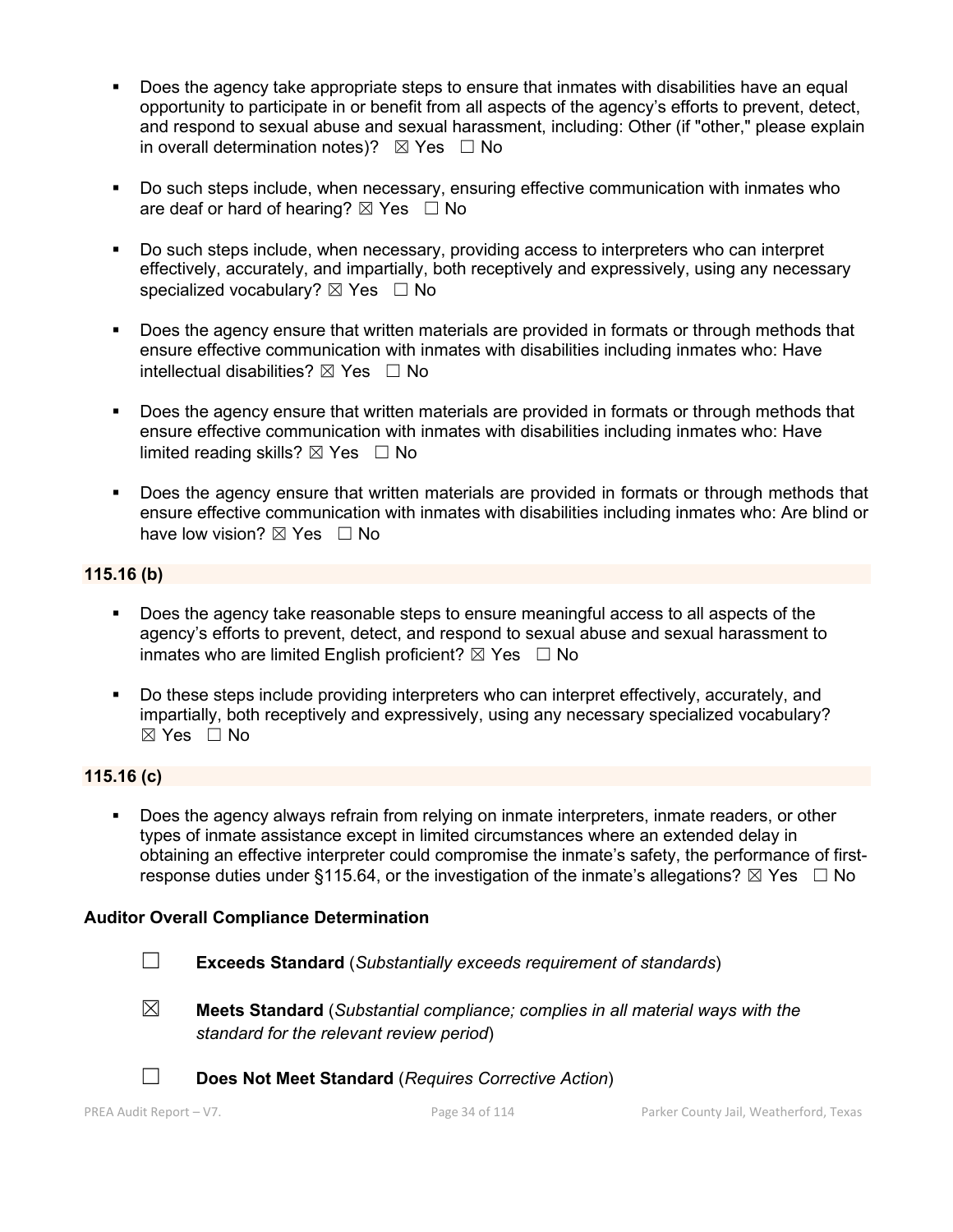115.16(a) POLICY AND DOCUMENT REVIEW: Agency Policy LSC 2.11. Posters, inmate handbooks, training certificates.

INTERVIEWS: LEP inmate (Spanish only) Random Staff FINDINGS:

Agency Policy LSC 2.11 and review of posters, inmate handbooks, training certificates, address this provision. The PREA Brochure, PREA Posters, and Inmate Handbook are also available in Spanish. The facility has a language line for verbal translation services in all know languages. The inmates are also able to contact their country's consulate if they are under immigration jurisdiction. At the time of the audit, three LEP inmates was interviewed. The inmate reported getting the PREA related information verbally in Spanish. Materials are available in Spanish and additional interpreter services can be secured as needed. Bilingual staff have been identified in response to the language needs of the inmates.

115.16(b)

POLICY AND DOCUMENT REVIEW:

Agency policy LSC 2.11 and review of posters, inmate handbooks, training certificates. Multiple staff have been identified as bilingual and are available as needed.

INTERVIEWS:

LEP inmate (Spanish only).

FINDINGS:

Agency policy LSC 2.11 and review of posters, inmate handbooks, training certificates, addresses this provision. At the time of the audit, three LEP inmates were interviewed. The inmates reported getting the PREA related information in Spanish and the posters are translated correctly.

115.16(c)

POLICY AND DOCUMENT REVIEW:

Agency Policy LSC 2.11 and review of posters, inmate handbooks, training certificates, INTERVIEWS:

Random Sample of Staff. At the time of the audit, there were three LEP inmates (Spanish only) interviewed.

FINDINGS:

Agency policy LSC 2.11 and review of posters, inmate handbooks, training certificates, address this provision. Multiple staff have been identified and can translate in Spanish. Staff interviewed reported they would never use inmates to interpret for another inmate and that there was always enough staff to interpret. The LEP inmates interviewed reported being provided PREA related information verbally from staff and understanding his rights as it pertained to PREA and had an understanding on how to report an allegation.

# **Standard 115.17: Hiring and promotion decisions**

#### **115.17 (a)**

 Does the agency prohibit the hiring or promotion of anyone who may have contact with inmates who has engaged in sexual abuse in a prison, jail, lockup, community confinement facility, juvenile facility, or other institution (as defined in 42 U.S.C. 1997)?  $\boxtimes$  Yes  $\Box$  No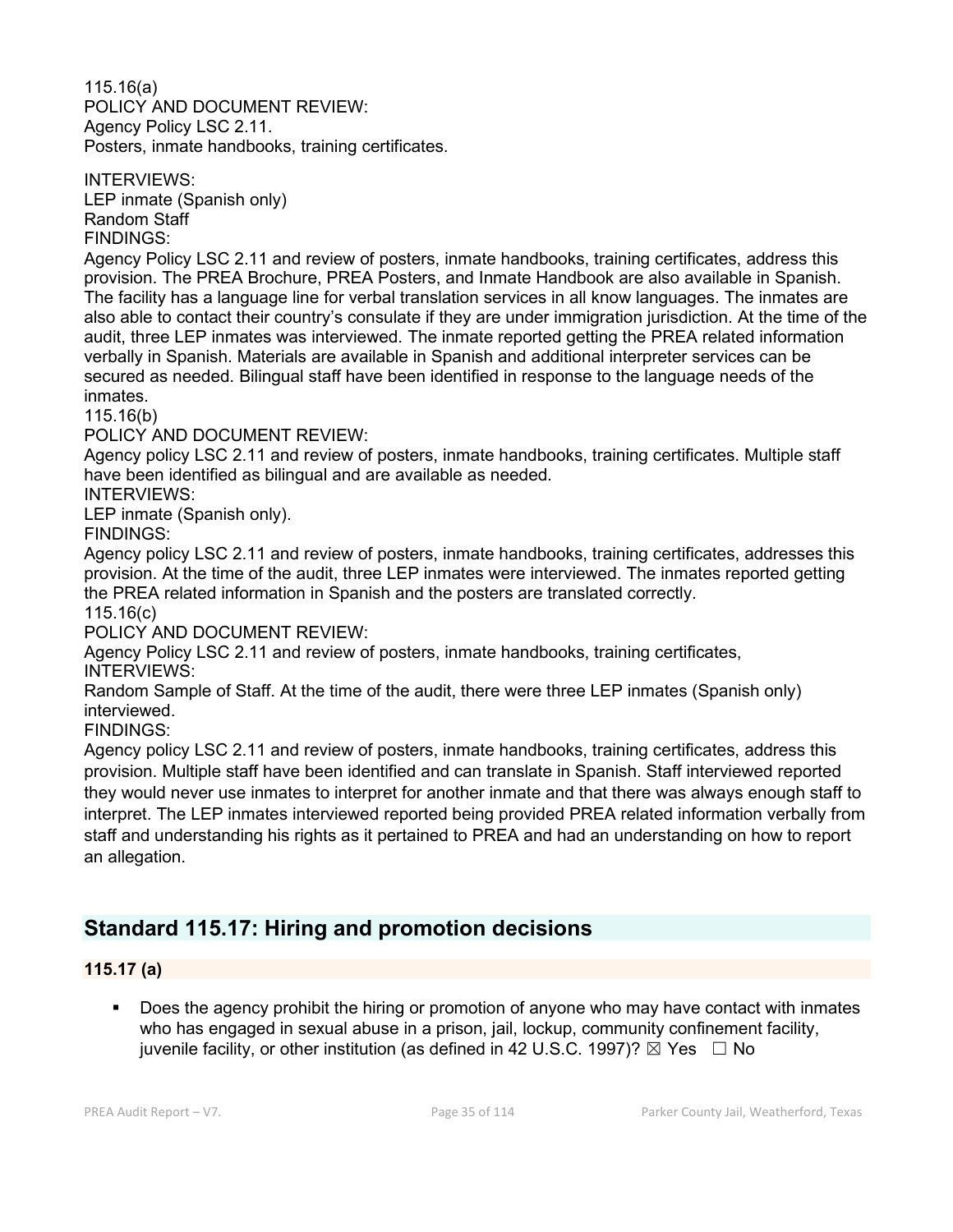- Does the agency prohibit the hiring or promotion of anyone who may have contact with inmates who has been convicted of engaging or attempting to engage in sexual activity in the community facilitated by force, overt or implied threats of force, or coercion, or if the victim did not consent or was unable to consent or refuse?  $\boxtimes$  Yes  $\Box$  No
- Does the agency prohibit the hiring or promotion of anyone who may have contact with inmates who has been civilly or administratively adjudicated to have engaged in the activity described in the question immediately above?  $\boxtimes$  Yes  $\Box$  No
- Does the agency prohibit the enlistment of services of any contractor who may have contact with inmates who has engaged in sexual abuse in a prison, jail, lockup, community confinement facility, juvenile facility, or other institution (as defined in 42 U.S.C. 1997)?  $\boxtimes$  Yes  $\Box$  No
- Does the agency prohibit the enlistment of services of any contractor who may have contact with inmates who has been convicted of engaging or attempting to engage in sexual activity in the community facilitated by force, overt or implied threats of force, or coercion, or if the victim did not consent or was unable to consent or refuse?  $\boxtimes$  Yes  $\Box$  No
- Does the agency prohibit the enlistment of services of any contractor who may have contact with inmates who has been civilly or administratively adjudicated to have engaged in the activity described in the question immediately above?  $\boxtimes$  Yes  $\Box$  No

### **115.17 (b)**

- Does the agency consider any incidents of sexual harassment in determining whether to hire or promote anyone who may have contact with inmates?  $\boxtimes$  Yes  $\Box$  No
- Does the agency consider any incidents of sexual harassment in determining whether to enlist the services of any contractor who may have contact with inmates?  $\boxtimes$  Yes  $\Box$  No

### **115.17 (c)**

- Before hiring new employees, who may have contact with inmates, does the agency perform a criminal background records check?  $\boxtimes$  Yes  $\Box$  No
- Before hiring new employees who may have contact with inmates, does the agency, consistent with Federal, State, and local law, make its best efforts to contact all prior institutional employers for information on substantiated allegations of sexual abuse or any resignation during a pending investigation of an allegation of sexual abuse?  $\boxtimes$  Yes  $\Box$  No

#### **115.17 (d)**

 Does the agency perform a criminal background records check before enlisting the services of any contractor who may have contact with inmates?  $\boxtimes$  Yes  $\Box$  No

### **115.17 (e)**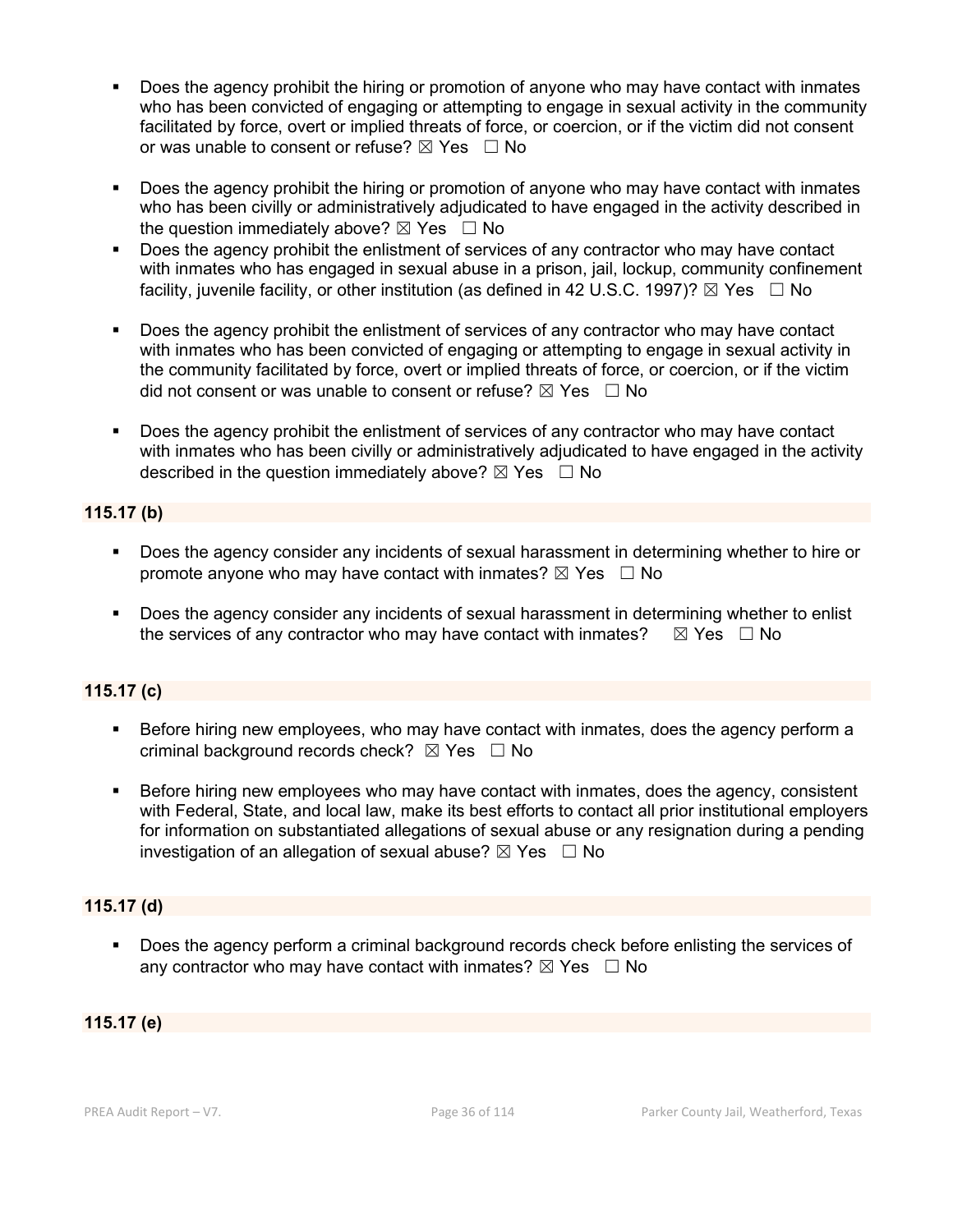Does the agency either conduct criminal background records checks at least every five years of current employees and contractors who may have contact with inmates or have in place a system for otherwise capturing such information for current employees?  $\boxtimes$  Yes  $\Box$  No

### **115.17 (f)**

- Does the agency ask all applicants and employees who may have contact with inmates directly about previous misconduct described in paragraph (a) of this section in written applications or interviews for hiring or promotions?  $\boxtimes$  Yes  $\Box$  No
- Does the agency ask all applicants and employees who may have contact with inmates directly about previous misconduct described in paragraph (a) of this section in any interviews or written self-evaluations conducted as part of reviews of current employees?  $\boxtimes$  Yes  $\Box$  No
- Does the agency impose upon employees a continuing affirmative duty to disclose any such misconduct?  $\boxtimes$  Yes  $\Box$  No

### **115.17 (g)**

**Does the agency consider material omissions regarding such misconduct, or the provision of** materially false information, grounds for termination?  $\boxtimes$  Yes  $\Box$  No

#### **115.17 (h)**

 Does the agency provide information on substantiated allegations of sexual abuse or sexual harassment involving a former employee upon receiving a request from an institutional employer for whom such employee has applied to work? (N/A if providing information on substantiated allegations of sexual abuse or sexual harassment involving a former employee is prohibited by law.)  $\boxtimes$  Yes  $\Box$  No  $\Box$  NA

#### **Auditor Overall Compliance Determination**

- ☐ **Exceeds Standard** (*Substantially exceeds requirement of standards*)
- ☒ **Meets Standard** (*Substantial compliance; complies in all material ways with the standard for the relevant review period*)
- ☐ **Does Not Meet Standard** (*Requires Corrective Action*)

#### 115.17(a)

POLICY AND DOCUMENT REVIEW: Agency Policy LSC 2.11. List of background checks on current employees. FINDINGS:

Agency Policy LSC 2.11 and a list of background checks on current employees, address this provision. Agency policy defines staff to include interns, volunteer, or contracted program services staff. The agency contractors and volunteers are all subjected to a criminal background check, including a fingerprint-based background check.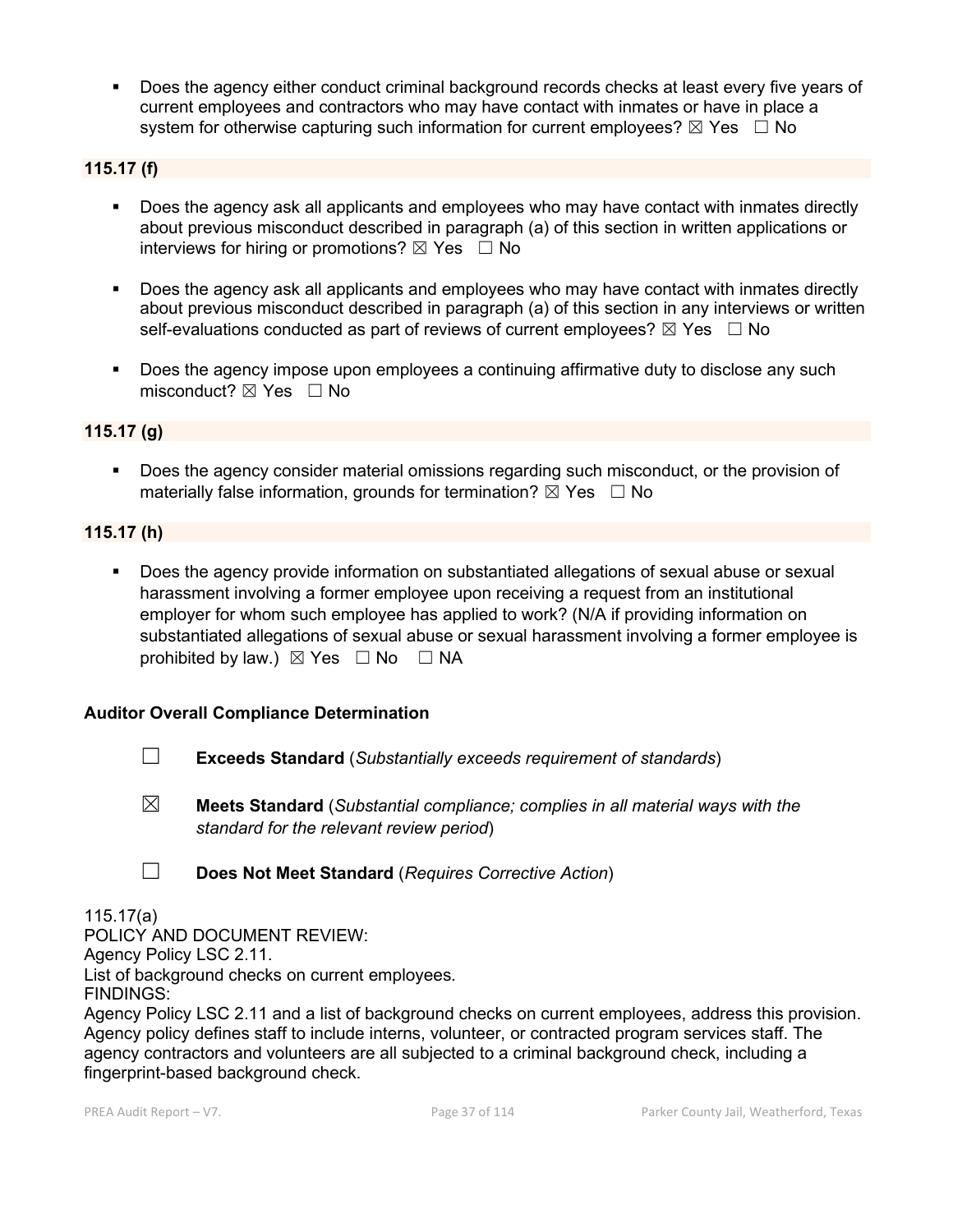Interviews of 12 randomly selected staff and sampled HR files indicated timely criminal background checks. All files reflected the three required questions in this provision are included and staff affirmed by signing the form.

The audited facility has an on-site HR position that manages the recruitment files and hiring process. The agency policies require job applicants to have background checks completed looking at any issue of prior sexual misconduct. All contractors are screened by using the same process. The facility reported (100%) new employees/applicants background checks were completed in the past 12 months. Documentation and files were reviewed by the Auditor to confirm the process. Agency policies also require an annual re-check of all employees, volunteers, and contractors.

The agency policy does indicate that any employee/contractor misconduct or false reporting is subject to the possibility of termination of employment. The HR Manager also indicated that the agency would respond to any request for information from an institutional employer seeking information on a former employee.

115.17(b) POLICY AND DOCUMENT REVIEW: Agency Policy LSC 2.11. INTERVIEWS: Administrative (Human Resources) Staff.

#### FINDINGS:

Agency Policy LSC 2.11, address this provision. The Auditor interviewed the Administrative (Human Resources) Staff. Staff reported, the agency has incorporated and implemented the "Affirmative Duty to Disclose," which all staff were required to affirm and sign. The form provides for a "material omissions" clause.

115.17(c)

POLICY AND DOCUMENT REVIEW: Agency Policy LSC 2.11.

INTERVIEWS:

Administrative (Human Resources) Staff.

FINDINGS:

Agency Policy LSC 2.11, address this provision. The agency policy requires job applicants to have background checks completed looking at any issue of prior sexual misconduct. The background checks are completed prior to any inmate contact. All volunteers are screened by using the same process. The Auditor interviewed the Administrative (Human Resources) Staff. Staff reported criminal background records checks are conducted on all new hires. Additionally, reference checks are conducted by contacting prior institutional employers.

115.17(d)

#### POLICY AND DOCUMENT REVIEW:

Agency Policy LSC 2.11.

INTERVIEWS:

The Auditor interviewed the Administrative (Human Resources) Staff. Staff reported criminal background records checks are conducted on all new hires and volunteers.

FINDINGS: Agency Policy LSC 2.11, addresses the elements of this provision. Agency policy defines staff to include interns, volunteer, or contracted program services staff. All staff are also subjected to a criminal history background check. All volunteers are subjected to a criminal background check. Staff reported criminal background records checks are conducted on all new hires and volunteers. 115.17(e)

POLICY AND DOCUMENT REVIEW:

Agency Policy LSC 2.11 and supporting documentation.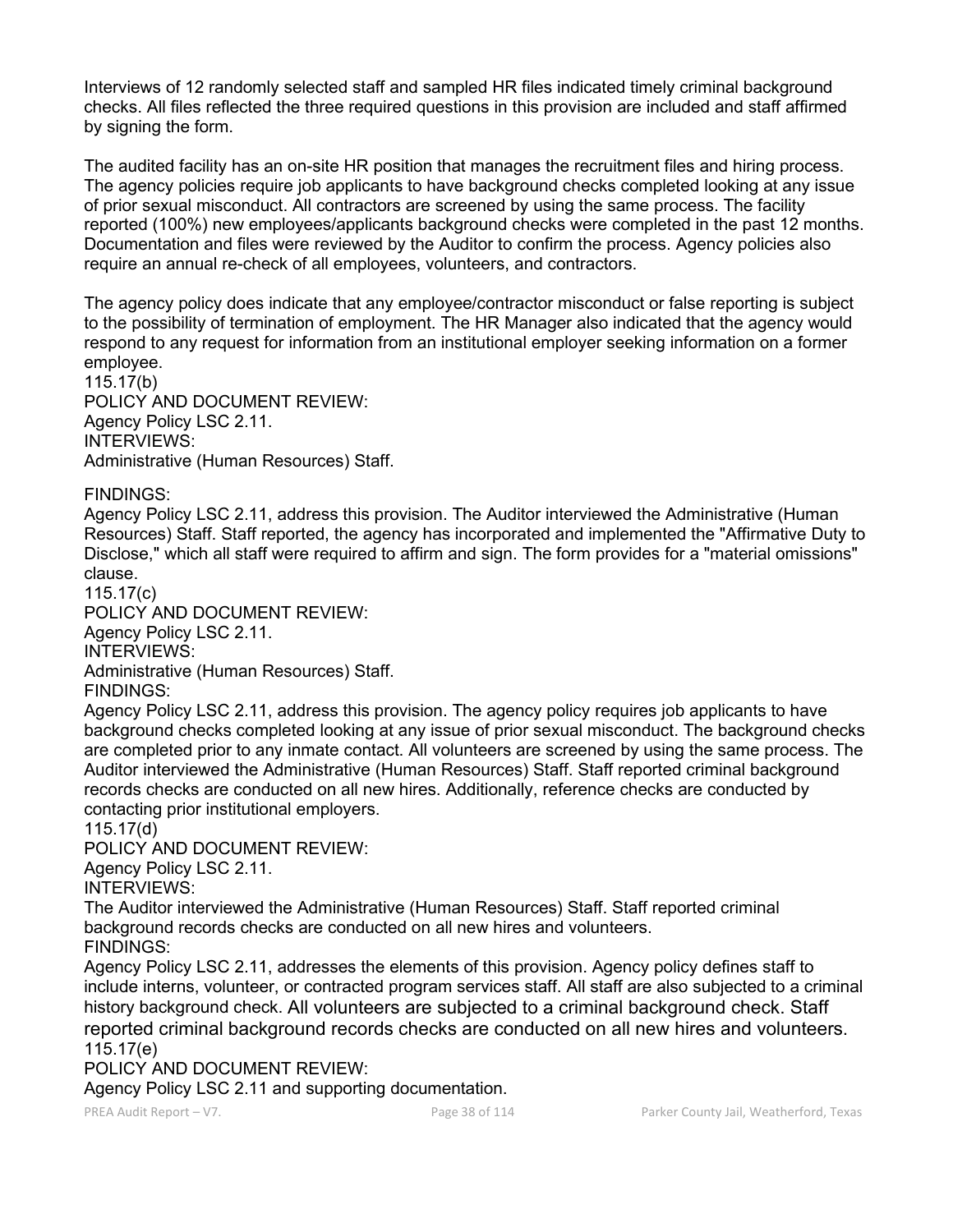#### INTERVIEWS:

Administrative (Human Resources) Staff. FINDINGS:

Agency Policy addresses this provision. Agency policy requires criminal history checks will be conducted at least every year for staff, contractors, interns, and volunteers. All staff are provided the opportunity to self-disclose their arrest or history prior to the agency completing the background check. The Auditor interviewed the Administrative (Human Resources) Staff. Staff reported, criminal background records checks are subsequently conducted on all new hires and every year for staff, volunteers, and interns. A review of the agency policy and HR files, and staff interview indicate the agency has conducted criminal background records checks on all staff every year. 115.17(f)

POLICY AND DOCUMENT REVIEW:

Agency Policy LSC 2.11. HR Files.

INTERVIEWS:

Administrative (Human Resources) Staff.

FINDINGS:

Agency Policy LSC 2.11, addresses this provision. The application process includes the "Affirmative Duty to Disclose" form, for new hires, volunteers and contractors, and a review of the HR files indicated this process was being implemented. All staff HR files reviewed indicated the forms had been signed in accordance with policy. A review of agency policy and HR files, and staff interview, indicate the practice is in place and meets the requirements of this provision.

115.17(g)

POLICY AND DOCUMENT REVIEW: Agency Policy LSC 2.11.

FINDINGS:

Agency Policy LSC 2.11, address this provision. Agency policy defines staff to include interns, volunteer, or contracted program services staff.

115.17(h)

POLICY AND DOCUMENT REVIEW:

Agency Policy LSC 2.11.

INTERVIEWS:

Administrative (Human Resources) Staff.

FINDINGS:

Agency Policy LSC 2.11, address this provision. The Auditor interviewed the Administrative (Human Resources) Staff. Staff reported if the new potential employer secures a release form from the former employee, then the information will be released. Staff reported without the release form, HR will not disclose the information.

## **Standard 115.18: Upgrades to facilities and technologies**

#### **115.18 (a)**

 If the agency designed or acquired any new facility or planned any substantial expansion or modification of existing facilities, did the agency consider the effect of the design, acquisition, expansion, or modification upon the agency's ability to protect inmates from sexual abuse? (N/A if agency/facility has not acquired a new facility or made a substantial expansion to existing facilities since August 20, 2012, or since the last PREA audit, whichever is later.)  $⊠ Yes ⊡ No ⊡ NA$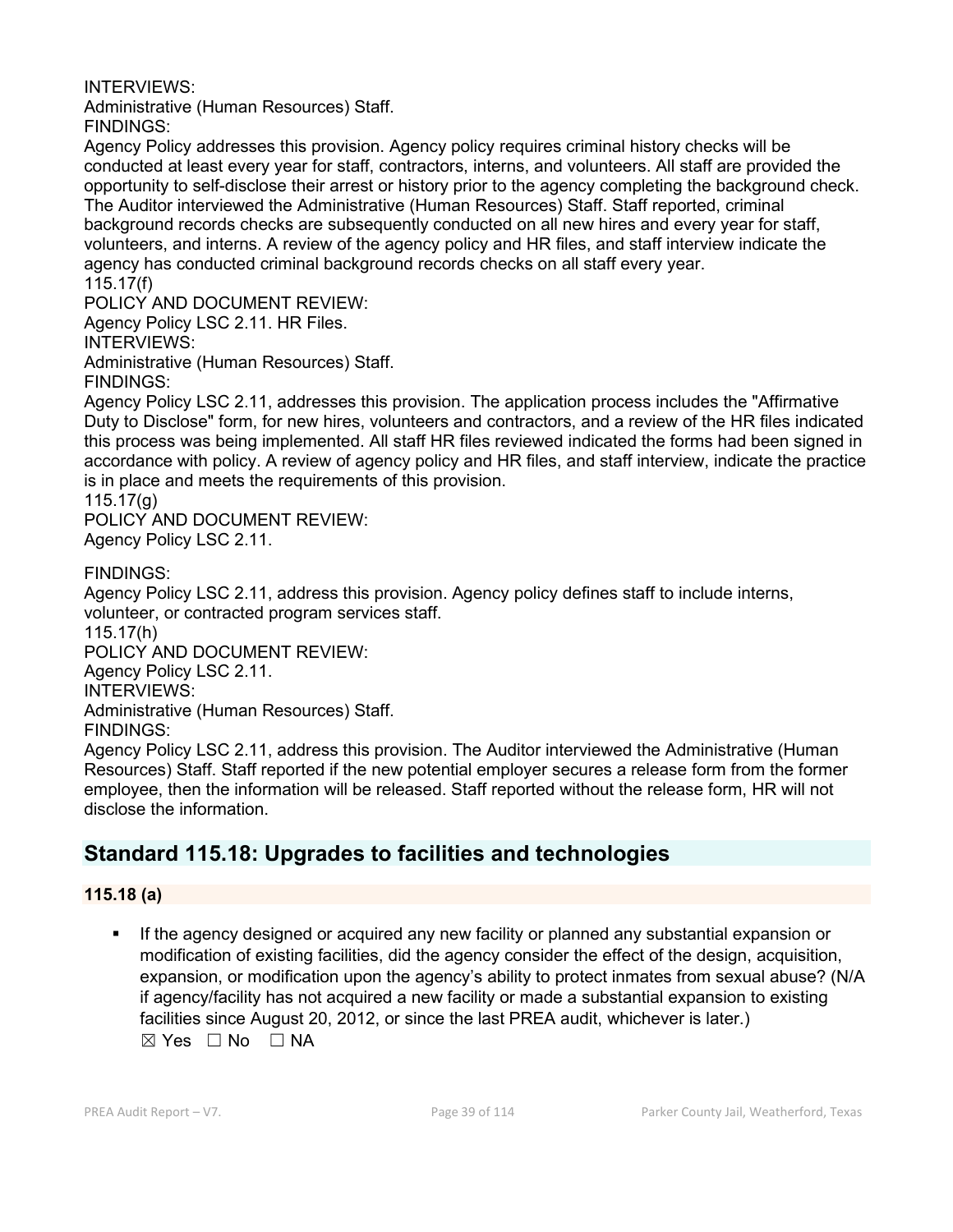### **115.18 (b)**

 If the agency installed or updated a video monitoring system, electronic surveillance system, or other monitoring technology, did the agency consider how such technology may enhance the agency's ability to protect inmates from sexual abuse? (N/A if agency/facility has not installed or updated a video monitoring system, electronic surveillance system, or other monitoring technology since August 20, 2012, or since the last PREA audit, whichever is later.)  $\boxtimes$  Yes  $\Box$  No  $\Box$  NA

#### **Auditor Overall Compliance Determination**

- ☐ **Exceeds Standard** (*Substantially exceeds requirement of standards*)
- 

☒ **Meets Standard** (*Substantial compliance; complies in all material ways with the standard for the relevant review period*)

☐ **Does Not Meet Standard** (*Requires Corrective Action*)

115.18(a)

POLICY AND DOCUMENT REVIEW:

Video Surveillance Schematic.

INTERVIEWS:

Interviews of the Agency Head and Warden confirm that the standard is being met. FINDINGS:

This facility has cameras to cover the interior and exterior of this facility's area of responsibility. Interviews revealed the agency and facility Warden did consider how such technology may enhance the agency's ability to protect inmates from sexual abuse prior to implementing the video enhancements/upgrades.

115.18(b)

POLICY AND DOCUMENT REVIEW:

Video Surveillance Schematic.

INTERVIEWS:

Interviews of the Agency Head and Warden confirm that the standard is being met. FINDINGS:

Interviews revealed the agency and facility Warden did consider how such technology may enhance the agency's ability to protect inmates from sexual abuse prior to implementing the video enhancements/upgrades.

# **RESPONSIVE PLANNING**

## **Standard 115.21: Evidence protocol and forensic medical examinations**

#### **115.21 (a)**

 If the agency is responsible for investigating allegations of sexual abuse, does the agency follow a uniform evidence protocol that maximizes the potential for obtaining usable physical evidence for administrative proceedings and criminal prosecutions? (N/A if the agency/facility is not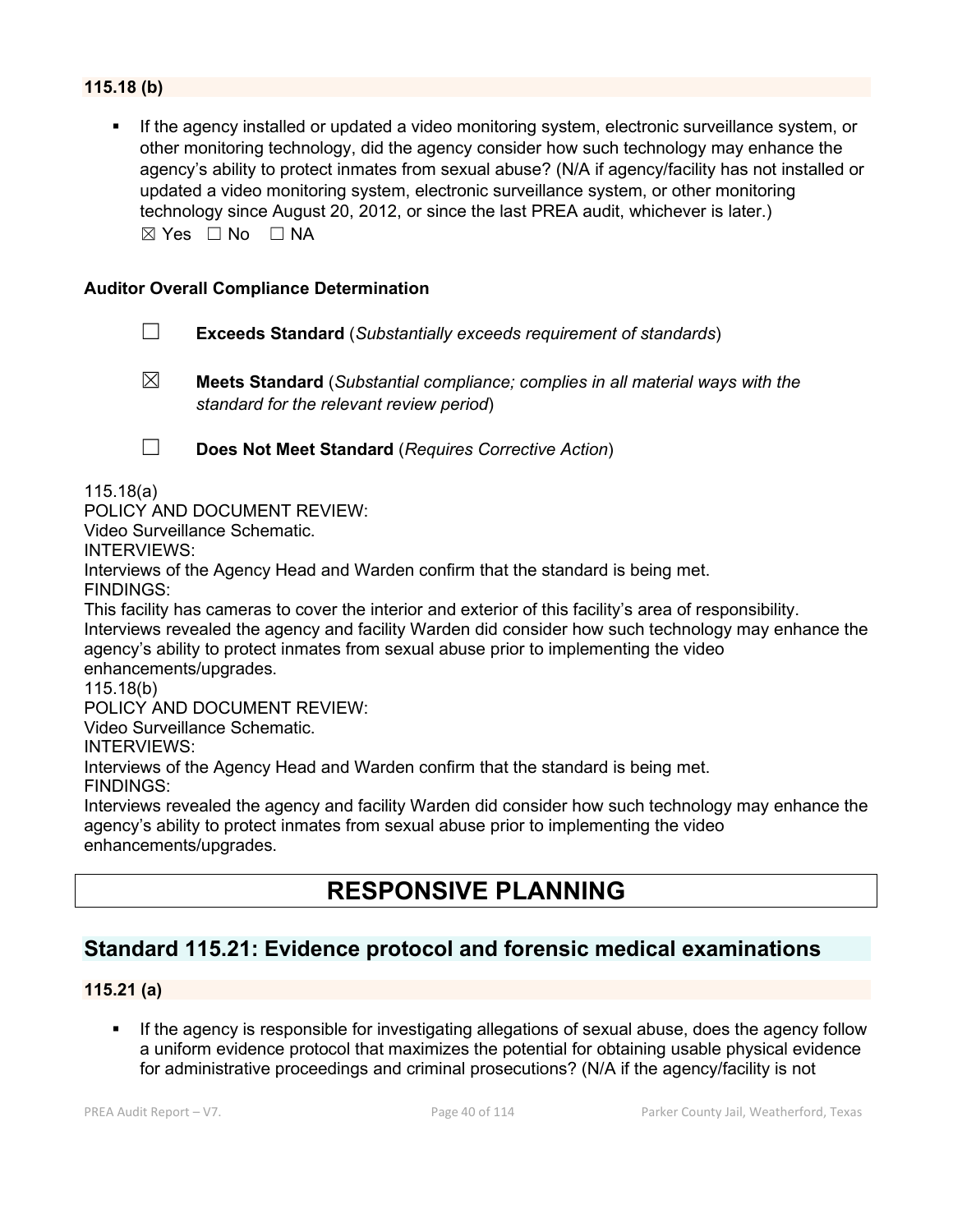responsible for conducting any form of criminal OR administrative sexual abuse investigations.)  $\boxtimes$  Yes  $\Box$  No  $\Box$  NA

#### **115.21 (b)**

- Is this protocol developmentally appropriate for youth where applicable? (N/A if the agency/facility is not responsible for conducting any form of criminal OR administrative sexual abuse investigations.)  $\boxtimes$  Yes  $\Box$  No  $\Box$  NA
- Is this protocol, as appropriate, adapted from or otherwise based on the most recent edition of the U.S. Department of Justice's Office on Violence Against Women publication, "A National Protocol for Sexual Assault Medical Forensic Examinations, Adults/Adolescents," or similarly comprehensive and authoritative protocols developed after 2011? (N/A if the agency/facility is not responsible for conducting any form of criminal OR administrative sexual abuse investigations.)  $\boxtimes$  Yes  $\Box$  No  $\Box$  NA

#### **115.21 (c)**

- Does the agency offer all victims of sexual abuse access to forensic medical examinations, whether on-site or at an outside facility, without financial cost, where evidentiarily or medically appropriate? ⊠ Yes □ No
- Are such examinations performed by Sexual Assault Forensic Examiners (SAFEs) or Sexual Assault Nurse Examiners (SANEs) where possible?  $\boxtimes$  Yes  $\Box$  No
- If SAFEs or SANEs cannot be made available, is the examination performed by other qualified medical practitioners (they must have been specifically trained to conduct sexual assault forensic exams)?  $\boxtimes$  Yes  $\Box$  No
- Has the agency documented its efforts to provide SAFEs or SANEs?  $\boxtimes$  Yes  $\Box$  No

#### **115.21 (d)**

- Does the agency attempt to make available to the victim a victim advocate from a rape crisis center? ⊠ Yes □ No
- If a rape crisis center is not available to provide victim advocate services, does the agency make available to provide these services a qualified staff member from a community-based organization, or a qualified agency staff member? (N/A if the agency *always* makes a victim advocate from a rape crisis center available to victims.)  $\boxtimes$  Yes  $\Box$  No  $\Box$  NA
- Has the agency documented its efforts to secure services from rape crisis centers?  $\boxtimes$  Yes  $\Box$  No

#### **115.21 (e)**

 As requested by the victim, does the victim advocate, qualified agency staff member, or qualified community-based organization staff member accompany and support the victim through the forensic medical examination process and investigatory interviews?  $\boxtimes$  Yes  $\Box$  No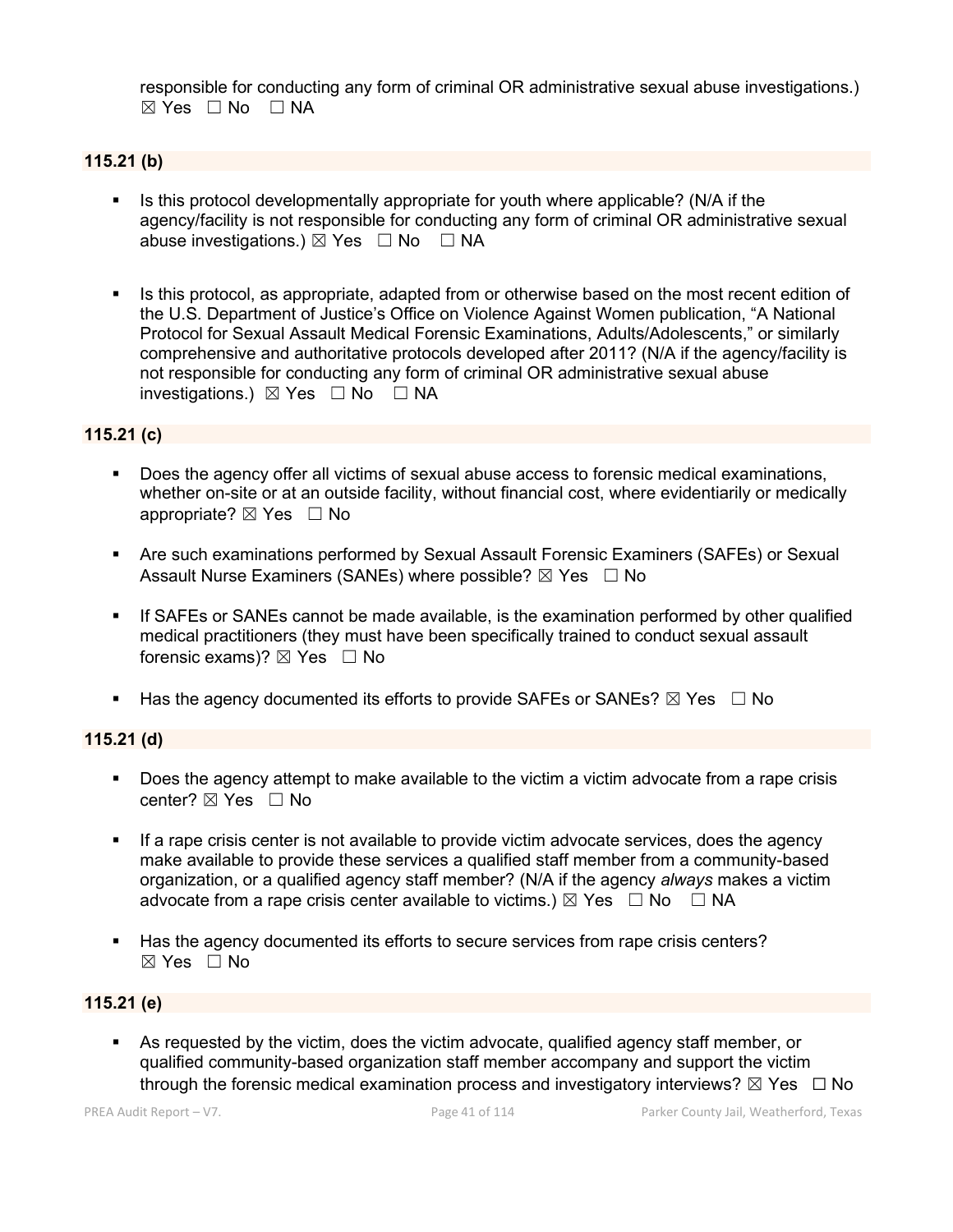As requested by the victim, does this person provide emotional support, crisis intervention, information, and referrals?  $\boxtimes$  Yes  $\Box$  No

#### **115.21 (f)**

 If the agency itself is not responsible for investigating allegations of sexual abuse, has the agency requested that the investigating agency follow the requirements of paragraphs (a) through (e) of this section? (N/A if the agency/facility is responsible for conducting criminal AND administrative sexual abuse investigations.)  $\boxtimes$  Yes  $\Box$  No  $\Box$  NA

#### **115.21 (g)**

Auditor is not required to audit this provision.

#### **115.21 (h)**

If the agency uses a qualified agency staff member or a qualified community-based staff member for the purposes of this section, has the individual been screened for appropriateness to serve in this role and received education concerning sexual assault and forensic examination issues in general? (N/A if agency *always* makes a victim advocate from a rape crisis center available to victims.)  $\boxtimes$  Yes  $\Box$  No  $\Box$  NA

#### **Auditor Overall Compliance Determination**

- ☐ **Exceeds Standard** (*Substantially exceeds requirement of standards*)
- ☒ **Meets Standard** (*Substantial compliance; complies in all material ways with the standard for the relevant review period*)
- ☐ **Does Not Meet Standard** (*Requires Corrective Action*)

115.21(a) POLICY AND DOCUMENT REVIEW: Agency Policy LSC 2.11. Memos, employee certificate. INTERVIEWS: Random Sample of Staff. Interviews of the Agency Head and Warden confirm that the standard is being met. FINDINGS: Agency Policy LSC 2.11, address this provision. Staff interviewed indicated a clear knowledge of their responsibilities as potential first responders and knowledge of agency policy and staff roles and responsibilities pertaining to investigations of allegations of sexual abuse. Each named of at least one (1) investigator to whom they would report the incident. 115.21(b) POLICY AND DOCUMENT REVIEW: Agency Policy LSC 2.11. Pre-audit questionnaire. Memos, employee certificate. FINDINGS: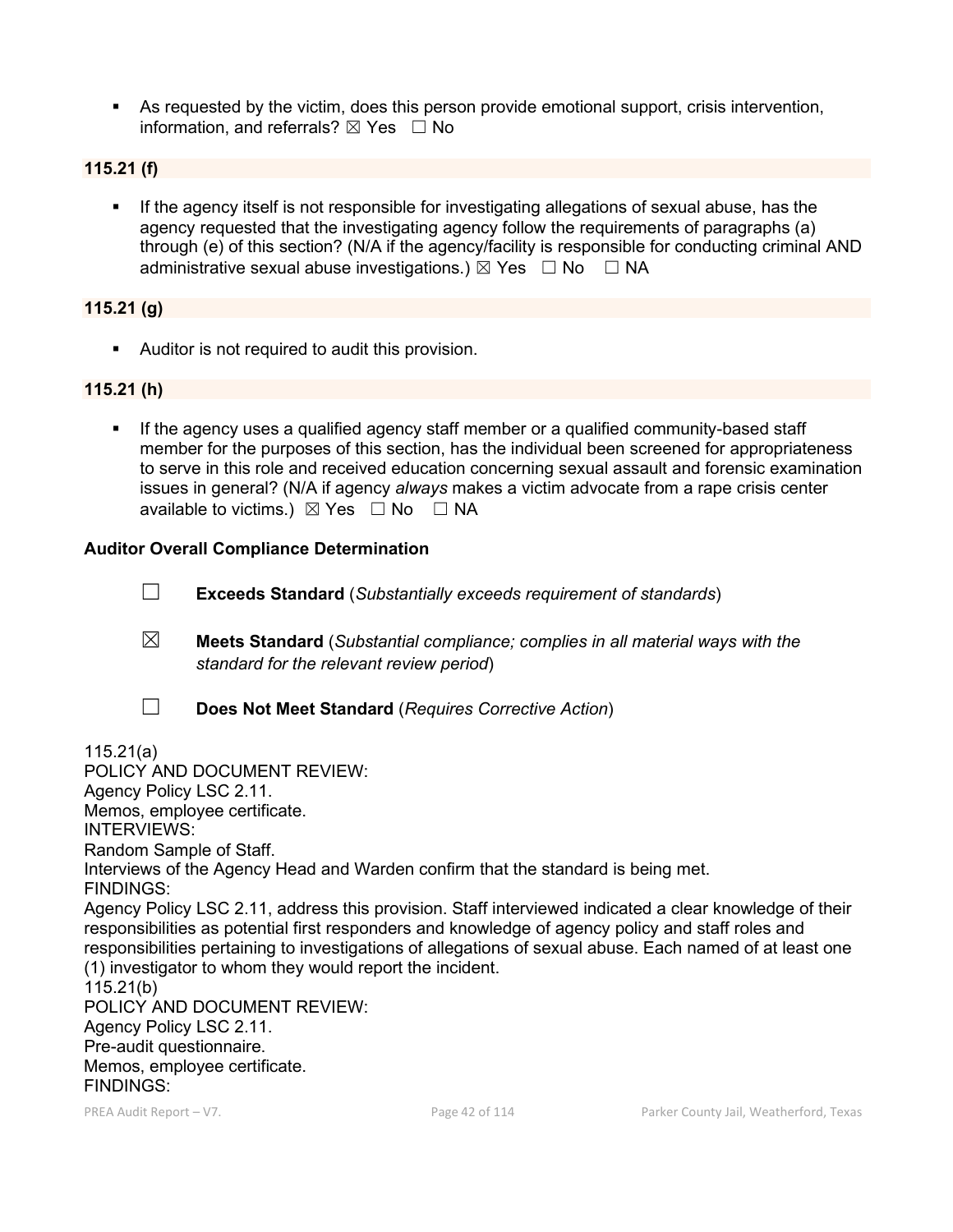Agency Policy LSC 2.11, addresses this provision. The audited facility offers all inmates a forensic examination if sexually abused. The facility has an MOU with SAFE and SANE examiners using an outside health care provider (John Peter Smith Hospital, Fort Worth, Texas). The facility conducted zero (0) SAFE/SANE examinations during the last 12 months.

These exams are at no cost to the inmate and are available at any time. Victim advocates to provide outside services are under an agreement with Freedom House.

A review of the agency policy and supporting documentation indicated the agency coordinates and ensures the protocol implemented is appropriate and in compliance with this provision. 115.21(c)

POLICY AND DOCUMENT REVIEW:

Agency Policy LSC 2.11. Memorandum of Understanding (MOU) with Freedom House. The agency reported there has been zero (0) forensic examinations conducted within the past 12 months. INTERVIEWS:

SAFE/SANE Staff

FINDINGS:

Agency Policy LSC 2.11, addresses this provision. The agency entered a Memorandum of Understanding (MOU) with Freedom House to provide confidential victim advocacy services. A licensed Department counselor (LPC, LMSW, etc.) would be made available to accompany the inmate through the forensic exam and investigative interviews only upon request from the inmate. The SANE/SAFE nurse interviewed, reported forensic exam nurses are available 24/7 and would triage a case and respond accordingly. A review of the agency policy, MOU agreement and an interview with SANE/SAFE staff indicate the agency has secured local confidential victim advocacy resources needed in response to this provision.

115.21(d)

POLICY AND DOCUMENT REVIEW:

Agency Policy LSC 2.11. Memorandum of Understanding (MOU) with Freedom House. INTERVIEWS:

PREA Compliance Manager.

Inmates who had reported a sexual abuse.

FINDINGS:

Agency Policy LSC 2.11, addresses this provision. The agency entered a Memorandum of Understanding (MOU) with Freedom House, to provide confidential victim advocacy services. A licensed Department counselor (LPC, LMSW, etc.) would be made available to accompany the inmate through the forensic exam and investigative interviews only upon request from the inmate. The Auditor interviewed the PREA Compliance Manager who reported an MOU has been entered with Freedom House to help an inmate through the process.

The MOU includes the responsibilities the agency and provider are to follow, and the contract is monitored once a year. A review of the agency policy, MOU, and staff interview indicated an established collaborative effort to ensure victim advocacy services are available for the inmates if needed.

115.21(e)

POLICY AND DOCUMENT REVIEW:

Agency Policy LSC 2.11. Memorandum of Understanding (MOU) with Freedom House. The agency reported there have been no forensic examinations conducted within the past 12 months. INTERVIEWS:

PREA Compliance Manager. Inmates who had reported a sexual abuse. FINDINGS: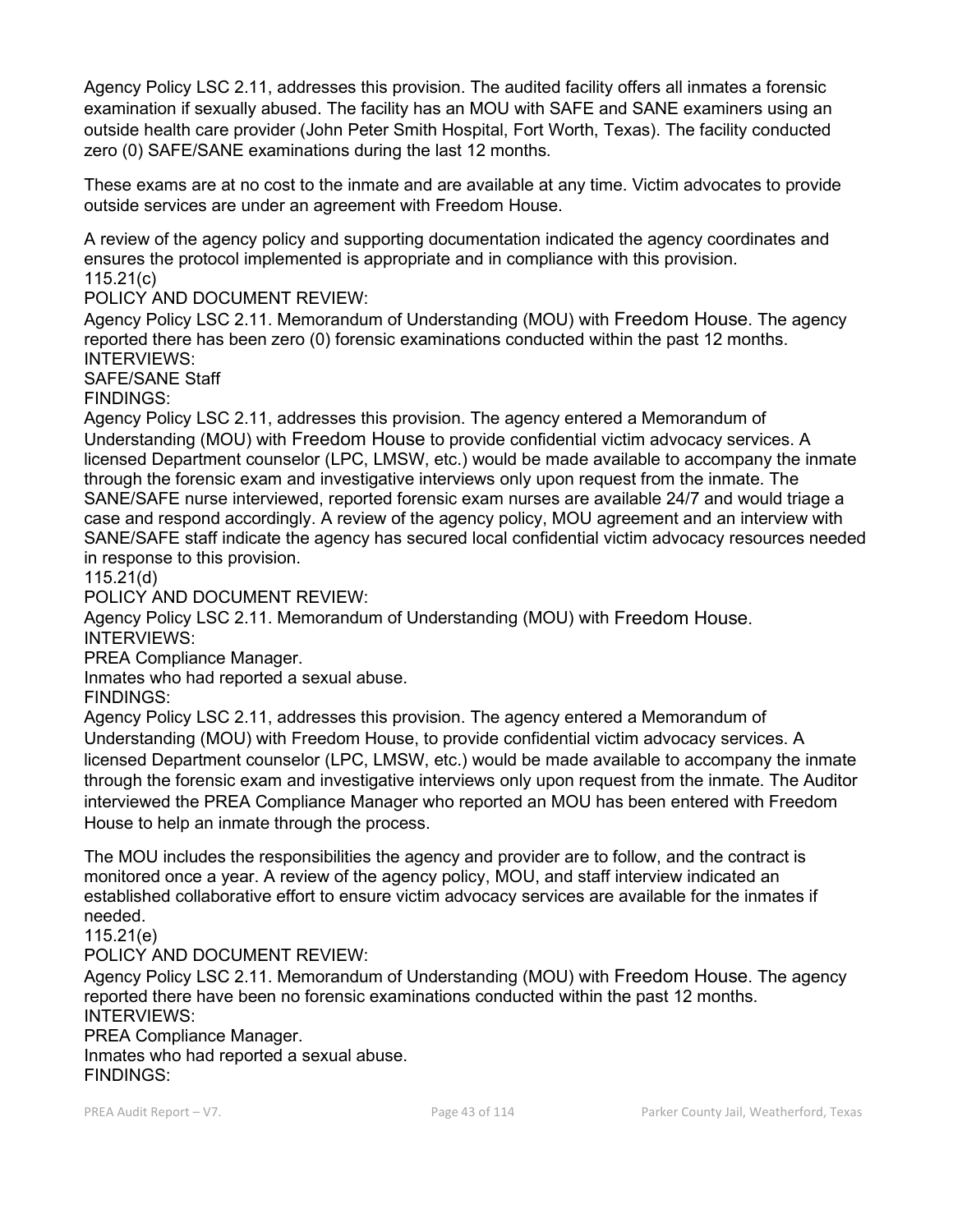Agency Policy LSC 2.11, addresses this provision.

The agency entered a Memorandum of Understanding (MOU) with Freedom House, to provide confidential victim advocacy services. A licensed Department counselor (LPC, LMSW, etc.) would be made available to accompany the inmate through the forensic exam and investigative interviews only upon request from the inmate.

The Auditor interviewed the PREA Compliance Manager who reported an MOU has been entered with Freedom House to help an inmate through the process.

The MOU includes the responsibilities the agency and provider are to follow, and the contract is monitored once a year. A review of the agency policy, MOU, and staff interview indicated an established collaborative effort to ensure victim advocacy services are available for the inmates if needed.

115.21(f) POLICY AND DOCUMENT REVIEW: Case File Procedures. FINDINGS:

Per Agency Policy, the facility will contact the local law enforcement agency to conduct all PREA related allegations. In accordance with agency policy, any allegation involving sexual abuse or criminal activity requires that the local law enforcement agency is to be notified immediately to assume control of the investigation. The investigator interviewed and the agency policy indicated they follow a uniform evidence protocol.

## **Standard 115.22: Policies to ensure referrals of allegations for investigations**

#### **115.22 (a)**

- **Does the agency ensure an administrative or criminal investigation is completed for all** allegations of sexual abuse?  $\boxtimes$  Yes  $\Box$  No
- Does the agency ensure an administrative or criminal investigation is completed for all allegations of sexual harassment?  $\boxtimes$  Yes  $\Box$  No

#### **115.22 (b)**

- Does the agency have a policy and practice in place to ensure that allegations of sexual abuse or sexual harassment are referred for investigation to an agency with the legal authority to conduct criminal investigations, unless the allegation does not involve potentially criminal behavior? **⊠** Yes □ No
- Has the agency published such policy on its website or, if it does not have one, made the policy available through other means?  $\boxtimes$  Yes  $\Box$  No
- Does the agency document all such referrals?  $\boxtimes$  Yes  $\Box$  No

#### **115.22 (c)**

 If a separate entity is responsible for conducting criminal investigations, does the policy describe the responsibilities of both the agency and the investigating entity? (N/A if the agency/facility is responsible for criminal investigations. See 115.21(a).)  $\boxtimes$  Yes  $\Box$  No  $\Box$  NA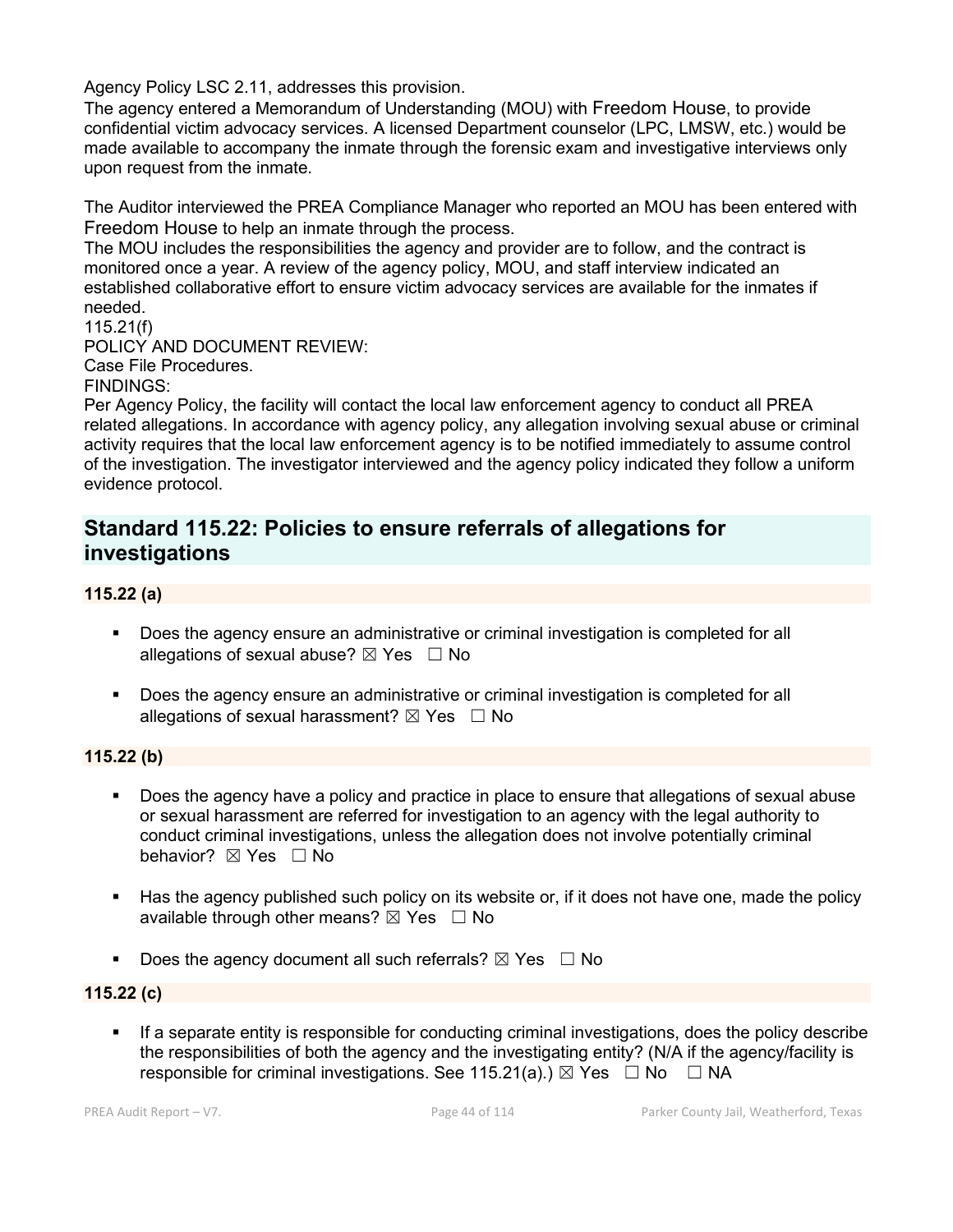#### **115.22 (d)**

Auditor is not required to audit this provision.

#### **115.22 (e)**

Auditor is not required to audit this provision.

#### **Auditor Overall Compliance Determination**

- ☐ **Exceeds Standard** (*Substantially exceeds requirement of standards*)
- ☒ **Meets Standard** (*Substantial compliance; complies in all material ways with the standard for the relevant review period*)
- 
- ☐ **Does Not Meet Standard** (*Requires Corrective Action*)

115.22(a)

POLICY AND DOCUMENT REVIEW:

Agency Policy LSC 2.11.

Investigation reports.

INTERVIEWS:

Interviews of the Agency Head, the investigator, the PREA Coordinator, and the PREA Compliance Manager.

FINDINGS:

Agency Policy LSC 2.11, address this provision. Per agency policy, the local law enforcement agency will conduct all criminal investigations. In accordance with agency policy, any allegation involving sexual abuse or criminal activity requires that the local law enforcement agency is to be notified immediately to assume control of the investigation. The investigator interviewed and the agency policy indicated they follow a uniform evidence protocol. A review of the agency policies, investigative files, and staff interviews indicated investigations are completed for all allegations of sexual abuse and sexual harassment.

115.22(b) POLICY AND DOCUMENT REVIEW: Agency Policy LSC 2.11. Investigation reports. Agency's policy on the agency's website. INTERVIEWS: Investigative staff. Random staff. FINDINGS:

Agency Policy LSC 2.11, addresses this provision. A review of the agency policies, investigative files, and staff interviews indicated criminal investigations are conducted by the local law enforcement agency. In accordance with agency policy, any allegation involving sexual abuse or criminal activity requires that the local law enforcement agency is notified immediately to assume control of the investigation. The agency's policy in response to this provision are posted on the agency's website. A data base for tracking investigations is maintained. Any allegations reported activates an alert for the PREA Coordinator and senior staff.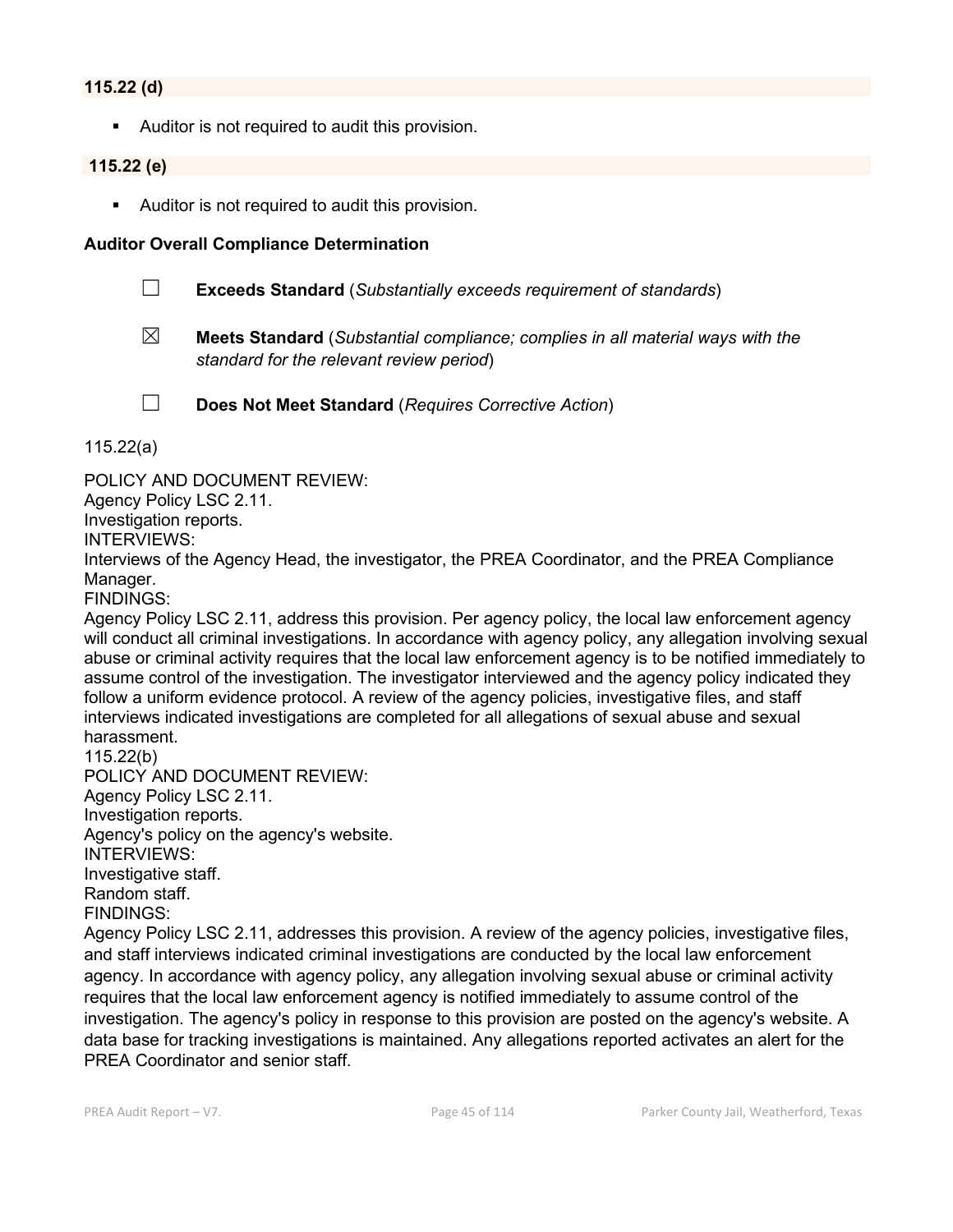During the 12-month period, ten allegations of sexual abuse and/or sexual harassment were received and zero were referred for criminal investigation. Seven criminal and/or administrative investigations were completed, and three cases are still in progress. All reports prior to this audit period were documented and available on the agency website.

115.22(c)

POLICY AND DOCUMENT REVIEW:

Agency's policy posted on the agency's website.

FINDINGS:

The agency's policy is posted on the agency's website in accordance with this provision. 115.22(d)

POLICY AND DOCUMENT REVIEW:

The agency is not required to respond to this provision.

FINDINGS:

This provision is not applicable as the agency is not required to respond to this provision.

115.22(e)

POLICY AND DOCUMENT REVIEW:

The agency is not required to respond to this provision.

FINDINGS:

This provision is not applicable as the agency is not required to respond to this provision.

# **TRAINING AND EDUCATION**

## **Standard 115.31: Employee training**

### **115.31 (a)**

- Does the agency train all employees who may have contact with inmates on its zero-tolerance policy for sexual abuse and sexual harassment?  $\boxtimes$  Yes  $\Box$  No
- Does the agency train all employees who may have contact with inmates on how to fulfill their responsibilities under agency sexual abuse and sexual harassment prevention, detection, reporting, and response policies and procedures?  $\boxtimes$  Yes  $\Box$  No
- Does the agency train all employees who may have contact with inmates on inmates' right to be free from sexual abuse and sexual harassment  $\boxtimes$  Yes  $\Box$  No
- Does the agency train all employees who may have contact with inmates on the right of inmates and employees to be free from retaliation for reporting sexual abuse and sexual harassment? ☒ Yes ☐ No
- Does the agency train all employees who may have contact with inmates on the dynamics of sexual abuse and sexual harassment in confinement?  $\boxtimes$  Yes  $\Box$  No
- Does the agency train all employees who may have contact with inmates on the common reactions of sexual abuse and sexual harassment victims?  $\boxtimes$  Yes  $\Box$  No
- Does the agency train all employees who may have contact with inmates on how to detect and respond to signs of threatened and actual sexual abuse?  $\boxtimes$  Yes  $\Box$  No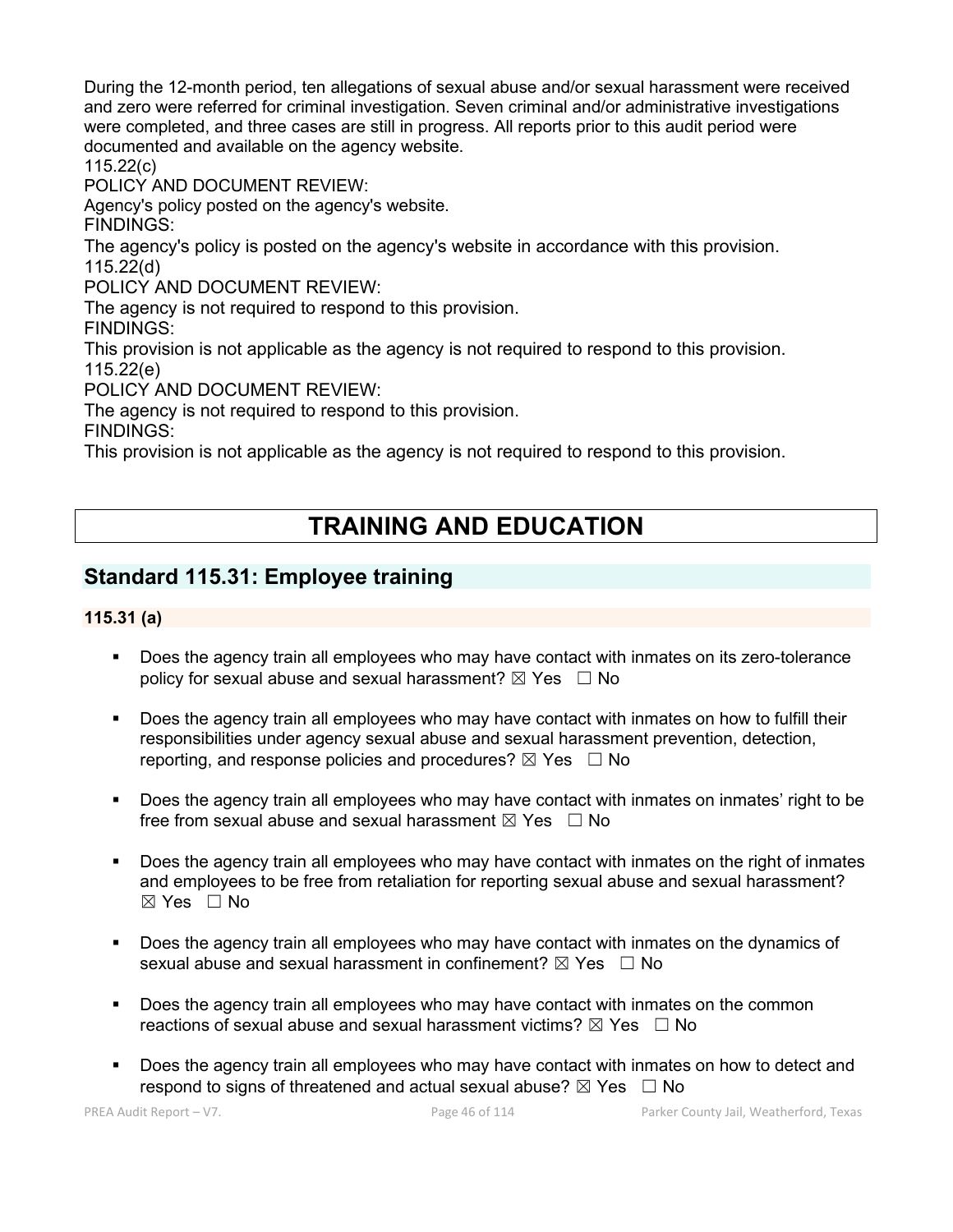- Does the agency train all employees who may have contact with inmates on how to avoid inappropriate relationships with inmates?  $\boxtimes$  Yes  $\Box$  No
- Does the agency train all employees who may have contact with inmates on how to communicate effectively and professionally with inmates, including lesbian, gay, bisexual, transgender, intersex, or gender nonconforming inmates?  $\boxtimes$  Yes  $\Box$  No
- Does the agency train all employees who may have contact with inmates on how to comply with relevant laws related to mandatory reporting of sexual abuse to outside authorities? ☒ Yes ☐ No

## **115.31 (b)**

- Is such training tailored to the gender of the inmates at the employee's facility?  $\boxtimes$  Yes  $\Box$  No
- Have employees received additional training if reassigned from a facility that houses only male inmates to a facility that houses only female inmates, or vice versa?  $\boxtimes$  Yes  $\Box$  No

### **115.31 (c)**

- Have all current employees who may have contact with inmates received such training? ☒ Yes ☐ No
- Does the agency provide each employee with refresher training every two years to ensure that all employees know the agency's current sexual abuse and sexual harassment policies and procedures?  $\boxtimes$  Yes  $\Box$  No
- In years in which an employee does not receive refresher training, does the agency provide refresher information on current sexual abuse and sexual harassment policies?  $\boxtimes$  Yes  $\Box$  No

## **115.31 (d)**

 Does the agency document, through employee signature or electronic verification, that employees understand the training they have received?  $\boxtimes$  Yes  $\Box$  No

#### **Auditor Overall Compliance Determination**

- ☒ **Exceeds Standard** (*Substantially exceeds requirement of standards*)
- ☐ **Meets Standard** (*Substantial compliance; complies in all material ways with the standard for the relevant review period*)
- ☐ **Does Not Meet Standard** (*Requires Corrective Action*)

## 115.31(a)

POLICY AND DOCUMENT REVIEW:

Agency Policy LSC 2.11. Agency curriculum. Ten randomly selected staff training documents. INTERVIEWS: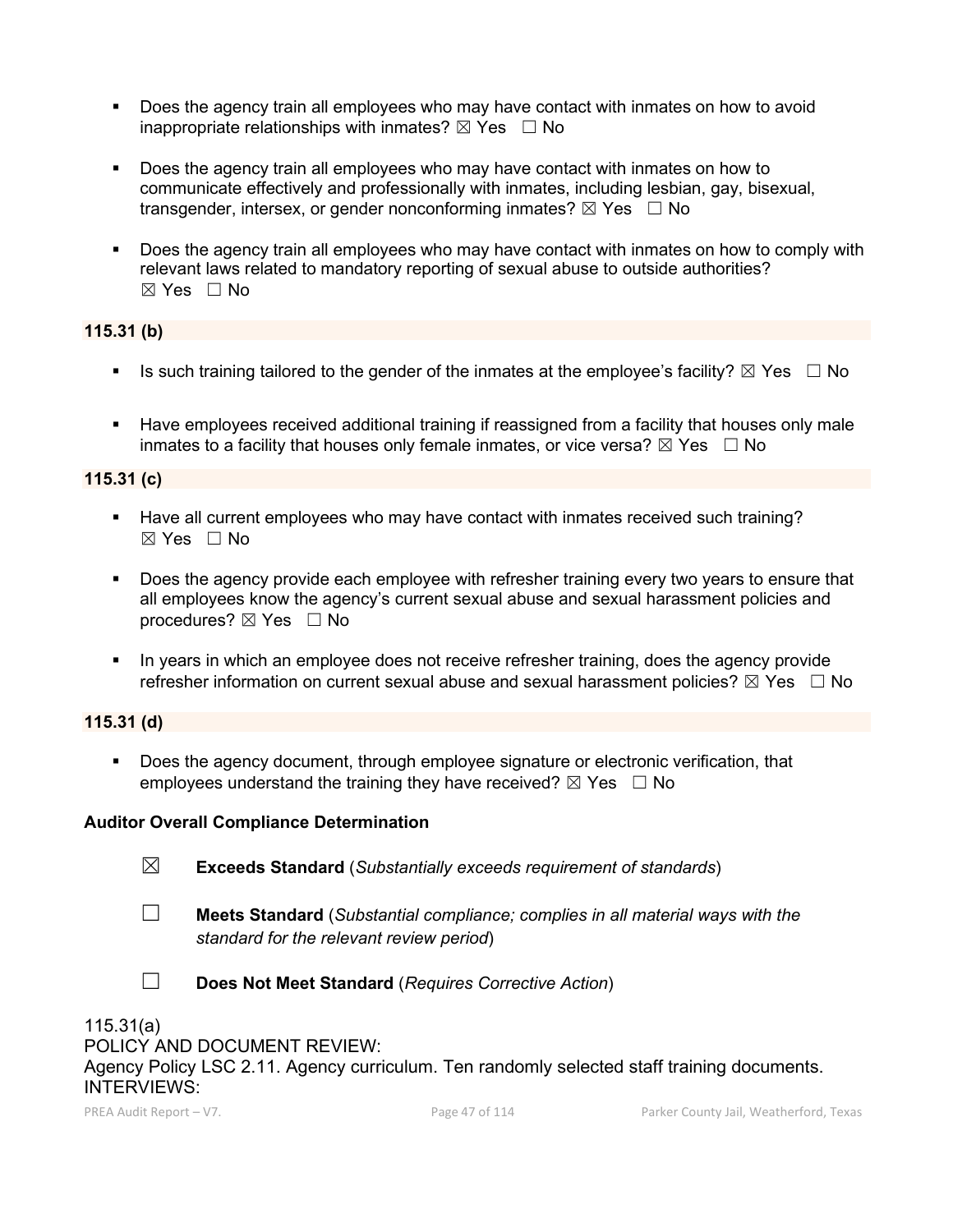Random Sample of Staff FINDINGS:

Agency Policy LSC 2.11, address this provision. A review of the agency policy, training curriculum, various training documents, and staff interviews demonstrate PREA related training is conducted, and staff attend, participate, and complete the training. The agency policy and curriculum address all the required topics. The Auditor interviewed a total of 12 randomly selected staff.

Staff interviewed acknowledged attending and participating in the PREA training and confirmed the required topics were covered during the training. The staff interviewed reported receiving training in all the required topics within the past year. The staff receive continuous training at shift change and all were confident and highly knowledgeable in the PREA program, this facility exceeds this standard's requirements.

115.31(b)

POLICY AND DOCUMENT REVIEW:

Agency Policy LSC 2.11.

Pre-service and In-service curriculum.

Pre-audit questionnaire.

First responder cards.

FINDINGS:

Agency Policy LSC 2.11, addresses this provision. All agency employees, contractors, and volunteers are trained to meet the PREA standards. In the past 12 months, (100%) staff were trained. The agency has a comprehensive training program which includes pre-service and annual in-service training and is tailored to meet the gender needs of the facility. The training documentation includes a signature roster that indicates the trainees understand the training presented. The interview process also documented those employees understood the materials presented. Refresher information is available in the employee handbook and in shift briefings. Staff reported everyone gets the exact same training regardless of working with males or females in the agency.

115.31(c)

POLICY AND DOCUMENT REVIEW:

Agency Policy LSC 2.11

Pre-service and In-service curriculum.

Pre-audit questionnaire.

FINDINGS:

Agency Policy LSC 2.11, addresses this provision. Agency policy requires staff receive PREA related training during orientation and on an annual basis. The Auditor reviewed (10) randomly selected employee training documents. A review of the randomly selected training documents reflected all had participated and completed the required PREA training. Training documentation reviewed supported the participation of security staff, as well as participation by management and administrative support staff, in the PREA training.

115.31(d)

POLICY AND DOCUMENT REVIEW:

Agency Policy LSC 2.11.

Pre-service and In-service curriculum.

Pre-audit questionnaire.

Training Acknowledgement Form.

FINDINGS:

Agency Policy LSC 2.11, addresses this provision. The agency maintains the signed acknowledgement forms which affirm the trainees understand the training they have received.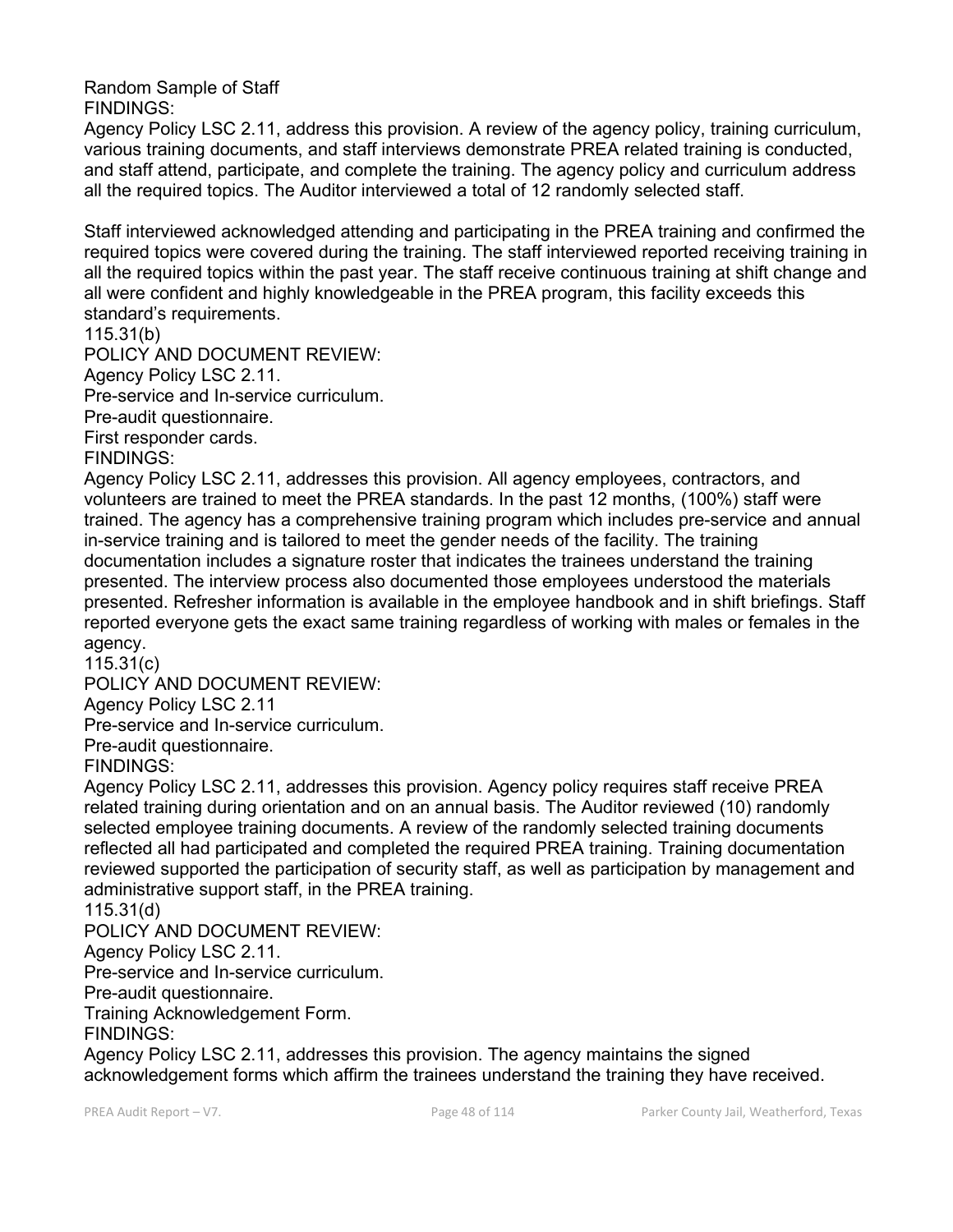Through staff interviews, it was made clear to the Auditor that the staff understood the PREA training.

## **Standard 115.32: Volunteer and contractor training**

### **115.32 (a)**

 Has the agency ensured that all volunteers and contractors who have contact with inmates have been trained on their responsibilities under the agency's sexual abuse and sexual harassment prevention, detection, and response policies and procedures?  $\boxtimes$  Yes  $\Box$  No

## **115.32 (b)**

 Have all volunteers and contractors who have contact with inmates been notified of the agency's zero-tolerance policy regarding sexual abuse and sexual harassment and informed how to report such incidents (the level and type of training provided to volunteers and contractors shall be based on the services they provide and level of contact they have with inmates)?  $\boxtimes$  Yes  $\Box$  No

### **115.32 (c)**

 Does the agency maintain documentation confirming that volunteers and contractors understand the training they have received?  $\boxtimes$  Yes  $\Box$  No

#### **Auditor Overall Compliance Determination**

- ☐ **Exceeds Standard** (*Substantially exceeds requirement of standards*)
- ☒ **Meets Standard** (*Substantial compliance; complies in all material ways with the standard for the relevant review period*)
- 
- ☐ **Does Not Meet Standard** (*Requires Corrective Action*)

115.32(a)

POLICY AND DOCUMENT REVIEW: Agency Policy LSC 2.11. Volunteer/Contractor Training Plan. Volunteer/Contractor application forms. Pre-audit questionnaire. Randomly selected training files, sign-in sheets, signed acknowledgement forms, and Certificates of Completion.

INTERVIEWS: Volunteer. FINDINGS:

Agency Policy LSC 2.11, addresses volunteer and intern training. All volunteers and contractors who have contact with inmates at this facility have been trained to understand the requirements of PREA and the zero-tolerance policy. The training is based on the service level and inmate contact they provide.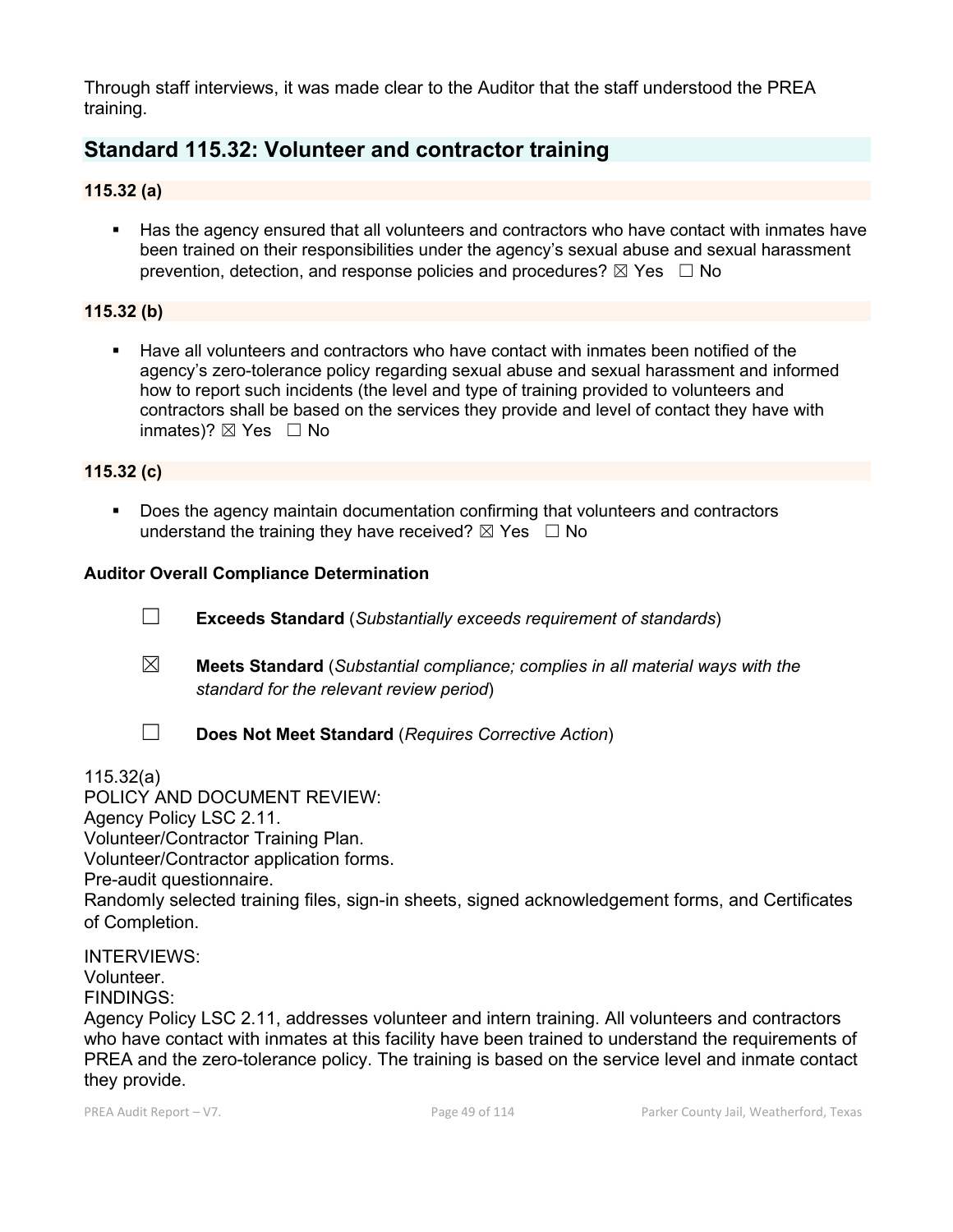This was verified by examination of training documentation and the signatures that documented that they understood the training presented. Interviews with the SAFE/SANE provider and volunteer verified that they understood the PREA requirements associated with being a volunteer. 115.32(b)

POLICY AND DOCUMENT REVIEW:

Agency Policy LSC 2.11.

Volunteer/Contractor Training Plan.

Volunteer/Contractor application forms.

Pre-audit questionnaire.

Randomly selected training files, sign-in sheets, signed acknowledgement forms, and Certificates of Completion.

INTERVIEWS:

Volunteers.

FINDINGS:

Agency Policy LSC 2.11, addresses volunteer and intern training. The agency's PREA training addresses the zero-tolerance policy. Training documentation reflected training events held specifically for volunteers.

115.32(c)

POLICY AND DOCUMENT REVIEW:

Agency Policy LSC 2.11.

Volunteer and Contractor Acknowledgement Forms.

FINDINGS:

Agency Policy LSC 2.11, addresses volunteer, contractor, and intern training. The acknowledgment forms contained the proper affirmation statement.

## **Standard 115.33: Inmate education**

#### **115.33 (a)**

- During intake, do inmates receive information explaining the agency's zero-tolerance policy regarding sexual abuse and sexual harassment?  $\boxtimes$  Yes  $\Box$  No
- During intake, do inmates receive information explaining how to report incidents or suspicions of sexual abuse or sexual harassment?  $\boxtimes$  Yes  $\Box$  No

#### **115.33 (b)**

- Within 30 days of intake, does the agency provide comprehensive education to inmates either in person or through video regarding: Their rights to be free from sexual abuse and sexual harassment? ⊠ Yes □ No
- Within 30 days of intake, does the agency provide comprehensive education to inmates either in person or through video regarding: Their rights to be free from retaliation for reporting such incidents?  $⊠$  Yes  $□$  No
- Within 30 days of intake, does the agency provide comprehensive education to inmates either in person or through video regarding: Agency policies and procedures for responding to such incidents? ⊠ Yes □ No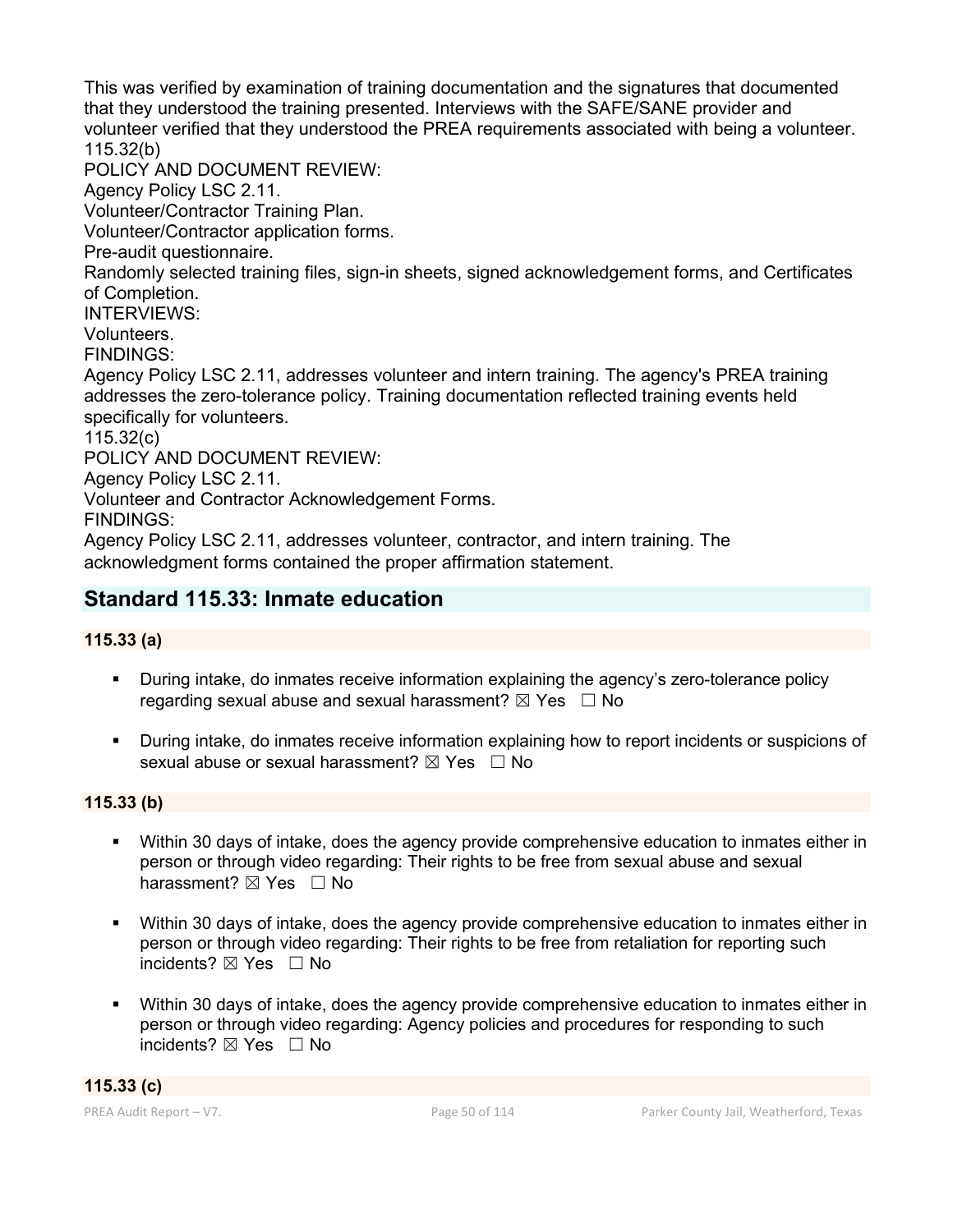- Have all inmates received the comprehensive education referenced in 115.33(b)? ☒ Yes ☐ No
- Do inmates receive education upon transfer to a different facility to the extent that the policies and procedures of the inmate's new facility differ from those of the previous facility?  $\boxtimes$  Yes  $\Box$  No

## **115.33 (d)**

- Does the agency provide inmate education in formats accessible to all inmates including those who are limited English proficient?  $\boxtimes$  Yes  $\Box$  No
- Does the agency provide inmate education in formats accessible to all inmates including those who are deaf?  $\boxtimes$  Yes  $\Box$  No
- Does the agency provide inmate education in formats accessible to all inmates including those who are visually impaired?  $\boxtimes$  Yes  $\Box$  No
- Does the agency provide inmate education in formats accessible to all inmates including those who are otherwise disabled?  $\boxtimes$  Yes  $\Box$  No
- Does the agency provide inmate education in formats accessible to all inmates including those who have limited reading skills?  $\boxtimes$  Yes  $\Box$  No

## **115.33 (e)**

 Does the agency maintain documentation of inmate participation in these education sessions?  $\boxtimes$  Yes  $\Box$  No

## **115.33 (f)**

In addition to providing such education, does the agency ensure that key information is continuously and readily available or visible to inmates through posters, inmate handbooks, or other written formats?  $\boxtimes$  Yes  $\Box$  No

## **Auditor Overall Compliance Determination**

- 
- ☐ **Exceeds Standard** (*Substantially exceeds requirement of standards*)
- ☒ **Meets Standard** (*Substantial compliance; complies in all material ways with the standard for the relevant review period*)



☐ **Does Not Meet Standard** (*Requires Corrective Action*)

115.33(a) POLICY AND DOCUMENT REVIEW: Agency Policy LSC 2.11.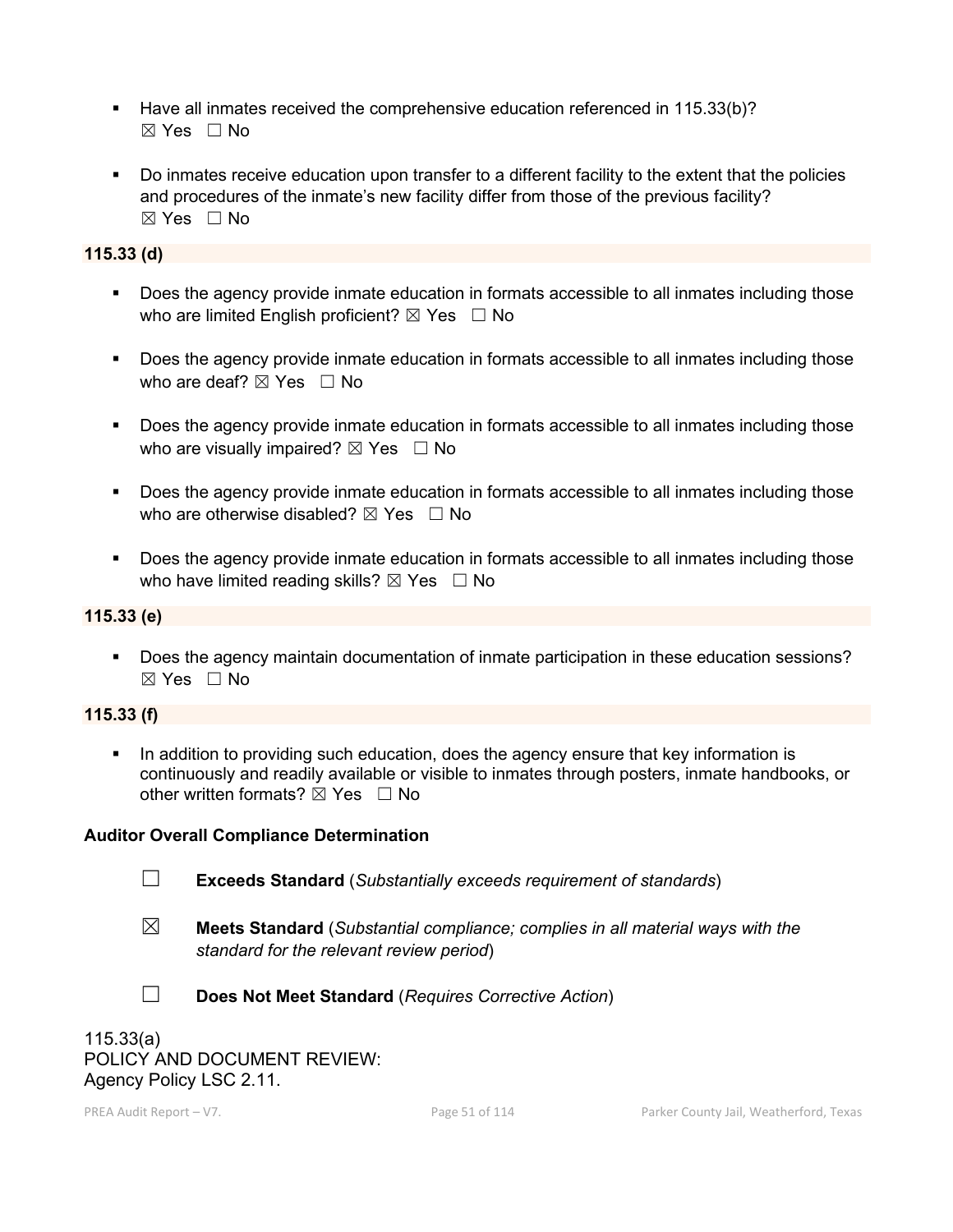Orientation schedule. Training rosters. Pre-audit questionnaire. Bilingual Posters. Inmate Handbook (English and Spanish). Brochures (English and Spanish). INTERVIEWS:

The Auditor interviewed one randomly selected staff assigned to intake duties and 13 randomly selected inmates.

FINDINGS:

Inmate assessment forms.

Agency Policy LSC 2.11, address this provision. A review of case files reflected all inmates were provided the initial education required on the same day during intake. The intake staff reported the orientation packet contains all the PREA related information which is provided to all the inmates during the intake process. Staff reported the information may be provided to the inmate in Spanish or it could be read out loud to the inmates to ensure they understand it and that inmates are asked if they have any questions before they are assigned to a housing unit. Staff reported information on the zero-tolerance policy and how to report allegations are also contained on posters, which are posted throughout the facility, and that the PREA information is presented again on weekends to the groups in the housing units. Most of the inmates interviewed reported being provided the PREA information during intake.

115.33(b) POLICY AND DOCUMENT REVIEW: Agency Policy LSC 2.11. Inmate assessment forms. Orientation schedule. Training rosters. Pre-audit questionnaire. Inmate Handbook (English and Spanish). Brochures (English and Spanish). INTERVIEWS:

The Auditor interviewed (1) randomly selected staff assigned to intake duties and (13) randomly selected inmates.

## FINDINGS:

Agency Policy LSC 2.11, addresses this provision. In the past 12 months, 4139 (100%) inmates admitted to the audited facility in the past 12 months were trained on the principals of PREA. Provisions are made to assist those inmates with disabilities or those not proficient in English to ensure their understanding of PREA. Orientation videos, posters, inmate handbooks, etc. are readily available to the population and are available in English and Spanish. Completed group sign-in sheets reflecting the names of all inmates are maintained for documentation purposes, and a staff person was assigned to oversee this specific task to ensure compliance is always maintained. 115.33(c) POLICY AND DOCUMENT REVIEW:

Agency Policy LSC 2.11. Case files. INTERVIEWS: The Auditor interviewed two randomly selected staff assigned to intake duties. FINDINGS: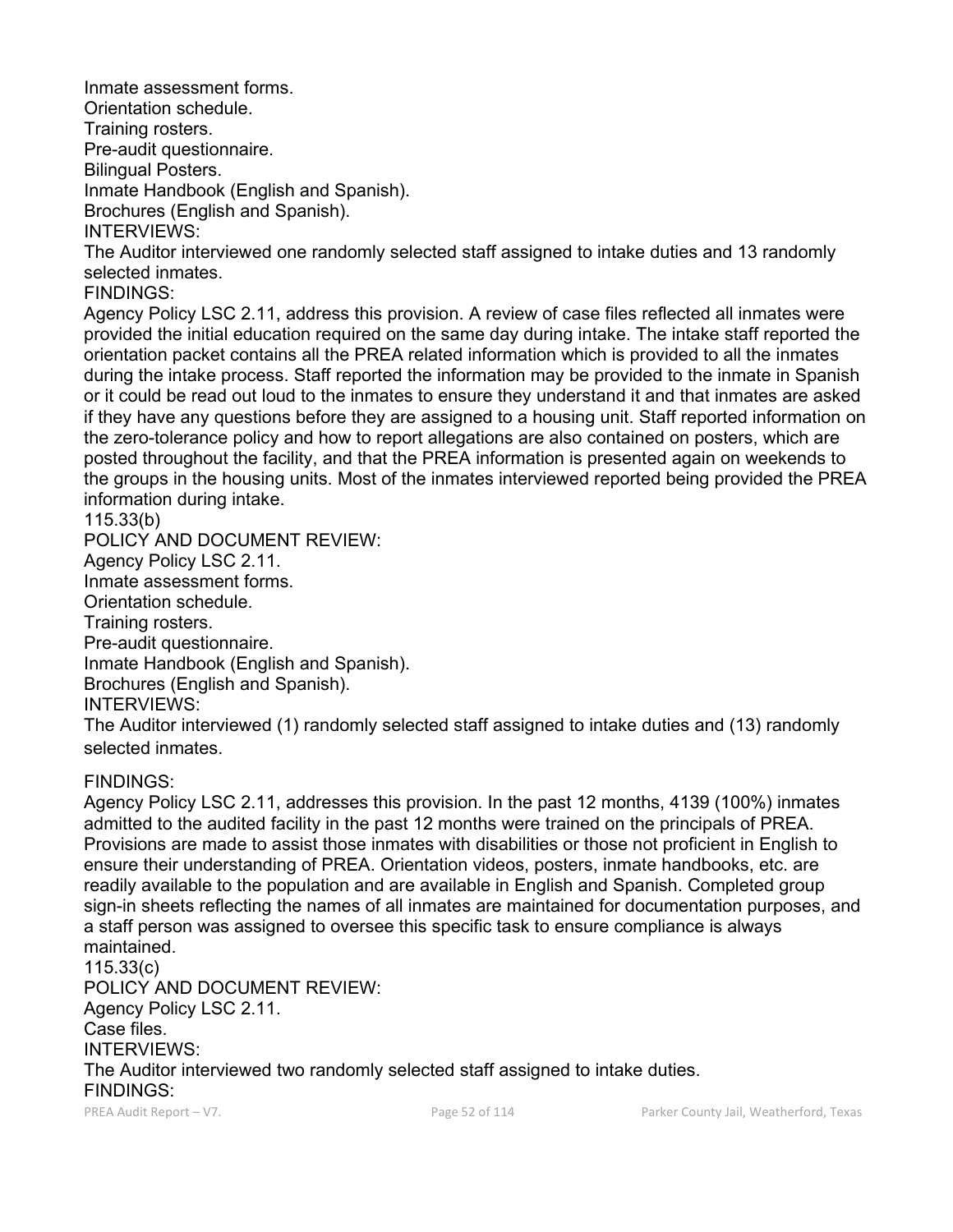Agency Policy LSC 2.11, addresses this provision.

A review of random case files reflected all inmates had been provided the required PREA related information and education. Staff interviewed reported the information is provided during intake. 115.33(d)

POLICY AND DOCUMENT REVIEW:

Agency Policy LSC 2.11. Inmate Handbook, PREA brochures, and PREA posters. FINDINGS:

Agency Policy LSC 2.11, addresses this provision. PREA related information and education materials provided in English and Spanish include the Inmate Handbook, PREA brochures, and PREA posters. The Inmate Handbook is available to the inmates in each housing unit. PREA posters, English and Spanish, are posted throughout the facility and in each housing unit. Staff are equipped with information on how to secure interpretation services for deaf and hard of hearing inmates. Multiple staff can also translate in Spanish.

115.33(e)

POLICY AND DOCUMENT REVIEW:

Agency Policy LSC 2.11.

Case files.

Acknowledgement Statement

FINDINGS:

Agency Policy LSC 2.11, addresses this provision. A review of case files reflected all inmates had been provided the required PREA related information and education. The completed Acknowledgement Statement is used to document when inmates are provided the PREA information at intake. Inmates that participate in the subsequent PREA education has their participation entered into the inmate's record.

115.33(f)

POLICY AND DOCUMENT REVIEW:

Agency Policy LSC 2.11.

ONSITE REVIEW:

PREA educational and informational materials, including the Inmate Handbook and PREA posters are available in each respective housing unit.

FINDINGS:

Agency Policy LSC 2.11, addresses this provision. PREA educational and informational materials, including the Inmate Handbook and PREA posters are continuously available in each respective housing unit.

## **Standard 115.34: Specialized training: Investigations**

#### **115.34 (a)**

 In addition to the general training provided to all employees pursuant to §115.31, does the agency ensure that, to the extent the agency itself conducts sexual abuse investigations, its investigators receive training in conducting such investigations in confinement settings? (N/A if the agency does not conduct any form of administrative or criminal sexual abuse investigations. See 115.21(a).)  $\boxtimes$  Yes  $\Box$  No  $\Box$  NA

#### **115.34 (b)**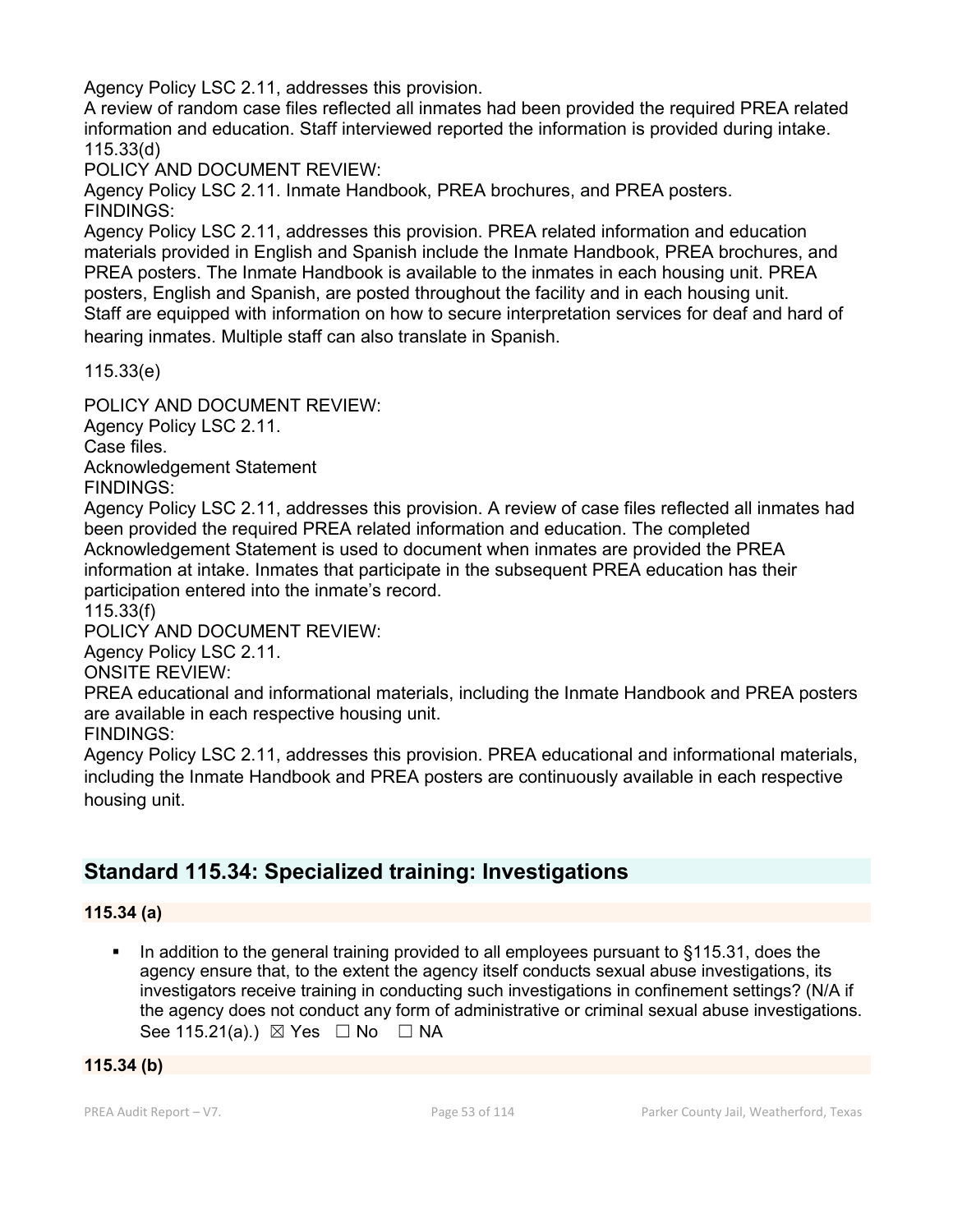- Does this specialized training include techniques for interviewing sexual abuse victims? (N/A if the agency does not conduct any form of administrative or criminal sexual abuse investigations. See 115.21(a).)  $\boxtimes$  Yes  $\Box$  No  $\Box$  NA
- Does this specialized training include proper use of Miranda and Garrity warnings? (N/A if the agency does not conduct any form of administrative or criminal sexual abuse investigations. See 115.21(a).)  $\boxtimes$  Yes  $\Box$  No  $\Box$  NA
- Does this specialized training include sexual abuse evidence collection in confinement settings? (N/A if the agency does not conduct any form of administrative or criminal sexual abuse investigations. See 115.21(a).)  $\boxtimes$  Yes  $\Box$  No  $\Box$  NA
- Does this specialized training include the criteria and evidence required to substantiate a case for administrative action or prosecution referral? (N/A if the agency does not conduct any form of administrative or criminal sexual abuse investigations. See 115.21(a).)  $⊠ Yes ⊡ No ⊡ NA$

#### **115.34 (c)**

 Does the agency maintain documentation that agency investigators have completed the required specialized training in conducting sexual abuse investigations? (N/A if the agency does not conduct any form of administrative or criminal sexual abuse investigations. See 115.21(a).)  $⊠ Yes □ No □ NA$ 

#### **115.34 (d)**

Auditor is not required to audit this provision.

#### **Auditor Overall Compliance Determination**

- ☐ **Exceeds Standard** (*Substantially exceeds requirement of standards*)
- ☒ **Meets Standard** (*Substantial compliance; complies in all material ways with the standard for the relevant review period*)
- 
- ☐ **Does Not Meet Standard** (*Requires Corrective Action*)

115.34(a) POLICY AND DOCUMENT REVIEW: Agency Policy LSC 2.11. Pre-audit questionnaire. Investigative staff training certificates. INTERVIEWS: Investigative Staff. FINDINGS: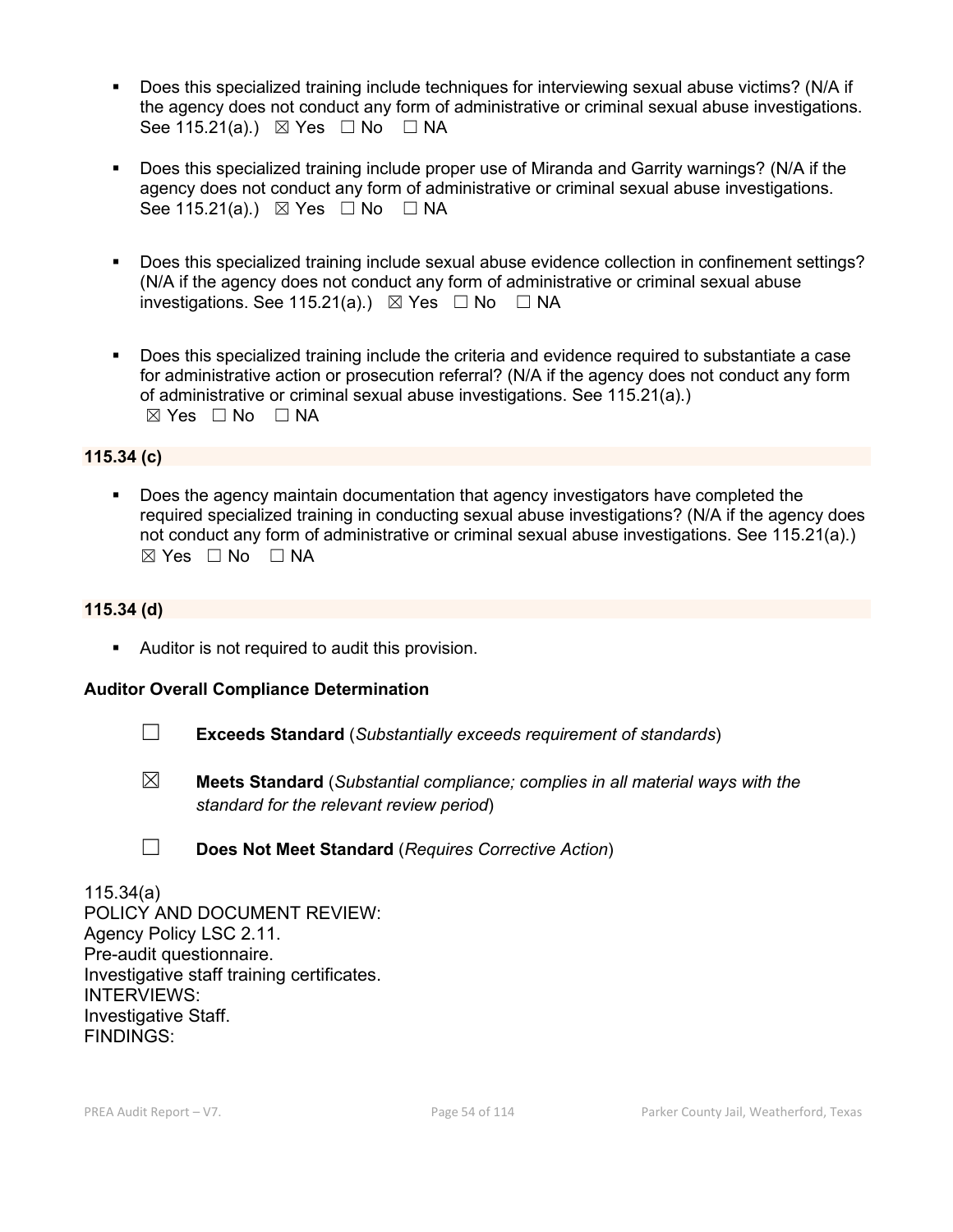Agency Policy LSC 2.11, addresses this provision. Staff interviewed reported receiving the required investigative training. Training documentation reflected the investigators had completed the general PREA training and the specialized investigator training. 115.34(b) POLICY AND DOCUMENT REVIEW: Agency Policy LSC 2.11. Training Modules INTERVIEWS: Investigative Staff. FINDINGS: Agency Policy LSC 2.11, addresses this provision. The training module included all the required topics. Staff interviewed reported receiving training on each of the required topics. 115.34(c) POLICY AND DOCUMENT REVIEW: Agency Policy LSC 2.11. Training records. Investigation records. FINDINGS: Agency Policy LSC 2.11, addresses this provision. A review of the specialized training documents reflects all investigators had completed the required training. Training documentation reflected the investigators listed in the investigative files audited were trained on the specialized investigator training. 115.34(d) POLICY AND DOCUMENT REVIEW: The agency is not required to respond to this provision. FINDINGS:

This provision is not applicable as the agency is not required to respond to this provision.

## **Standard 115.35: Specialized training: Medical and mental health care**

**115.35 (a)**

- Does the agency ensure that all full- and part-time medical and mental health care practitioners who work regularly in its facilities have been trained in how to detect and assess signs of sexual abuse and sexual harassment? (N/A if the agency does not have any full- or part-time medical or mental health care practitioners who work regularly in its facilities.)  $\boxtimes$  Yes  $\Box$  No  $\Box$  NA
- Does the agency ensure that all full- and part-time medical and mental health care practitioners who work regularly in its facilities have been trained in how to preserve physical evidence of sexual abuse? (N/A if the agency does not have any full- or part-time medical or mental health care practitioners who work regularly in its facilities.)  $\boxtimes$  Yes  $\Box$  No  $\Box$  NA
- Does the agency ensure that all full- and part-time medical and mental health care practitioners who work regularly in its facilities have been trained in how to respond effectively and professionally to victims of sexual abuse and sexual harassment? (N/A if the agency does not have any full- or part-time medical or mental health care practitioners who work regularly in its facilities.)  $\boxtimes$  Yes  $\Box$  No  $\Box$  NA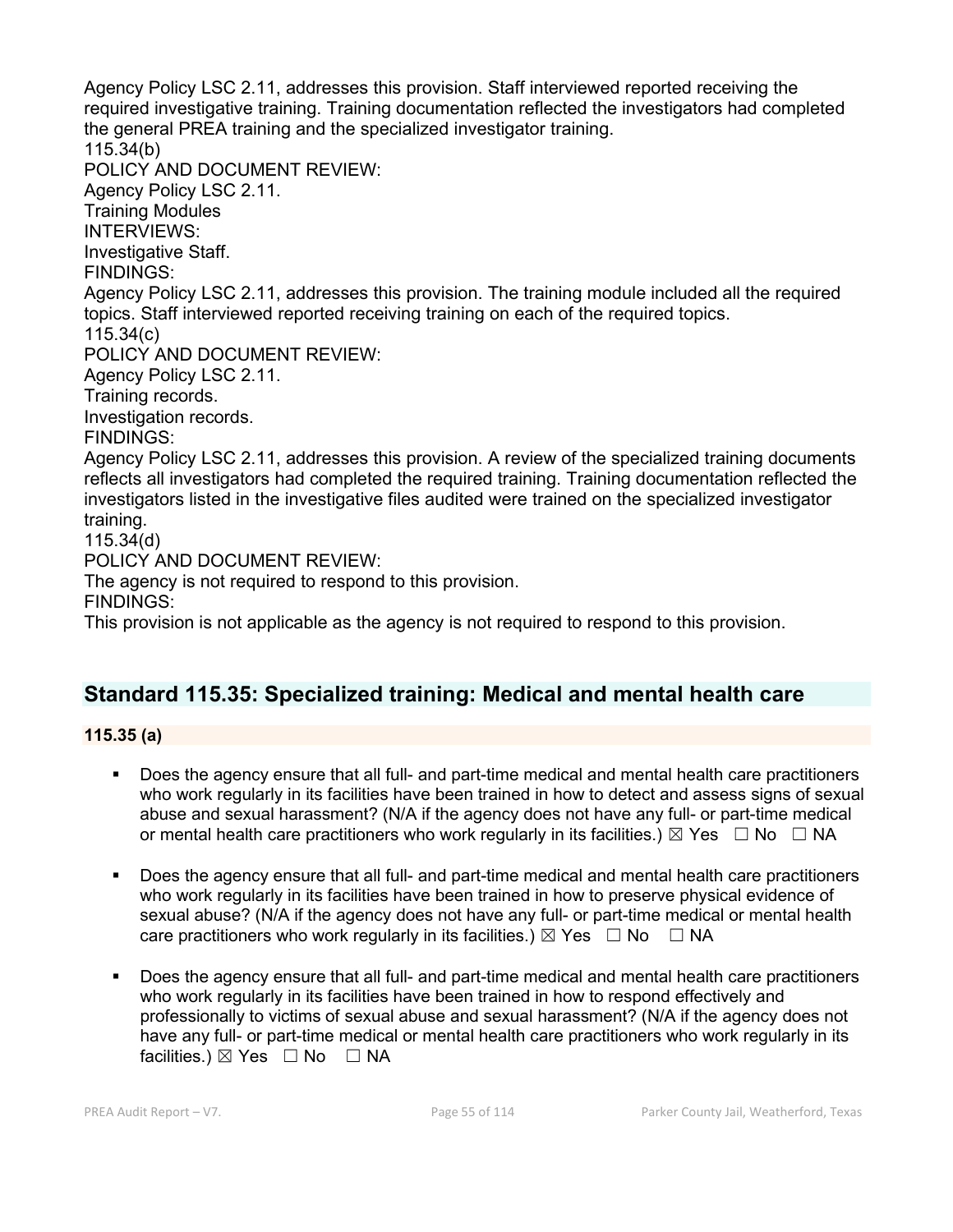Does the agency ensure that all full- and part-time medical and mental health care practitioners who work regularly in its facilities have been trained in how and to whom to report allegations or suspicions of sexual abuse and sexual harassment? (N/A if the agency does not have any fullor part-time medical or mental health care practitioners who work regularly in its facilities.)  $\boxtimes$  Yes  $\Box$  No  $\Box$  NA

#### **115.35 (b)**

 If medical staff employed by the agency conduct forensic examinations, do such medical staff receive appropriate training to conduct such examinations? (N/A if agency medical staff at the facility do not conduct forensic exams *or* the agency does not employ medical staff.)  $\Box$  Yes  $\Box$  No  $\boxtimes$  NA

#### **115.35 (c)**

 Does the agency maintain documentation that medical and mental health practitioners have received the training referenced in this standard either from the agency or elsewhere? (N/A if the agency does not have any full- or part-time medical or mental health care practitioners who work regularly in its facilities.)  $\boxtimes$  Yes  $\Box$  No  $\Box$  NA

#### **115.35 (d)**

- Do medical and mental health care practitioners employed by the agency also receive training mandated for employees by §115.31? (N/A if the agency does not have any full- or part-time medical or mental health care practitioners employed by the agency.)  $\boxtimes$  Yes  $\Box$  No  $\Box$  NA
- Do medical and mental health care practitioners contracted by or volunteering for the agency also receive training mandated for contractors and volunteers by §115.32? (N/A if the agency does not have any full- or part-time medical or mental health care practitioners contracted by or volunteering for the agency.)  $\boxtimes$  Yes  $\Box$  No  $\Box$  NA

#### **Auditor Overall Compliance Determination**

- ☐ **Exceeds Standard** (*Substantially exceeds requirement of standards*)
- ☒ **Meets Standard** (*Substantial compliance; complies in all material ways with the standard for the relevant review period*)
- ☐ **Does Not Meet Standard** (*Requires Corrective Action*)

115.35(a) POLICY AND DOCUMENT REVIEW: Agency Policy LSC 2.11. Training records: Randomly selected training files. INTERVIEWS: Medical and Mental Health Staff FINDINGS: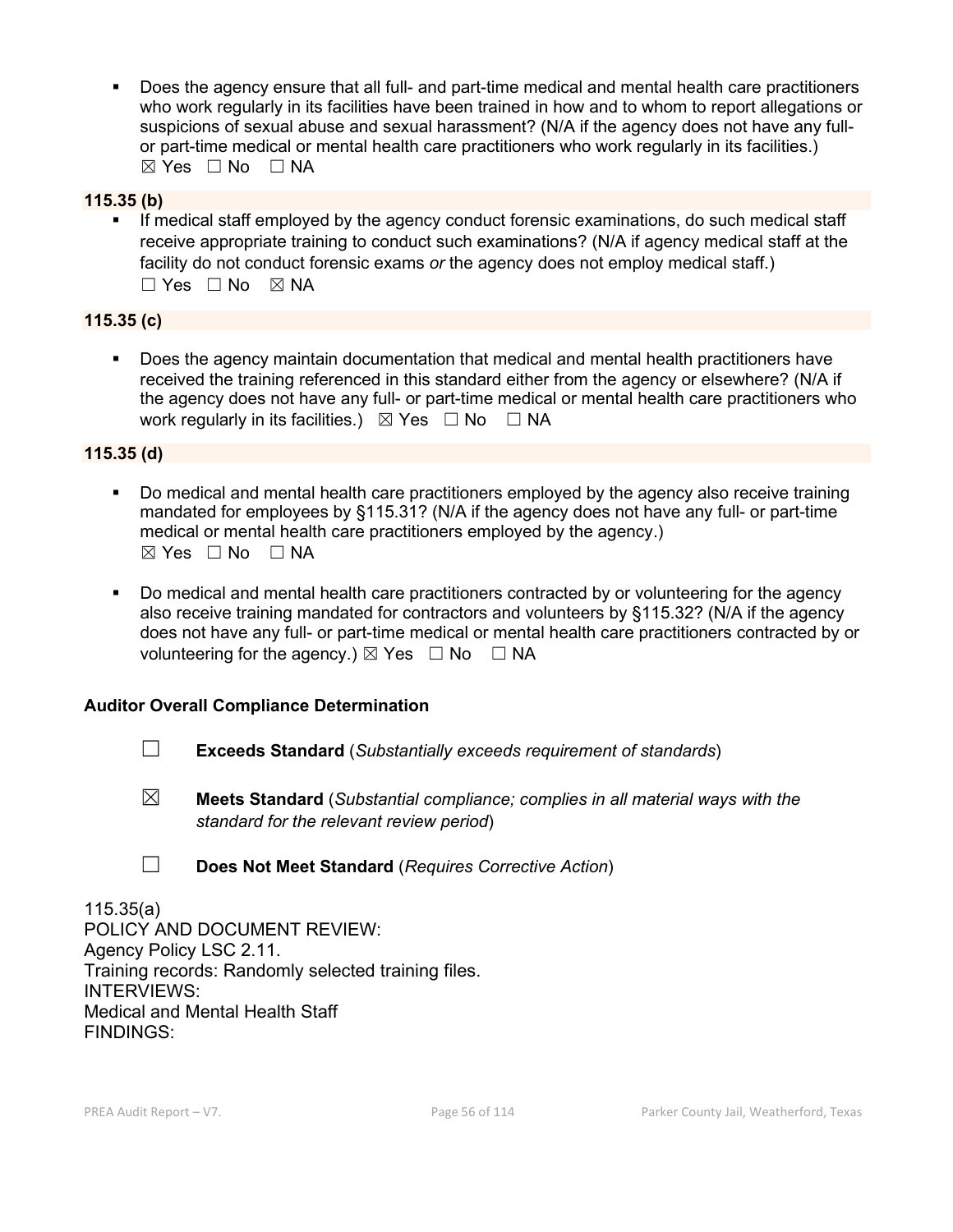Agency Policy LSC 2.11, addresses this provision. Training documentation reviewed indicated medical and mental health staff participated in the specialized medical and mental health PREA training.

115.35(b)

POLICY AND DOCUMENT REVIEW:

The agency reported the facility's medical staff do not conduct forensic exams; therefore, this provision is not applicable.

INTERVIEWS:

Medical Staff

FINDINGS:

The agency reported the facility's medical staff do not conduct forensic exams; therefore, this provision is not applicable. Medical staff interviewed confirmed they do not conduct forensic exams onsite, and that John Peter Smith Hospital, Fort Worth, Texas provides that service if needed. 115.35(c)

POLICY AND DOCUMENT REVIEW:

Agency Policy LSC 2.11.

Training records.

Certificates of Completion.

FINDINGS:

Agency Policy LSC 2.11, addresses this provision. Training documentation reviewed indicated medical and mental health staff, including contract staff, participated in the general and specialized PREA training. Training documentation reflected some of the training was secured in-house as well via online courses.

115.35(d)

POLICY AND DOCUMENT REVIEW:

Training records.

FINDINGS:

Training documentation reviewed reflected medical and mental health staff, including contract staff, participated in the general PREA training.

# **SCREENING FOR RISK OF SEXUAL VICTIMIZATION AND ABUSIVENESS**

## **Standard 115.41: Screening for risk of victimization and abusiveness**

#### **115.41 (a)**

- Are all inmates assessed during an intake screening for their risk of being sexually abused by other inmates or sexually abusive toward other inmates?  $\boxtimes$  Yes  $\Box$  No
- Are all inmates assessed upon transfer to another facility for their risk of being sexually abused by other inmates or sexually abusive toward other inmates?  $\boxtimes$  Yes  $\Box$  No

#### **115.41 (b)**

 Do intake screenings ordinarily take place within 72 hours of arrival at the facility? ☒ Yes ☐ No

**115.41 (c)**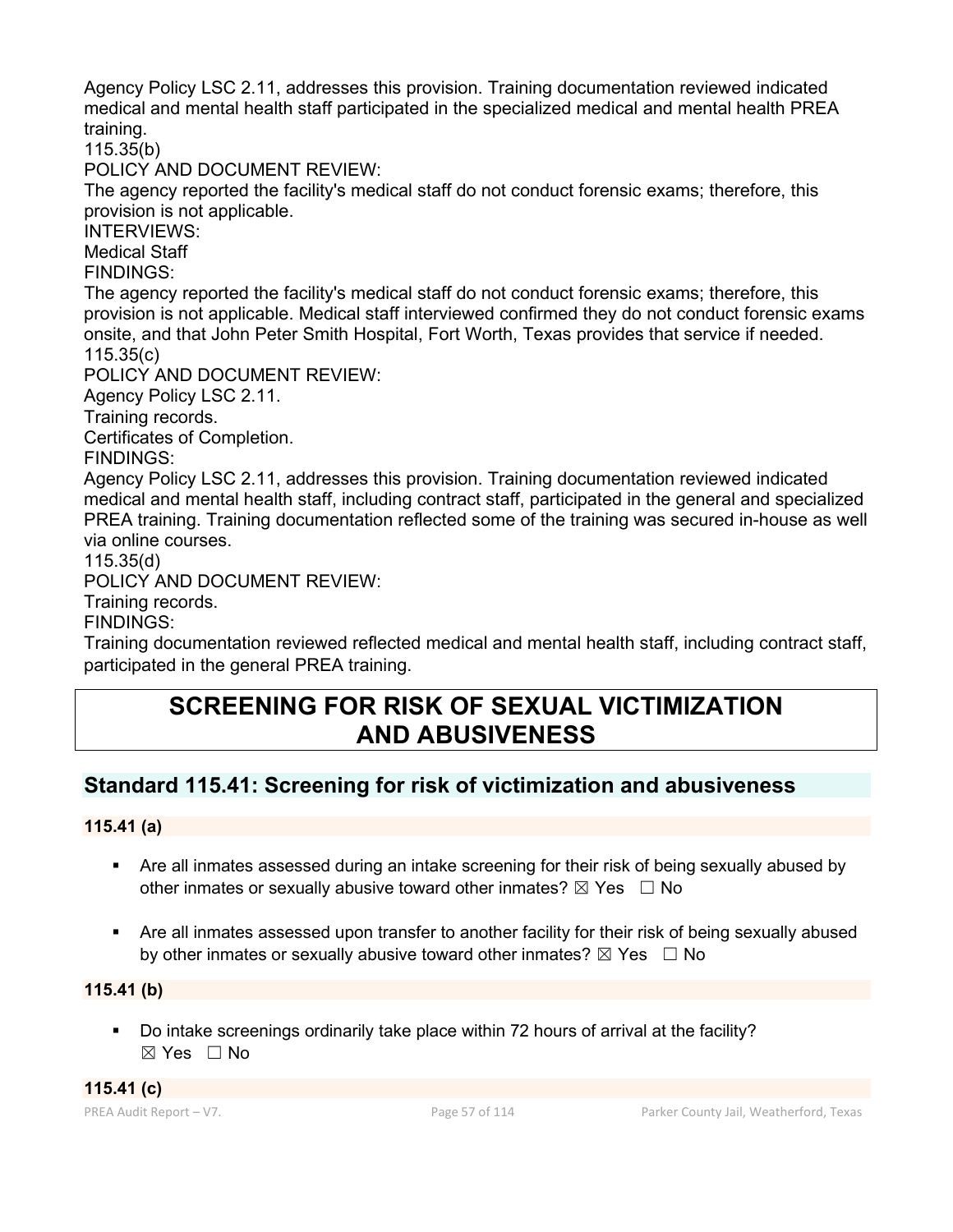Are all PREA screening assessments conducted using an objective screening instrument? ☒ Yes ☐ No

#### **115.41 (d)**

- Does the intake screening consider, at a minimum, the following criteria to assess inmates for risk of sexual victimization: (1) Whether the inmate has a mental, physical, or developmental disability? **⊠** Yes □ No
- **Does the intake screening consider, at a minimum, the following criteria to assess inmates for** risk of sexual victimization: (2) The age of the inmate?  $\boxtimes$  Yes  $\Box$  No
- Does the intake screening consider, at a minimum, the following criteria to assess inmates for risk of sexual victimization: (3) The physical build of the inmate?  $\boxtimes$  Yes  $\Box$  No
- Does the intake screening consider, at a minimum, the following criteria to assess inmates for risk of sexual victimization: (4) Whether the inmate has previously been incarcerated?  $\boxtimes$  Yes  $\Box$  No
- Does the intake screening consider, at a minimum, the following criteria to assess inmates for risk of sexual victimization: (5) Whether the inmate's criminal history is exclusively nonviolent?  $\boxtimes$  Yes  $\Box$  No
- **Does the intake screening consider, at a minimum, the following criteria to assess inmates for** risk of sexual victimization: (6) Whether the inmate has prior convictions for sex offenses against an adult or child?  $\boxtimes$  Yes  $\Box$  No
- Does the intake screening consider, at a minimum, the following criteria to assess inmates for risk of sexual victimization: (7) Whether the inmate is or is perceived to be gay, lesbian, bisexual, transgender, intersex, or gender nonconforming (the facility affirmatively asks the inmate about his/her sexual orientation and gender identity AND makes a subjective determination based on the screener's perception whether the inmate is gender non-conforming or otherwise may be perceived to be LGBTI)?  $\boxtimes$  Yes  $\Box$  No
- Does the intake screening consider, at a minimum, the following criteria to assess inmates for risk of sexual victimization: (8) Whether the inmate has previously experienced sexual victimization?  $\boxtimes$  Yes  $\Box$  No
- **Does the intake screening consider, at a minimum, the following criteria to assess inmates for** risk of sexual victimization: (9) The inmate's own perception of vulnerability?  $\boxtimes$  Yes  $\Box$  No
- Does the intake screening consider, at a minimum, the following criteria to assess inmates for risk of sexual victimization: (10) Whether the inmate is detained solely for civil immigration purposes? ⊠ Yes □ No

#### **115.41 (e)**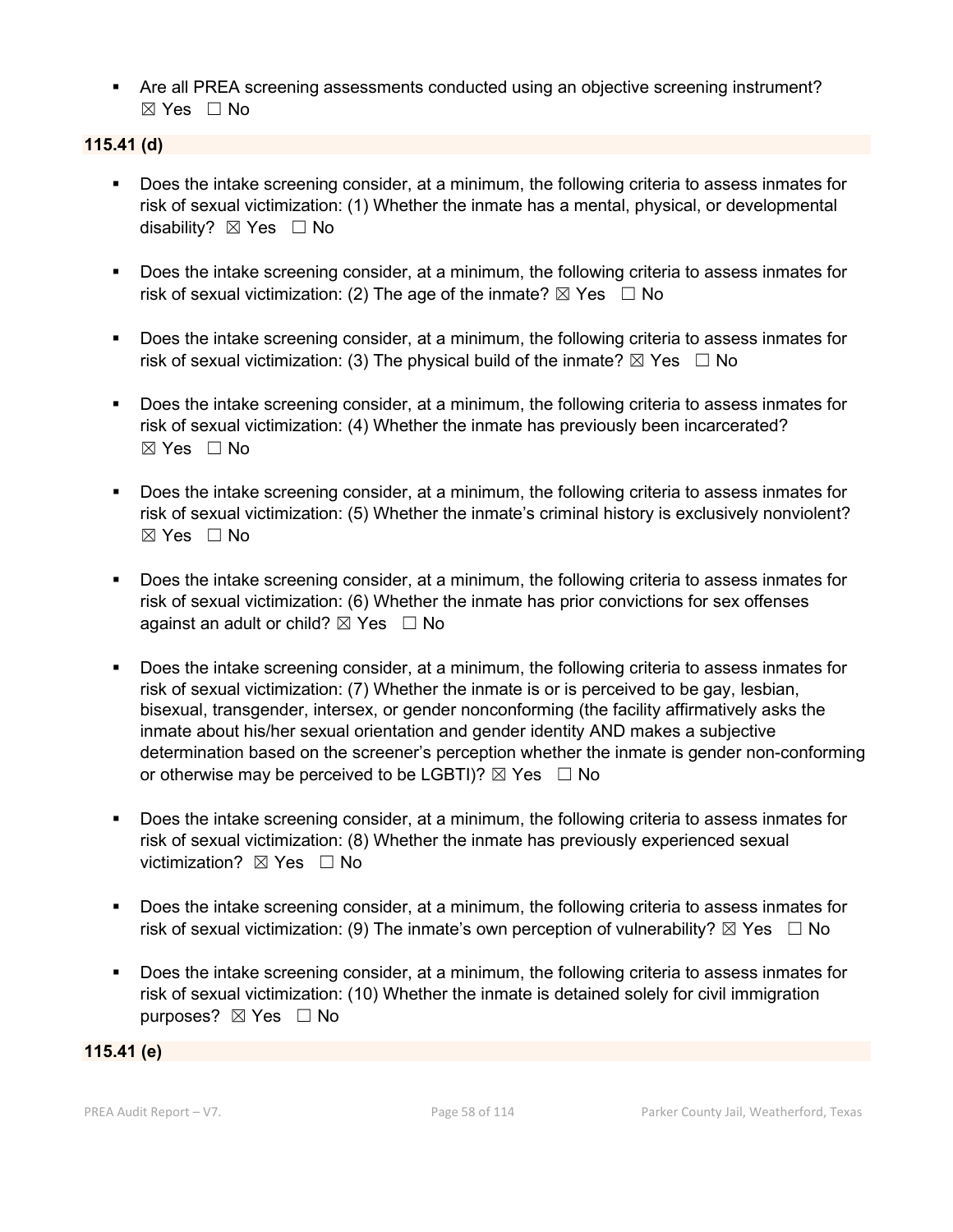- In assessing inmates for risk of being sexually abusive, does the initial PREA risk screening consider, as known to the agency, prior acts of sexual abuse?  $\boxtimes$  Yes  $\Box$  No
- In assessing inmates for risk of being sexually abusive, does the initial PREA risk screening consider, as known to the agency, prior convictions for violent offenses?  $\boxtimes$  Yes  $\Box$  No
- In assessing inmates for risk of being sexually abusive, does the initial PREA risk screening consider, as known to the agency, history of prior institutional violence or sexual abuse? ☒ Yes ☐ No

### **115.41 (f)**

 Within a set time period not more than 30 days from the inmate's arrival at the facility, does the facility reassess the inmate's risk of victimization or abusiveness based upon any additional, relevant information received by the facility since the intake screening?  $\boxtimes$  Yes  $\Box$  No

## **115.41 (g)**

- Does the facility reassess an inmate's risk level when warranted due to a referral? ☒ Yes ☐ No
- Does the facility reassess an inmate's risk level when warranted due to a request? ☒ Yes ☐ No
- Does the facility reassess an inmate's risk level when warranted due to an incident of sexual abuse? ⊠ Yes □ No
- Does the facility reassess an inmate's risk level when warranted due to receipt of additional information that bears on the inmate's risk of sexual victimization or abusiveness?  $\boxtimes$  Yes  $\Box$  No

## **115.41 (h)**

Is it the case that inmates are not ever disciplined for refusing to answer, or for not disclosing complete information in response to, questions asked pursuant to paragraphs  $(d)(1)$ ,  $(d)(7)$ , (d)(8), or (d)(9) of this section?  $\boxtimes$  Yes  $\Box$  No

## **115.41 (i)**

 Has the agency implemented appropriate controls on the dissemination within the facility of responses to questions asked pursuant to this standard in order to ensure that sensitive information is not exploited to the inmate's detriment by staff or other inmates?  $\boxtimes$  Yes  $\Box$  No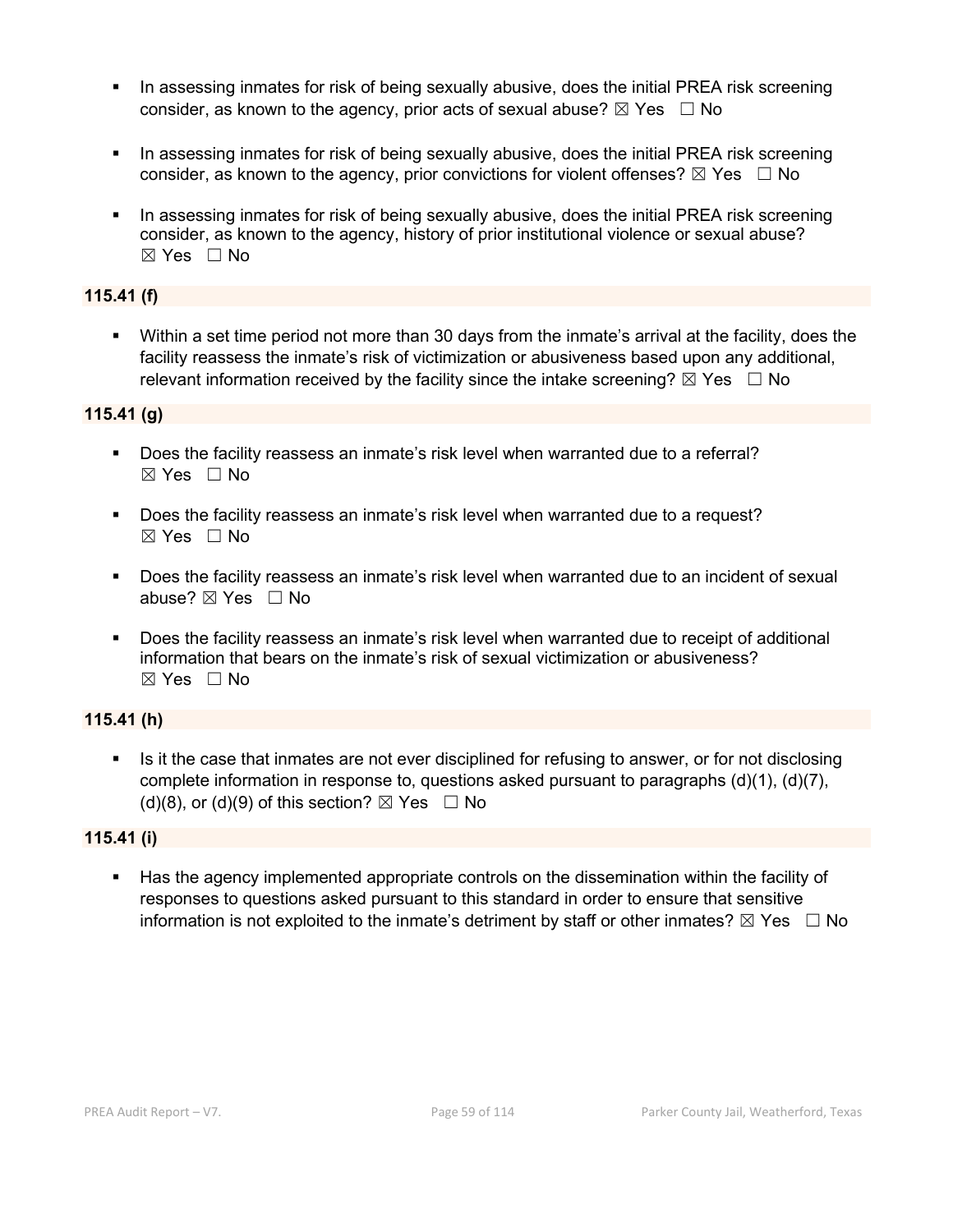#### **Auditor Overall Compliance Determination**

- ☐ **Exceeds Standard** (*Substantially exceeds requirement of standards*)
- ☒ **Meets Standard** (*Substantial compliance; complies in all material ways with the standard for the relevant review period*)

☐ **Does Not Meet Standard** (*Requires Corrective Action*)

### 115.41(a)

POLICY AND DOCUMENT REVIEW:

Agency Policy LSC 2.11.

Randomly selected inmate files.

INTERVIEWS:

Staff responsible for risk screening: Intake and medical staff, and randomly selected inmates. FINDINGS:

Agency Policy LSC 2.11, address this provision. Staff interviewed reported inmates are screened normally within two hours and that they would continue to do follow-up with an inmate periodically. Staff reported if any risk factors were to be detected, the inmate would be referred to the appropriate staff for proper follow-up and reclassification if needed. Inmates interviewed verified staff do conduct periodic follow-up questions after the intake process is completed. Inmates reported being seen by medical or mental health staff immediately, after the follow up questions, which was based on the information staff secured and indicated an appropriate agency response based on the new information provided by the inmates. Based on staff interviews and the review of inmate case files, it was determined the initial risk screening process is completed well within the 72-hour requirement.

115.41(b)

POLICY AND DOCUMENT REVIEW:

PREA Screening Tool

FINDINGS:

The objective screening instrument is accomplished within the first 24 hours of arrival. The screening document does ask questions to determine if any inmate might have any prior history as a sexual abuser and the responses are scored. Based on the score and responses, a decision is made to properly house the inmate. Intake staff conduct the screening, and the information is secured.

115.41(c)

POLICY AND DOCUMENT REVIEW:

PREA Screening Tool

INTERVIEWS:

Staff responsible for risk screening: Intake and medical staff

FINDINGS:

The agency's PREA Screening Tool reflect all the required elements in this provision. Staff interviewed confirmed they use the agency's screening tool during intake. Staff interviewed properly referenced the required elements inmates are screened for during the risk screening process.

115.41(d)

INTERVIEWS:

Staff responsible for risk screening: Intake and medical staff.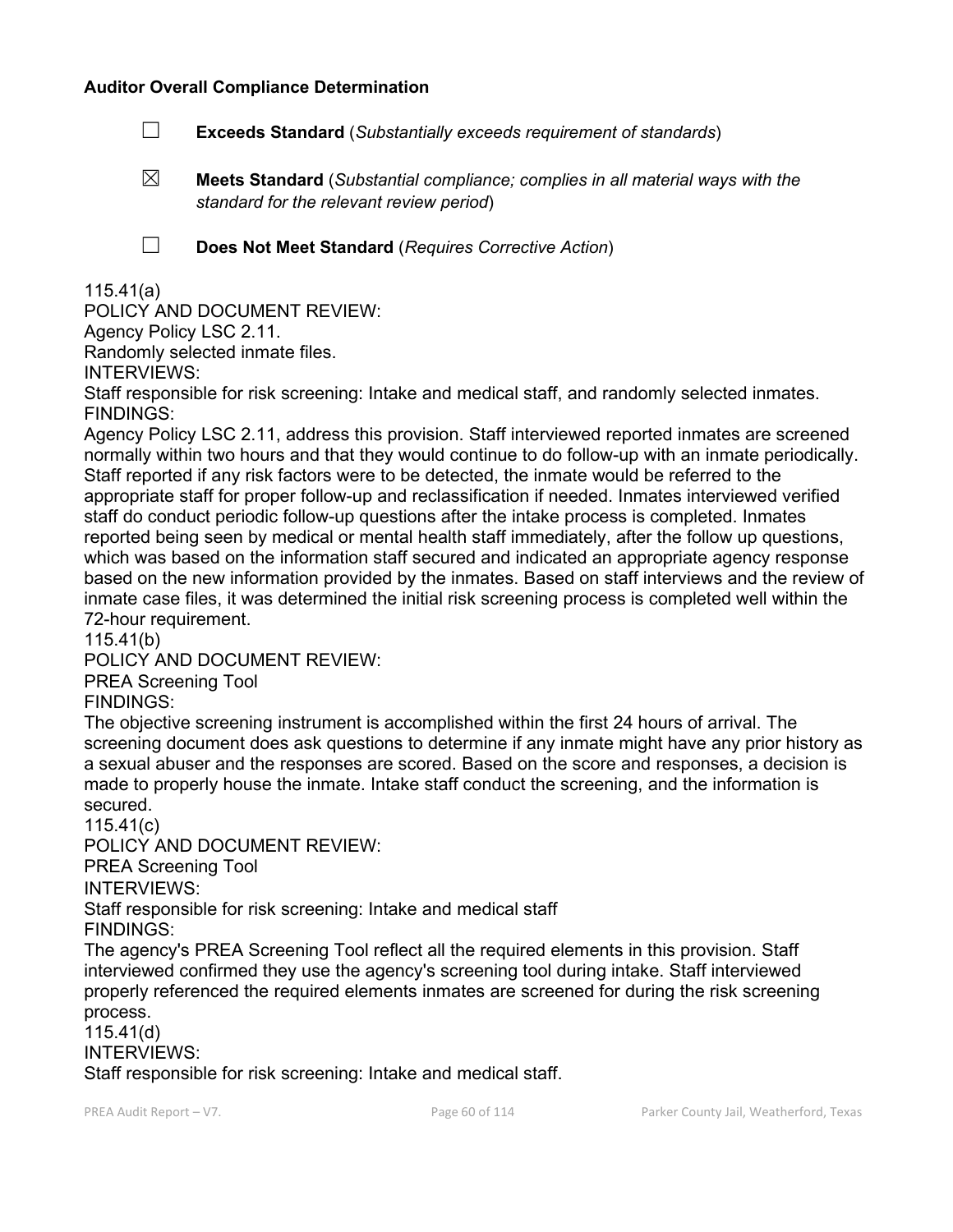## FINDINGS:

Staff reported the information is ascertained through inmate interviews, and from information collected through the PREA Screening tool, medical screening, and case file records. 115.41(e)

INTERVIEWS:

PREA Coordinator, PREA Compliance Manager, and staff responsible for risk screening: intake and medical staff.

FINDINGS:

Intake staff interviewed reported they do not have access to the inmate's medical or mental health information. The inmate's medical information is retained and only available to medical staff. Staff reported the treatment modality drives which staff need the information.

## **Standard 115.42: Use of screening information**

**115.42 (a)**

- Does the agency use information from the risk screening required by § 115.41, with the goal of keeping separate those inmates at high risk of being sexually victimized from those at high risk of being sexually abusive, to inform: Housing Assignments?  $\boxtimes$  Yes  $\Box$  No
- Does the agency use information from the risk screening required by  $\S$  115.41, with the goal of keeping separate those inmates at high risk of being sexually victimized from those at high risk of being sexually abusive, to inform: Bed assignments?  $\boxtimes$  Yes  $\Box$  No
- Does the agency use information from the risk screening required by § 115.41, with the goal of keeping separate those inmates at high risk of being sexually victimized from those at high risk of being sexually abusive, to inform: Work Assignments?  $\boxtimes$  Yes  $\Box$  No
- Does the agency use information from the risk screening required by  $\S$  115.41, with the goal of keeping separate those inmates at high risk of being sexually victimized from those at high risk of being sexually abusive, to inform: Education Assignments?  $\boxtimes$  Yes  $\Box$  No
- Does the agency use information from the risk screening required by § 115.41, with the goal of keeping separate those inmates at high risk of being sexually victimized from those at high risk of being sexually abusive, to inform: Program Assignments?  $\boxtimes$  Yes  $\Box$  No

#### **115.42 (b)**

**Does the agency make individualized determinations about how to ensure the safety of each** inmate? ⊠ Yes □ No

#### **115.42 (c)**

 When deciding whether to assign a transgender or intersex inmate to a facility for male or female inmates, does the **agency** consider, on a case-by-case basis whether a placement would ensure the inmate's health and safety, and whether a placement would present management or security problems (NOTE: if an agency by policy or practice assigns inmates to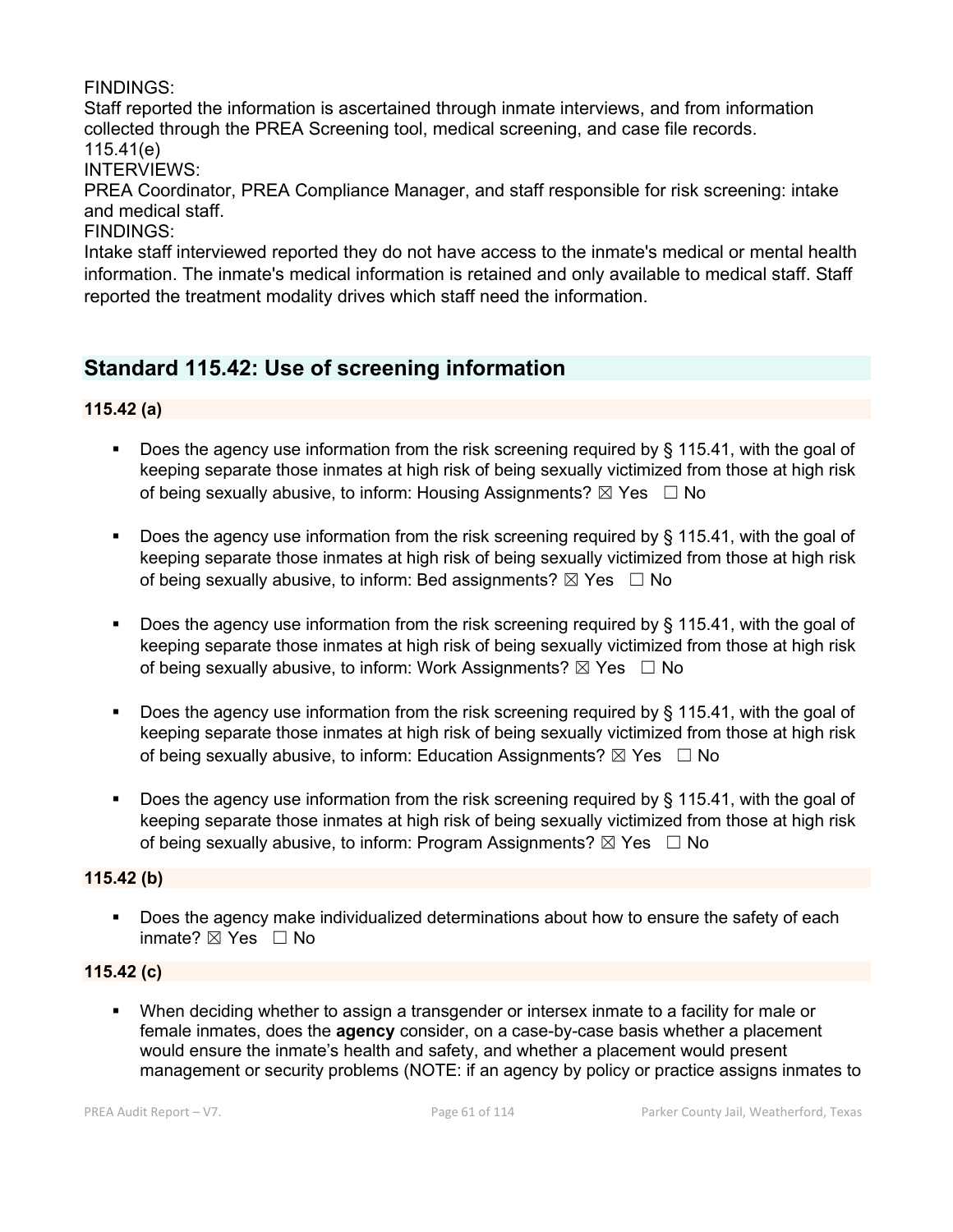a male or female facility on the basis of anatomy alone, that agency is not in compliance with this standard)?  $\boxtimes$  Yes  $\Box$  No

 When making housing or other program assignments for transgender or intersex inmates, does the agency consider on a case-by-case basis whether a placement would ensure the inmate's health and safety, and whether a placement would present management or security problems?  $\boxtimes$  Yes  $\Box$  No

### **115.42 (d)**

 Are placement and programming assignments for each transgender or intersex inmate reassessed at least twice each year to review any threats to safety experienced by the inmate? ☒ Yes ☐ No

### **115.42 (e)**

 Are each transgender or intersex inmate's own views with respect to his or her own safety given serious consideration when making facility and housing placement decisions and programming assignments?  $\boxtimes$  Yes  $\Box$  No

#### **115.42 (f)**

 Are transgender and intersex inmates given the opportunity to shower separately from other inmates? ☒ Yes ☐ No

## **115.42 (g)**

- Unless placement is in a dedicated facility, unit, or wing established in connection with a consent decree, legal settlement, or legal judgment for the purpose of protecting lesbian, gay, bisexual, transgender, or intersex inmates, does the agency always refrain from placing: lesbian, gay, and bisexual inmates in dedicated facilities, units, or wings solely on the basis of such identification or status? (N/A if the agency has a dedicated facility, unit, or wing solely for the placement of LGBT or I inmates pursuant to a consent decree, legal settlement, or legal judgement.)  $\boxtimes$  Yes  $\Box$  No  $\Box$  NA
- Unless placement is in a dedicated facility, unit, or wing established in connection with a consent decree, legal settlement, or legal judgment for the purpose of protecting lesbian, gay, bisexual, transgender, or intersex inmates, does the agency always refrain from placing: transgender inmates in dedicated facilities, units, or wings solely on the basis of such identification or status? (N/A if the agency has a dedicated facility, unit, or wing solely for the placement of LGBT or I inmates pursuant to a consent decree, legal settlement, or legal judgement.)  $\boxtimes$  Yes  $\Box$  No  $\Box$  NA
- Unless placement is in a dedicated facility, unit, or wing established in connection with a consent decree, legal settlement, or legal judgment for the purpose of protecting lesbian, gay, bisexual, transgender, or intersex inmates, does the agency always refrain from placing: intersex inmates in dedicated facilities, units, or wings solely on the basis of such identification or status? (N/A if the agency has a dedicated facility, unit, or wing solely for the placement of LGBT or I inmates pursuant to a consent decree, legal settlement, or legal judgement.)  $\boxtimes$  Yes  $\Box$  No  $\Box$  NA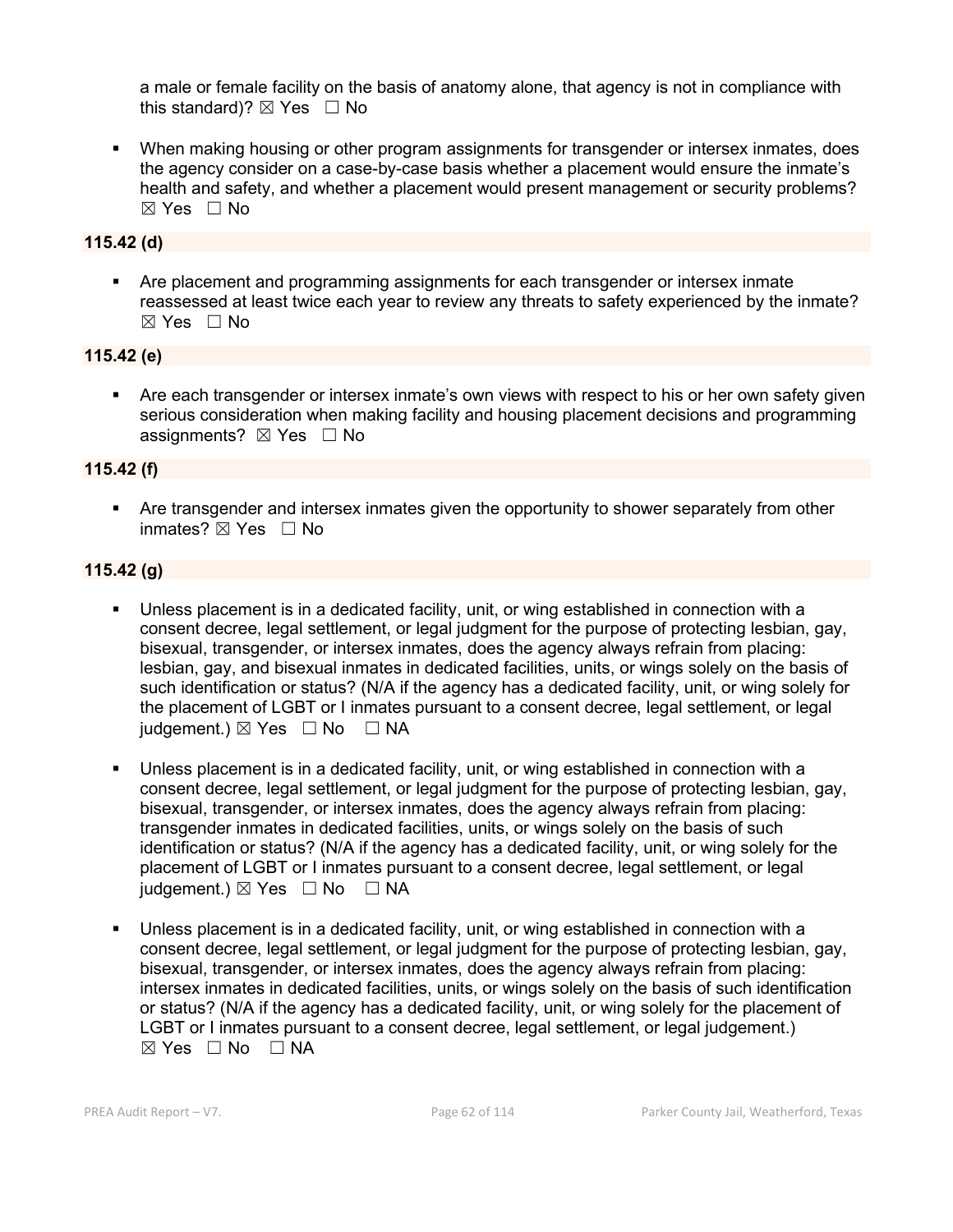#### **Auditor Overall Compliance Determination**

- ☐ **Exceeds Standard** (*Substantially exceeds requirement of standards*)
- ☒ **Meets Standard** (*Substantial compliance; complies in all material ways with the standard for the relevant review period*)
- 

☐ **Does Not Meet Standard** (*Requires Corrective Action*)

### 115.42(a)

POLICY AND DOCUMENT REVIEW:

Agency Policy and the PREA Screen Tool.

INTERVIEWS: PREA Compliance Manager, LGBTI Inmates, and staff responsible for risk screening.

FINDINGS:

Agency Policy LSC 2.11, address this provision. The information obtained in the inmate screening process is used to make individualized determinations to ensure the inmates safety. This information is used to make decisions to place each inmate in appropriate housing, work, and program assignments. The placement decisions are made by a classification committee. Staff interviewed reported information secured through the screening process is used to determine the need for additional medical or mental health follow-up, and to make classification decisions based on risk factors.

115.42(b)

POLICY AND DOCUMENT REVIEW:

Agency Policy LSC 2.11.

INTERVIEWS:

Staff who Supervise Inmates in Restrictive Housing, Medical and Mental Health Staff. Inmates who are at risk of sexual victimization. Inmates who reported sexual abuse at and after in processing. ONSITE REVIEW:

During the tour, there was no indication that restrictive housing units are used on a regular basis due to PREA risk factors.

FINDINGS:

Agency Policy LSC 2.11, addresses this provision. Staff interviewed reported restrictive housing is used as a last resort and staff look for other options, such as housing unit changes. Staff reported the welfare of the inmate is always a high consideration. Medical and mental health staff reported they would conduct daily visits for any inmates placed in restrictive housing for PREA risk factors. 115.42(c)

POLICY AND DOCUMENT REVIEW:

Agency Policy LSC 2.11.

INTERVIEWS:

PREA Coordinator, and PREA Compliance Manager.

Inmates.

FINDINGS:

Agency Policy LSC 2.11, addresses this provision. Staff interviewed reported the facility does not have special housing units designated for lesbian, gay, bisexual, transgender, or intersex inmates. All housing, program and work assignments are made on a case-by-case basis.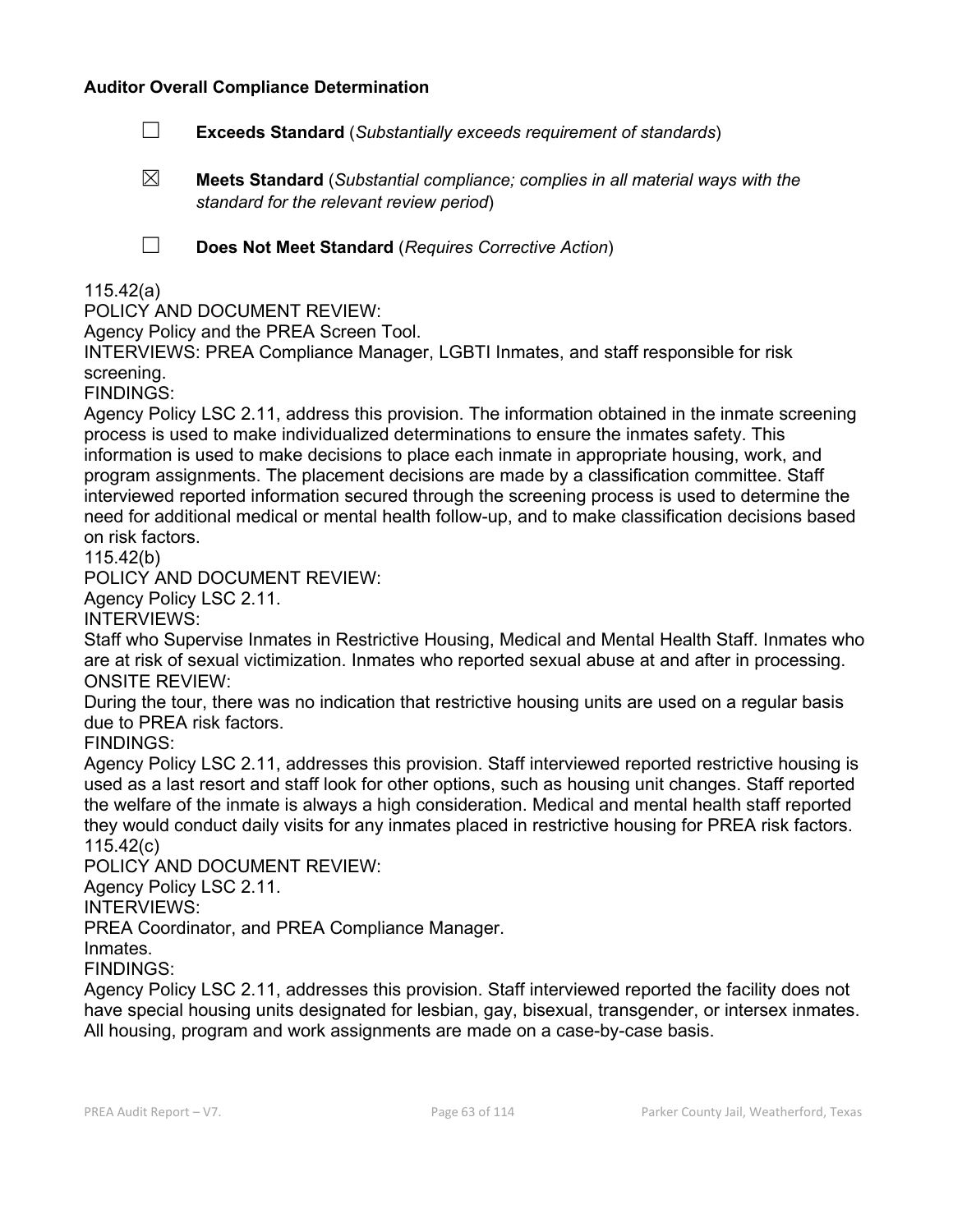## **Standard 115.43: Protective Custody**

### **115.43 (a)**

- Does the facility always refrain from placing inmates at high risk for sexual victimization in involuntary segregated housing unless an assessment of all available alternatives has been made, and a determination has been made that there is no available alternative means of separation from likely abusers?  $\boxtimes$  Yes  $\Box$  No
- If a facility cannot conduct such an assessment immediately, does the facility hold the inmate in involuntary segregated housing for less than 24 hours while completing the assessment? ☒ Yes ☐ No

#### **115.43 (b)**

- **Do inmates who are placed in segregated housing because they are at high risk of sexual** victimization have access to: Programs to the extent possible?  $\boxtimes$  Yes  $\Box$  No
- Do inmates who are placed in segregated housing because they are at high risk of sexual victimization have access to: Privileges to the extent possible?  $\boxtimes$  Yes  $\Box$  No
- Do inmates who are placed in segregated housing because they are at high risk of sexual victimization have access to: Education to the extent possible?  $\boxtimes$  Yes  $\Box$  No
- Do inmates who are placed in segregated housing because they are at high risk of sexual victimization have access to: Work opportunities to the extent possible?  $\boxtimes$  Yes  $\Box$  No
- If the facility restricts any access to programs, privileges, education, or work opportunities, does the facility document the opportunities that have been limited? (N/A if the facility *never* restricts access to programs, privileges, education, or work opportunities.)  $\boxtimes$  Yes  $\Box$  No  $\Box$  NA
- If the facility restricts any access to programs, privileges, education, or work opportunities, does the facility document the duration of the limitation? (N/A if the facility *never* restricts access to programs, privileges, education, or work opportunities.)  $\boxtimes$  Yes  $\Box$  No  $\Box$  NA
- If the facility restricts any access to programs, privileges, education, or work opportunities, does the facility document the reasons for such limitations? (N/A if the facility *never* restricts access to programs, privileges, education, or work opportunities.)  $\boxtimes$  Yes  $\Box$  No  $\Box$  NA

#### **115.43 (c)**

- Does the facility assign inmates at high risk of sexual victimization to involuntary segregated housing only until an alternative means of separation from likely abusers can be arranged? ☒ Yes ☐ No
- Does such an assignment not ordinarily exceed a period of 30 days?  $\boxtimes$  Yes  $\Box$  No

#### **115.43 (d)**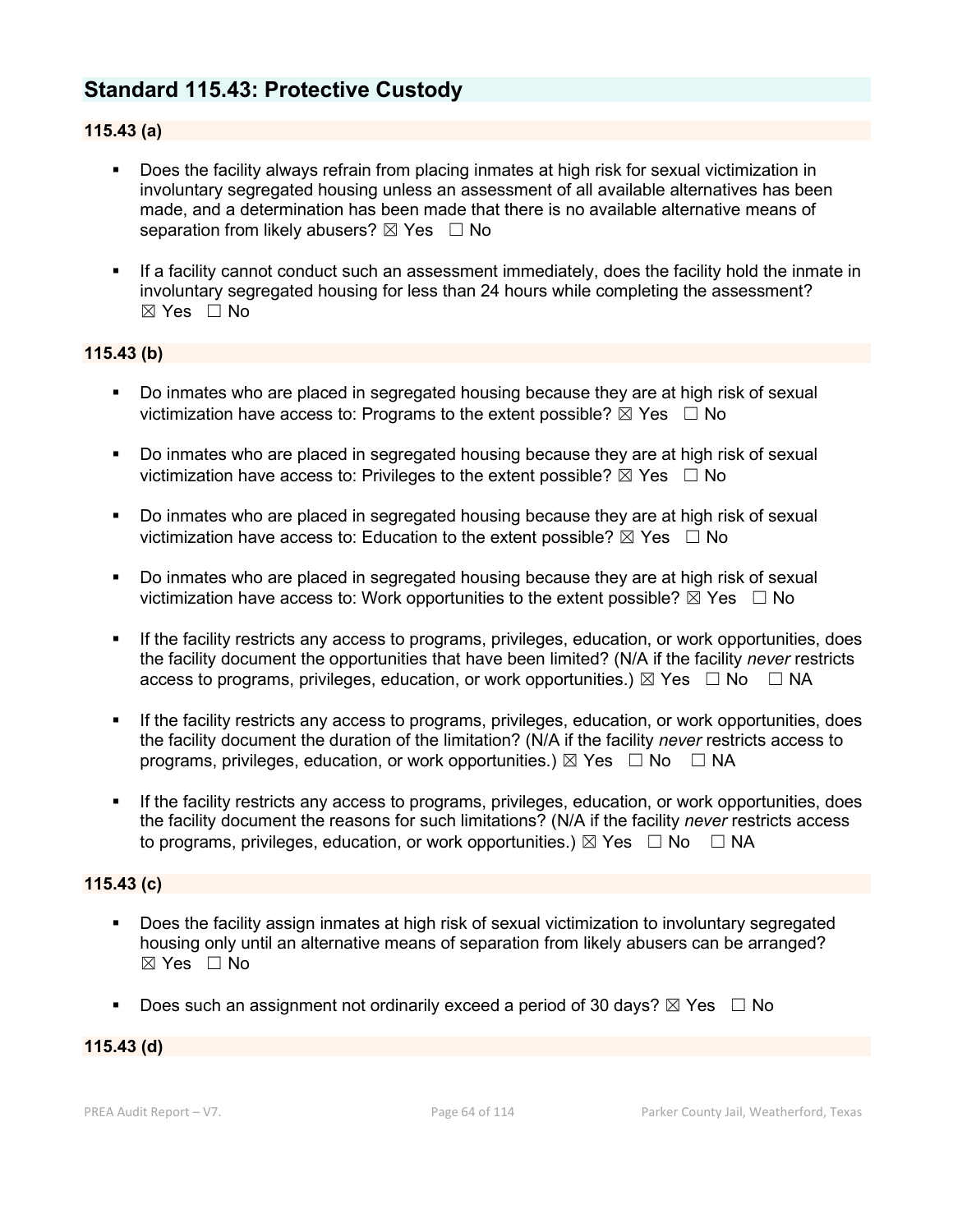- If an involuntary segregated housing assignment is made pursuant to paragraph (a) of this section, does the facility clearly document the basis for the facility's concern for the inmate's safety? ⊠ Yes □ No
- If an involuntary segregated housing assignment is made pursuant to paragraph (a) of this section, does the facility clearly document the reason why no alternative means of separation can be arranged?  $\boxtimes$  Yes  $\Box$  No

#### **115.43 (e)**

 In the case of each inmate who is placed in involuntary segregation because he/she is at high risk of sexual victimization, does the facility afford a review to determine whether there is a continuing need for separation from the general population EVERY 30 DAYS?  $\boxtimes$  Yes  $\Box$  No

#### **Auditor Overall Compliance Determination**

☐ **Exceeds Standard** (*Substantially exceeds requirement of standards*)

- ☒ **Meets Standard** (*Substantial compliance; complies in all material ways with the standard for the relevant review period*)
- ☐ **Does Not Meet Standard** (*Requires Corrective Action*)

115.43(a)-1

POLICY AND DOCUMENT REVIEW:

Agency Policy LSC 2.11.

INTERVIEWS:

PREA Compliance Manager.

Inmates.

FINDINGS:

Agency Policy LSC 2.11, addresses this provision. Agency Policies prohibit the placement of inmates at high risk of sexual victimization in involuntary segregated housing unless an assessment of alternatives has been made. If any inmate would be placed in segregation for protection, they would be offered privileges to the extent possible. Inmates are advised of these limitations and the duration.

115.43 (a)-2

POLICY AND DOCUMENT REVIEW: Agency Policy LSC 2.11. INTERVIEWS: PREA Compliance Manager, and staff responsible for risk screening. LGBTI Inmates.

FINDINGS:

Agency Policy LSC 2.11, addresses this provision. Staff interviewed reported the inmate's health and safety are taken into consideration during placement and programming assignments. The audited facility reported zero inmates were held in restrictive housing in the past 12 months for the purpose of protecting a possible sexual abuse victim. Policies require a review every 30 days for any inmate in restrictive housing.

## 115.43(c)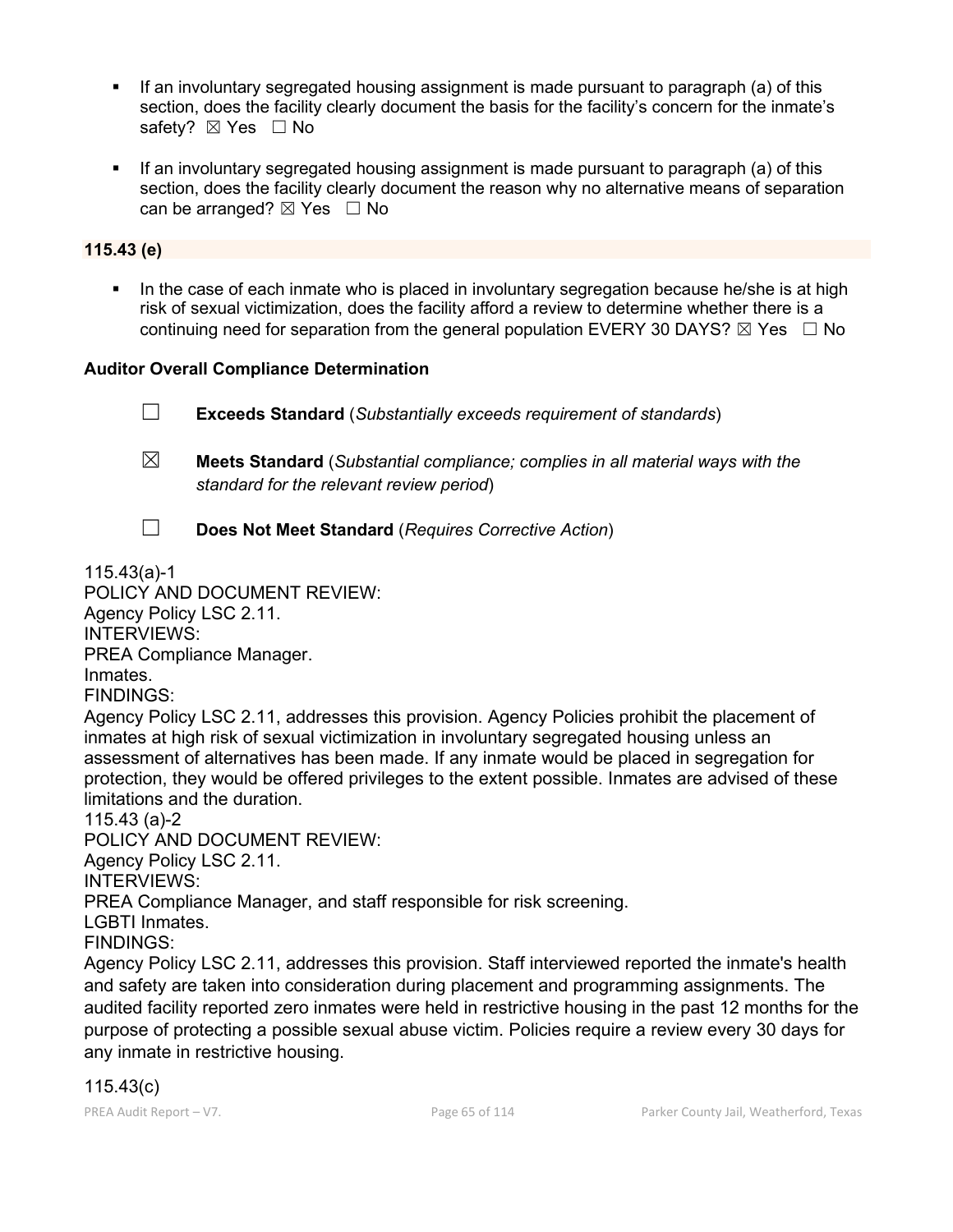POLICY AND DOCUMENT REVIEW:

Agency Policy LSC 2.11.

INTERVIEWS:

PREA Compliance Manager, and staff responsible for risk screening.

FINDINGS:

Agency Policy LSC 2.11, addresses this provision. The audited facility reported zero inmates were held in restrictive housing in the past 12 months for longer than 30 days awaiting alternative placement.

115.43 (d)

POLICY AND DOCUMENT REVIEW:

Agency Policy LSC 2.11.

INTERVIEWS:

PREA Compliance Manager, and staff who supervise restrictive housing.

Warden

FINDINGS:

Agency Policy LSC 2.11, addresses this provision. The audited facility reported zero inmates were involuntarily held in restrictive housing in the past 12 months awaiting alternative placement. 115.43(e)

POLICY AND DOCUMENT REVIEW:

The agency reported there have been no PREA related incidents involving the involuntary assignment of any inmate in the past 12 months to restrictive housing. Agency policy does afford an inmate who is involuntarily assigned to restrictive housing to be reviewed every 30 days. FINDINGS:

The agency reported there have been no PREA related incidents involving the isolation of any inmate in the past 12 months, therefore there were no case files to review specific to this provision.

# **REPORTING**

## **Standard 115.51: Inmate reporting**

## **115.51 (a)**

- **Does the agency provide multiple internal ways for inmates to privately report sexual abuse and** sexual harassment?  $\boxtimes$  Yes  $\Box$  No
- Does the agency provide multiple internal ways for inmates to privately report retaliation by other inmates or staff for reporting sexual abuse and sexual harassment?  $\boxtimes$  Yes  $\Box$  No
- Does the agency provide multiple internal ways for inmates to privately report staff neglect or violation of responsibilities that may have contributed to such incidents?  $\boxtimes$  Yes  $\Box$  No

## **115.51 (b)**

 Does the agency also provide at least one way for inmates to report sexual abuse or sexual harassment to a public or private entity or office that is not part of the agency?  $\boxtimes$  Yes  $\Box$  No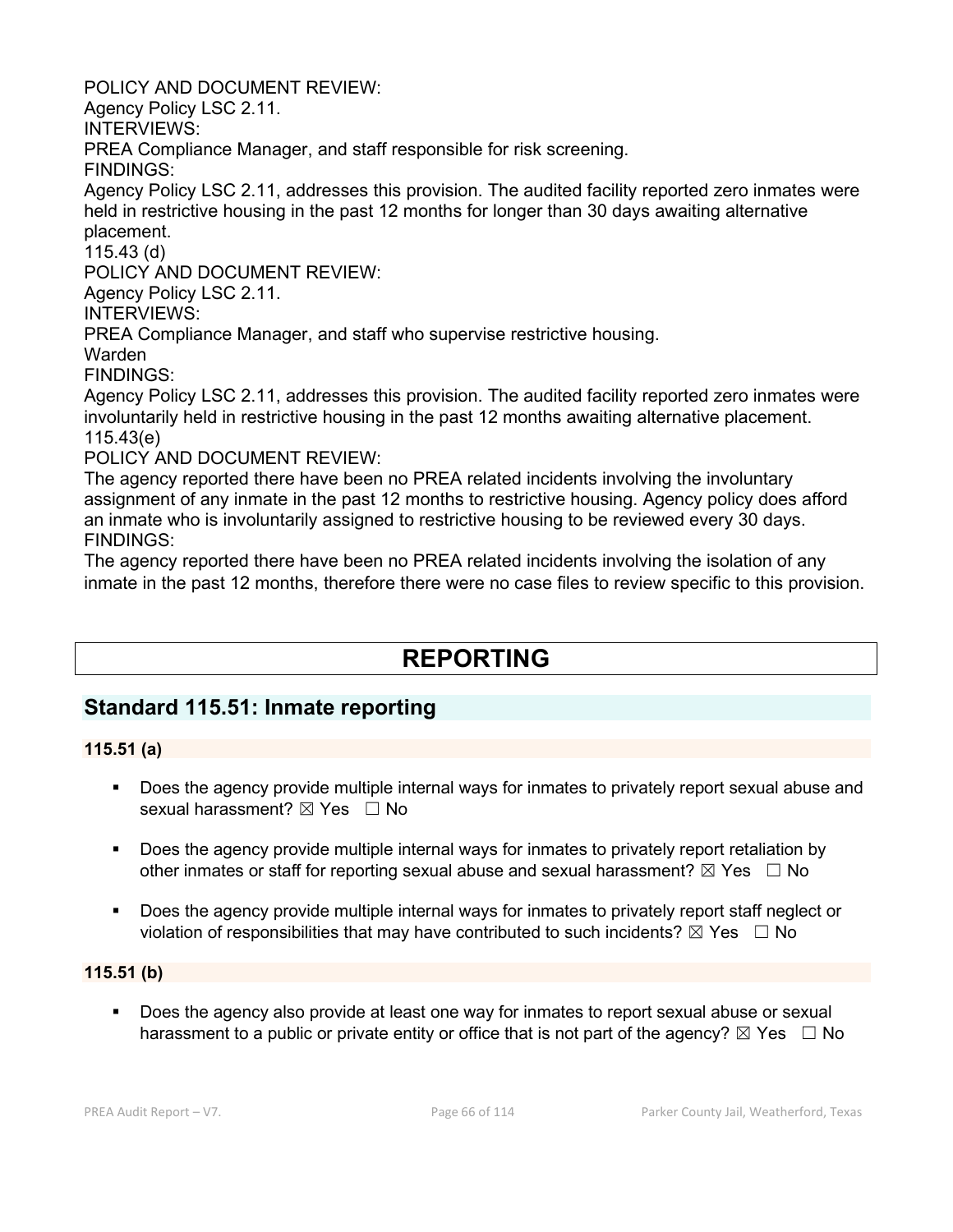- Is that private entity or office able to receive and immediately forward inmate reports of sexual abuse and sexual harassment to agency officials?  $\boxtimes$  Yes  $\Box$  No
- Does that private entity or office allow the inmate to remain anonymous upon request?  $\boxtimes$  Yes  $\Box$  No
- Are inmates detained solely for civil immigration purposes provided information on how to contact relevant consular officials and relevant officials at the Department of Homeland Security? (N/A if the facility *never* houses inmates detained solely for civil immigration purposes)  $⊠ Yes □ No □ NA$

## **115.51 (c)**

- Does staff accept reports of sexual abuse and sexual harassment made verbally, in writing, anonymously, and from third parties?  $\boxtimes$  Yes  $\Box$  No
- Does staff promptly document any verbal reports of sexual abuse and sexual harassment?  $\boxtimes$  Yes  $\Box$  No

#### **115.51 (d)**

 Does the agency provide a method for staff to privately report sexual abuse and sexual harassment of inmates?  $\boxtimes$  Yes  $\Box$  No

#### **Auditor Overall Compliance Determination**

- ☐ **Exceeds Standard** (*Substantially exceeds requirement of standards*)
- ☒ **Meets Standard** (*Substantial compliance; complies in all material ways with the standard for the relevant review period*)
- 
- ☐ **Does Not Meet Standard** (*Requires Corrective Action*)

115.51(a)

POLICY AND DOCUMENT REVIEW: Agency Policy LSC 2.11. Inmate Handbook. Grievance Form. Writing Instruments. INTERVIEWS: Random Sample of Staff and Random Sample of Inmates. ONSITE REVIEW: During the tour, the Auditor noted PREA Posters, hotline number near the phones, and grievance forms are accessible to the inmates in each housing unit and in common areas. The Auditor tested the phones to ensure the hotline number worked.

FINDINGS:

Agency Policy LSC 2.11, addresses this provision. Staff interviewed reported inmates have several options available to report an allegation: grievance form; a letter; call the hotline number; tell staff (including a counselor, or supervisor), and a third party, such as a family member.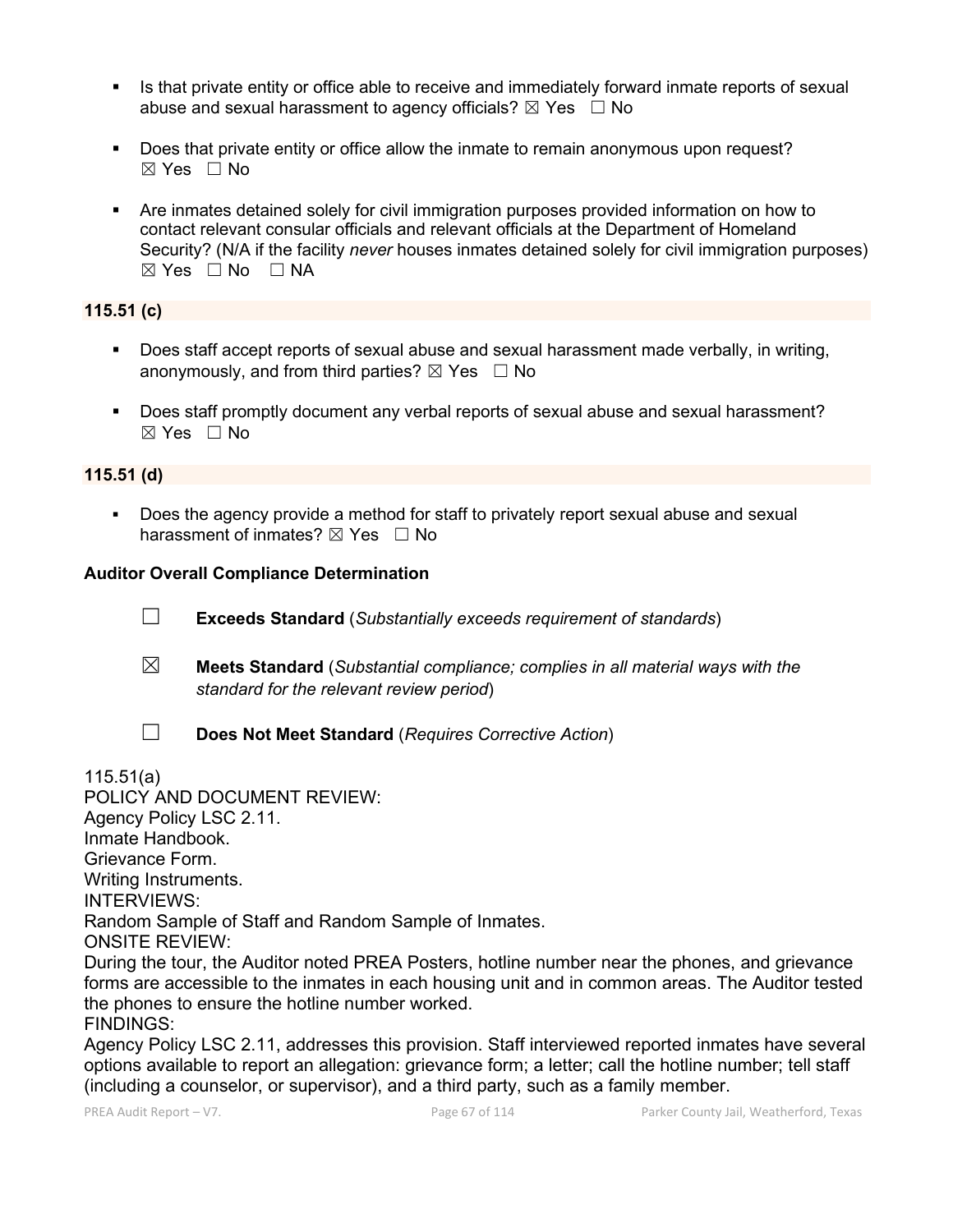Inmates interviewed reported they could make a report to staff (supervisor, counselor); family, or use the hotline. Most of the inmates indicated they would go directly to staff. 115.51(b)

POLICY AND DOCUMENT REVIEW:

Agency Policy LSC 2.11.

PREA Posters.

INTERVIEWS:

PREA Compliance Manager, and Random Sample of Staff.

ONSITE REVIEW:

During the onsite review, the Auditor noted PREA Posters and phones are accessible to the inmates in each housing unit. The Auditor tested the phones to ensure the hotline number worked. FINDINGS:

Agency Policy LSC 2.11, address this provision. Staff interviewed reported inmates could make anonymous reports to anyone. Inmates interviewed reported they could call a family member, Freedom House, or the hotline if they needed to contact someone outside of the facility. The inmates reported they were aware they could make reports anonymously.

115.51(c)

POLICY AND DOCUMENT REVIEW:

Agency Policy LSC 2.11.

INTERVIEWS:

Random Sample of Staff and Random Sample of Inmates.

FINDINGS:

Agency Policy LSC 2.11, address this provision. Staff interviewed reported they would accept reports in writing, anonymously, verbally and through third parties, and that any reports received verbally would be documented immediately. Inmates interviewed reported they could make reports anonymously, in writing, grievance, verbally, through a family member, or staff member. 115.51(d)

POLICY AND DOCUMENT REVIEW: Agency Policy LSC 2.11.

INTERVIEWS:

PREA Compliance Manager.

Inmate who reported sexual abuse.

FINDINGS:

Agency Policy LSC 2.11, address this provision. Staff interviewed reported inmates can make reports by submitting them in writing, by calling the hotline or through a call to their family. The inmate interviewed reported in writing via grievance form. Staff are informed of how to report privately any sexual abuse or harassment. They can verbally discuss sexual abuse/harassment with chain of command/supervisors in a private setting. They can also report in writing, via Information Report Form, email, memo, etc. Staff are informed of these requirements with required PREA training and employee handbooks. The staff understanding of this process was verified in the interviews.

## **Standard 115.52: Exhaustion of administrative remedies**

**115.52 (a)**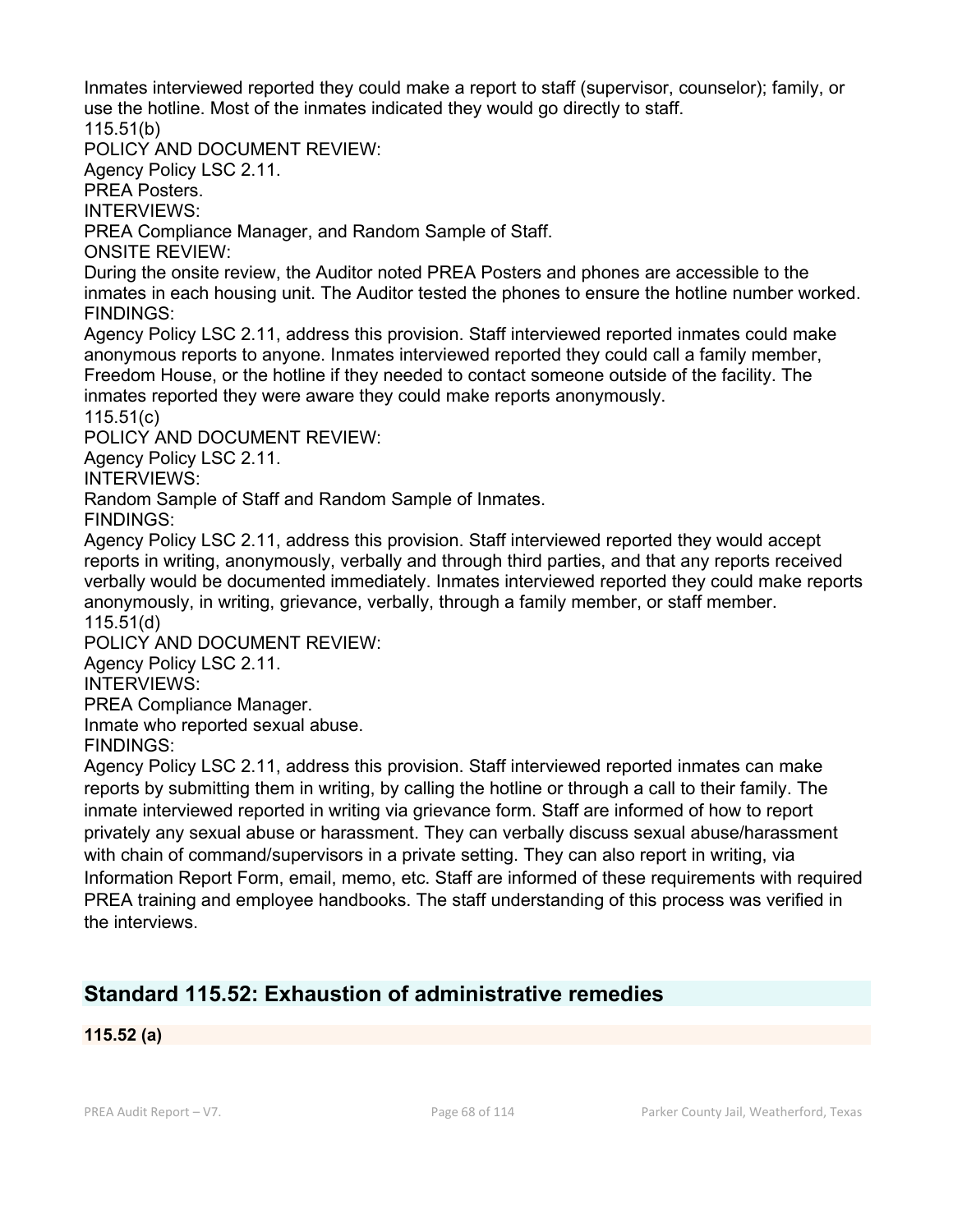Is the agency exempt from this standard? NOTE: The agency is exempt ONLY if it does not have administrative procedures to address inmate grievances regarding sexual abuse. This does not mean the agency is exempt simply because an inmate does not have to or is not ordinarily expected to submit a grievance to report sexual abuse. This means that as a matter of explicit policy, the agency does not have an administrative remedies process to address sexual abuse. ☒ Yes ☐ No

### **115.52 (b)**

- Does the agency permit inmates to submit a grievance regarding an allegation of sexual abuse without any type of time limits? (The agency may apply otherwise-applicable time limits to any portion of a grievance that does not allege an incident of sexual abuse.) (N/A if agency is exempt from this standard.)  $\boxtimes$  Yes  $\Box$  No  $\Box$  NA
- Does the agency always refrain from requiring an inmate to use any informal grievance process, or to otherwise attempt to resolve with staff, an alleged incident of sexual abuse? (N/A if agency is exempt from this standard.)  $\boxtimes$  Yes  $\Box$  No  $\Box$  NA

### **115.52 (c)**

- Does the agency ensure that: An inmate who alleges sexual abuse may submit a grievance without submitting it to a staff member who is the subject of the complaint? (N/A if agency is exempt from this standard.)  $\boxtimes$  Yes  $\Box$  No  $\Box$  NA
- Does the agency ensure that: Such grievance is not referred to a staff member who is the subject of the complaint? (N/A if agency is exempt from this standard.)  $\boxtimes$  Yes  $\Box$  No  $\Box$  NA

#### **115.52 (d)**

- Does the agency issue a final agency decision on the merits of any portion of a grievance alleging sexual abuse within 90 days of the initial filing of the grievance? (Computation of the 90-day time period does not include time consumed by inmates in preparing any administrative appeal.) (N/A if agency is exempt from this standard.)  $\boxtimes$  Yes  $\Box$  No  $\Box$  NA
- If the agency claims the maximum allowable extension of time to respond of up to 70 days per 115.52(d)(3) when the normal time period for response is insufficient to make an appropriate decision, does the agency notify the inmate in writing of any such extension and provide a date by which a decision will be made? (N/A if agency is exempt from this standard.) ☒ Yes ☐ No ☐ NA
- At any level of the administrative process, including the final level, if the inmate does not receive a response within the time allotted for reply, including any properly noticed extension, may an inmate consider the absence of a response to be a denial at that level? (N/A if agency is exempt from this standard.)  $\boxtimes$  Yes  $\Box$  No  $\Box$  NA

#### **115.52 (e)**

 Are third parties, including fellow inmates, staff members, family members, attorneys, and outside advocates, permitted to assist inmates in filing requests for administrative remedies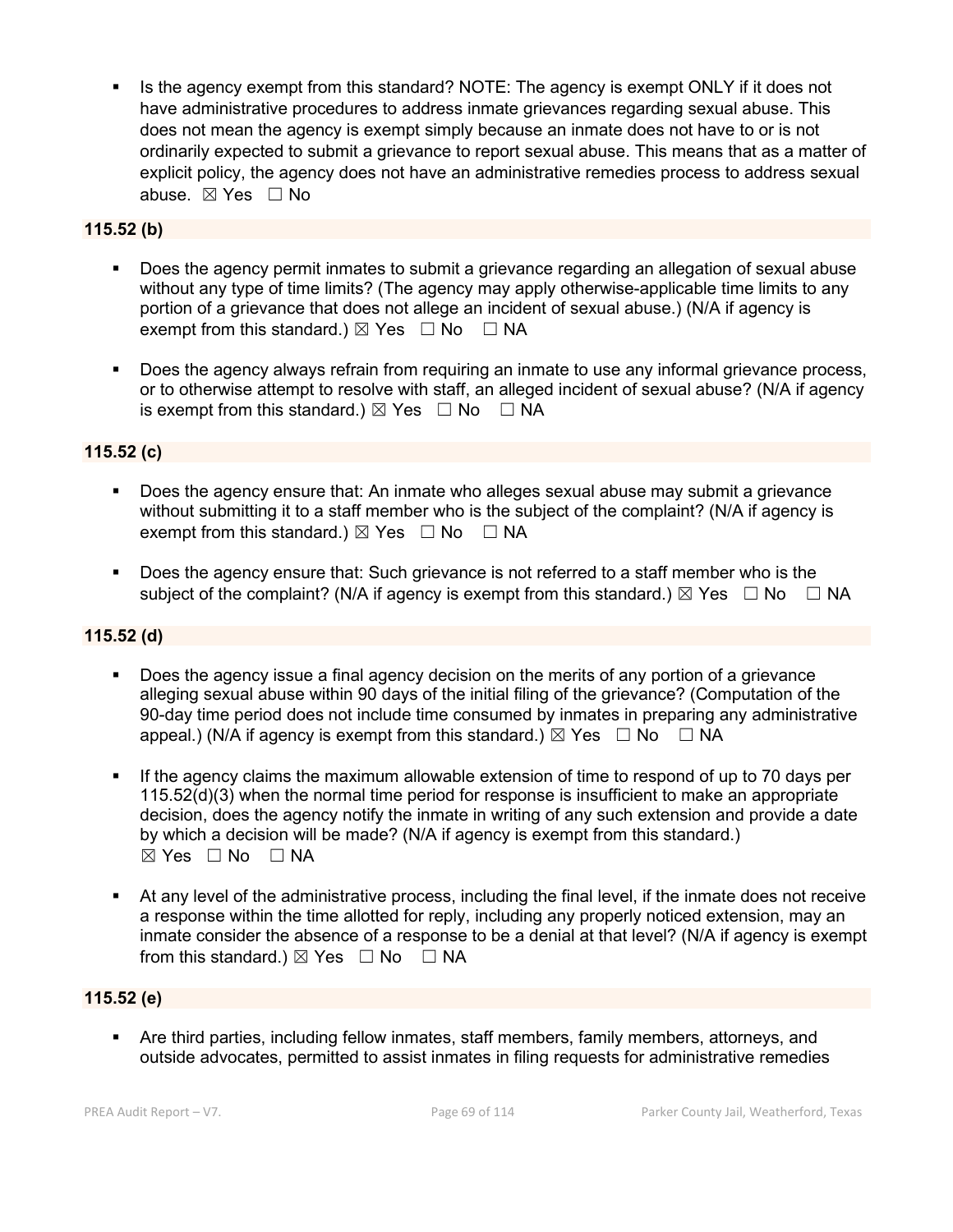relating to allegations of sexual abuse? (N/A if agency is exempt from this standard.)  $\boxtimes$  Yes  $\Box$  No  $\Box$  NA

- Are those third parties also permitted to file such requests on behalf of inmates? (If a third-party files such a request on behalf of an inmate, the facility may require as a condition of processing the request that the alleged victim agree to have the request filed on his or her behalf and may also require the alleged victim to personally pursue any subsequent steps in the administrative remedy process.) (N/A if agency is exempt from this standard.)  $\boxtimes$  Yes  $\Box$  No  $\Box$  NA
- If the inmate declines to have the request processed on his or her behalf, does the agency document the inmate's decision? (N/A if agency is exempt from this standard.) ☒ Yes ☐ No ☐ NA

### **115.52 (f)**

- Has the agency established procedures for the filing of an emergency grievance alleging that an inmate is subject to a substantial risk of imminent sexual abuse? (N/A if agency is exempt from this standard.)  $\boxtimes$  Yes  $\Box$  No  $\Box$  NA
- After receiving an emergency grievance alleging an inmate is subject to a substantial risk of imminent sexual abuse, does the agency immediately forward the grievance (or any portion thereof that alleges the substantial risk of imminent sexual abuse) to a level of review at which immediate corrective action may be taken? (N/A if agency is exempt from this standard.).  $\boxtimes$  Yes  $\Box$  No  $\Box$  NA
- After receiving an emergency grievance described above, does the agency provide an initial response within 48 hours? (N/A if agency is exempt from this standard.)  $\boxtimes$  Yes  $\Box$  No  $\Box$  NA
- After receiving an emergency grievance described above, does the agency issue a final agency decision within 5 calendar days? (N/A if agency is exempt from this standard.) ☒ Yes ☐ No ☐ NA
- Does the initial response and final agency decision document the agency's determination whether the inmate is in substantial risk of imminent sexual abuse? (N/A if agency is exempt from this standard.)  $\boxtimes$  Yes  $\Box$  No  $\Box$  NA
- Does the initial response document the agency's action(s) taken in response to the emergency grievance? (N/A if agency is exempt from this standard.)  $\boxtimes$  Yes  $\Box$  No  $\Box$  NA
- Does the agency's final decision document the agency's action(s) taken in response to the emergency grievance? (N/A if agency is exempt from this standard.)  $\boxtimes$  Yes  $\Box$  No  $\Box$  NA

#### **115.52 (g)**

 If the agency disciplines an inmate for filing a grievance related to alleged sexual abuse, does it do so ONLY where the agency demonstrates that the inmate filed the grievance in bad faith? (N/A if agency is exempt from this standard.)  $\boxtimes$  Yes  $\Box$  No  $\Box$  NA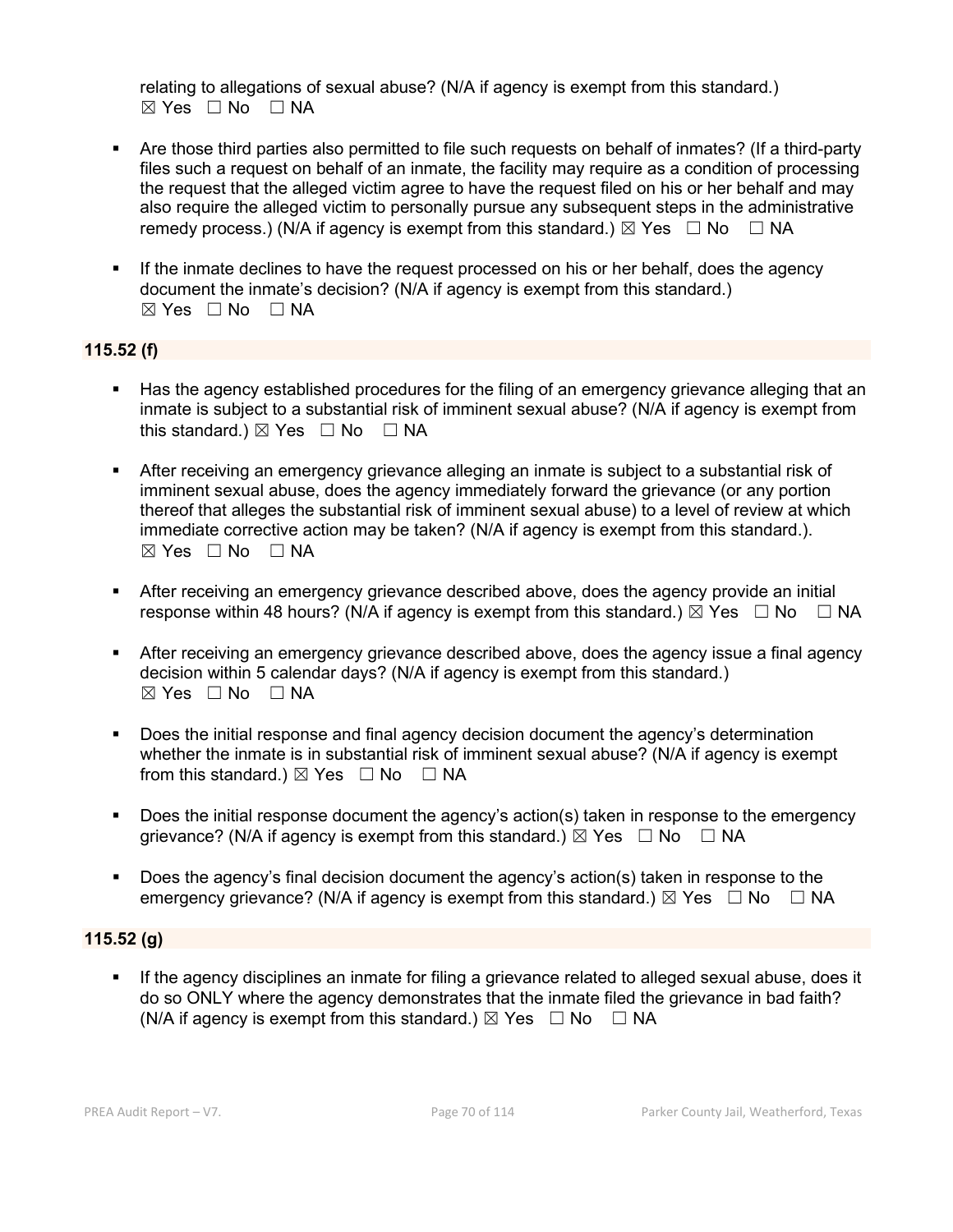#### **Auditor Overall Compliance Determination**

- ☐ **Exceeds Standard** (*Substantially exceeds requirement of standards*)
- ☒ **Meets Standard** (*Substantial compliance; complies in all material ways with the standard for the relevant review period*)
- 
- ☐ **Does Not Meet Standard** (*Requires Corrective Action*)

### 115.52(a)

POLICY AND DOCUMENT REVIEW: Agency Policy LSC 2.11. Inmate Handbook. Grievance Form. INTERVIEWS: Random Sample of Staff and Inmates who report sexual abuse. FINDINGS:

Agency Policy LSC 2.11, addresses this provision. In accordance with agency policy, the inmate grievance process meets the requirements of PREA. The process allows the inmate to file an oral or written complaint/grievance at any time about sexual abuse or on any correctional issue. The complaint can be filed with any staff and will be directed to the Warden or designee for response if necessary. Inmates interviewed reported they would go directly to a staff member. 115.52(b)

POLICY AND DOCUMENT REVIEW:

Agency Policy DO LSC 2.11.

INTERVIEWS:

PREA Compliance Manager, and Random Sample of Staff.

FINDINGS:

Agency Policy LSC 2.11, addresses this provision. By policy, the inmate is not required to use an informal grievance process nor refer any grievance to the staff member who is the subject of the complaint. The audited facility will not refer the grievance to the staff member who is the subject of the complaint. There is no time limit of the filing of a sexual abuse or sexual harassment grievance. The Inmate Handbooks clearly outlines the process required.

115.52(c)

POLICY AND DOCUMENT REVIEW:

Agency Policy LSC 2.11.

INTERVIEWS:

Inmates who reported sexual abuse.

FINDINGS:

Agency Policy LSC 2.11, addresses this provision. Staff interviewed reported they would accept reports in writing, anonymously, verbally and through third parties, and that any reports received verbally would be documented immediately. By policy, the inmate is not required to use an informal grievance process nor refer any grievance to the staff member who is the subject of the complaint. 115.52(d)

POLICY AND DOCUMENT REVIEW: Agency Policy LSC 2.11. INTERVIEWS: PREA Compliance Manager. FINDINGS: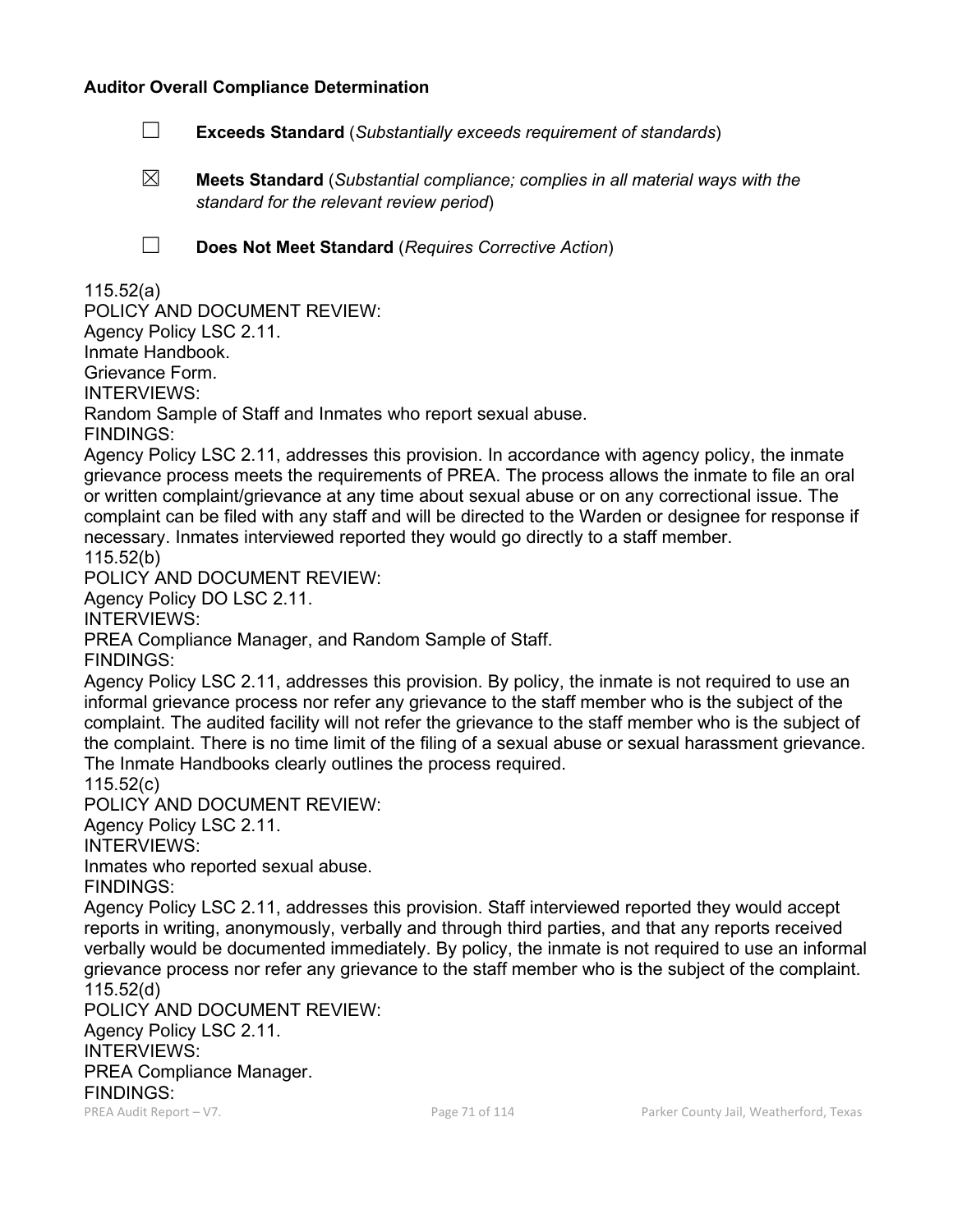Agency Policy LSC 2.11, address this provision. In the past 12 months, there were zero (0) grievances filed concerning sexual abuse or harassment. Grievances are to be completed within 90 days and the inmates were notified of the decision. Agency policy allows third party assistance to inmates in the grievance process. If the inmate declines assistance of a third party, that decision to decline assistance would be documented. No assistance has been requested.

Emergency grievances are permitted in reporting a grievance concerning sexual abuse/harassment. If received, the grievance is immediately addressed. Agency policy requires that a response to an emergency grievance must be completed within 48 hours and a final decision must be made within 5 calendar days. Policy does limit any sanctions to an inmate who filed the grievance in bad faith.

In the past 12 months, there were zero (0) grievances filed concerning sexual abuse or harassment. The process is well defined in the inmate handbook and would be used by the inmate if necessary.

115.52(e) POLICY AND DOCUMENT REVIEW: Agency Policy LSC 2.11. INTERVIEWS: PREA Compliance Manager. FINDINGS:

Agency Policy LSC 2.11, address this provision. In the past 12 months, there were zero (0) grievances were filed concerning sexual abuse or harassment. Grievances are to be completed within 90 days and the inmates were notified of the decision. Agency policy allows third party assistance to inmates in the grievance process. If the inmate declines assistance of a third party, that decision to decline assistance would be documented. No assistance has been requested. 115.52(f)

POLICY AND DOCUMENT REVIEW: Agency Policy DO LSC 2.11.

INTERVIEWS:

PREA Compliance Manager.

FINDINGS:

Emergency grievances are permitted in reporting a grievance concerning sexual abuse/harassment. If received, the grievance is immediately addressed. Agency policy requires that a response to an emergency grievance must be completed within 48 hours and a final decision must be made within 5 calendar days. Policy does limit any sanctions to an inmate who filed the grievance in bad faith. In the past 12 months, there were zero (0) grievances filed concerning sexual abuse or harassment. The process is well defined in the inmate handbook and would be used by the inmate if necessary.

115.52(g)

POLICY AND DOCUMENT REVIEW: Agency Policy LSC 2.11. INTERVIEWS: PREA Compliance Manager. FINDINGS:

Agency Policy does limit any sanctions to an inmate who filed the grievance in bad faith. In the past 12 months, there were zero (0) grievances filed concerning sexual abuse or harassment. The process is well defined in the inmate handbook and would be used by the inmate if necessary.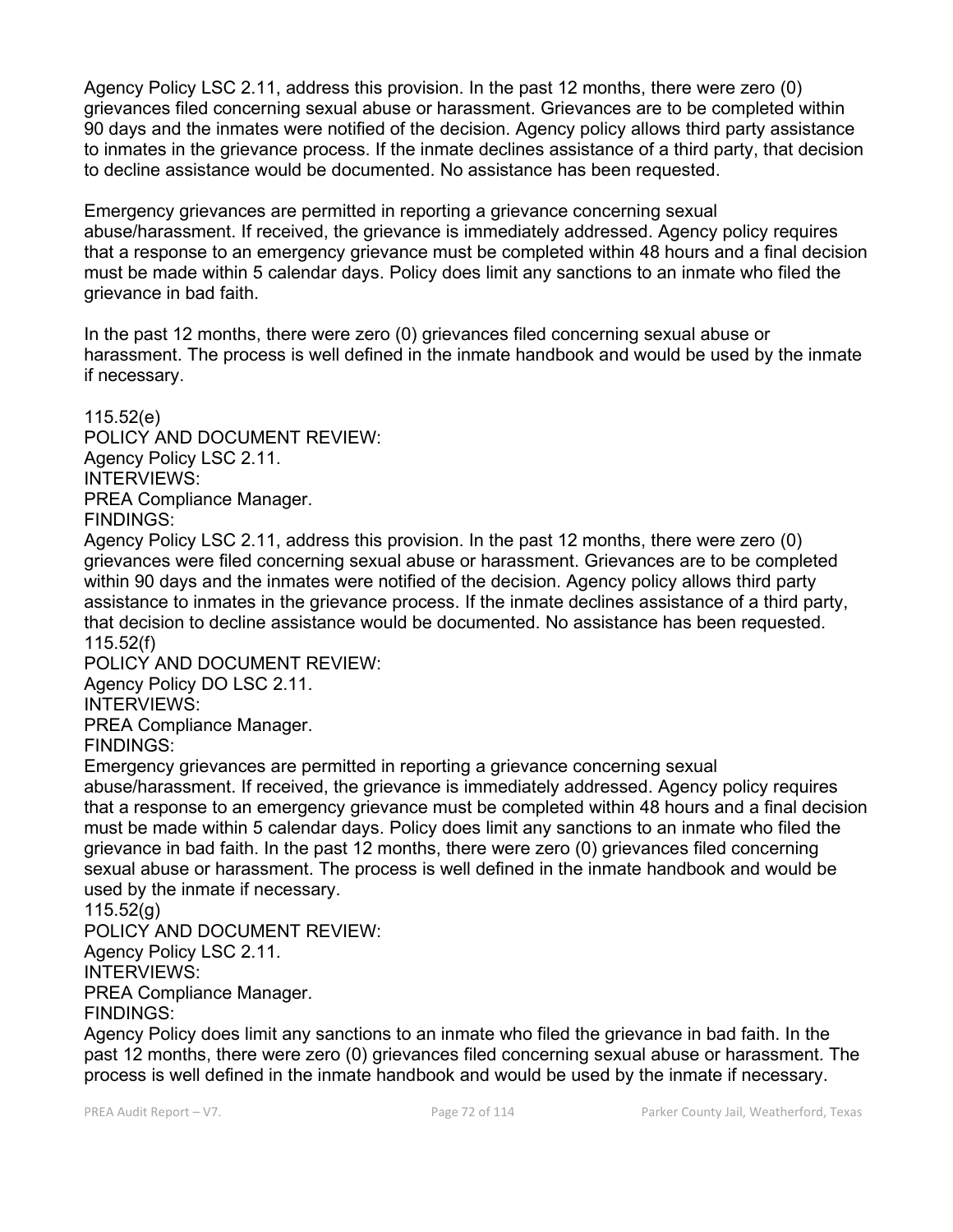# **Standard 115.53: Inmate access to outside confidential support services**

## **115.53 (a)**

- Does the facility provide inmates with access to outside victim advocates for emotional support services related to sexual abuse by giving inmates mailing addresses and telephone numbers, including toll-free hotline numbers where available, of local, State, or national victim advocacy or rape crisis organizations?  $\boxtimes$  Yes  $\Box$  No
- Does the facility provide persons detained solely for civil immigration purposes mailing addresses and telephone numbers, including toll-free hotline numbers where available of local, State, or national immigrant services agencies? (N/A if the facility *never* has persons detained solely for civil immigration purposes.)  $\Box$  Yes  $\Box$  No  $\boxtimes$  NA
- Does the facility enable reasonable communication between inmates and these organizations and agencies, in as confidential a manner as possible?  $\boxtimes$  Yes  $\Box$  No

### **115.53 (b)**

 Does the facility inform inmates, prior to giving them access, of the extent to which such communications will be monitored and the extent to which reports of abuse will be forwarded to authorities in accordance with mandatory reporting laws?  $\boxtimes$  Yes  $\Box$  No

### **115.53 (c)**

- Does the agency maintain or attempt to enter into memoranda of understanding or other agreements with community service providers that are able to provide inmates with confidential emotional support services related to sexual abuse?  $\boxtimes$  Yes  $\Box$  No
- Does the agency maintain copies of agreements or documentation showing attempts to enter into such agreements?  $\boxtimes$  Yes  $\Box$  No

#### **Auditor Overall Compliance Determination**

- 
- ☐ **Exceeds Standard** (*Substantially exceeds requirement of standards*)
- ☒ **Meets Standard** (*Substantial compliance; complies in all material ways with the standard for the relevant review period*)
- ☐ **Does Not Meet Standard** (*Requires Corrective Action*)

115.53(a) POLICY AND DOCUMENT REVIEW: Agency Policy LSC 2.11. Inmate handbook. INTERVIEWS: Random inmates and an inmate who reported a sexual abuse. FINDINGS: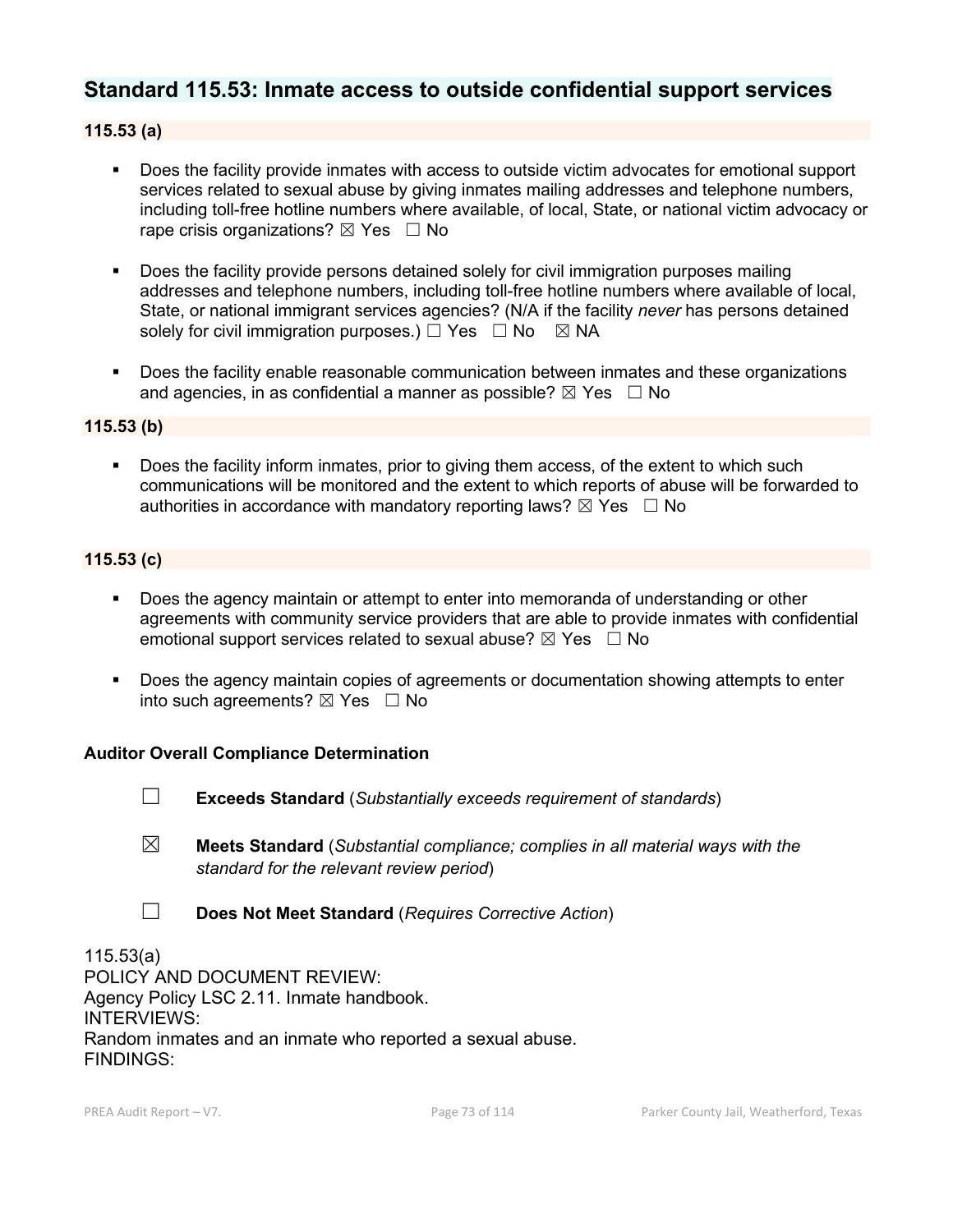Agency Policy LSC 2.11, addresses this provision. The audited facility provides to the inmates, confidential access to outside victim advocates by providing the name of the organization, toll free telephone number, posters, and the information is in the inmate handbook. The victim advocate service includes in-person support services to the victim through the forensic medical exam process as well as the investigatory interview process and at no charge to the inmate. 115.53(b)

POLICY AND DOCUMENT REVIEW: Agency Policy LSC 2.11.

INTERVIEWS:

Random Sample of Inmates.

FINDINGS:

Agency Policy LSC 2.11, addresses this provision. Inmates interviewed reported they had never requested support services from outside agencies. Advocate services informs the inmates of limits to confidentiality prior to receiving services, in accordance with their MOU.

115.53(c)

POLICY AND DOCUMENT REVIEW:

Memorandum of Understandings FINDINGS:

The audited facility maintains the agreement that provides advocate services and informs the inmates of limits to confidentiality. These agreements were provided to the Auditor in the Pre-Audit document request.

# **Standard 115.54: Third-party reporting**

# **115.54 (a)**

- Has the agency established a method to receive third-party reports of sexual abuse and sexual harassment? **⊠** Yes □ No
- Has the agency distributed publicly information on how to report sexual abuse and sexual harassment on behalf of an inmate?  $\boxtimes$  Yes  $\Box$  No

# **Auditor Overall Compliance Determination**

- ☐ **Exceeds Standard** (*Substantially exceeds requirement of standards*)
- ☒ **Meets Standard** (*Substantial compliance; complies in all material ways with the standard for the relevant review period*)
- ☐ **Does Not Meet Standard** (*Requires Corrective Action*)

115.54(a) POLICY AND DOCUMENT REVIEW: Agency Policy LSC 2.11. Inmate handbook. INTERVIEWS: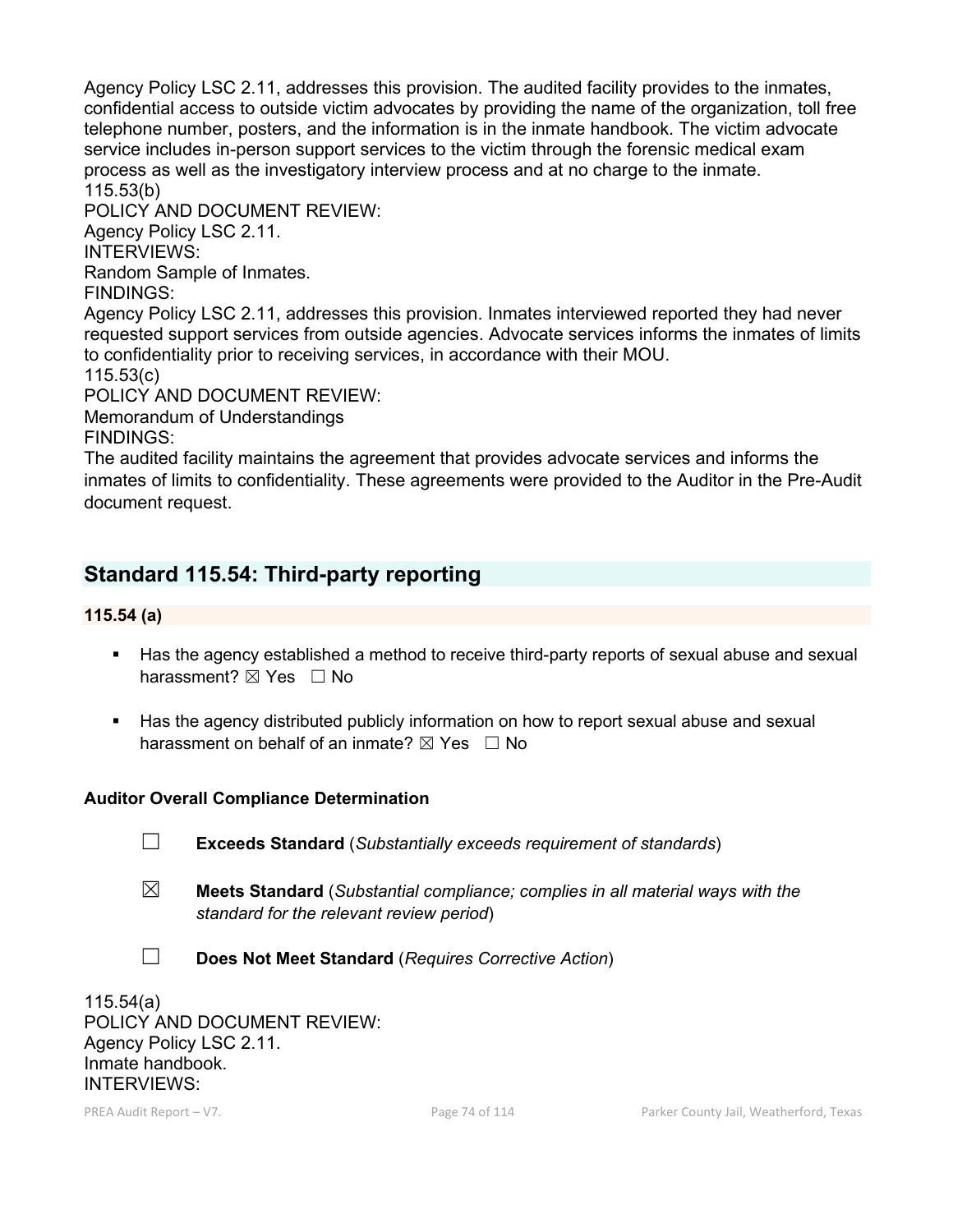PREA Coordinator FINDINGS: Agency Policy LSC 2.11, addresses this provision. The public can report online using the DOJ PREA Reporting on behalf of the inmate for third party reporting of inmate sexual abuse and harassment. Inmates may also write to the OMBUDSMAN regarding any sexual abuse or harassment.

# **OFFICIAL RESPONSE FOLLOWING AN INMATE REPORT**

# **Standard 115.61: Staff and agency reporting duties**

### **115.61 (a)**

- Does the agency require all staff to report immediately and according to agency policy any knowledge, suspicion, or information regarding an incident of sexual abuse or sexual harassment that occurred in a facility, whether or not it is part of the agency?  $\boxtimes$  Yes  $\Box$  No
- Does the agency require all staff to report immediately and according to agency policy any knowledge, suspicion, or information regarding retaliation against inmates or staff who reported an incident of sexual abuse or sexual harassment?  $\boxtimes$  Yes  $\Box$  No
- Does the agency require all staff to report immediately and according to agency policy any knowledge, suspicion, or information regarding any staff neglect or violation of responsibilities that may have contributed to an incident of sexual abuse or sexual harassment or retaliation?  $\boxtimes$  Yes  $\Box$  No

### **115.61 (b)**

 Apart from reporting to designated supervisors or officials, does staff always refrain from revealing any information related to a sexual abuse report to anyone other than to the extent necessary, as specified in agency policy, to make treatment, investigation, and other security and management decisions?  $\boxtimes$  Yes  $\Box$  No

### **115.61 (c)**

- Unless otherwise precluded by Federal, State, or local law, are medical and mental health practitioners required to report sexual abuse pursuant to paragraph (a) of this section?  $\boxtimes$  Yes  $\Box$  No
- Are medical and mental health practitioners required to inform inmates of the practitioner's duty to report, and the limitations of confidentiality, at the initiation of services?  $\boxtimes$  Yes  $\Box$  No

### **115.61 (d)**

 If the alleged victim is under the age of 18 or considered a vulnerable adult under a State or local vulnerable persons statute, does the agency report the allegation to the designated State or local services agency under applicable mandatory reporting laws?  $\boxtimes$  Yes  $\Box$  No

### **115.61 (e)**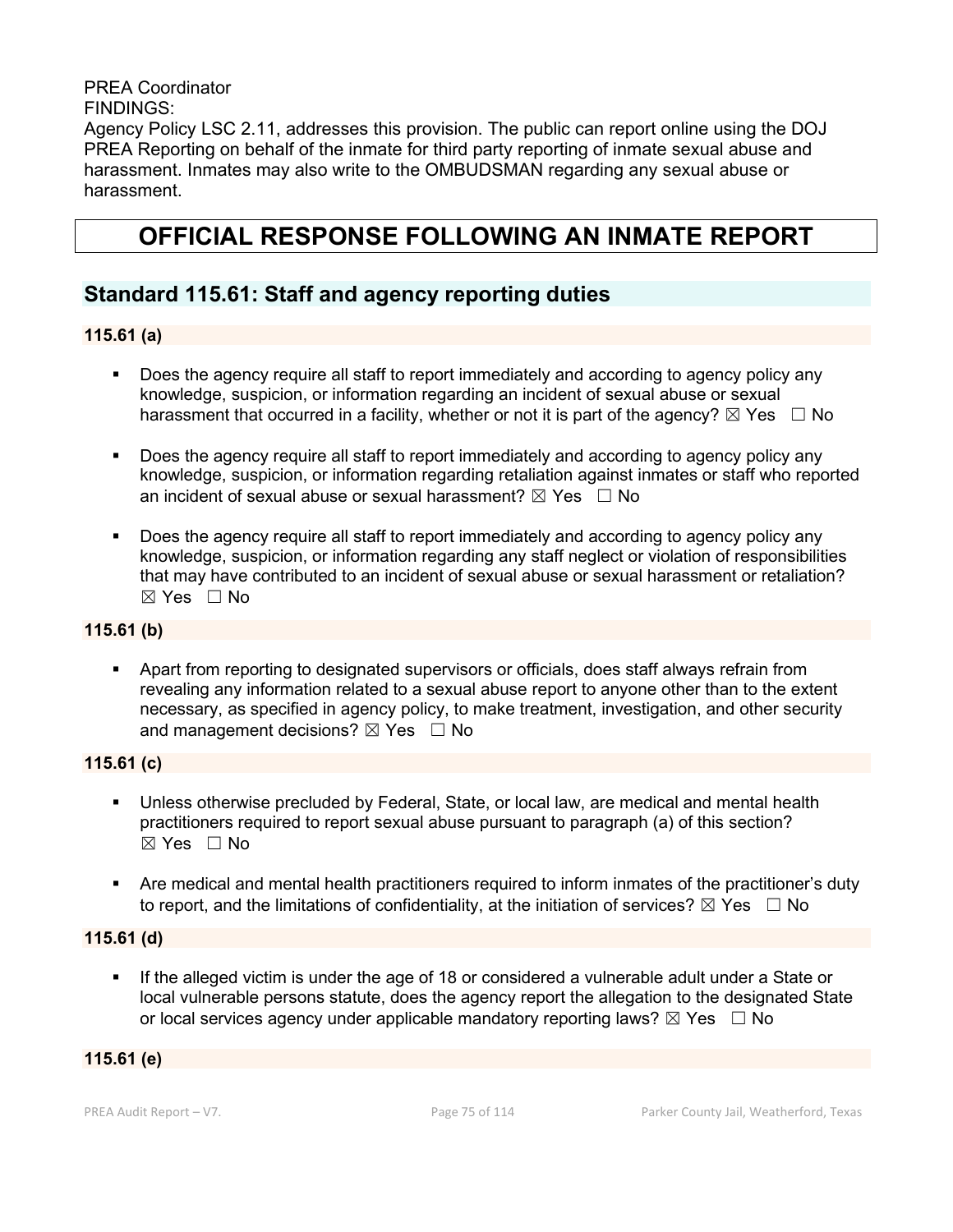Does the facility report all allegations of sexual abuse and sexual harassment, including thirdparty and anonymous reports, to the facility's designated investigators?  $\boxtimes$  Yes  $\Box$  No

## **Auditor Overall Compliance Determination**

☐ **Exceeds Standard** (*Substantially exceeds requirement of standards*)

☒ **Meets Standard** (*Substantial compliance; complies in all material ways with the standard for the relevant review period*)

☐ **Does Not Meet Standard** (*Requires Corrective Action*)

115.61(a)

### POLICY AND DOCUMENT REVIEW:

Agency Policy LSC 2.11.

Pre-audit questionnaire.

INTERVIEWS:

Interviews with Warden, random staff, medical/mental health staff, & PREA Coordinator. FINDINGS:

Agency Policy LSC 2.11, address this provision. All staff interviewed reported they would immediately report any knowledge, suspicion, or information regarding any allegation of sexual abuse or sexual harassment. Staff also reported they would report any retaliation against staff or inmates who reported an incident, or any staff neglect or violation of responsibilities that may have contributed to an incident or retaliation.

115.61(b)

POLICY AND DOCUMENT REVIEW:

Agency Policy LSC 2.11.

Pre-audit questionnaire.

INTERVIEWS:

Interviews with Warden, random staff, medical/mental health staff, & PREA Coordinator. FINDINGS:

Agency Policy LSC 2.11, addresses this provision. All staff interviewed reported all staff including medical and mental staff are required to report all sexual abuse allegations. Medical/Mental Health staff inform the inmate of their duty to report. The facility reports all allegations to the local law enforcement agency. All staff are informed of the importance of confidentially being maintained in the reporting process. No inmate is under the age of 18 at the audited facility.

# **Standard 115.62: Agency protection duties**

## **115.62 (a)**

 When the agency learns that an inmate is subject to a substantial risk of imminent sexual abuse, does it take immediate action to protect the inmate?  $\boxtimes$  Yes  $\Box$  No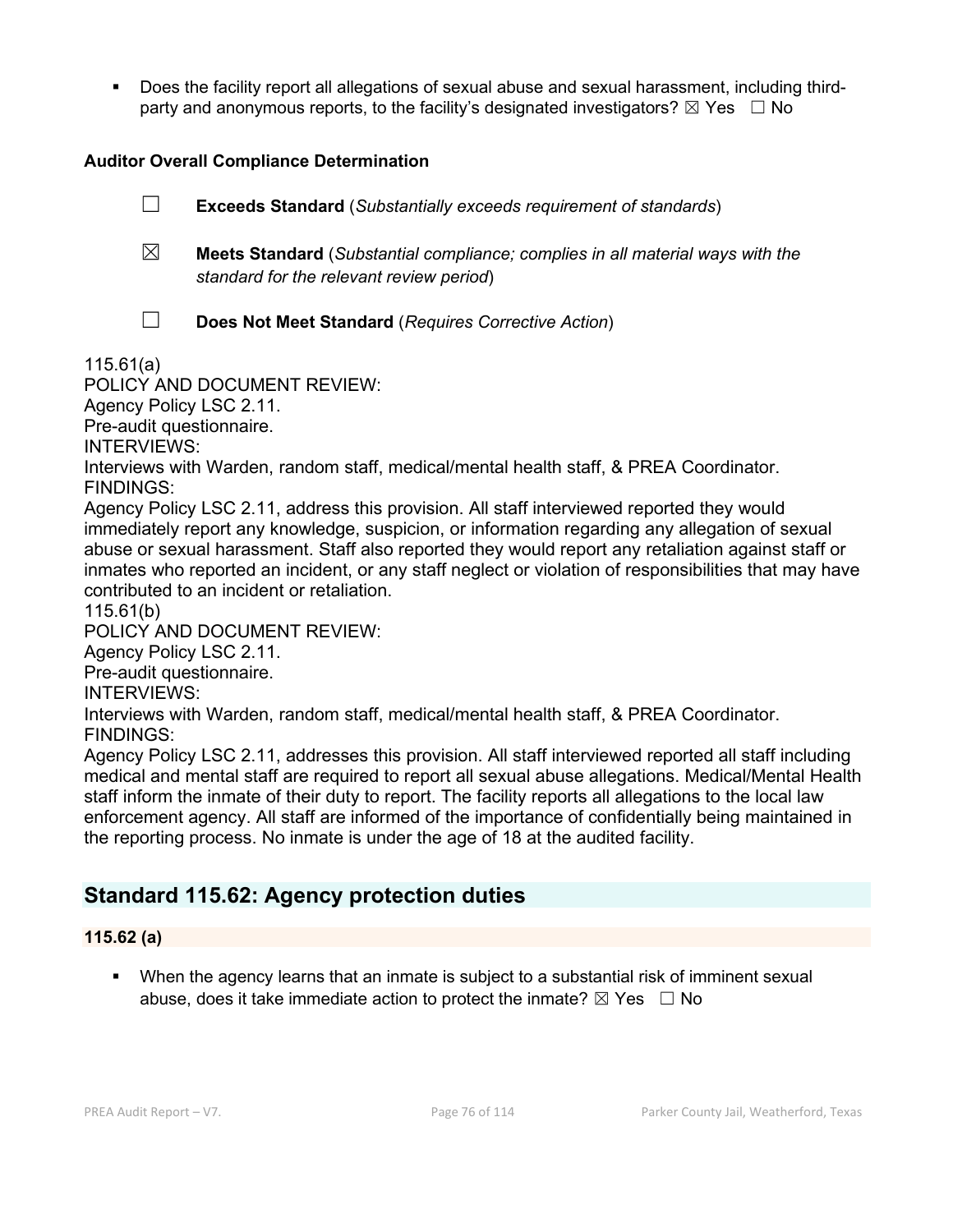### **Auditor Overall Compliance Determination**

- ☐ **Exceeds Standard** (*Substantially exceeds requirement of standards*)
- ☒ **Meets Standard** (*Substantial compliance; complies in all material ways with the standard for the relevant review period*)
- 
- ☐ **Does Not Meet Standard** (*Requires Corrective Action*)

### 115.62(a)

POLICY AND DOCUMENT REVIEW: Agency Policy LSC 2.11. Pre-audit questionnaire. INTERVIEWS: Interviews with Warden, random staff, medical/mental health staff, & PREA Coordinator. FINDINGS:

Agency Policy LSC 2.11, addresses this provision. Staff interviewed reported immediate action would be taken if staff were to become aware of any inmate being at substantial risk of imminent sexual abuse. Staff reported any allegation would be taken seriously and due diligence would be followed to ensure staff respond to inmates immediately. Management staff reported the key is creating a safe culture. Randomly selected staff reported in detail the immediate steps they would take to respond to any allegation of an inmate reporting they are at a substantial risk of imminent sexual abuse.

# **Standard 115.63: Reporting to other confinement facilities**

### **115.63 (a)**

 Upon receiving an allegation that an inmate was sexually abused while confined at another facility, does the head of the facility that received the allegation notify the head of the facility or appropriate office of the agency where the alleged abuse occurred?  $\boxtimes$  Yes  $\Box$  No

### **115.63 (b)**

 Is such notification provided as soon as possible, but no later than 72 hours after receiving the allegation?  $\boxtimes$  Yes  $\Box$  No

#### **115.63 (c)**

Does the agency document that it has provided such notification?  $\boxtimes$  Yes  $\Box$  No

#### **115.63 (d)**

**Does the facility head or agency office that receives such notification ensure that the allegation** is investigated in accordance with these standards?  $\boxtimes$  Yes  $\Box$  No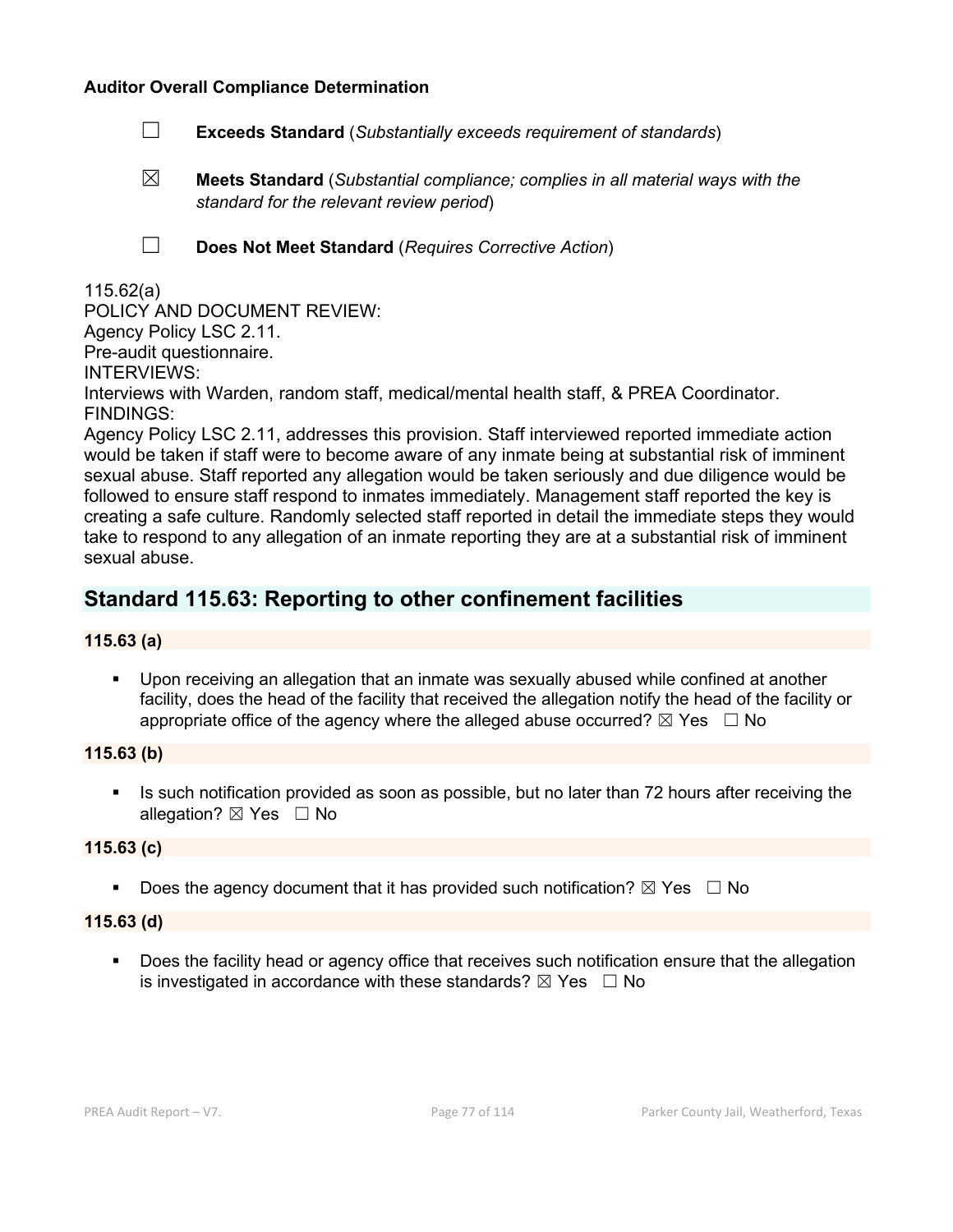### **Auditor Overall Compliance Determination**

- ☐ **Exceeds Standard** (*Substantially exceeds requirement of standards*)
- ☒ **Meets Standard** (*Substantial compliance; complies in all material ways with the standard for the relevant review period*)
- 
- ☐ **Does Not Meet Standard** (*Requires Corrective Action*)

### 115.63(a)

POLICY AND DOCUMENT REVIEW: Agency Policy LSC 2.11. Pre-audit questionnaire. INTERVIEWS: Warden. FINDINGS:

Agency Policy LSC 2.11, addresses this provision. The agency has a policy that requires notification of another facility when they learn of an inmate that had been sexually abused at that other facility. In the past 12 months, the facility reported two allegations of sexual abuse that an inmate received at another facility. These types of allegations were immediately reported to the Warden, the local law enforcement agency for investigation, and the other facility. 115.63(b)

POLICY AND DOCUMENT REVIEW:

Agency Policy LSC 2.11.

FINDINGS:

Agency Policy LSC 2.11, addresses this provision. Notification of sexual abuse at another confinement facility was completed within the 72-hour time frame. Documentation verified that the report was investigated and properly acted upon.

115.63(c)

POLICY AND DOCUMENT REVIEW:

Agency Policy LSC 2.11.

FINDINGS:

If any allegation is made, the notifications and documentation of the notifications would be made according to department policy. For the past reports, all paperwork and notifications are in compliance with this provision.

115.63(d)

POLICY AND DOCUMENT REVIEW: Agency Policy LSC 2.11. INTERVIEWS: Warden. FINDINGS:

Agency Policy LSC 2.11, addresses this provision. Staff interviewed reported they would initiate an investigation just like any other. They would make a request for cooperation from the other facility, and staff would go visit the inmate at that facility. Staff reported the local law enforcement agency would oversee the investigative team and process.

# **Standard 115.64: Staff first responder duties**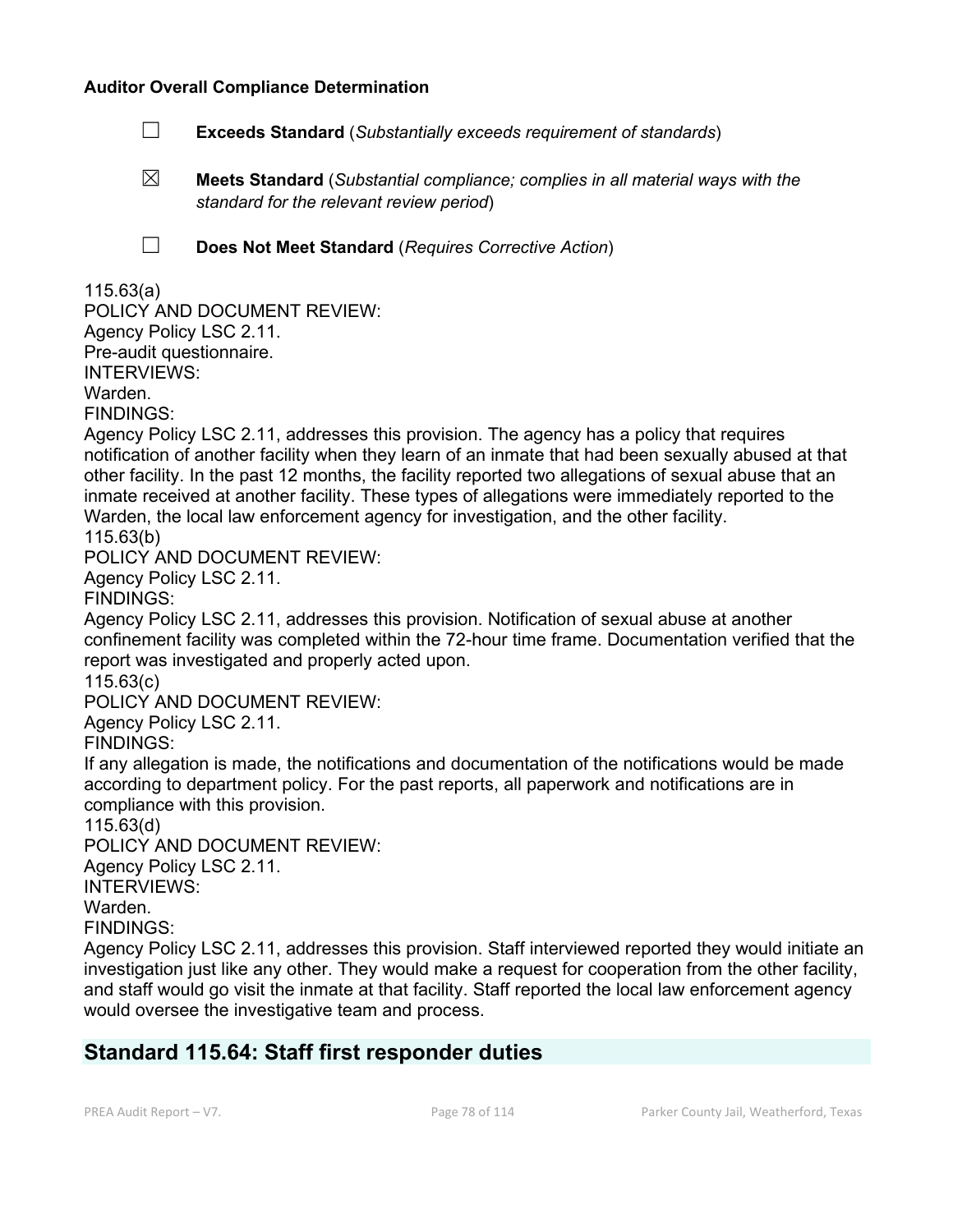## **115.64 (a)**

- Upon learning of an allegation that an inmate was sexually abused, is the first security staff member to respond to the report required to: Separate the alleged victim and abuser?  $\boxtimes$  Yes  $\Box$  No
- Upon learning of an allegation that an inmate was sexually abused, is the first security staff member to respond to the report required to: Preserve and protect any crime scene until appropriate steps can be taken to collect any evidence?  $\boxtimes$  Yes  $\Box$  No
- Upon learning of an allegation that an inmate was sexually abused, is the first security staff member to respond to the report required to: Request that the alleged victim not take any actions that could destroy physical evidence, including, as appropriate, washing, brushing teeth, changing clothes, urinating, defecating, smoking, drinking, or eating, if the abuse occurred within a time period that still allows for the collection of physical evidence?  $\boxtimes$  Yes  $\Box$  No
- Upon learning of an allegation that an inmate was sexually abused, is the first security staff member to respond to the report required to: Ensure that the alleged abuser does not take any actions that could destroy physical evidence, including, as appropriate, washing, brushing teeth, changing clothes, urinating, defecating, smoking, drinking, or eating, if the abuse occurred within a time period that still allows for the collection of physical evidence?  $\boxtimes$  Yes  $\;\;\Box$  No

### **115.64 (b)**

 If the first staff responder is not a security staff member, is the responder required to request that the alleged victim not take any actions that could destroy physical evidence, and then notify security staff? ⊠ Yes □ No

### **Auditor Overall Compliance Determination**

- ☐ **Exceeds Standard** (*Substantially exceeds requirement of standards*)
- ☒ **Meets Standard** (*Substantial compliance; complies in all material ways with the standard for the relevant review period*)

☐ **Does Not Meet Standard** (*Requires Corrective Action*)

### 115.64(a) POLICY AND DOCUMENT REVIEW: Agency Policy LSC 2.11. Pre-audit questionnaire. Samples of the PREA First Responder cards. INTERVIEWS: Security Staff and Non-Security Staff First Responders. FINDINGS:

Agency Policy LSC 2.11, address this provision. The practices to this policy were verified by the responses from the staff being questioned in the interview process. All staff are provided training on the staff responder actions required in the event of a sexual abuse. This would include all security and non-security staff that might be a first responder.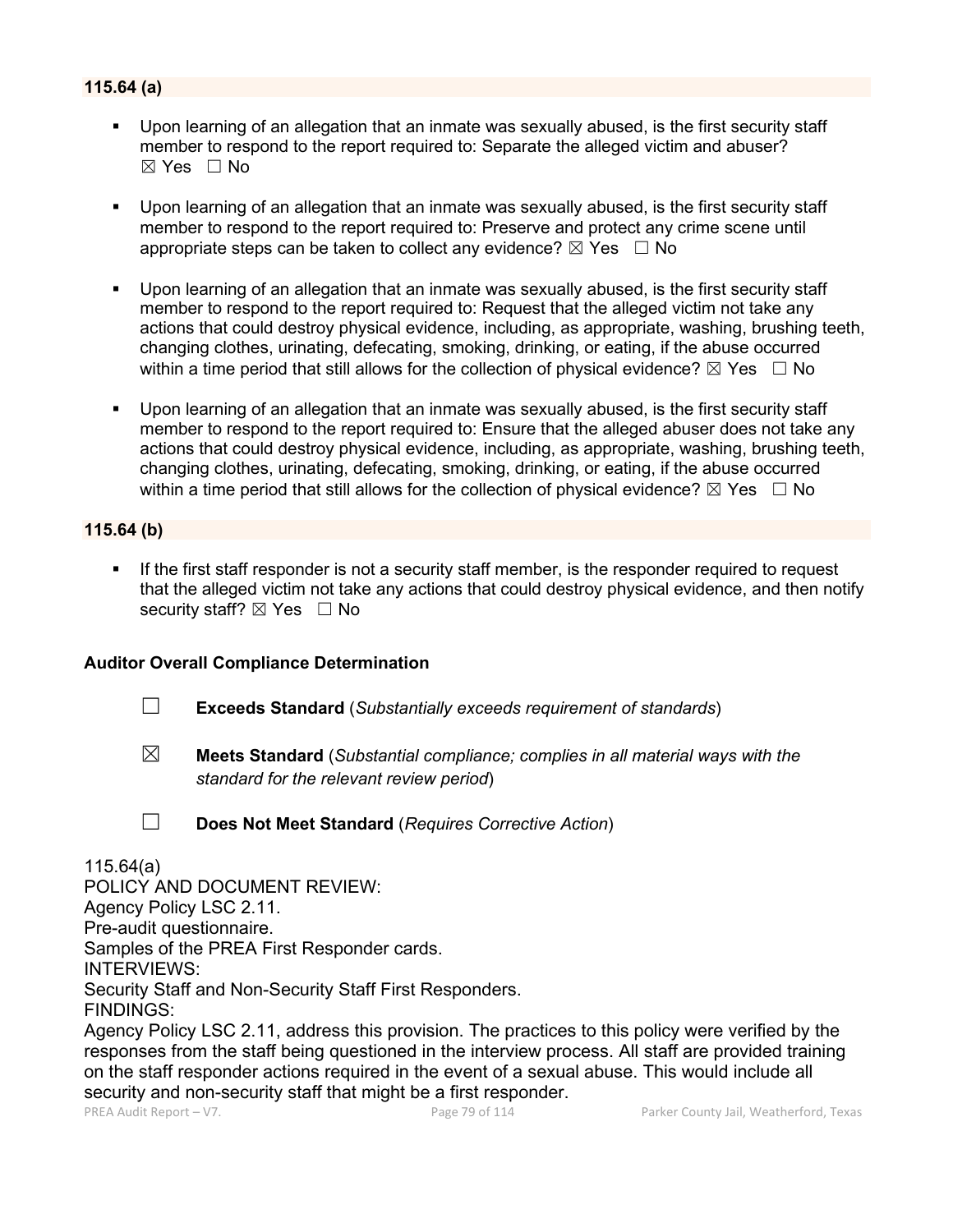Agency policy also address the actions required if the responder is not a security staff member. The non-security staff person would ensure that the alleged victim not take any action that might destroy physical evidence and then notify security staff. Staff interviewed outlined the response taken in response to an allegation. The agency protocol, which meets the standard requirements, was followed.

115.64(b) POLICY AND DOCUMENT REVIEW: Agency Policy LSC 2.11. Pre-audit questionnaire. Samples of the PREA First Responder cards. INTERVIEWS: Security Staff and Non-Security Staff First Responders. FINDINGS:

Agency Policy LSC 2.11, address this provision. In the past 12 months, eight (8) allegations of sexual abuse from an inmate were recorded. Reports were reviewed by the Auditor and the reports indicated that the staff followed the correct procedures required by PREA. All reports indicated that the proper response procedures occurred.

# **Standard 115.65: Coordinated response**

## **115.65 (a)**

 Has the facility developed a written institutional plan to coordinate actions among staff first responders, medical and mental health practitioners, investigators, and facility leadership taken in response to an incident of sexual abuse?  $\boxtimes$  Yes  $\Box$  No

## **Auditor Overall Compliance Determination**

- ☐ **Exceeds Standard** (*Substantially exceeds requirement of standards*)
- ☒ **Meets Standard** (*Substantial compliance; complies in all material ways with the standard for the relevant review period*)
- 
- ☐ **Does Not Meet Standard** (*Requires Corrective Action*)

115.65(a) POLICY AND DOCUMENT REVIEW: Agency Policy LSC 2.11. INTERVIEWS: Warden FINDINGS: Agency Policy LSC 2.11, address this provision. Agency policy required a coordinated response by security/supervisory/management staff, medical, law enforcement, and SANE/SAFE services. The document clearly outlines the institutional plan to coordinate actions taken in response to an incident. Staff interviewed reiterated the protocols outlined in the agency's institutional plan.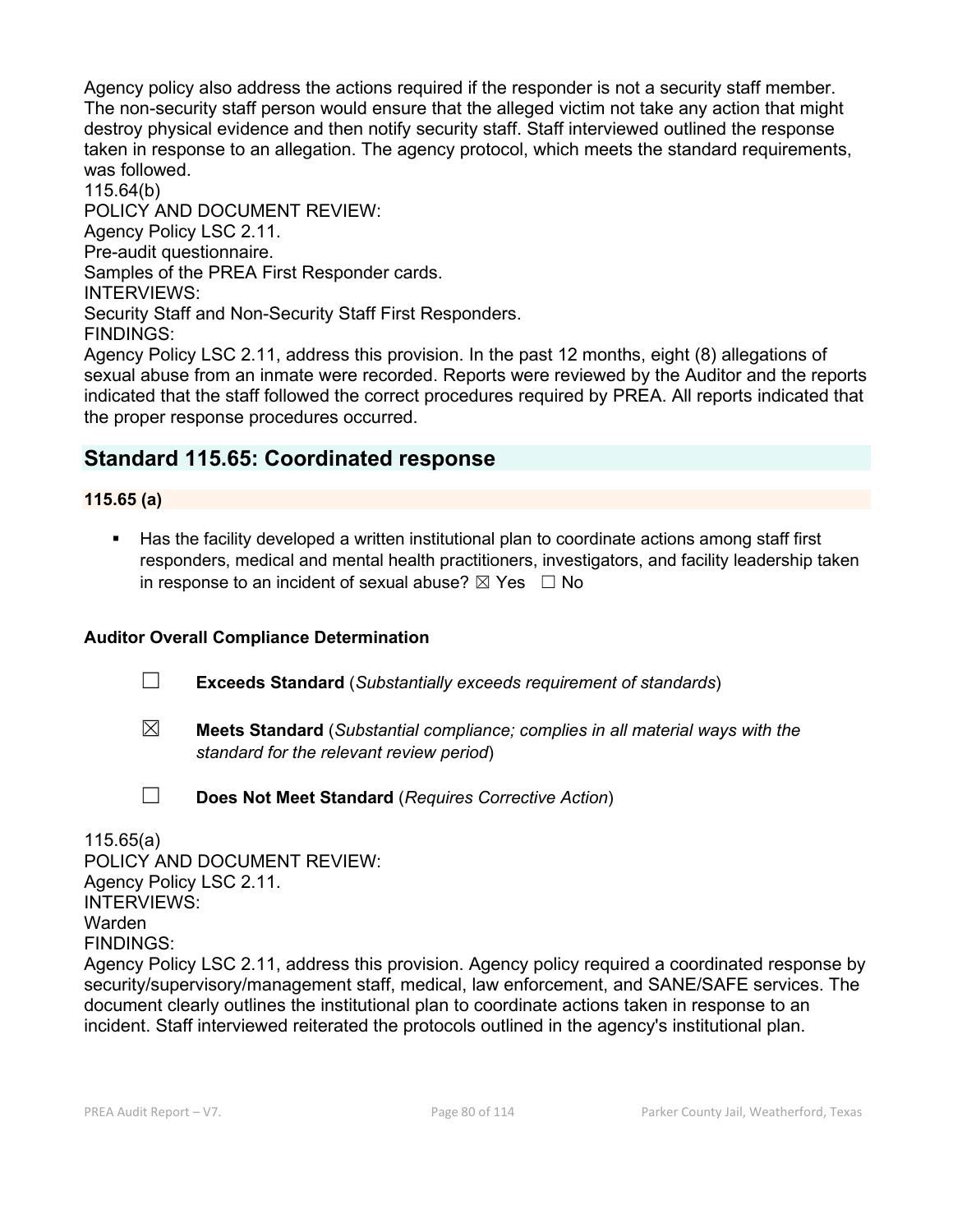# **Standard 115.66: Preservation of ability to protect inmates from contact with abusers**

### **115.66 (a)**

 Are both the agency and any other governmental entities responsible for collective bargaining on the agency's behalf prohibited from entering into or renewing any collective bargaining agreement or other agreement that limits the agency's ability to remove alleged staff sexual abusers from contact with any inmates pending the outcome of an investigation or of a determination of whether and to what extent discipline is warranted?  $\boxtimes$  Yes  $\Box$  No

### **115.66 (b)**

Auditor is not required to audit this provision.

### **Auditor Overall Compliance Determination**

- ☐ **Exceeds Standard** (*Substantially exceeds requirement of standards*)
- ☒ **Meets Standard** (*Substantial compliance; complies in all material ways with the standard for the relevant review period*)
- ☐ **Does Not Meet Standard** (*Requires Corrective Action*)

115.66(a) POLICY AND DOCUMENT REVIEW: Agency Policy LSC 2.11. INTERVIEWS: Warden FINDINGS: Agency Policy LSC 2.11, address this provision. All LaSalle Corrections, LLC., employees do not participate in collective bargaining.

# **Standard 115.67: Agency protection against retaliation**

## **115.67 (a)**

- Has the agency established a policy to protect all inmates and staff who report sexual abuse or sexual harassment or cooperate with sexual abuse or sexual harassment investigations from retaliation by other inmates or staff?  $\boxtimes$  Yes  $\Box$  No
- Has the agency designated which staff members or departments are charged with monitoring retaliation?  $\boxtimes$  Yes  $\Box$  No

### **115.67 (b)**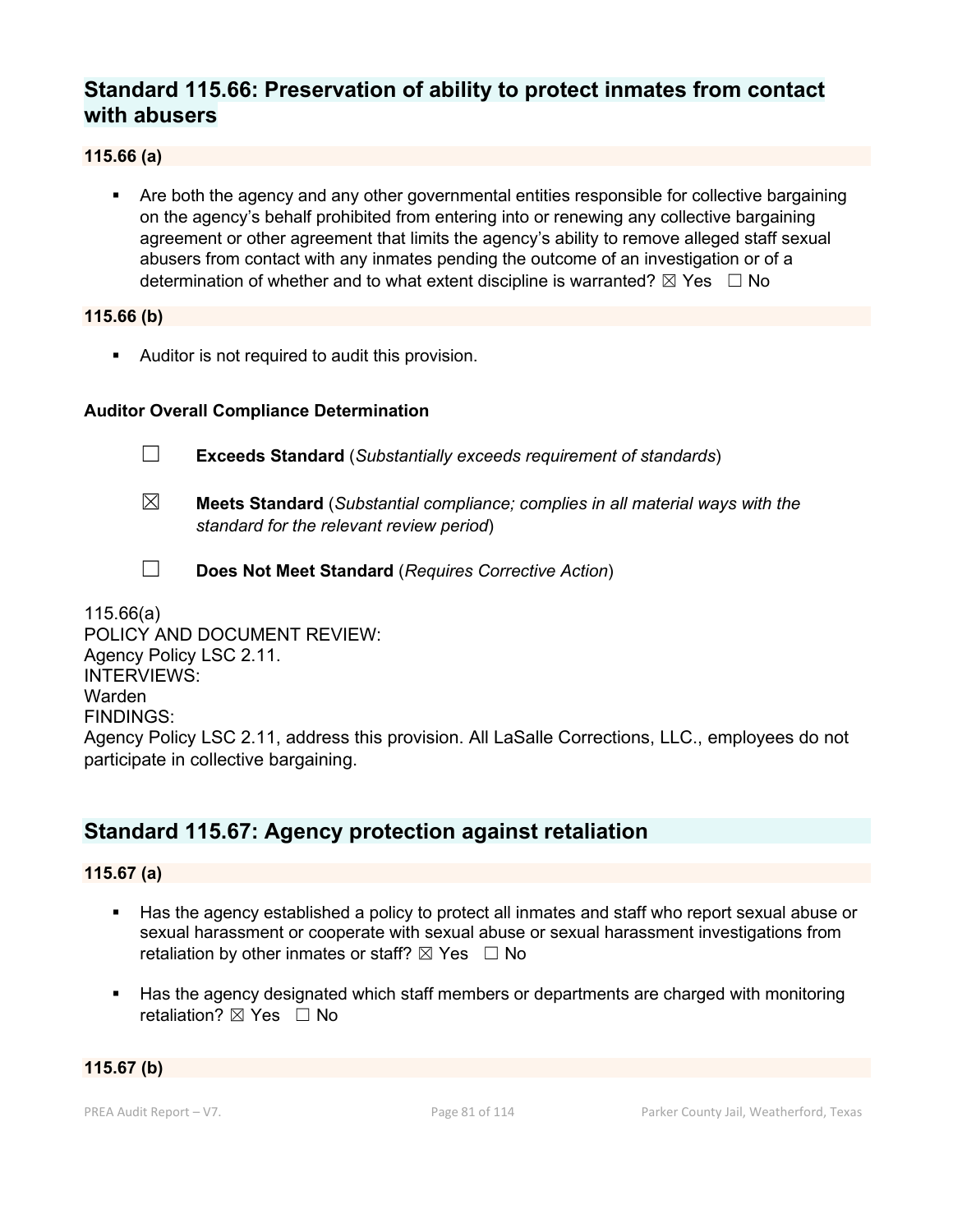Does the agency employ multiple protection measures, such as housing changes or transfers for inmate victims or abusers, removal of alleged staff or inmate abusers from contact with victims, and emotional support services, for inmates or staff who fear retaliation for reporting sexual abuse or sexual harassment or for cooperating with investigations?  $\boxtimes$  Yes  $\Box$  No

# **115.67 (c)**

- Except in instances where the agency determines that a report of sexual abuse is unfounded, for at least 90 days following a report of sexual abuse, does the agency: Monitor the conduct and treatment of inmates or staff who reported the sexual abuse to see if there are changes that may suggest possible retaliation by inmates or staff?  $\boxtimes$  Yes  $\Box$  No
- Except in instances where the agency determines that a report of sexual abuse is unfounded, for at least 90 days following a report of sexual abuse, does the agency: Monitor the conduct and treatment of inmates who were reported to have suffered sexual abuse to see if there are changes that may suggest possible retaliation by inmates or staff?  $\boxtimes$  Yes  $\Box$  No
- Except in instances where the agency determines that a report of sexual abuse is unfounded, for at least 90 days following a report of sexual abuse, does the agency: Act promptly to remedy any such retaliation?  $\boxtimes$  Yes  $\Box$  No
- Except in instances where the agency determines that a report of sexual abuse is unfounded, for at least 90 days following a report of sexual abuse, does the agency: Monitor any inmate disciplinary reports?  $\boxtimes$  Yes  $\Box$  No
- Except in instances where the agency determines that a report of sexual abuse is unfounded, for at least 90 days following a report of sexual abuse, does the agency: Monitor inmate housing changes?  $\boxtimes$  Yes  $\Box$  No
- Except in instances where the agency determines that a report of sexual abuse is unfounded, for at least 90 days following a report of sexual abuse, does the agency: Monitor inmate program changes?  $\boxtimes$  Yes  $\Box$  No
- Except in instances where the agency determines that a report of sexual abuse is unfounded, for at least 90 days following a report of sexual abuse, does the agency: Monitor negative performance reviews of staff?  $\boxtimes$  Yes  $\Box$  No
- Except in instances where the agency determines that a report of sexual abuse is unfounded, for at least 90 days following a report of sexual abuse, does the agency: Monitor reassignments of staff?  $\boxtimes$  Yes  $\Box$  No
- Does the agency continue such monitoring beyond 90 days if the initial monitoring indicates a continuing need? ⊠ Yes □ No

### **115.67 (d)**

In the case of inmates, does such monitoring also include periodic status checks? ☒ Yes ☐ No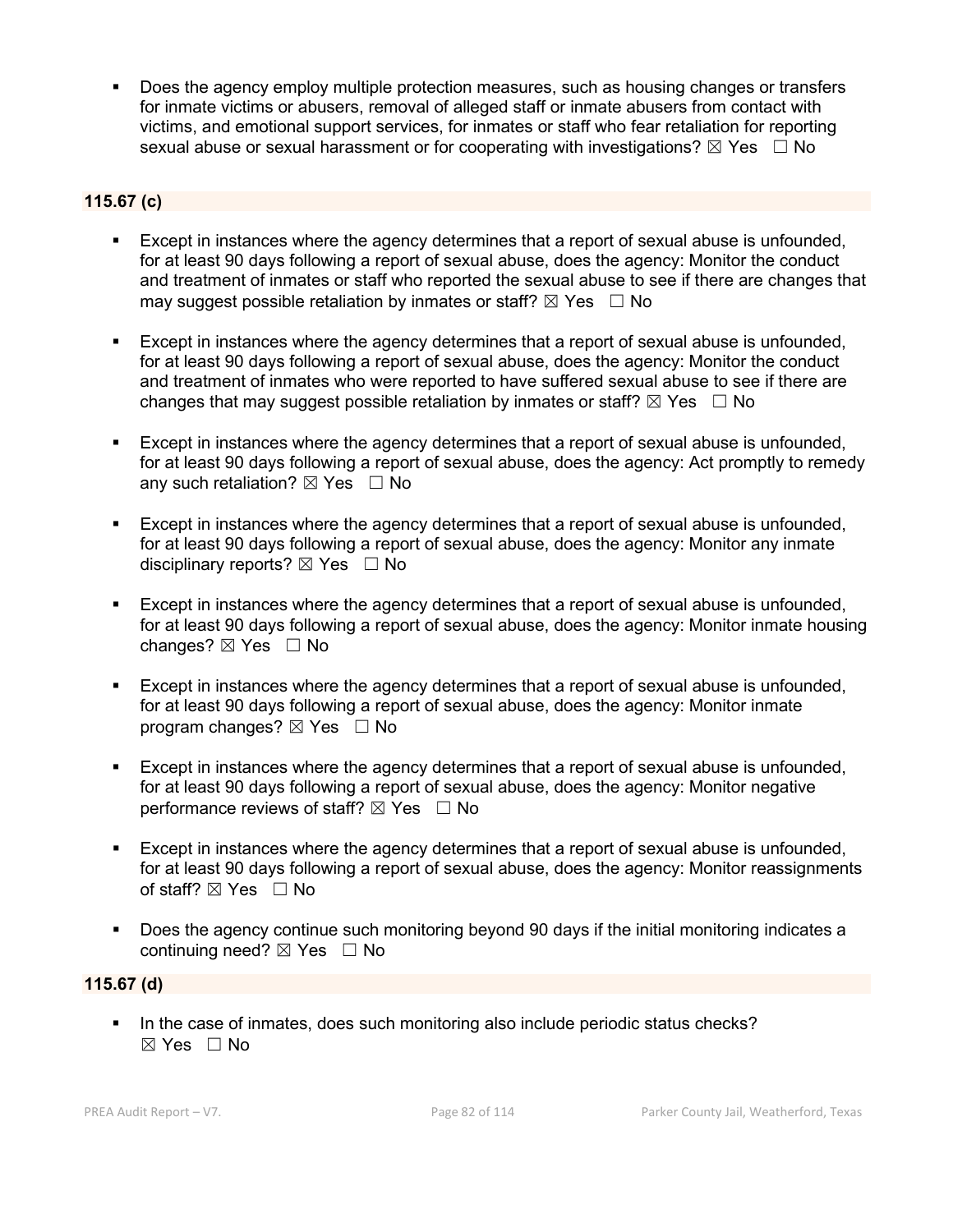## **115.67 (e)**

 If any other individual who cooperates with an investigation expresses a fear of retaliation, does the agency take appropriate measures to protect that individual against retaliation?  $\boxtimes$  Yes  $\Box$  No

### **115.67 (f)**

Auditor is not required to audit this provision.

#### **Auditor Overall Compliance Determination**

- ☐ **Exceeds Standard** (*Substantially exceeds requirement of standards*)
- ☒ **Meets Standard** (*Substantial compliance; complies in all material ways with the standard for the relevant review period*)
- 

☐ **Does Not Meet Standard** (*Requires Corrective Action*)

115.67(a)

POLICY AND DOCUMENT REVIEW:

Agency Policy LSC 2.11.

FINDINGS:

Agency Policy LSC 2.11, address this provision. Policy requires the protection of inmates and staff who report sexual abuse/harassment from retaliation. Senior management is assigned to supervise the monitoring and prevention of retaliation.

115.67(b)

POLICY AND DOCUMENT REVIEW:

Agency Policy LSC 2.11.

INTERVIEWS:

Designated Staff Member Charged with Monitoring Retaliation.

PREA Coordinator.

FINDINGS:

Agency Policy LSC 2.11, address this provision. Staff reported when an investigation is initiated, the individual making the report is told what the expected process will be and if anyone threatens or otherwise makes them feel uncomfortable, they are provided with the name of the person to notify. Staff and inmates are informed that any retaliation will be taken seriously and acted upon. Staff reported the process followed and strategies used when monitoring for potential retaliation against both inmates and staff. Staff is offered emotional support services.

115.67(c)

POLICY AND DOCUMENT REVIEW:

Agency Policy LSC 2.11.

INTERVIEWS:

Designated Staff Member Charged with Monitoring Retaliation.

PREA Coordinator.

FINDINGS:

Agency Policy LSC 2.11, address this provision. Staff reported in detail what they look for when monitoring for retaliation for both inmates and staff, and the duration of the monitoring, which meet the standard requirements.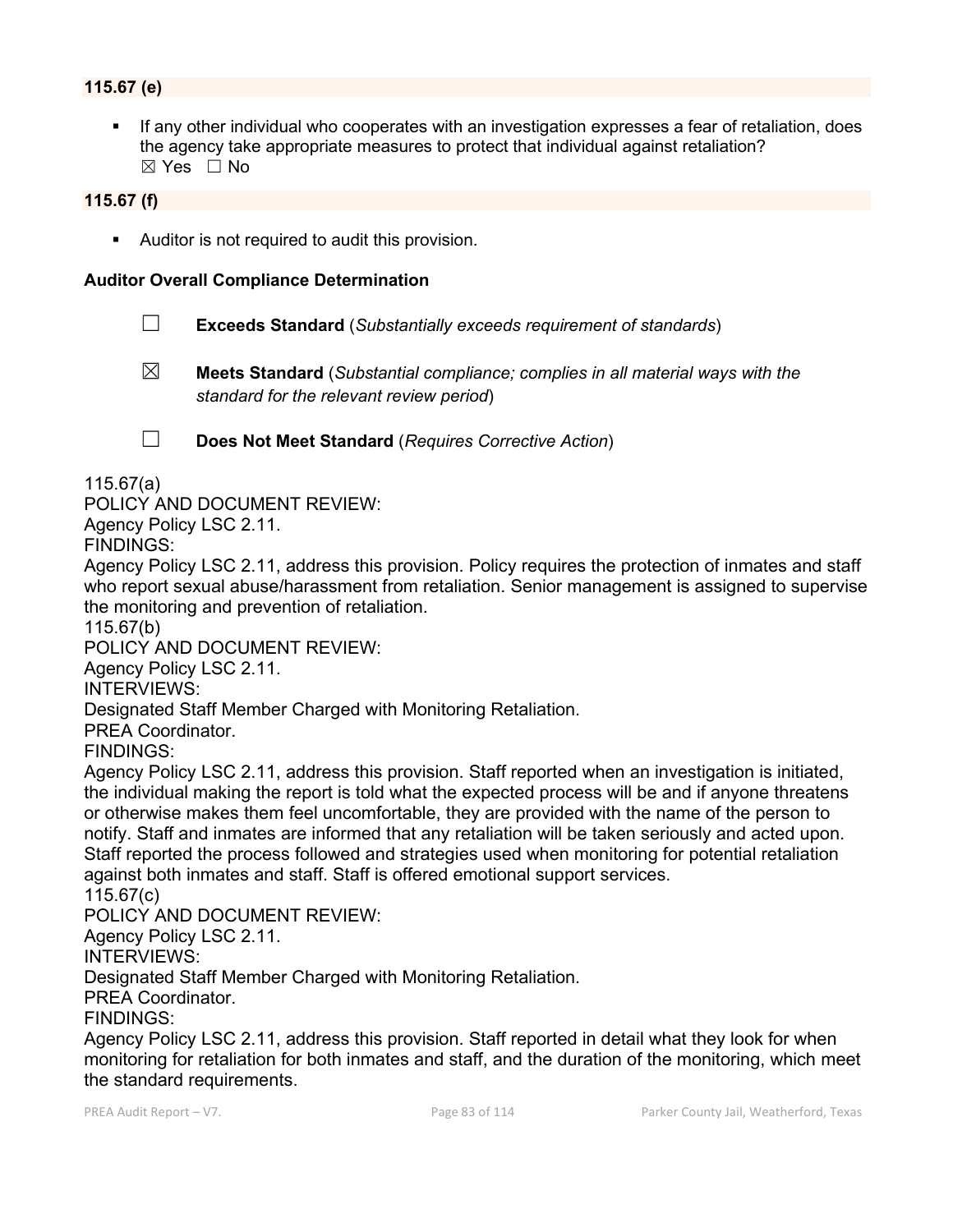115.67(d) POLICY AND DOCUMENT REVIEW: Agency Policy LSC 2.11. INTERVIEWS: Designated Staff Member Charged with Monitoring Retaliation. PREA Coordinator. FINDINGS: Agency Policy LSC 2.11, addresses this provision. All required monitoring will be promptly conducted for a minimum of 90 days or longer if needed. The facility would employ a variety of methods such as housing change, removal of abuser, or other means to protect the inmate victim. This policy would also protect anyone who assisted in the investigation. The policies also require periodic status checks designed to protect an individual from retaliation. 115.67(e) POLICY AND DOCUMENT REVIEW: Agency Policy LSC 2.11. INTERVIEWS: Warden. FINDINGS: Agency Policy LSC 2.11, addresses this provision. Staff interviewed reported any type of retaliation is treated seriously and any allegations made would be reviewed and investigated. If an allegation were to be found true, the appropriate necessary actions would be taken. 115.67(f) POLICY AND DOCUMENT REVIEW: The agency is not required to respond to this provision. FINDINGS:

This provision is not applicable as the agency is not required to respond to this provision.

# **Standard 115.68: Post-allegation protective custody**

# **115.68 (a)**

Is any and all use of segregated housing to protect an inmate who is alleged to have suffered sexual abuse subject to the requirements of § 115.43?  $\boxtimes$  Yes  $\Box$  No

## **Auditor Overall Compliance Determination**

- ☐ **Exceeds Standard** (*Substantially exceeds requirement of standards*)
- ☒ **Meets Standard** (*Substantial compliance; complies in all material ways with the standard for the relevant review period*)
- ☐ **Does Not Meet Standard** (*Requires Corrective Action*)

115.68(a) POLICY AND DOCUMENT REVIEW: Agency Policy LSC 2.11. INTERVIEWS: Warden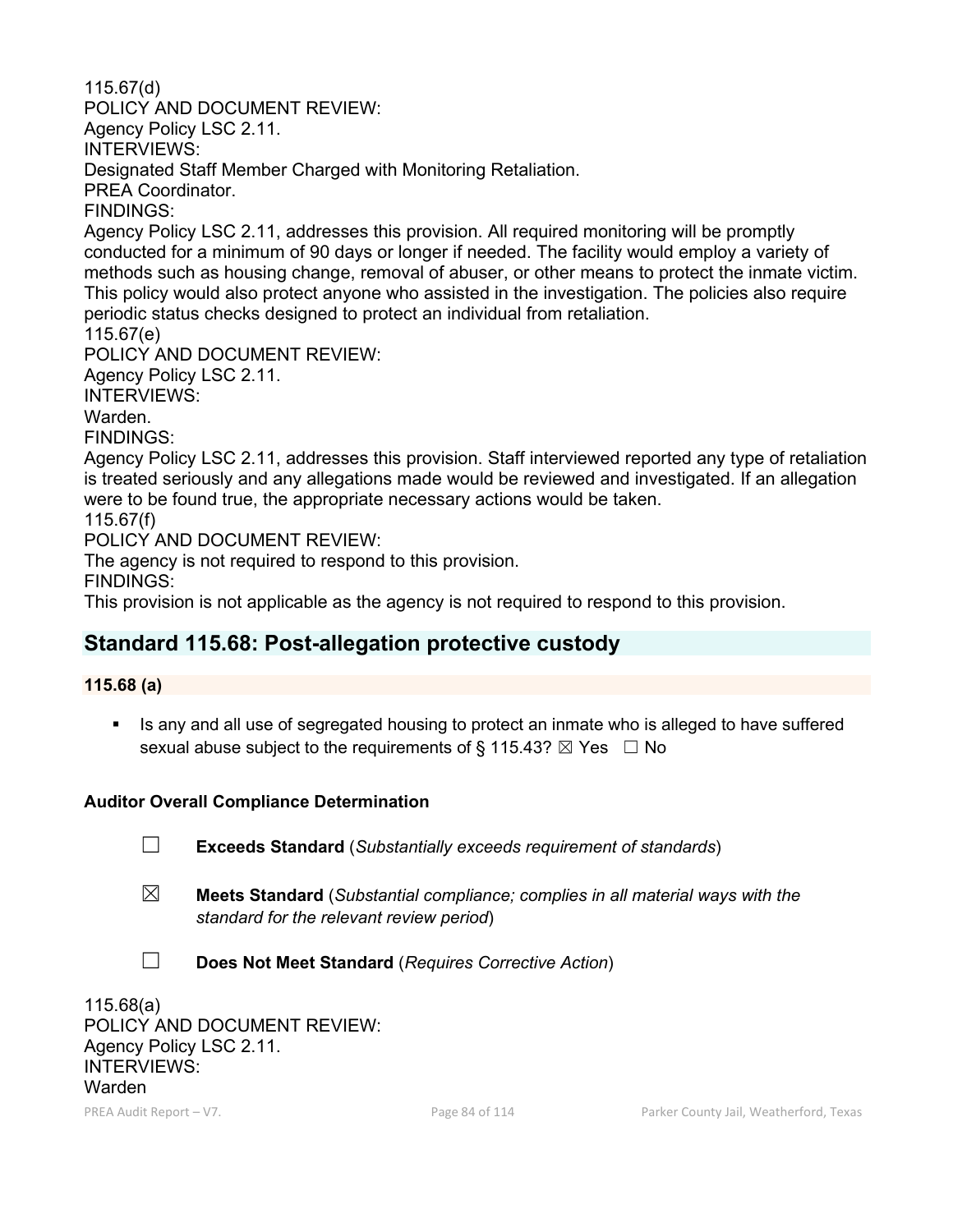Staff who Supervise Inmates in Restrictive Housing

Medical and Mental Health Staff. At the time of the onsite audit, there were no inmates in isolation for risk of sexual victimization/who alleged to have suffered sexual abuse, therefore no inmate was interviewed specific to this provision.

ONSITE REVIEW:

During the onsite review, there was no indication that restrictive housing is used on a regular basis for PREA related events.

### FINDINGS:

Agency Policy LSC 2.11, addresses this provision. Staff interviewed reported protective custody/restrictive housing would be used only as a true last resort and efforts would continue to find alternatives during restrictive housing assignment.

No inmates are placed in restrictive housing involuntary without an assessment of all available alternatives. These policies meet the PREA requirements. The facility reported zero inmates who reported sexual abuse were held in involuntary restrictive housing in the past 12 months. Policies also dictate if an involuntary restrictive housing assignment is made, the facility affords each inmate a review every 30 days and the inmate programs would continue to the best extent possible.

# **INVESTIGATIONS**

# **Standard 115.71: Criminal and administrative agency investigations**

### **115.71 (a)**

- When the agency conducts its own investigations into allegations of sexual abuse and sexual harassment, does it do so promptly, thoroughly, and objectively? [N/A if the agency/facility is not responsible for conducting any form of criminal OR administrative sexual abuse investigations. See 115.21(a).]  $\boxtimes$  Yes  $\Box$  No  $\Box$  NA
- Does the agency conduct such investigations for all allegations, including third party and anonymous reports? [N/A if the agency/facility is not responsible for conducting any form of criminal OR administrative sexual abuse investigations. See 115.21(a). $\mathbb{I} \boxtimes \mathsf{Yes} \square \mathsf{No} \square \mathsf{NA}$

## **115.71 (b)**

 Where sexual abuse is alleged, does the agency use investigators who have received specialized training in sexual abuse investigations as required by 115.34?  $\boxtimes$  Yes  $\Box$  No

### **115.71 (c)**

- Do investigators gather and preserve direct and circumstantial evidence, including any available physical and DNA evidence and any available electronic monitoring data?  $\boxtimes$  Yes  $\Box$  No
- Do investigators interview alleged victims, suspected perpetrators, and witnesses? ☒ Yes ☐ No
- Do investigators review prior reports and complaints of sexual abuse involving the suspected perpetrator? ⊠ Yes □ No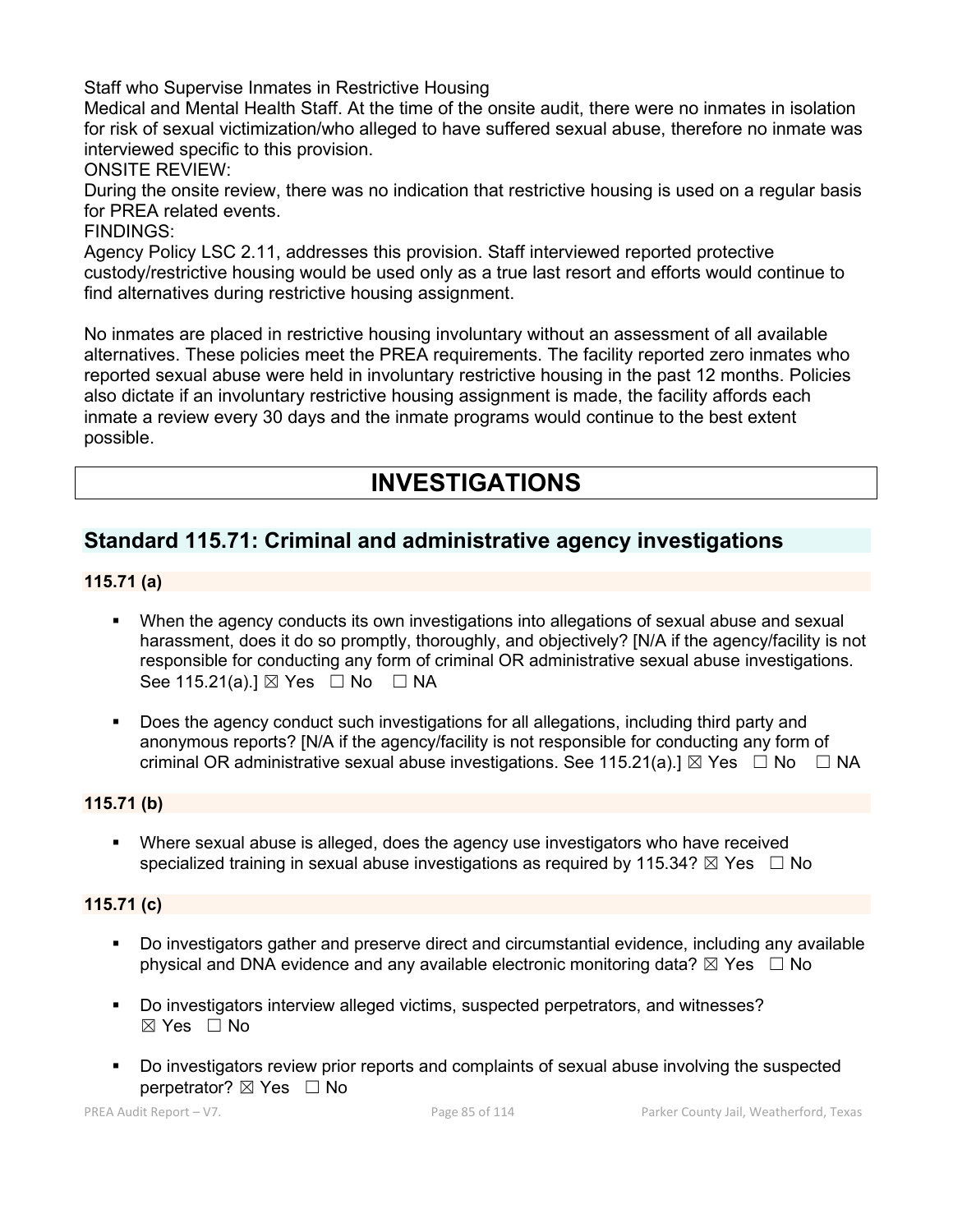### **115.71 (d)**

 When the quality of evidence appears to support criminal prosecution, does the agency conduct compelled interviews only after consulting with prosecutors as to whether compelled interviews may be an obstacle for subsequent criminal prosecution?  $\boxtimes$  Yes  $\Box$  No

### **115.71 (e)**

- Do agency investigators assess the credibility of an alleged victim, suspect, or witness on an individual basis and not on the basis of that individual's status as inmate or staff?  $\boxtimes$  Yes  $\Box$  No
- Does the agency investigate allegations of sexual abuse without requiring an inmate who alleges sexual abuse to submit to a polygraph examination or other truth-telling device as a condition for proceeding?  $\boxtimes$  Yes  $\Box$  No

### **115.71 (f)**

- Do administrative investigations include an effort to determine whether staff actions or failures to act contributed to the abuse?  $\boxtimes$  Yes  $\Box$  No
- Are administrative investigations documented in written reports that include a description of the physical evidence and testimonial evidence, the reasoning behind credibility assessments, and investigative facts and findings?  $\boxtimes$  Yes  $\Box$  No

#### **115.71 (g)**

 Are criminal investigations documented in a written report that contains a thorough description of the physical, testimonial, and documentary evidence and attaches copies of all documentary evidence where feasible?  $\boxtimes$  Yes  $\Box$  No

#### **115.71 (h)**

 Are all substantiated allegations of conduct that appears to be criminal referred for prosecution? ☒ Yes ☐ No

### **115.71 (i)**

 Does the agency retain all written reports referenced in 115.71(f) and (g) for as long as the alleged abuser is incarcerated or employed by the agency, plus five years?  $\boxtimes$  Yes  $\Box$  No

#### **115.71 (j)**

 Does the agency ensure that the departure of an alleged abuser or victim from the employment or control of the agency does not provide a basis for terminating an investigation? ☒ Yes ☐ No

#### **115.71 (k)**

Auditor is not required to audit this provision.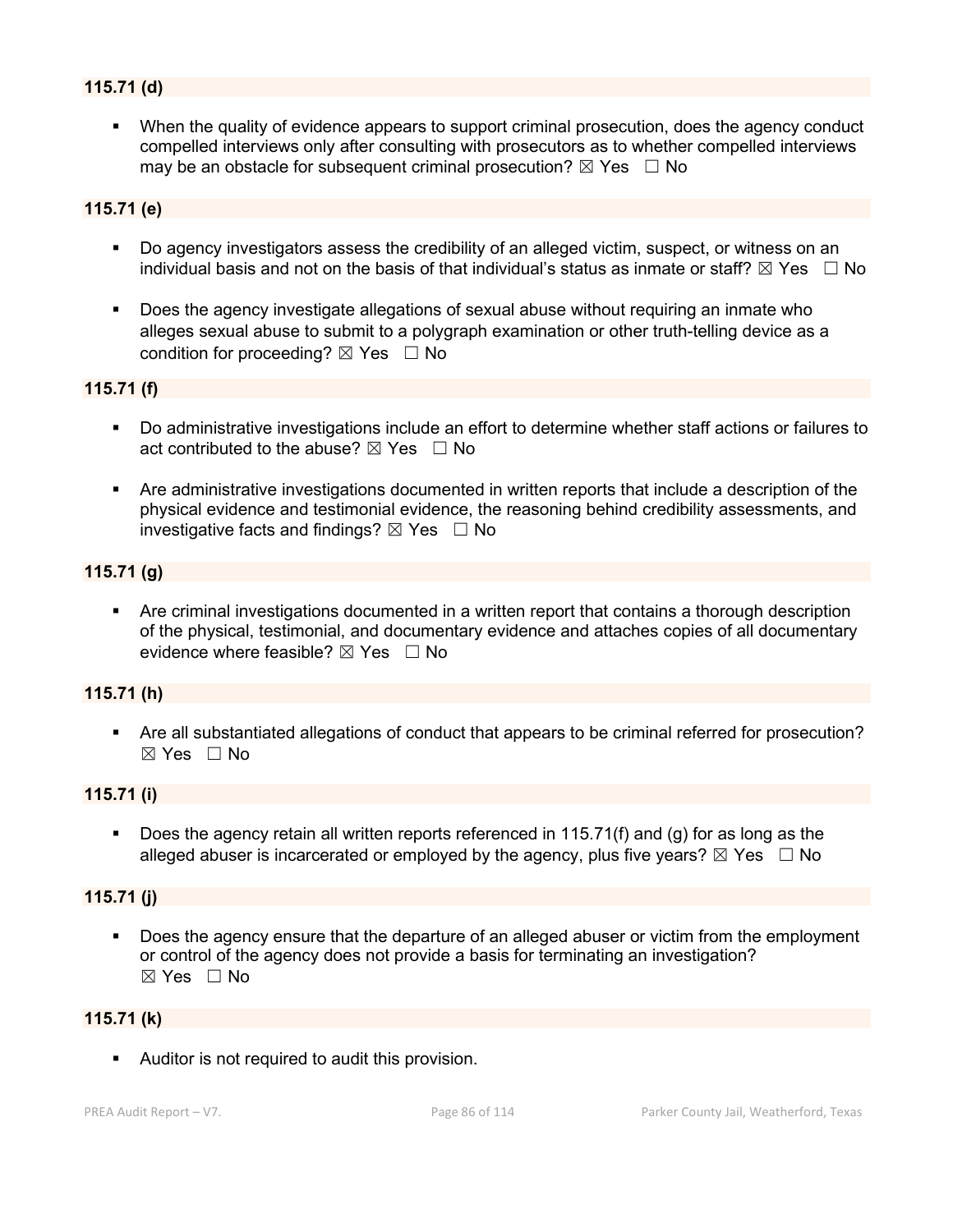### **115.71 (l)**

 When an outside entity investigates sexual abuse, does the facility cooperate with outside investigators and endeavor to remain informed about the progress of the investigation? (N/A if an outside agency does not conduct administrative or criminal sexual abuse investigations. See 115.21(a).) ⊠ Yes □ No □ NA

### **Auditor Overall Compliance Determination**

- ☐ **Exceeds Standard** (*Substantially exceeds requirement of standards*)
- ☒ **Meets Standard** (*Substantial compliance; complies in all material ways with the standard for the relevant review period*)
- 
- ☐ **Does Not Meet Standard** (*Requires Corrective Action*)

115.71(a) POLICY AND DOCUMENT REVIEW: Agency Policy LSC 2.11.

Training Documentation. INTERVIEWS: Investigative Staff

### FINDINGS:

Agency Policy LSC 2.11, addresses this provision. A review of investigative files reflected past investigations were conducted promptly, thoroughly, and objectively. Staff interviewed reported investigations are initiated immediately and that third-party and anonymous reports are also considered, documented and the information included in the final report. 115.71(b)

POLICY AND DOCUMENT REVIEW:

Agency Policy LSC 2.11.

Investigative staff training records.

INTERVIEWS:

Investigative Staff FINDINGS:

Agency Policy LSC 2.11, addresses this provision. A review of the investigative staff training documents, including the investigator assigned to the 2021 and 2022 cases, indicated all investigative staff are trained in the required specialized investigative staff training. Staff interviewed reported receiving the required training.

#### 115.71(c)

POLICY AND DOCUMENT REVIEW:

Agency Policy LSC 2.11. Investigative staff training records.

INTERVIEWS:

Investigative Staff

# FINDINGS:

Agency Policy LSC 2.11, addresses this provision. A review of the investigative files reflected the required supporting documentation was maintained in the files.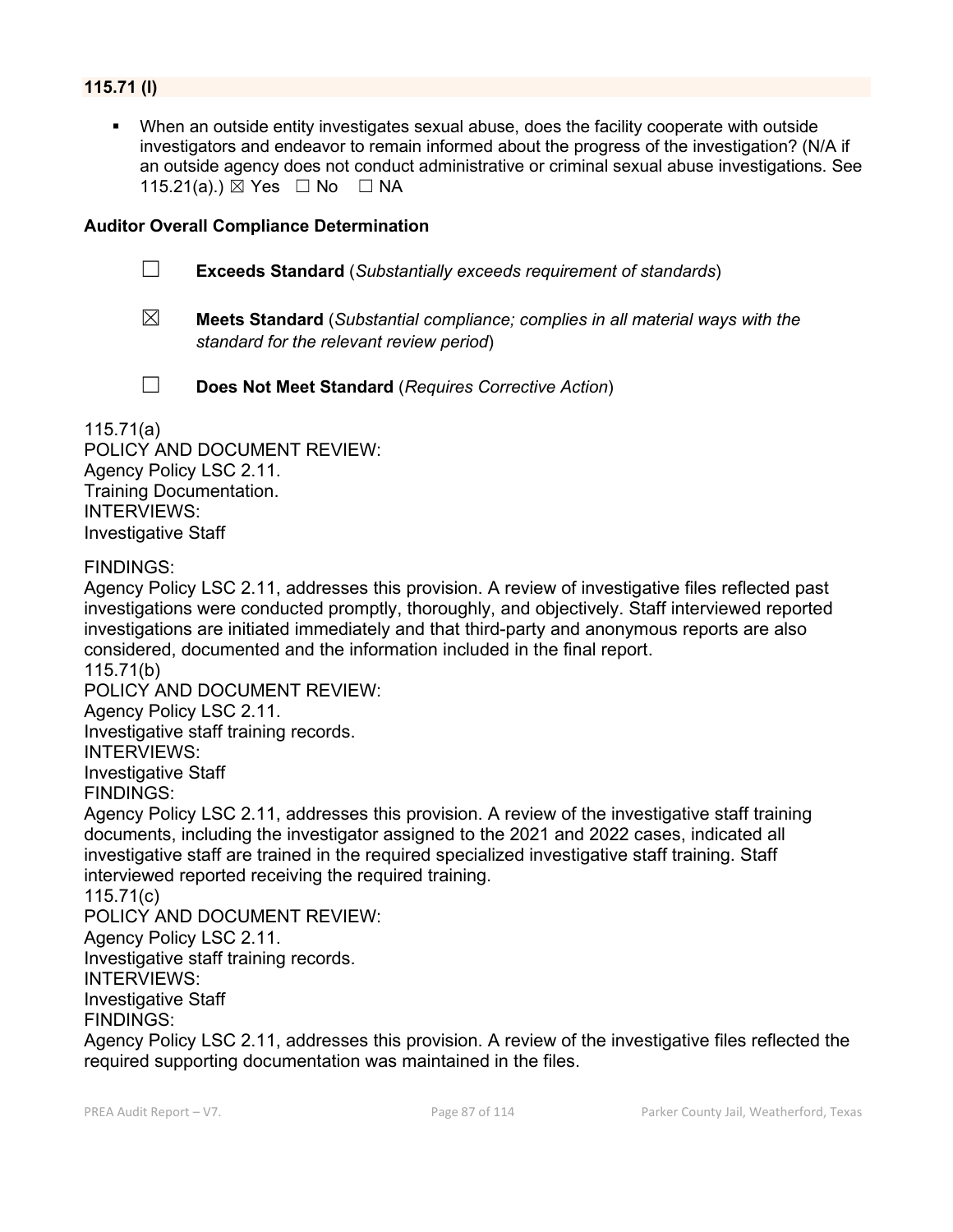Staff interviewed reported in detail the steps followed and information collected and documented during the investigation and retained in the files in accordance with the standard. 115.71(d) POLICY AND DOCUMENT REVIEW: Agency Policy LSC 2.11. INTERVIEWS: Investigative Staff FINDINGS: Agency Policy LSC 2.11, addresses this provision. Staff interviewed reported investigations are not terminated solely because the victim recants the allegation and would move forward with the investigation. 115.71(e) POLICY AND DOCUMENT REVIEW: Agency Policy LSC 2.11. Investigative files.

INTERVIEWS: Investigative Staff FINDINGS:

115.71(f)

Agency Policy LSC 2.11, addresses this provision. A review of the investigative files reflected the criminal investigators are sworn law enforcement and are always involved on all investigations. Investigative staff reported the investigators will refer the case for prosecutorial review if evidence reveals a criminal act may have been committed.

POLICY AND DOCUMENT REVIEW: Agency Policy LSC 2.11. INTERVIEWS: Investigative Staff. FINDINGS: Agency Policy LSC 2.11. Staff interviewed reported all information would be considered, documented, and assessed as part of the investigation. Staff also reported a polygraph is not a part of the investigative process. 115.71(g) POLICY AND DOCUMENT REVIEW: Agency Policy LSC 2.11. Investigative files.

INTERVIEWS: Investigative Staff. FINDINGS:

Agency Policy LSC 2.11, addresses this provision. Staff interviewed reported everything is considered as part of the investigation including whether staff actions or failures to act contributed to the abuse. A review past investigative files indicated the investigations were thorough. The incident review process, which addresses this provision, was completed.

115.71(h) POLICY AND DOCUMENT REVIEW: Agency Policy LSC 2.11. INTERVIEWS: Investigative Staff FINDINGS: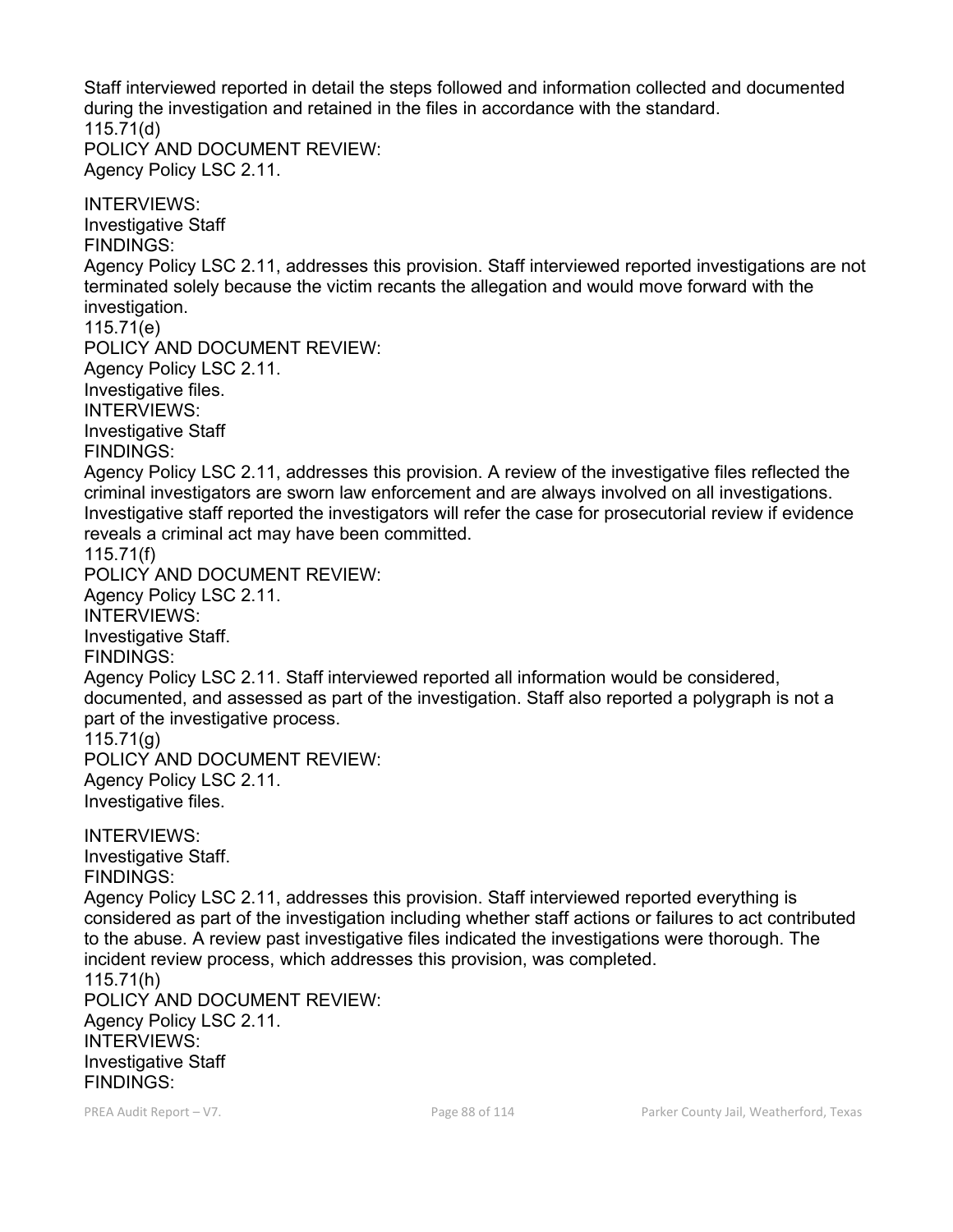Agency Policy LSC 2.11, addresses this provision. Local law enforcement will conduct all investigations. In accordance with agency policy, any allegation involving sexual abuse or criminal activity requires that the local law enforcement agency is notified immediately to assume control of the investigation. The local law enforcement investigators have been trained to meet PREA standards. They are State approved Law Enforcement Officials and will promptly and thoroughly investigate each allegation. Should an allegation be substantiated, the case will be referred for prosecution.

The Investigator interviewed was professional and very knowledgeable. He indicated their investigative process was very through by collecting all evidence, interviewing witnesses, perpetrators, victims, etc. Reports are documented and cases are referred for prosecution if necessary. Polygraph tests for PREA cases are not authorized.

115.71(i)

POLICY AND DOCUMENT REVIEW:

Agency Policy LSC 2.11.

INTERVIEWS:

Investigative Staff

FINDINGS:

Agency Policy LSC 2.11, addresses this provision. Agency Policies require written reports be developed and retained per PREA standards, for as long as the alleged abuser is incarcerated or employed by the agency, plus five years and per local state retention requirements. Should a victim or abuser (staff or inmate) resign or be transferred to another facility, the case will

continue to be investigated.

115.71(j)

POLICY AND DOCUMENT REVIEW:

Agency Policy LSC 2.11.

FINDINGS:

Agency Policy LSC 2.11, addresses this provision and requires investigation reports will be kept in perpetuity. The Auditor reviewed both investigative files.

115.71(k)

POLICY AND DOCUMENT REVIEW:

Agency Policy LSC 2.11.

INTERVIEWS:

Investigative Staff

FINDINGS:

Staff interviewed reported an investigation would continue regardless of whether the alleged abuser or alleged victim left the facility.

115.71(l)

POLICY AND DOCUMENT REVIEW:

The agency is not required to respond to this provision.

FINDINGS:

This provision is not applicable as the agency is not required to respond to this provision.

# **Standard 115.72: Evidentiary standard for administrative investigations**

**115.72 (a)**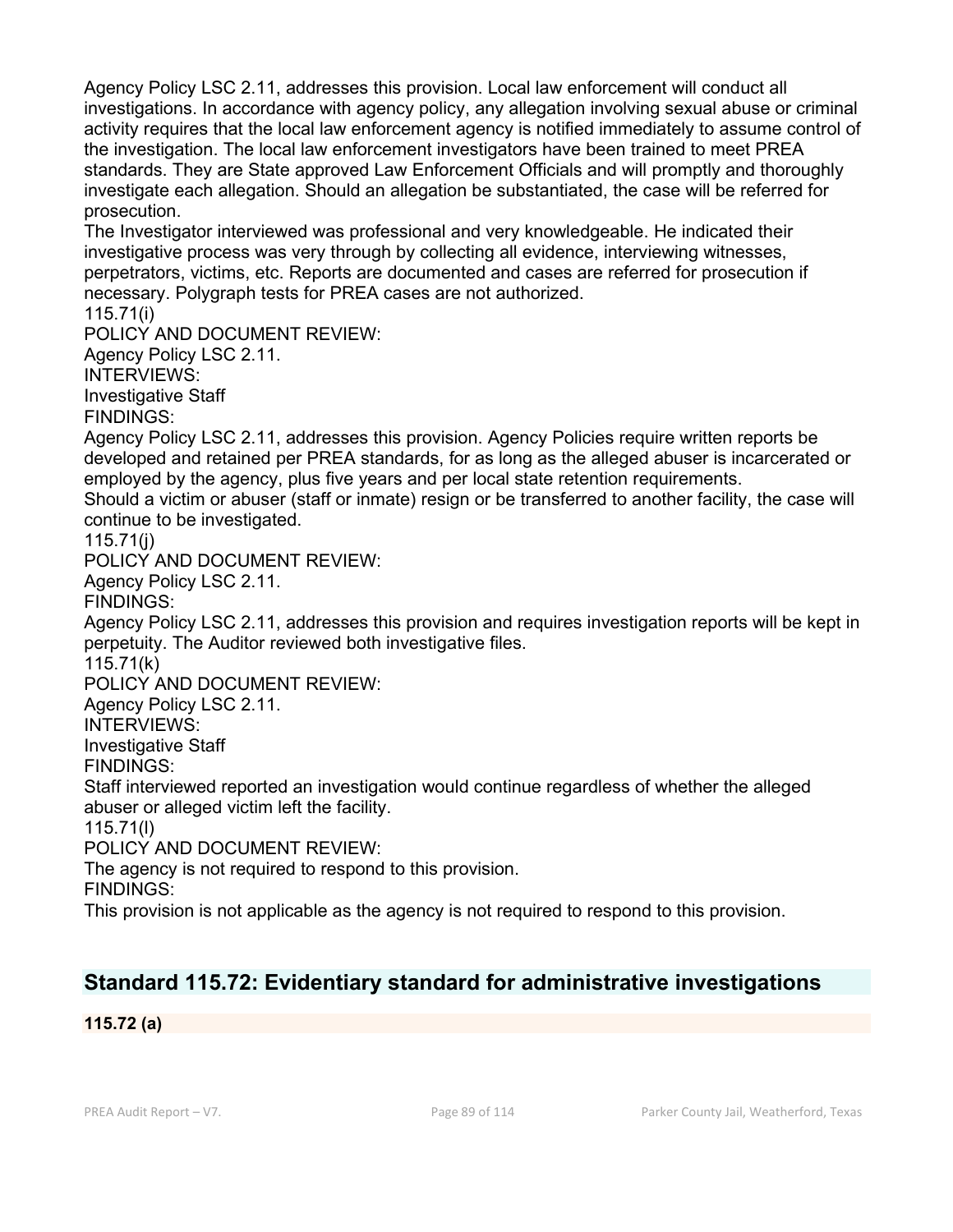Is it true that the agency does not impose a standard higher than a preponderance of the evidence in determining whether allegations of sexual abuse or sexual harassment are substantiated? ⊠ Yes □ No

## **Auditor Overall Compliance Determination**

☐ **Exceeds Standard** (*Substantially exceeds requirement of standards*)

- ☒ **Meets Standard** (*Substantial compliance; complies in all material ways with the standard for the relevant review period*)
- ☐ **Does Not Meet Standard** (*Requires Corrective Action*)

115.72(a) POLICY AND DOCUMENT REVIEW: Agency Policy LSC 2.11. Investigative files. INTERVIEWS: Investigative Staff. FINDINGS:

Agency Policy LSC 2.11, address this provision. A review of past investigative files indicated the proper standard was used in determining that the allegations were founded/substantiated. Staff reported the standard of evidence used to substantiate allegations is the preponderance of the evidence.

# **Standard 115.73: Reporting to inmates**

**115.73 (a)**

 Following an investigation into an inmate's allegation that he or she suffered sexual abuse in an agency facility, does the agency inform the inmate as to whether the allegation has been determined to be substantiated, unsubstantiated, or unfounded?  $\boxtimes$  Yes  $\Box$  No

# **115.73 (b)**

 If the agency did not conduct the investigation into an inmate's allegation of sexual abuse in an agency facility, does the agency request the relevant information from the investigative agency in order to inform the inmate? (N/A if the agency/facility is responsible for conducting administrative and criminal investigations.)  $\Box$  Yes  $\Box$  No  $\boxtimes$  NA

## **115.73 (c)**

 Following an inmate's allegation that a staff member has committed sexual abuse against the inmate, unless the agency has determined that the allegation is unfounded, or unless the inmate has been released from custody, does the agency subsequently inform the inmate whenever: The staff member is no longer posted within the inmate's unit?  $\boxtimes$  Yes  $\Box$  No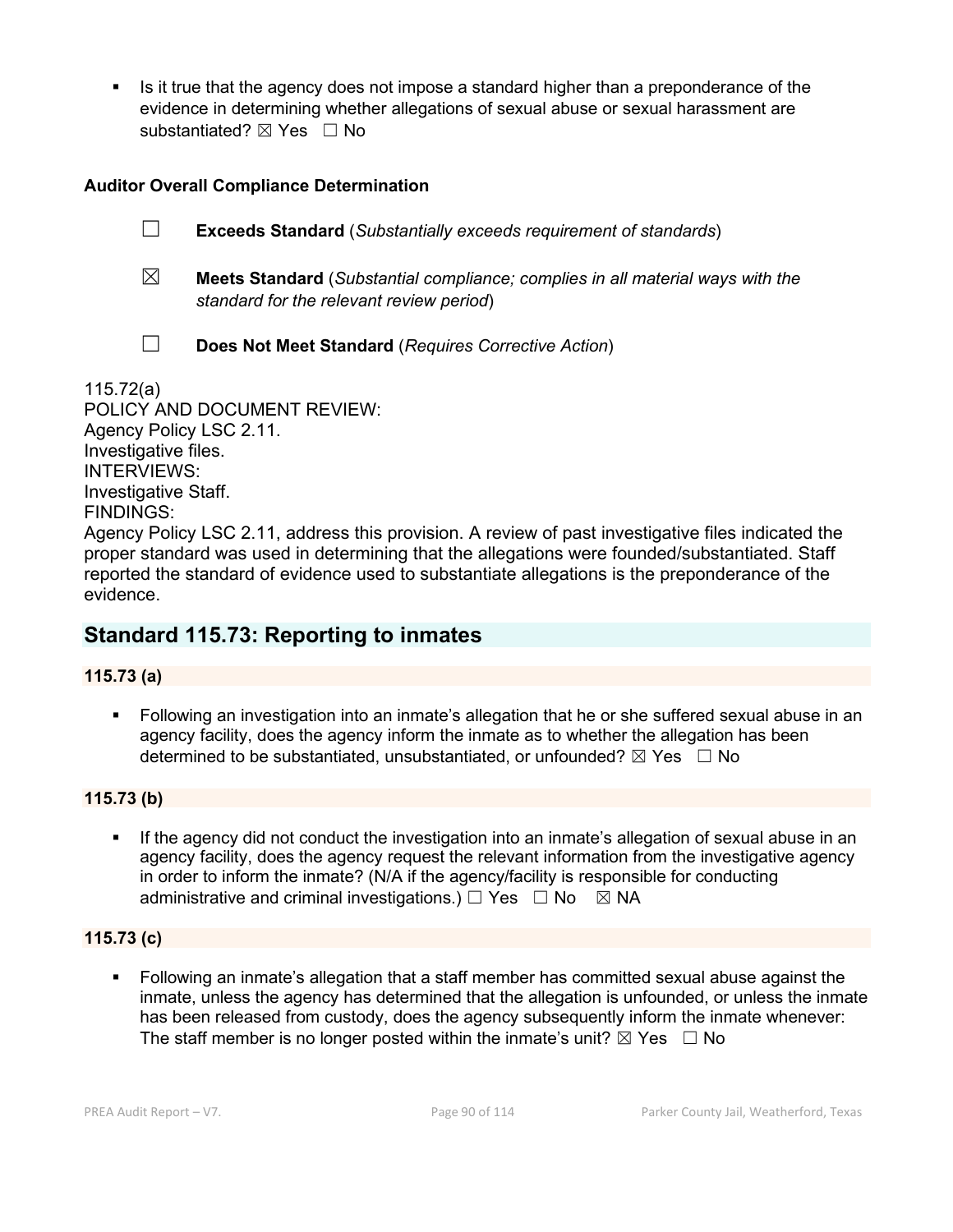- Following an inmate's allegation that a staff member has committed sexual abuse against the inmate, unless the agency has determined that the allegation is unfounded, or unless the inmate has been released from custody, does the agency subsequently inform the inmate whenever: The staff member is no longer employed at the facility?  $\boxtimes$  Yes  $\Box$  No
- Following an inmate's allegation that a staff member has committed sexual abuse against the inmate, unless the agency has determined that the allegation is unfounded, or unless the inmate has been released from custody, does the agency subsequently inform the inmate whenever: The agency learns that the staff member has been indicted on a charge related to sexual abuse in the facility?  $\boxtimes$  Yes  $\Box$  No
- Following an inmate's allegation that a staff member has committed sexual abuse against the inmate, unless the agency has determined that the allegation is unfounded, or unless the inmate has been released from custody, does the agency subsequently inform the inmate whenever: The agency learns that the staff member has been convicted on a charge related to sexual abuse within the facility?  $\boxtimes$  Yes  $\Box$  No

### **115.73 (d)**

- Following an inmate's allegation that he or she has been sexually abused by another inmate, does the agency subsequently inform the alleged victim whenever: The agency learns that the alleged abuser has been indicted on a charge related to sexual abuse within the facility?  $\boxtimes$  Yes  $\Box$  No
- Following an inmate's allegation that he or she has been sexually abused by another inmate, does the agency subsequently inform the alleged victim whenever: The agency learns that the alleged abuser has been convicted on a charge related to sexual abuse within the facility?  $\boxtimes$  Yes  $\Box$  No

### **115.73 (e)**

Does the agency document all such notifications or attempted notifications?  $\boxtimes$  Yes  $\Box$  No

### **115.73 (f)**

Auditor is not required to audit this provision.

### **Auditor Overall Compliance Determination**

- 
- ☐ **Exceeds Standard** (*Substantially exceeds requirement of standards*)
- ☒ **Meets Standard** (*Substantial compliance; complies in all material ways with the standard for the relevant review period*)
- 
- ☐ **Does Not Meet Standard** (*Requires Corrective Action*)

115.73(a) POLICY AND DOCUMENT REVIEW: Agency Policy LSC 2.11.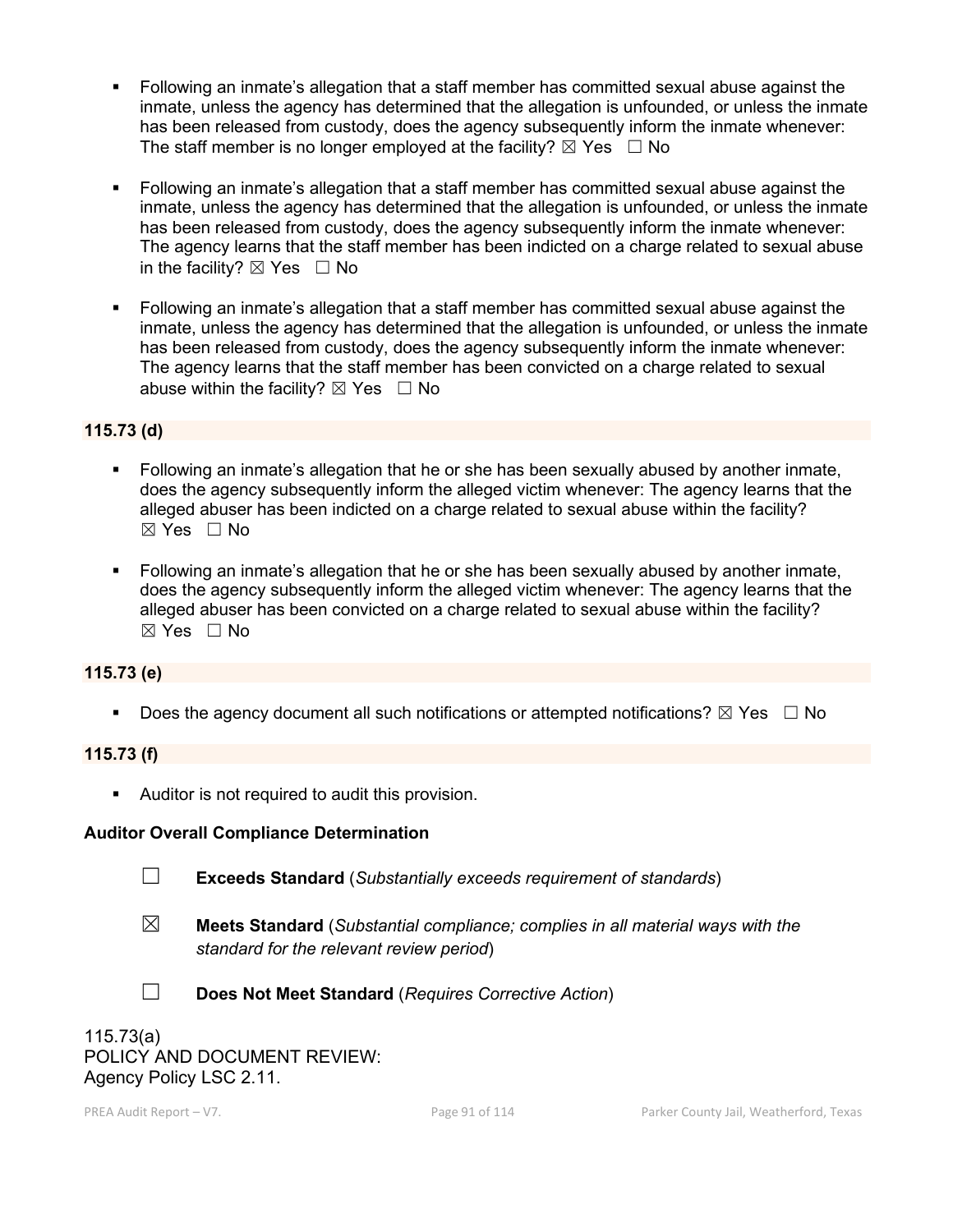INTERVIEWS:

Warden.

Investigative staff.

FINDINGS:

Agency Policy LSC 2.11, addresses this provision and requires notification for both sexual abuse and sexual harassment investigations. Staff interviewed reported the inmate would be notified in verbally/in writing. The agency policy requirements to notify the inmate on the outcome of sexual harassment investigations meets the standard requirements.

115.73(b)

POLICY AND DOCUMENT REVIEW:

Agency Policy LSC 2.11.

FINDINGS:

The agency contacts the local law enforcement agency to conduct investigations on all PREA related allegations.

115.73(c)

POLICY AND DOCUMENT REVIEW:

Agency Policy LSC 2.11. Staff reported there has been three (3) substantiated or unsubstantiated complaints of sexual abuse committed by a staff member, contractor, intern, or volunteer against an inmate in the past 12 months.

INTERVIEWS:

Random Inmates.

FINDINGS:

Agency Policy LSC 2.11, addresses this provision. Staff to inmate case files were reviewed and they were properly investigated in accordance with PREA protocols and proper action was completed. All accused staff were immediately removed from all inmate contact.

115.73(d)

POLICY AND DOCUMENT REVIEW:

Agency Policy LSC 2.11.

Investigative Files

INTERVIEWS:

Random Inmates.

Inmate who reported sexual harassment prior to audit period.

FINDINGS:

Agency Policy LSC 2.11, addresses this provision. Agency policy that requires that the inmate be informed of the outcome of the investigation of all sexual abuse/harassment complaints that the inmate has filed. In the past 12 months, three (3) allegations from an inmate about staff was investigated. By policy all investigations were completed, and the inmate was informed in writing of the result of the investigation. The report was documented. For complaints directed towards staff, the inmate was advised as to staff relocation, no longer employed, whether staff member has been indicted or convicted.

115.73(e)

POLICY AND DOCUMENT REVIEW:

Agency Policy LSC 2.11.

Investigative files.

FINDINGS:

Agency Policy LSC 2.11, addresses this provision. A review of the investigative files reflected local law enforcement conducts all criminal investigations. In the past 12 months, (5) allegations from inmates about inmates were investigated administratively by a facility investigator or criminally by an external local law enforcement entity.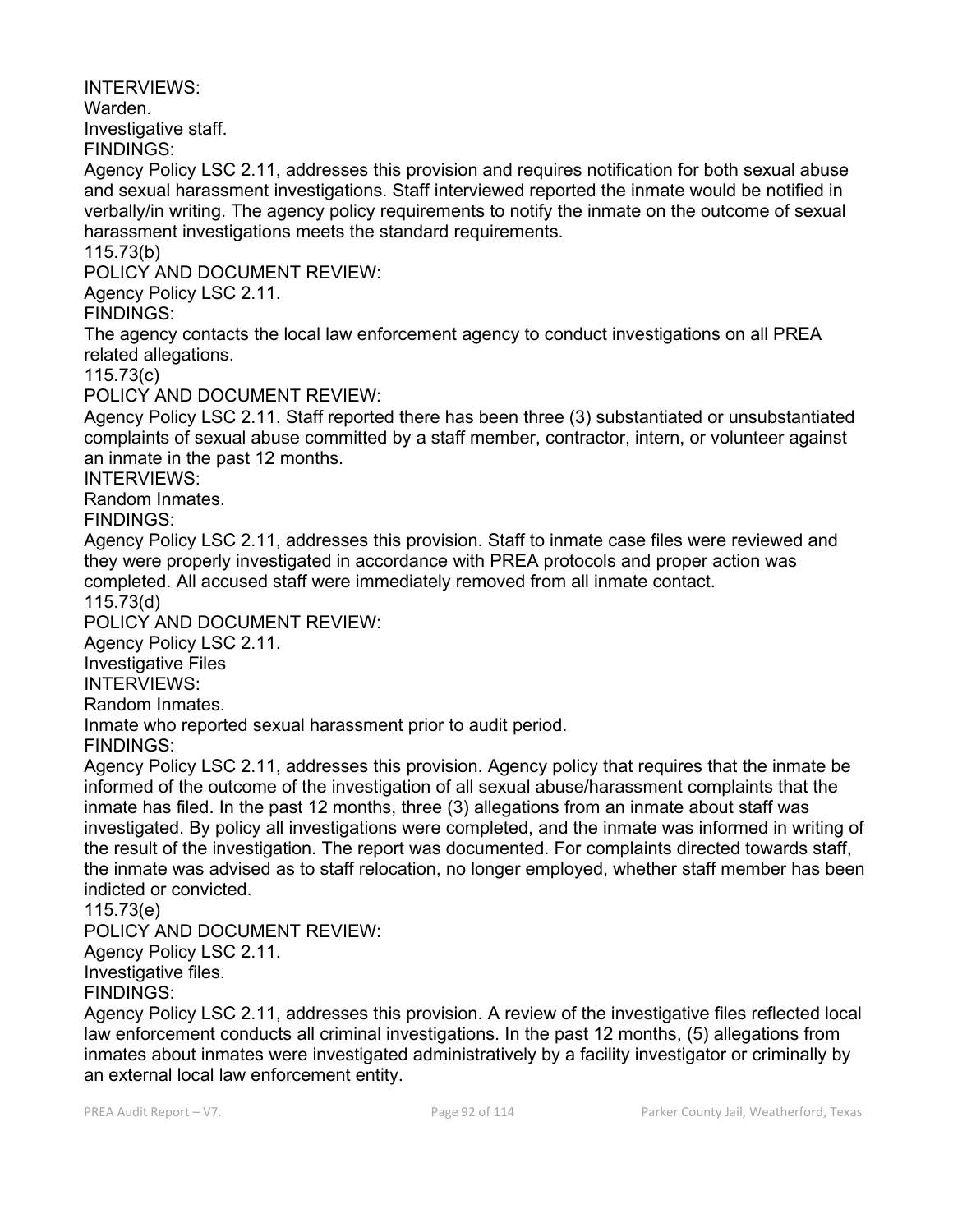# **DISCIPLINE**

# **Standard 115.76: Disciplinary sanctions for staff**

# **115.76 (a)**

 Are staff subject to disciplinary sanctions up to and including termination for violating agency sexual abuse or sexual harassment policies?  $\boxtimes$  Yes  $\Box$  No

### **115.76 (b)**

 Is termination the presumptive disciplinary sanction for staff who have engaged in sexual abuse? ☒ Yes ☐ No

### **115.76 (c)**

 Are disciplinary sanctions for violations of agency policies relating to sexual abuse or sexual harassment (other than actually engaging in sexual abuse) commensurate with the nature and circumstances of the acts committed, the staff member's disciplinary history, and the sanctions imposed for comparable offenses by other staff with similar histories?  $\boxtimes$  Yes  $\Box$  No

### **115.76 (d)**

- Are all terminations for violations of agency sexual abuse or sexual harassment policies, or resignations by staff who would have been terminated if not for their resignation, reported to: Law enforcement agencies (unless the activity was clearly not criminal)?  $\boxtimes$  Yes  $\Box$  No
- Are all terminations for violations of agency sexual abuse or sexual harassment policies, or resignations by staff who would have been terminated if not for their resignation, reported to: Relevant licensing bodies?  $\boxtimes$  Yes  $\Box$  No

## **Auditor Overall Compliance Determination**

- ☐ **Exceeds Standard** (*Substantially exceeds requirement of standards*)
- ☒ **Meets Standard** (*Substantial compliance; complies in all material ways with the standard for the relevant review period*)
- ☐ **Does Not Meet Standard** (*Requires Corrective Action*)

115.76(a) POLICY AND DOCUMENT REVIEW: Agency Policy LSC 2.11. Agency Policy LSC 2.11. FINDINGS: The agency contacts the local law enforcement agency to conduct criminal investigations on PREA related allegations. FINDINGS: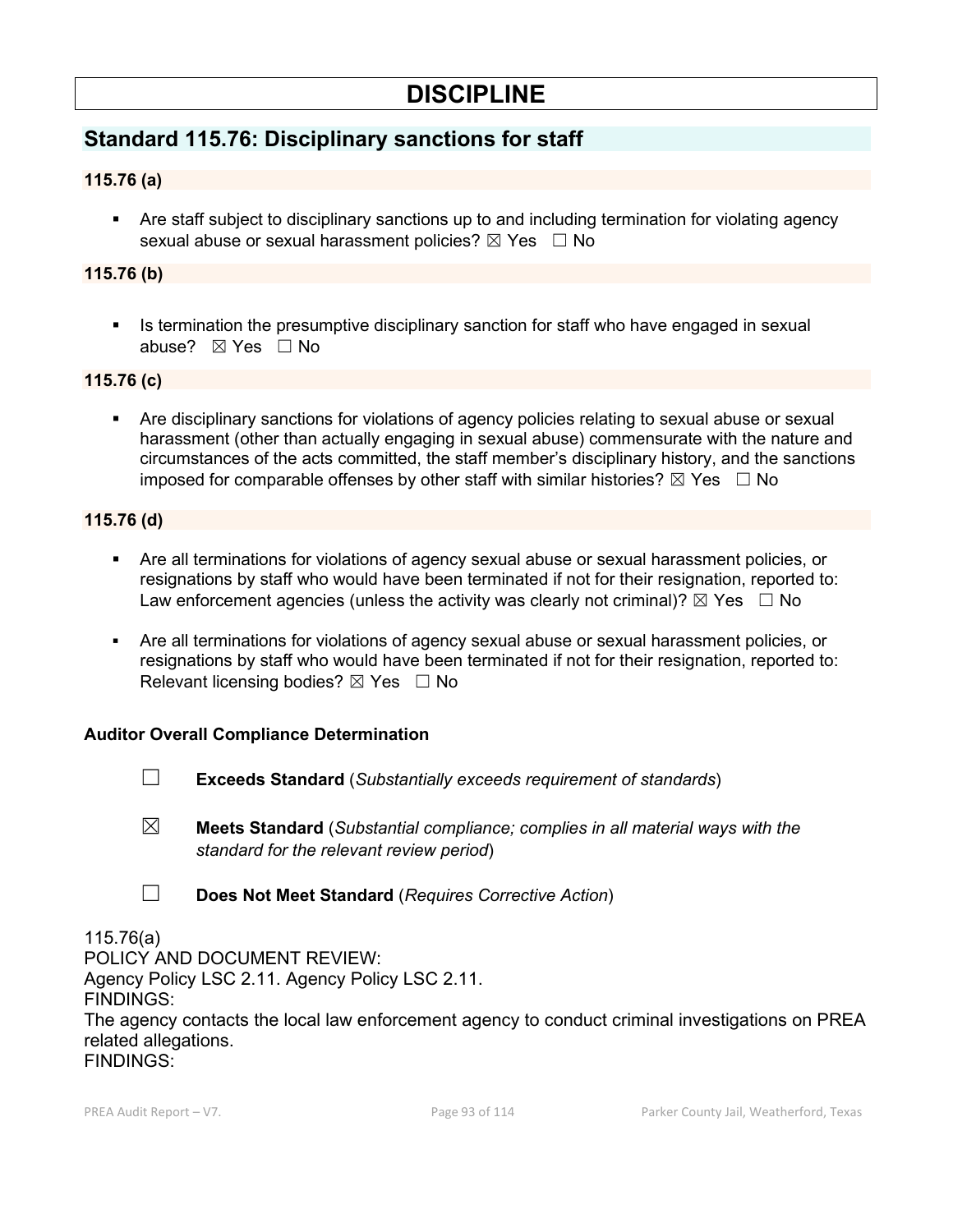Agency Policy LSC 2.11, addresses this provision. The audited agency has disciplinary sanctions for staff up to and including termination for violating sexual abuse and sexual harassment policies. The facility reported zero cases where an employee was terminated for sexual harassment of an inmate and (0) cases where a staff member was reported to law enforcement for violating sexual abuse or harassment policies.

115.76(b)

POLICY AND DOCUMENT REVIEW:

Agency Policy LSC 2.11. The agency reported there has been zero staff that have violated agency sexual abuse or sexual harassment policies in the past 12 months.

FINDINGS:

Agency Policy LSC 2.11, addresses this provision. Three (3) staff members were investigated for possible PREA violations.

115.76(c)

POLICY AND DOCUMENT REVIEW:

Agency LSC 2.11. The agency reported there has been zero staff that have been disciplined for violation of agency sexual abuse or sexual harassment policies in the past 12 months. FINDINGS:

Agency Policy LSC 2.11, addresses this provision. Three (3) staff members were investigated for possible PREA violations.

115.76(d)

POLICY AND DOCUMENT REVIEW:

Agency Policy LSC 2.11. The agency reported there has been zero staff that have been disciplined for violation of agency sexual abuse or sexual harassment policies in the past 12 months. FINDINGS:

Agency Policy LSC 2.11, addresses this provision. Three (3) staff members were investigated for possible PREA violations. Zero staff were disciplined for violating agency sexual abuse or sexual harassment policies.

# **Standard 115.77: Corrective action for contractors and volunteers**

**115.77 (a)**

- Is any contractor or volunteer who engages in sexual abuse prohibited from contact with inmates? ☒ Yes ☐ No
- Is any contractor or volunteer who engages in sexual abuse reported to: Law enforcement agencies (unless the activity was clearly not criminal)?  $\boxtimes$  Yes  $\Box$  No
- Is any contractor or volunteer who engages in sexual abuse reported to: Relevant licensing bodies? ⊠ Yes □ No

#### **115.77 (b)**

 In the case of any other violation of agency sexual abuse or sexual harassment policies by a contractor or volunteer, does the facility take appropriate remedial measures, and consider whether to prohibit further contact with inmates?  $\boxtimes$  Yes  $\Box$  No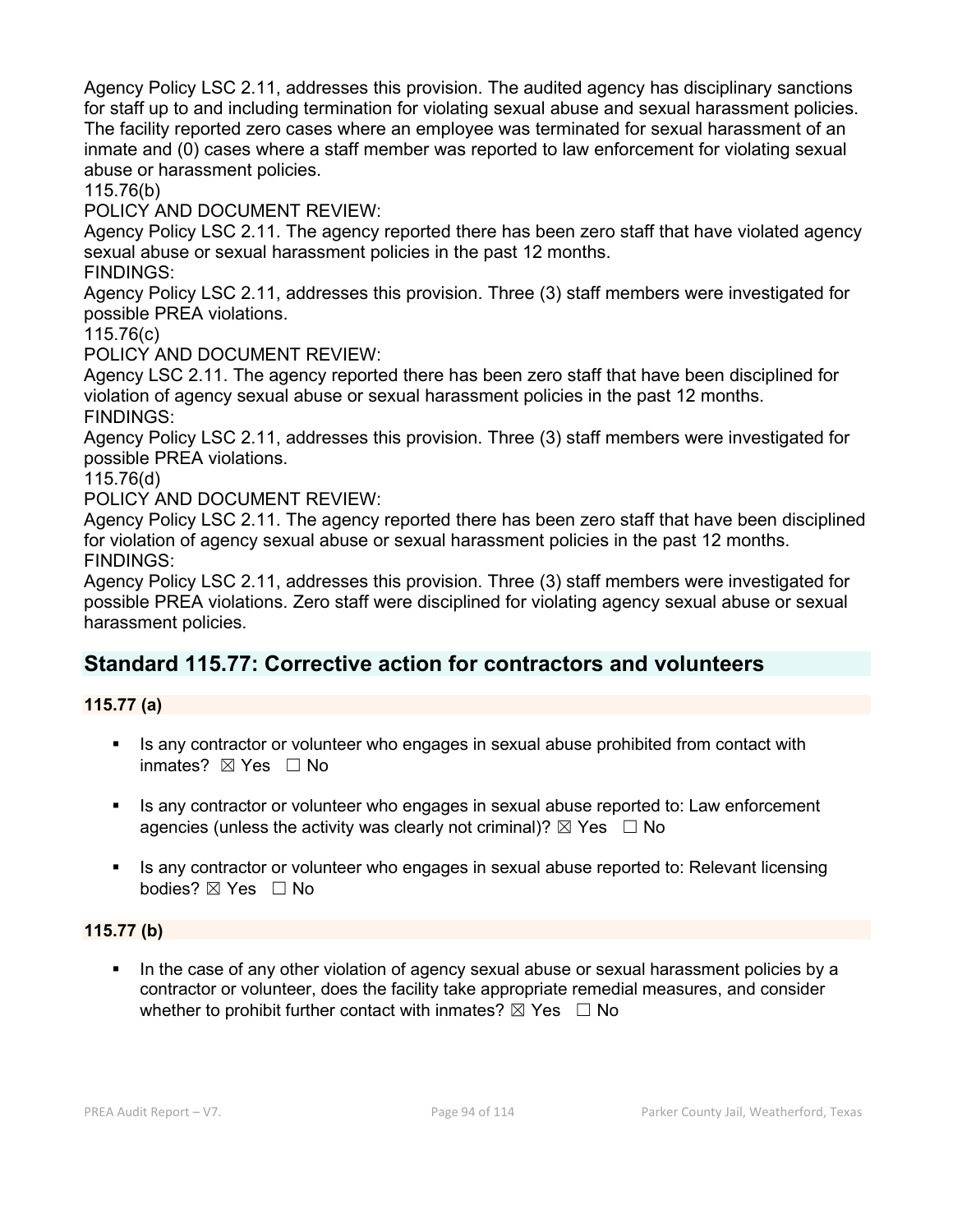### **Auditor Overall Compliance Determination**

- ☐ **Exceeds Standard** (*Substantially exceeds requirement of standards*)
- ☒ **Meets Standard** (*Substantial compliance; complies in all material ways with the standard for the relevant review period*)

☐ **Does Not Meet Standard** (*Requires Corrective Action*)

### 115.77(a)

### POLICY AND DOCUMENT REVIEW:

Agency Policy LSC 2.11. The agency reported there had been (0) contractors or volunteers reported to law enforcement agencies and relevant licensing bodies for engaging in sexual abuse of inmates in the past 12 months.

FINDINGS:

Agency Policy LSC 2.11, address this provision. The agency reported there had been (0) contractors or volunteers reported to law enforcement agencies and relevant licensing bodies for engaging in sexual abuse of inmates in the past 12 months, therefore there was no documentation to review specific to this provision.

115.77(b) POLICY AND DOCUMENT REVIEW: Agency Policy LSC 2.11. INTERVIEWS: Warden Random Staff FINDINGS:

Agency Policy LSC 2.11. The agency reported there had been (0) contractors or volunteers reported for engaging in sexual abuse of inmates in the past 12 months, therefore there was no documentation to review specific to this provision. Staff interviewed reported any allegations of sexual abuse of inmates by contractors or volunteers would be treated the same as if they were regular staff. Agency personnel with the need to know would be notified, who would then contact the contractor's point of contact and cease the contract with the contractor. Both volunteers and contractors would be prohibited from having further contact with inmates.

# **Standard 115.78: Disciplinary sanctions for inmates**

### **115.78 (a)**

 Following an administrative finding that an inmate engaged in inmate-on-inmate sexual abuse, or following a criminal finding of guilt for inmate-on-inmate sexual abuse, are inmates subject to disciplinary sanctions pursuant to a formal disciplinary process?  $\boxtimes$  Yes  $\Box$  No

### **115.78 (b)**

 Are sanctions commensurate with the nature and circumstances of the abuse committed, the inmate's disciplinary history, and the sanctions imposed for comparable offenses by other inmates with similar histories?  $\boxtimes$  Yes  $\Box$  No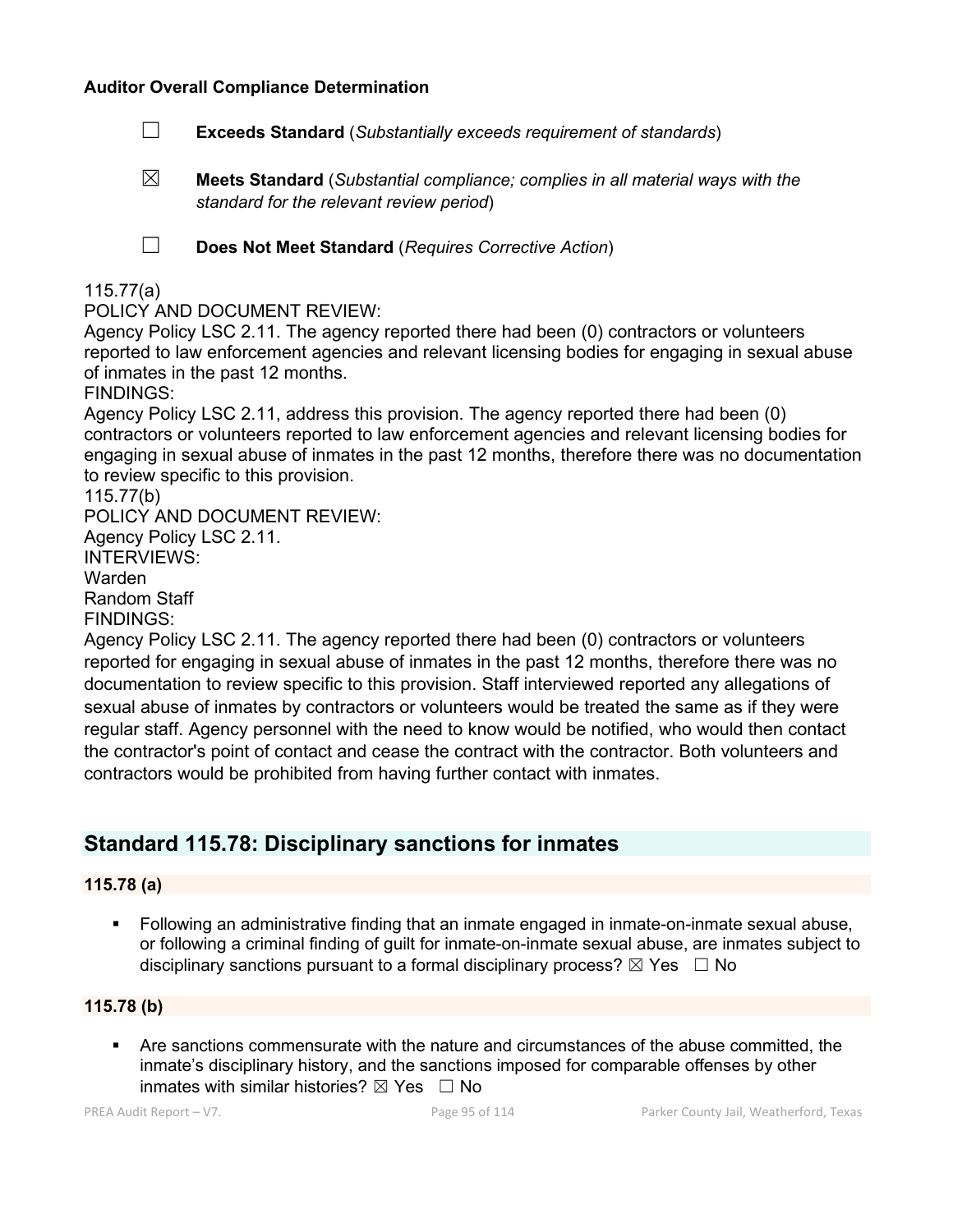### **115.78 (c)**

 When determining what types of sanction, if any, should be imposed, does the disciplinary process consider whether an inmate's mental disabilities or mental illness contributed to his or her behavior?  $\nabla$  Yes  $\Box$  No

### **115.78 (d)**

 If the facility offers therapy, counseling, or other interventions designed to address and correct underlying reasons or motivations for the abuse, does the facility consider whether to require the offending inmate to participate in such interventions as a condition of access to programming and other benefits?  $\boxtimes$  Yes  $\Box$  No

### **115.78 (e)**

**Does the agency discipline an inmate for sexual contact with staff only upon a finding that the** staff member did not consent to such contact?  $\boxtimes$  Yes  $\Box$  No

### **115.78 (f)**

 For the purpose of disciplinary action does a report of sexual abuse made in good faith based upon a reasonable belief that the alleged conduct occurred NOT constitute falsely reporting an incident or lying, even if an investigation does not establish evidence sufficient to substantiate the allegation?  $\boxtimes$  Yes  $\Box$  No

### **115.78 (g)**

**If the agency prohibits all sexual activity between inmates, does the agency always refrain from** considering non-coercive sexual activity between inmates to be sexual abuse? (N/A if the agency does not prohibit all sexual activity between inmates.)  $\boxtimes$  Yes  $\Box$  No  $\Box$  NA

#### **Auditor Overall Compliance Determination**

- ☐ **Exceeds Standard** (*Substantially exceeds requirement of standards*)
- ☒ **Meets Standard** (*Substantial compliance; complies in all material ways with the standard for the relevant review period*)
- ☐ **Does Not Meet Standard** (*Requires Corrective Action*)

#### 115.78(a)

POLICY AND DOCUMENT REVIEW:

Agency Policy LSC 2.11. Inmate Orientation Packet. Inmate Handbook.

FINDINGS:

Agency Policy LSC 2.11, address this provision. The Inmate Orientation Packet and Inmate Handbook, provide information related to the Code of Conduct and Progressive Disciplinary Sanctions, including sanctions pertaining to sexual abuse and sexual harassment. 115.78(b)

POLICY AND DOCUMENT REVIEW: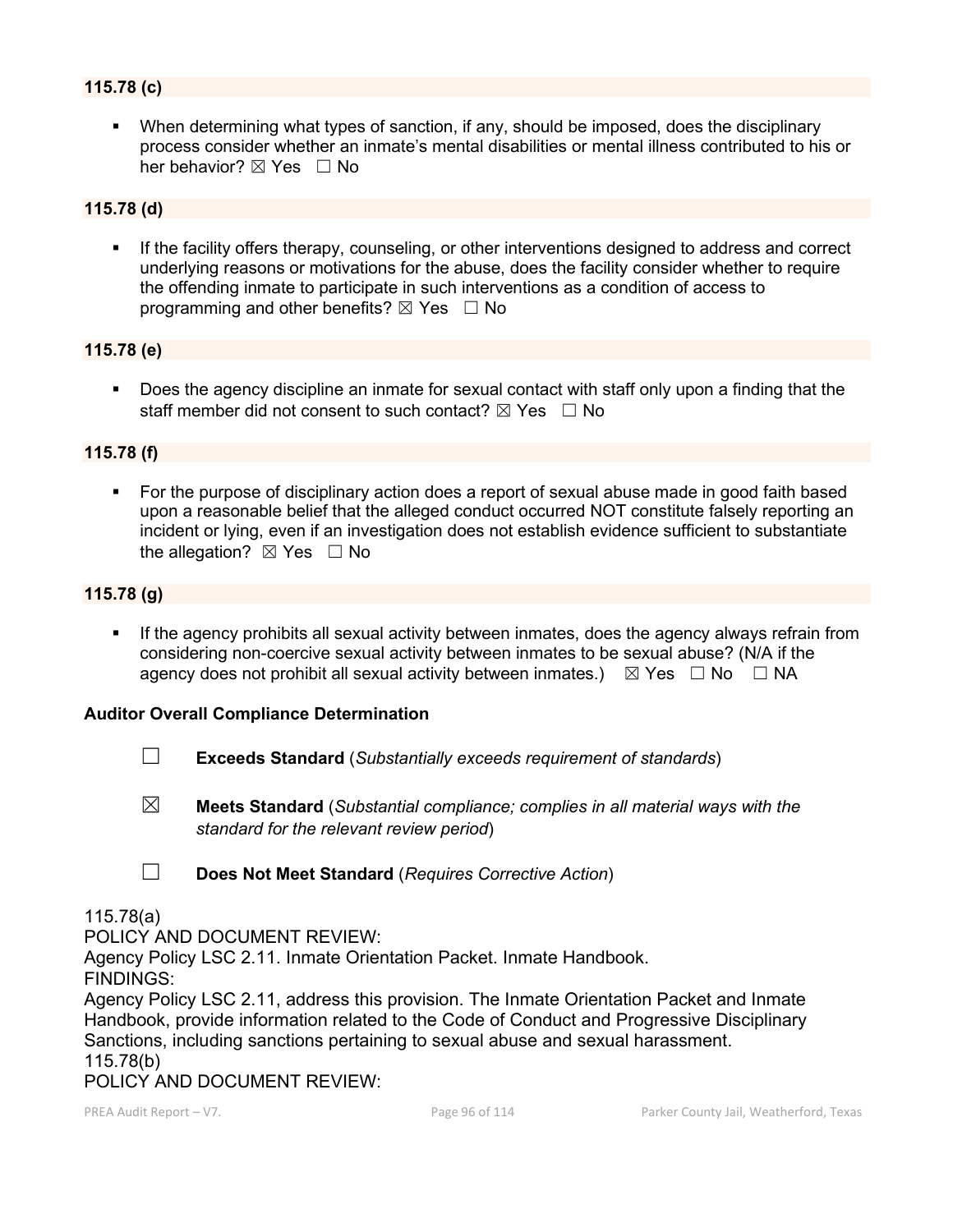Agency Policy LSC 2.11. The agency reported there were (0) incidents of Inmate-on-Inmate abusive sexual contact allegation with a finding of guilt. The agency reported there has been zero inmates placed in restrictive housing for inmate-on-inmate sexual abuse or harassment as a disciplinary sanction in the past 12 months.

INTERVIEWS:

Warden

Medical and Mental Health Staff Restrictive Housing Staff

FINDINGS:

Agency Policy LSC 2.11, address this provision. The agency reported there were (0) incidents of Inmate-on-Inmate abusive sexual contact allegation with a finding of guilt, documentation reviewed showed all proper PREA protocols are in the policy, and this facility meets this provision. Staff interviewed reported an inmate-on-inmate sexual abuse incident would be considered a major rule violation and could result in disciplinary restrictive housing. The sanction would be referred for supervisory review and approval.

115.78(c)

POLICY AND DOCUMENT REVIEW: Agency Policy LSC 2.11. INTERVIEWS: Warden Medical and Mental Health Staff Restrictive Housing Staff FINDINGS:

Agency Policy LSC 2.11, address this provision. The agency reported there were (0) incidents of Inmate-on-Inmate abusive sexual contact allegation with a finding of guilt, documentation reviewed showed all proper PREA protocols are in the policy, and this facility meets this provision. Staff interviewed reported an inmate-on-inmate sexual abuse incident would be considered a major rule

violation and could result in disciplinary restrictive housing. The sanction would be referred for supervisory review and approval.

115.78(d)

POLICY AND DOCUMENT REVIEW: Agency Policy LSC 2.11.

INTERVIEWS:

Medical and Mental Health Staff FINDINGS:

Agency Policy LSC 2.11, address this provision. Staff interviewed reported the offending inmate is offered therapy, counseling, or other intervention services, but would not require the inmate's participation as a condition of access to any rewards-based behavior management system or programming or education.

115.78(e)(f)(g)

POLICY AND DOCUMENT REVIEW:

Agency Policy LSC 2.11.

FINDINGS:

Agency Policy LSC 2.11, address this provision. The agency reported there were (0) incidents of Inmate-on-Inmate abusive sexual contact allegation with a finding of guilt. Staff interviewed reported an inmate-on-inmate sexual abuse incident would be considered a major rule violation and could result in disciplinary restrictive housing. The sanction would be referred for supervisory review and approval.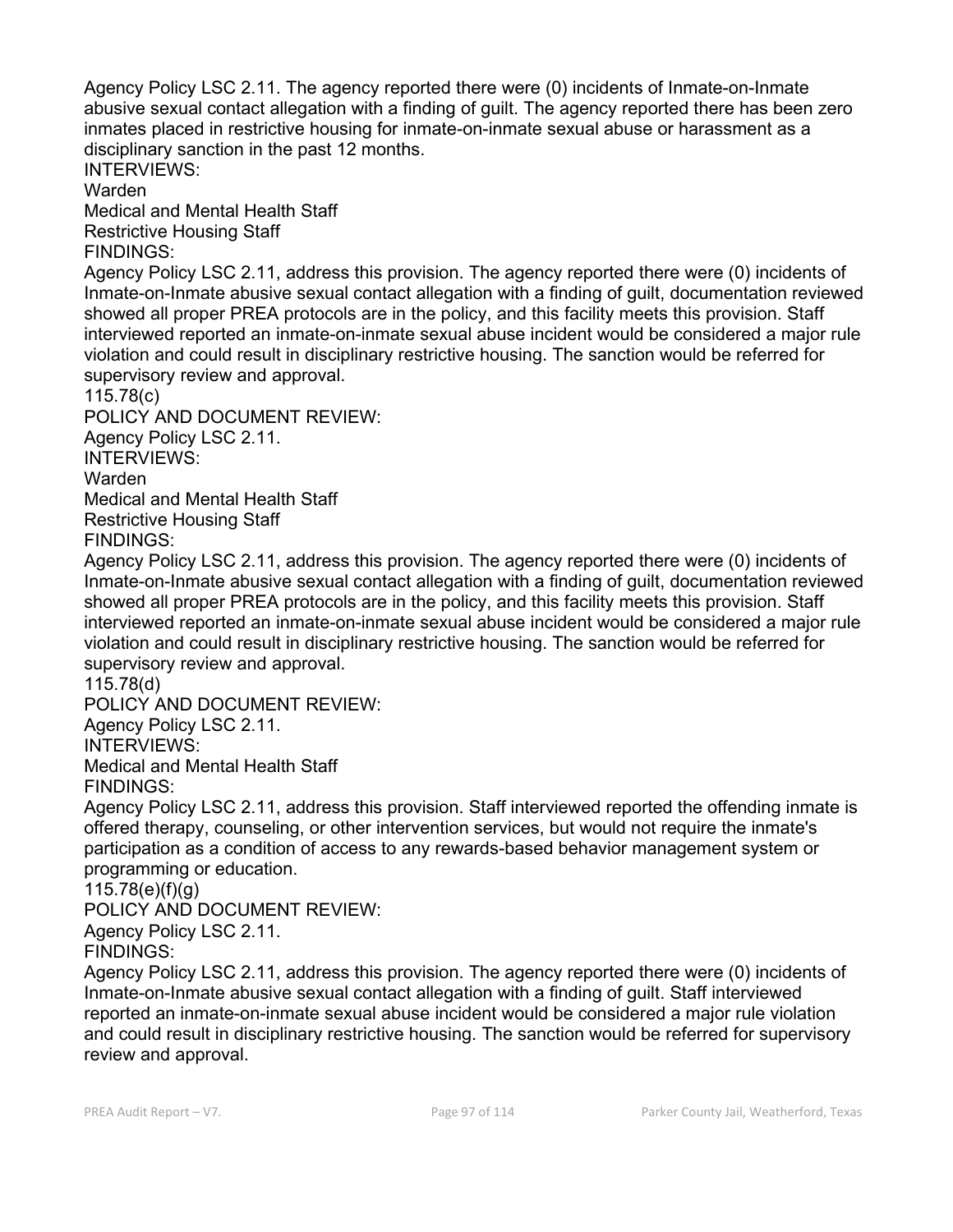# **MEDICAL AND MENTAL CARE**

# **Standard 115.81: Medical and mental health screenings; history of sexual abuse**

## **115.81 (a)**

 If the screening pursuant to § 115.41 indicates that a prison inmate has experienced prior sexual victimization, whether it occurred in an institutional setting or in the community, do staff ensure that the inmate is offered a follow-up meeting with a medical or mental health practitioner within 14 days of the intake screening? (N/A if the facility is not a prison.)  $\Box$  Yes  $\Box$  No  $\boxtimes$  NA

## **115.81 (b)**

 If the screening pursuant to § 115.41 indicates that a prison inmate has previously perpetrated sexual abuse, whether it occurred in an institutional setting or in the community, do staff ensure that the inmate is offered a follow-up meeting with a mental health practitioner within 14 days of the intake screening? (N/A if the facility is not a prison.)  $\Box$  Yes  $\Box$  No  $\boxtimes$  NA

# **115.81 (c)**

If the screening pursuant to § 115.41 indicates that a jail inmate has experienced prior sexual victimization, whether it occurred in an institutional setting or in the community, do staff ensure that the inmate is offered a follow-up meeting with a medical or mental health practitioner within 14 days of the intake screening?  $\boxtimes$  Yes  $\Box$  No

### **115.81 (d)**

Is any information related to sexual victimization or abusiveness that occurred in an institutional setting strictly limited to medical and mental health practitioners and other staff as necessary to inform treatment plans and security management decisions, including housing, bed, work, education, and program assignments, or as otherwise required by Federal, State, or local law?  $\boxtimes$  Yes  $\Box$  No

## **115.81 (e)**

 Do medical and mental health practitioners obtain informed consent from inmates before reporting information about prior sexual victimization that did not occur in an institutional setting, unless the inmate is under the age of 18?  $\boxtimes$  Yes  $\Box$  No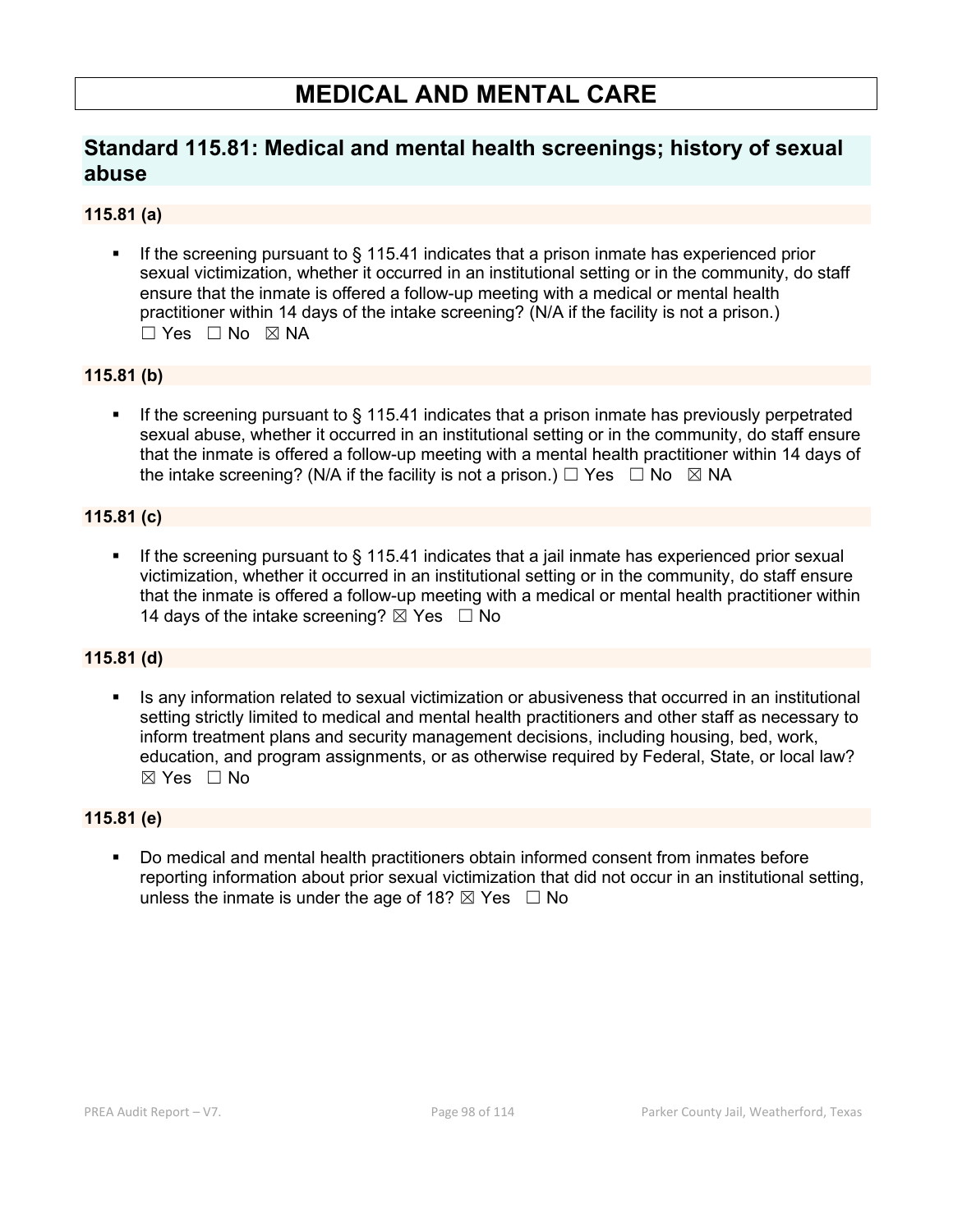### **Auditor Overall Compliance Determination**

- ☐ **Exceeds Standard** (*Substantially exceeds requirement of standards*)
- ☒ **Meets Standard** (*Substantial compliance; complies in all material ways with the standard for the relevant review period*)

☐ **Does Not Meet Standard** (*Requires Corrective Action*)

### 115.81(a)

POLICY AND DOCUMENT REVIEW:

Agency Policy LSC 2.11. The agency reported 100% of the inmates that disclosed prior victimization during screening were offered a follow up meeting with medical or a mental health practitioner.

Random selection of inmate files.

INTERVIEWS:

Inmates who Disclosed Sexual Victimization at Risk Screening.

Staff Responsible for Risk Screening.

FINDINGS:

Agency Policy LSC 2.11, address this provision. A review of the forms used by the agency demonstrate how the intake screening staff, medical and mental health staff document the followup services inmates with prior sexual victimization disclose during the screening process. Staff interviewed reported they work with the medical and mental health professionals by notifying them immediately which generates a referral. Inmates interviewed reported being referred to medical and mental health staff for follow-up. A review of the inmate files reflected the inmates did receive a follow-up meeting with medical and mental health practitioners as required.

115.81(b)

POLICY AND DOCUMENT REVIEW:

Agency Policy LSC 2.11. The agency reported 100% of the inmates who have previously perpetrated sexual abuse were offered a follow up meeting with a mental health practitioner. Randomly selected inmate files.

INTERVIEWS:

Staff Responsible for Risk Screening.

FINDINGS:

Agency Policy LSC 2.11, addresses this provision. Staff interviewed reported inmates are referred to mental health staff for follow-up. A review of a randomly selected inmate files reflected the inmate did receive a follow-up meeting with a mental health practitioner as required.

115.81(c)

POLICY AND DOCUMENT REVIEW:

Agency Policy LSC 2.11.

ONSITE REVIEW:

During the onsite review, the Auditor noted medical and mental health staff have designated space where staff can privately meet with inmates. Medical and Mental Health records are maintained separately and shared according to policy.

FINDINGS:

Agency Policy LSC 2.11, address this provision.

115.81(d) (e)

POLICY AND DOCUMENT REVIEW:

Agency Policy LSC 2.11.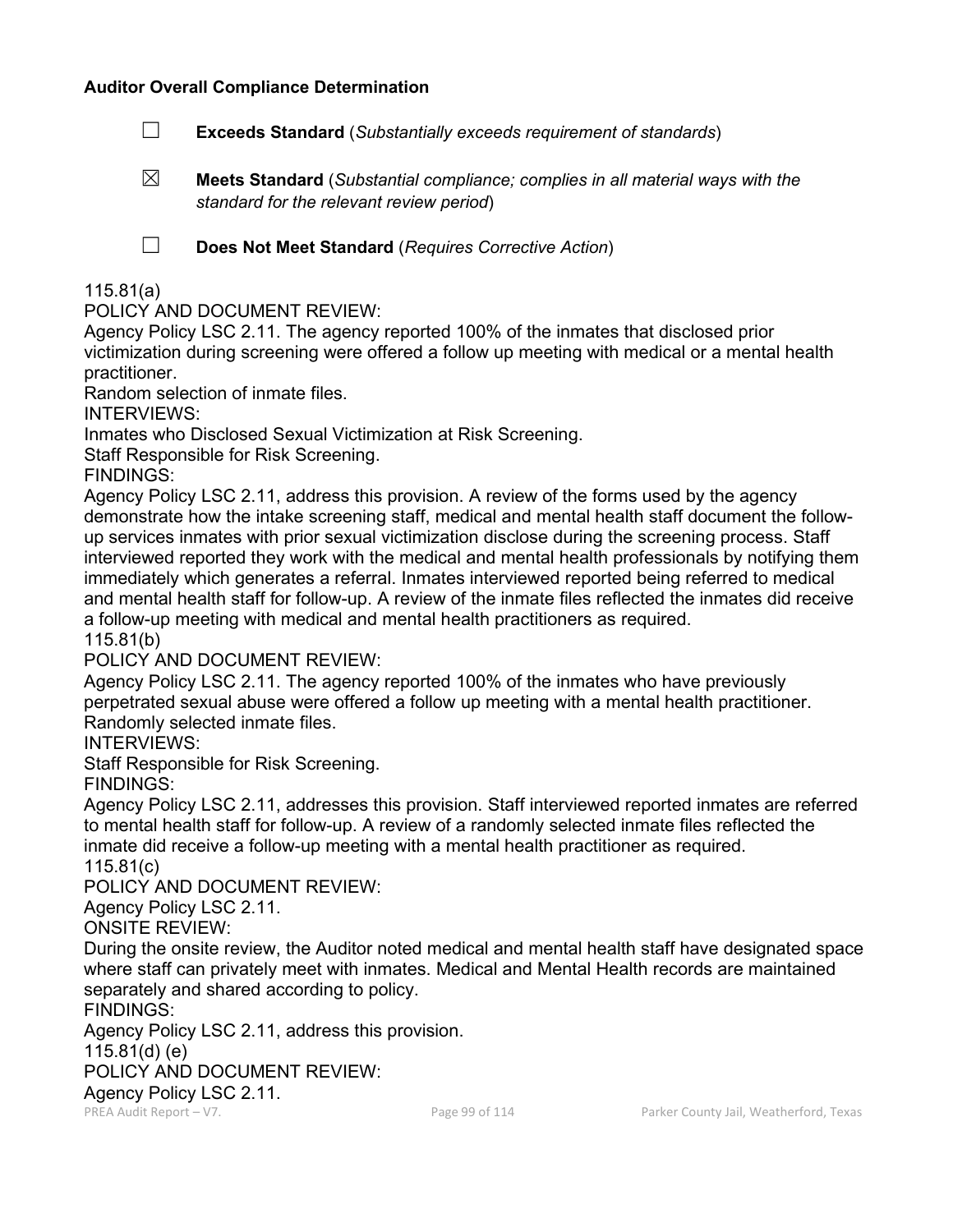INTERVIEWS: Medical and Mental Health Staff FINDINGS:

Agency Policy LSC 2.11, addresses this provision. Staff interviewed reported they use the consent form for inmates over 18 years of age. They would follow youthful inmate protocols for youthful inmates, in accordance with state laws. The information obtained is strictly limited and only shred with staff who have the need to know for safety and security purposes.

# **Standard 115.82: Access to emergency medical and mental health services**

### **115.82 (a)**

 Do inmate victims of sexual abuse receive timely, unimpeded access to emergency medical treatment and crisis intervention services, the nature and scope of which are determined by medical and mental health practitioners according to their professional judgment?  $\boxtimes$  Yes  $\Box$  No

### **115.82 (b)**

- If no qualified medical or mental health practitioners are on duty at the time a report of recent sexual abuse is made, do security staff first responders take preliminary steps to protect the victim pursuant to § 115.62?  $\boxtimes$  Yes  $\Box$  No
- Do security staff first responders immediately notify the appropriate medical and mental health practitioners? ⊠ Yes □ No

### **115.82 (c)**

 Are inmate victims of sexual abuse offered timely information about and timely access to emergency contraception and sexually transmitted infections prophylaxis, in accordance with professionally accepted standards of care, where medically appropriate?  $\boxtimes$  Yes  $\Box$  No

### **115.82 (d)**

 Are treatment services provided to the victim without financial cost and regardless of whether the victim names the abuser or cooperates with any investigation arising out of the incident? ☒ Yes ☐ No

#### **Auditor Overall Compliance Determination**

☐ **Exceeds Standard** (*Substantially exceeds requirement of standards*)

☒ **Meets Standard** (*Substantial compliance; complies in all material ways with the standard for the relevant review period*)



☐ **Does Not Meet Standard** (*Requires Corrective Action*)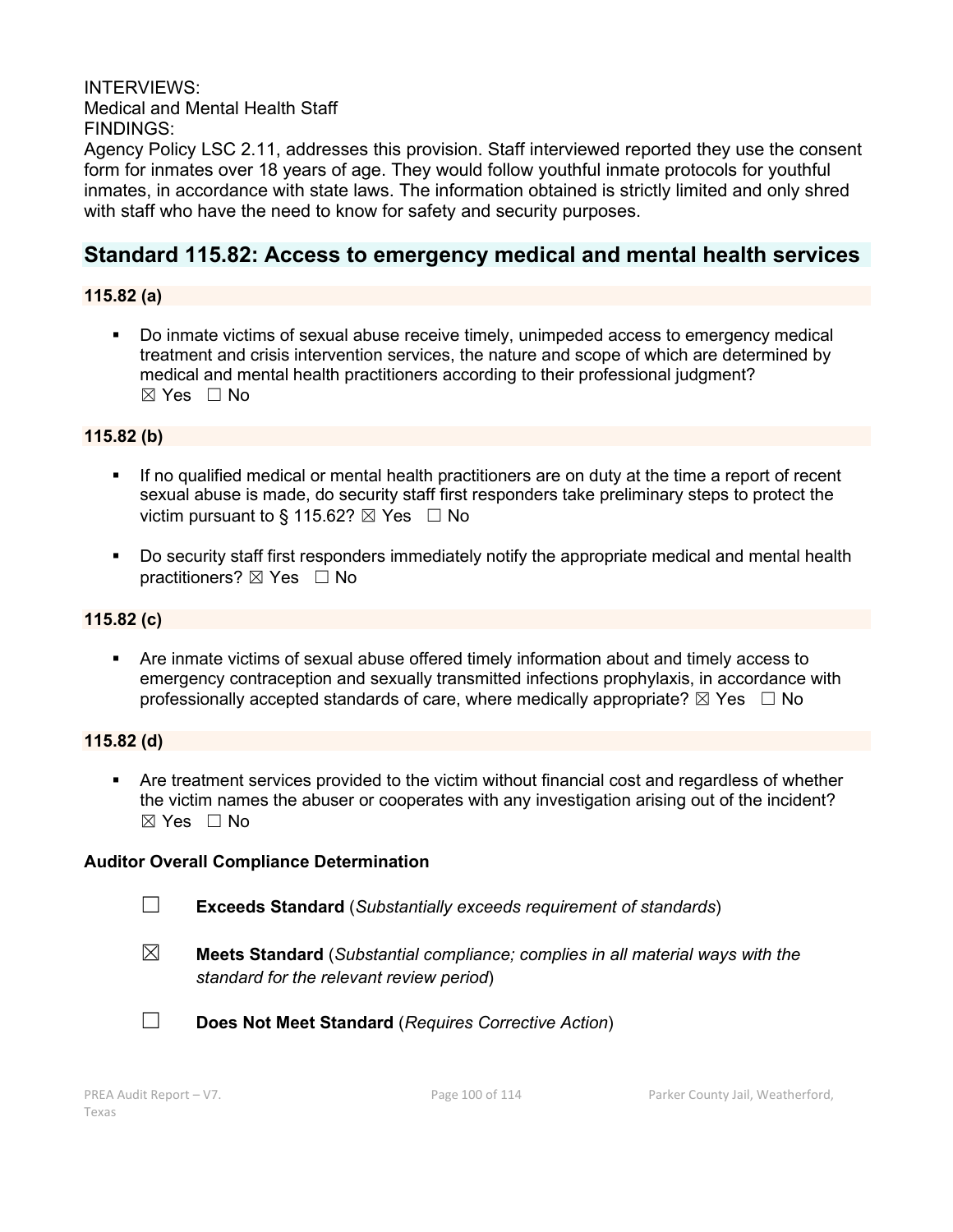115.82(a) POLICY AND DOCUMENT REVIEW: Agency Policy LSC 2.11. INTERVIEWS: Medical and Mental Health Staff Inmates who reported a sexual abuse. FINDINGS: Agency Policy LSC 2.11, addresses this provision. Staff interviewed reported inmates would be provided emergency medical treatment immediately and that the nature and scope of the services are determined according to their professional judgement. 115.82(b) POLICY AND DOCUMENT REVIEW: Agency Policy LSC 2.11. INTERVIEWS: Security Staff and Non-Security Staff First Responders. FINDINGS: Agency Policy LSC 2.11, requires staff to notify medical staff if they believe an inmate is actively experiencing a mental health crisis. Staff who were interviewed reported protective measures were taken for the alleged victim, and the victim was referred for counseling. 115.82(c) POLICY AND DOCUMENT REVIEW: Agency Policy LSC 2.11. INTERVIEWS: Medical and Mental Health Staff Inmates who reported a sexual abuse. FINDINGS: Agency Policy LSC 2.11, addresses this provision. Staff interviewed reported the required information and services would be provided immediately and unimpeded. 115.82(d) POLICY AND DOCUMENT REVIEW: Agency Policy LSC 2.11. FINDINGS: Agency Policy LSC 2.11, addresses this provision.

# **Standard 115.83: Ongoing medical and mental health care for sexual abuse victims and abusers**

## **115.83 (a)**

 Does the facility offer medical and mental health evaluation and, as appropriate, treatment to all inmates who have been victimized by sexual abuse in any prison, jail, lockup, or juvenile facility? ⊠ Yes □ No

## **115.83 (b)**

 Does the evaluation and treatment of such victims include, as appropriate, follow-up services, treatment plans, and, when necessary, referrals for continued care following their transfer to, or placement in, other facilities, or their release from custody?  $\boxtimes$  Yes  $\Box$  No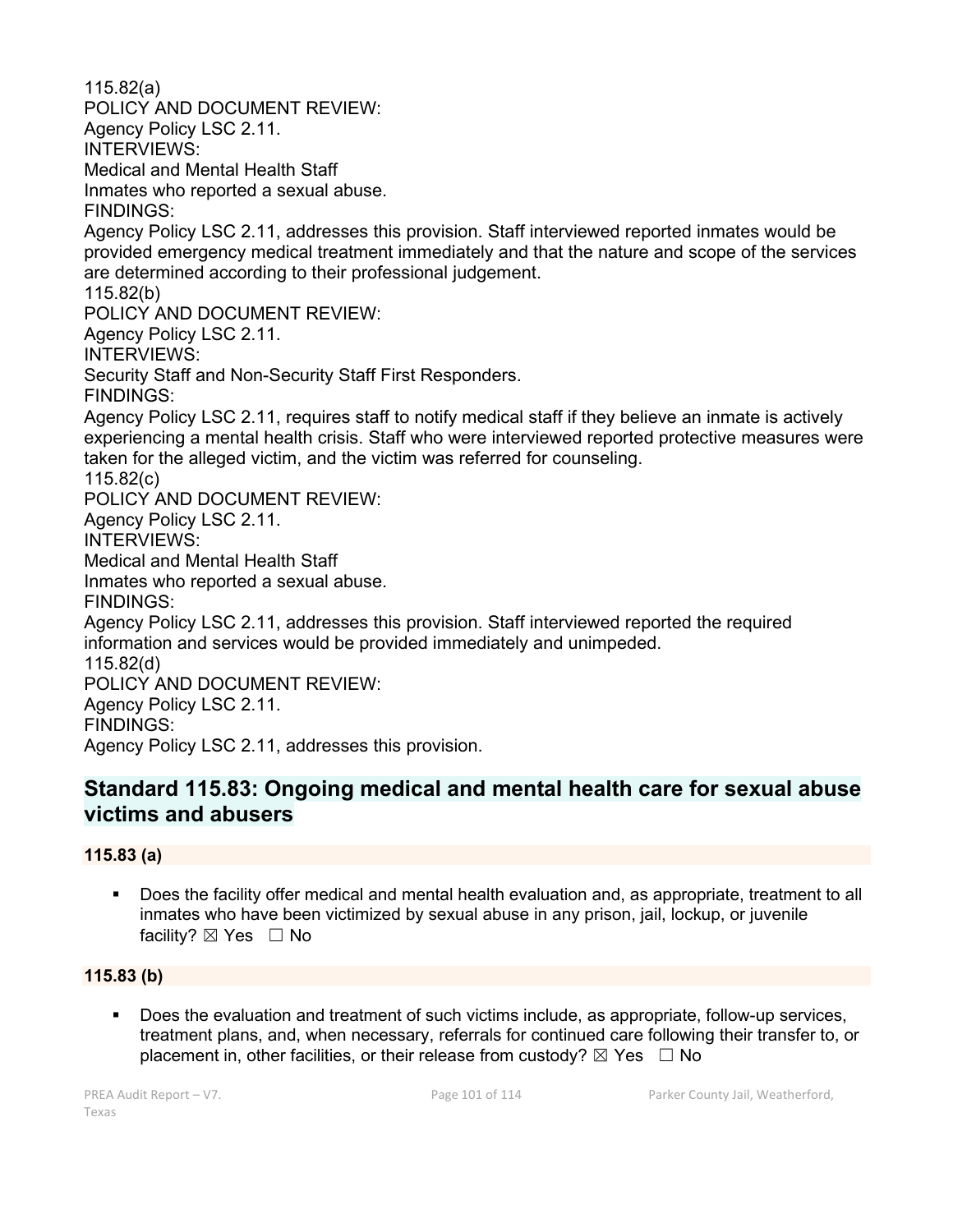## **115.83 (c)**

 Does the facility provide such victims with medical and mental health services consistent with the community level of care?  $\boxtimes$  Yes  $\Box$  No

### **115.83 (d)**

 Are inmate victims of sexually abusive vaginal penetration while incarcerated offered pregnancy tests? (N/A if "all-male" facility. *Note: in "all-male" facilities, there may be inmates who identify as transgender men who may have female genitalia. Auditors should be sure to know whether such individuals may be in the population and whether this provision may apply in specific circumstances.*) ⊠ Yes  $□$  No  $□$  NA

#### **115.83 (e)**

If pregnancy results from the conduct described in paragraph  $\S$  115.83(d), do such victims receive timely and comprehensive information about and timely access to all lawful pregnancyrelated medical services? (N/A if "all-male" facility. *Note: in "all-male" facilities, there may be inmates who identify as transgender men who may have female genitalia. Auditors should be sure to know whether such individuals may be in the population and whether this provision may apply in specific circumstances.*)  $\boxtimes$  Yes  $\Box$  No  $\Box$  NA

#### **115.83 (f)**

 Are inmate victims of sexual abuse while incarcerated offered tests for sexually transmitted infections as medically appropriate?  $\boxtimes$  Yes  $\Box$  No

### **115.83 (g)**

 Are treatment services provided to the victim without financial cost and regardless of whether the victim names the abuser or cooperates with any investigation arising out of the incident?  $\boxtimes$  Yes  $\Box$  No

### **115.83 (h)**

 If the facility is a prison, does it attempt to conduct a mental health evaluation of all known inmate-on-inmate abusers within 60 days of learning of such abuse history and offer treatment when deemed appropriate by mental health practitioners? (NA if the facility is a jail.) ☒ Yes ☐ No ☐ NA

#### **Auditor Overall Compliance Determination**



☐ **Exceeds Standard** (*Substantially exceeds requirement of standards*)



☒ **Meets Standard** (*Substantial compliance; complies in all material ways with the standard for the relevant review period*)



☐ **Does Not Meet Standard** (*Requires Corrective Action*)

```
Texas
```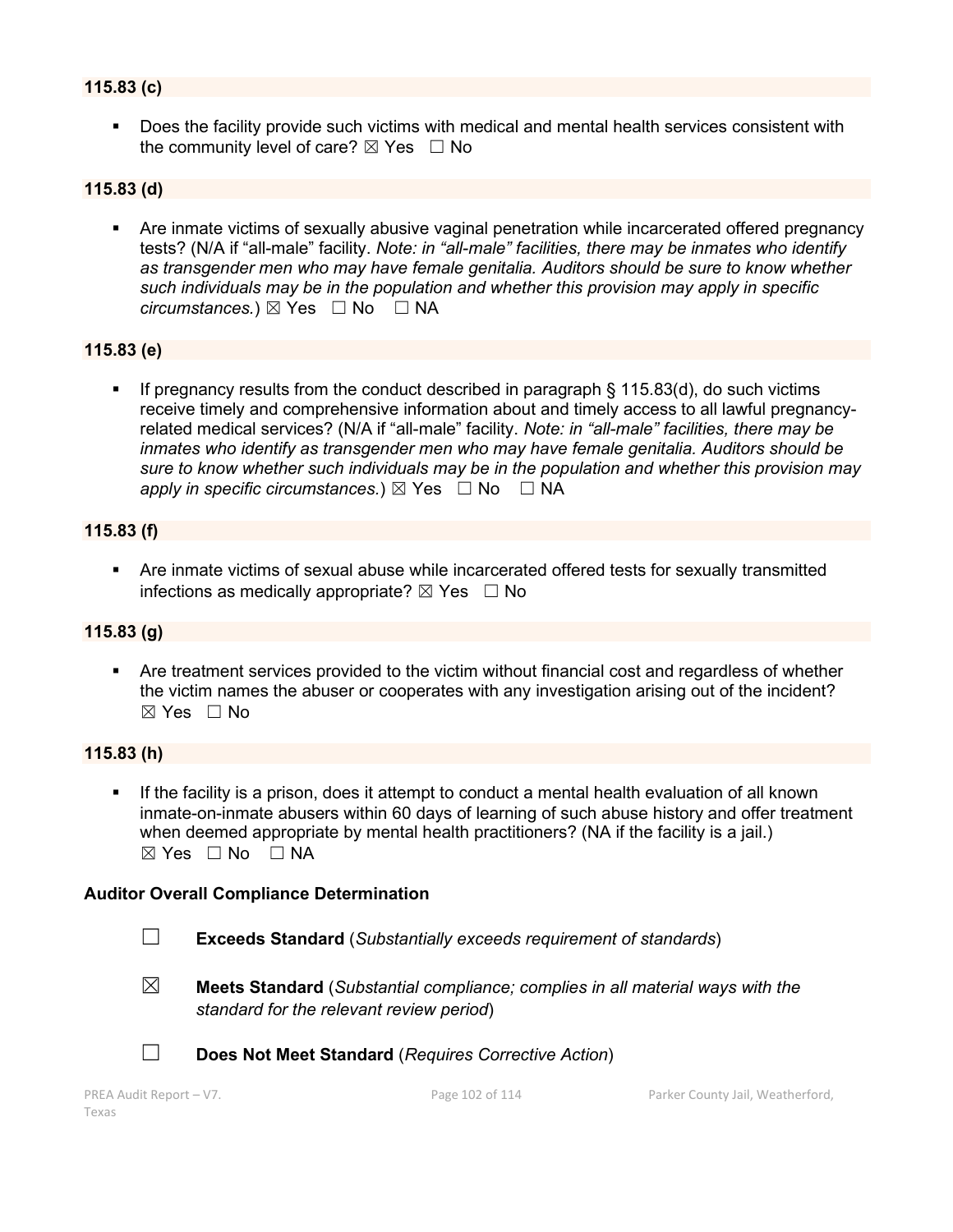115.83(a)

POLICY AND DOCUMENT REVIEW:

Agency Policy LSC 2.11.

ONSITE REVIEW:

During the onsite review, the Auditor observed the medical section at the facility. Medical services are available 24/7 at the facility or at the hospital in Fort Worth, Texas, if needed. Mental health counselors provide treatment and counseling to inmates.

FINDINGS:

Agency Policy LSC 2.11, addresses this provision.

115.83(b)

POLICY AND DOCUMENT REVIEW:

Agency Policy LSC 2.11. The agency reported there were zero (0) allegations of inmate sexual abuse requiring medical treatment, follow-up services or referrals for continued care.

INTERVIEWS:

Medical and Mental Health Staff. At the time of the onsite audit, there were zero (0) inmates who reported a sexual abuse allegation at the facility.

FINDINGS:

Agency Policy LSC 2.11, addresses this provision. Staff interviewed reported follow-up services would be matched with appropriate intervention services.

115.83(c)

POLICY AND DOCUMENT REVIEW:

Agency Policy LSC 2.11. The agency reported there were zero (0) allegations of inmate sexual abuse requiring medical or mental health services.

INTERVIEWS:

Medical and Mental Health Staff.

FINDINGS:

Agency Policy LSC 2.11, addresses this provision. Staff interviewed reported the services provided go beyond the community level of care.

115.83(d)

POLICY AND DOCUMENT REVIEW:

Agency Policy LSC 2.11.

FINDINGS:

All female inmate victims of sexually abusive vaginal penetration while incarcerated offered pregnancy tests. None have been reported at this facility

115.83(e)

POLICY AND DOCUMENT REVIEW:

Agency Policy LSC 2.11.

FINDINGS:

If pregnancy results from the conduct described in paragraph §115.83(d), all victims receive timely and comprehensive information about and timely access to all lawful pregnancy-related medical services, none have been reported at this facility.

115.83(f)

POLICY AND DOCUMENT REVIEW:

Agency Policy LSC 2.11. The agency reported there were zero (0) allegations of inmate sexual abuse requiring medical services.

INTERVIEWS: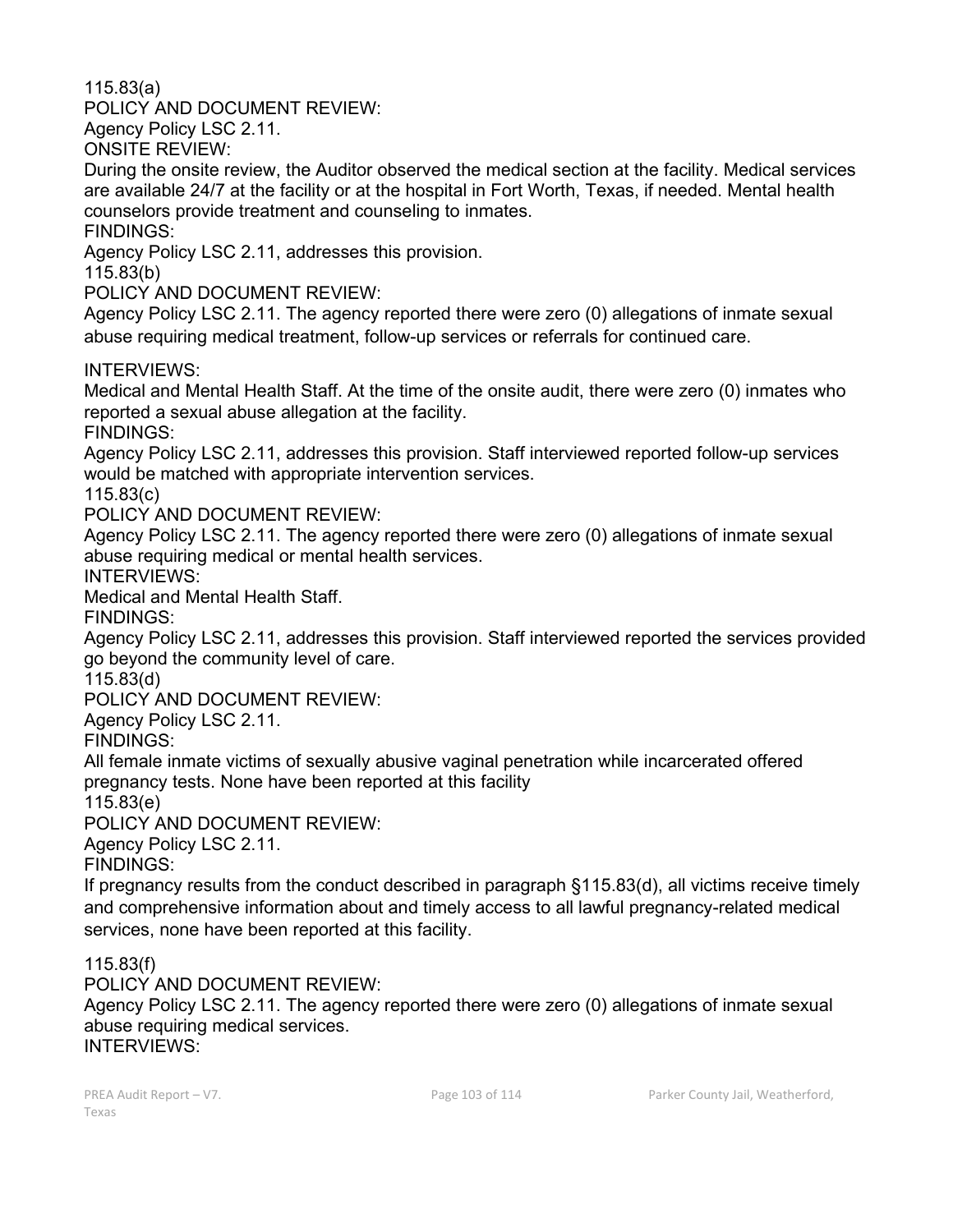At the time of the onsite audit, there were zero (0) allegations who reported a sexual abuse at the facility who required medical services.

FINDINGS:

Agency Policy LSC 2.11, addresses this provision.

115.83(g)

POLICY AND DOCUMENT REVIEW:

Agency Policy LSC 2.11. The agency reported there were zero (0) allegations of inmate sexual abuse requiring treatment services.

INTERVIEWS:

At the time of the onsite audit, there were zero (0) inmates who reported a sexual abuse at the facility who required treatment services.

FINDINGS:

Agency Policy LSC 2.11, addresses this provision.

115.83(h)

POLICY AND DOCUMENT REVIEW:

Agency Policy LSC 2.11. The agency reported there were zero (0) allegations of inmate sexual abuse requiring treatment services.

INTERVIEWS:

Medical and Mental Health Staff.

FINDINGS:

Agency Policy LSC 2.11, addresses this provision. Staff interviewed stated the inmate would be referred, and the treatment provider would respond immediately.

# **DATA COLLECTION AND REVIEW**

# **Standard 115.86: Sexual abuse incident reviews**

# **115.86 (a)**

 Does the facility conduct a sexual abuse incident review at the conclusion of every sexual abuse investigation, including where the allegation has not been substantiated, unless the allegation has been determined to be unfounded?  $\boxtimes$  Yes  $\Box$  No

# **115.86 (b)**

 Does such review ordinarily occur within 30 days of the conclusion of the investigation? ☒ Yes ☐ No

## **115.86 (c)**

 Does the review team include upper-level management officials, with input from line supervisors, investigators, and medical or mental health practitioners?  $\boxtimes$  Yes  $\Box$  No

## **115.86 (d)**

 Does the review team: Consider whether the allegation or investigation indicates a need to change policy or practice to better prevent, detect, or respond to sexual abuse?  $\boxtimes$  Yes  $\Box$  No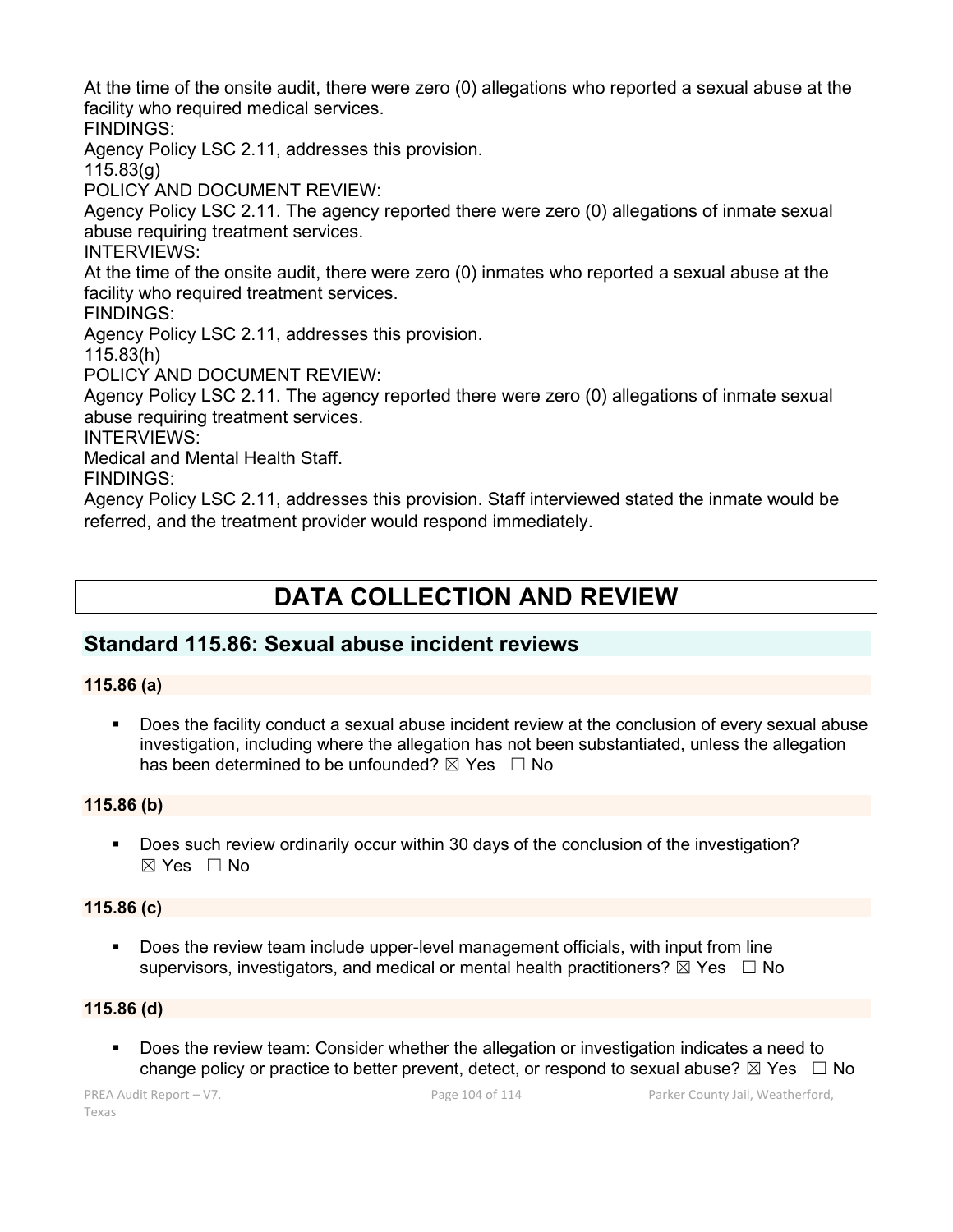- Does the review team: Consider whether the incident or allegation was motivated by race; ethnicity; gender identity; lesbian, gay, bisexual, transgender, or intersex identification, status, or perceived status; gang affiliation; or other group dynamics at the facility?  $\boxtimes$  Yes  $\Box$  No
- Does the review team: Examine the area in the facility where the incident allegedly occurred to assess whether physical barriers in the area may enable abuse?  $\boxtimes$  Yes  $\Box$  No
- Does the review team: Assess the adequacy of staffing levels in that area during different shifts? ⊠ Yes □ No
- Does the review team: Assess whether monitoring technology should be deployed or augmented to supplement supervision by staff?  $\boxtimes$  Yes  $\Box$  No
- Does the review team: Prepare a report of its findings, including but not necessarily limited to determinations made pursuant to  $\S$ § 115.86(d)(1) - (d)(5), and any recommendations for improvement and submit such report to the facility head and PREA compliance manager?  $\boxtimes$  Yes  $\Box$  No

### **115.86 (e)**

 Does the facility implement the recommendations for improvement, or document its reasons for not doing so?  $\boxtimes$  Yes  $\Box$  No

### **Auditor Overall Compliance Determination**

- ☐ **Exceeds Standard** (*Substantially exceeds requirement of standards*)
- ☒ **Meets Standard** (*Substantial compliance; complies in all material ways with the standard for the relevant review period*)
- 
- ☐ **Does Not Meet Standard** (*Requires Corrective Action*)

115.86(a)

POLICY AND DOCUMENT REVIEW:

Agency Policy LSC 2.11.

The agency reported there were (10) administrative investigations of alleged PREA related incidents completed within the past 12 months.

Investigative files.

FINDINGS:

Agency Policy LSC 2.11, addresses this provision. A review of investigative files reflected the agency had completed a sexual abuse incident review at the conclusion of investigations, there was (5) sexual abuse cases in the last twelve months that had a finding other than unfounded. 115.86(b)

POLICY AND DOCUMENT REVIEW: Agency Policy LSC 2.11. Investigative files. FINDINGS: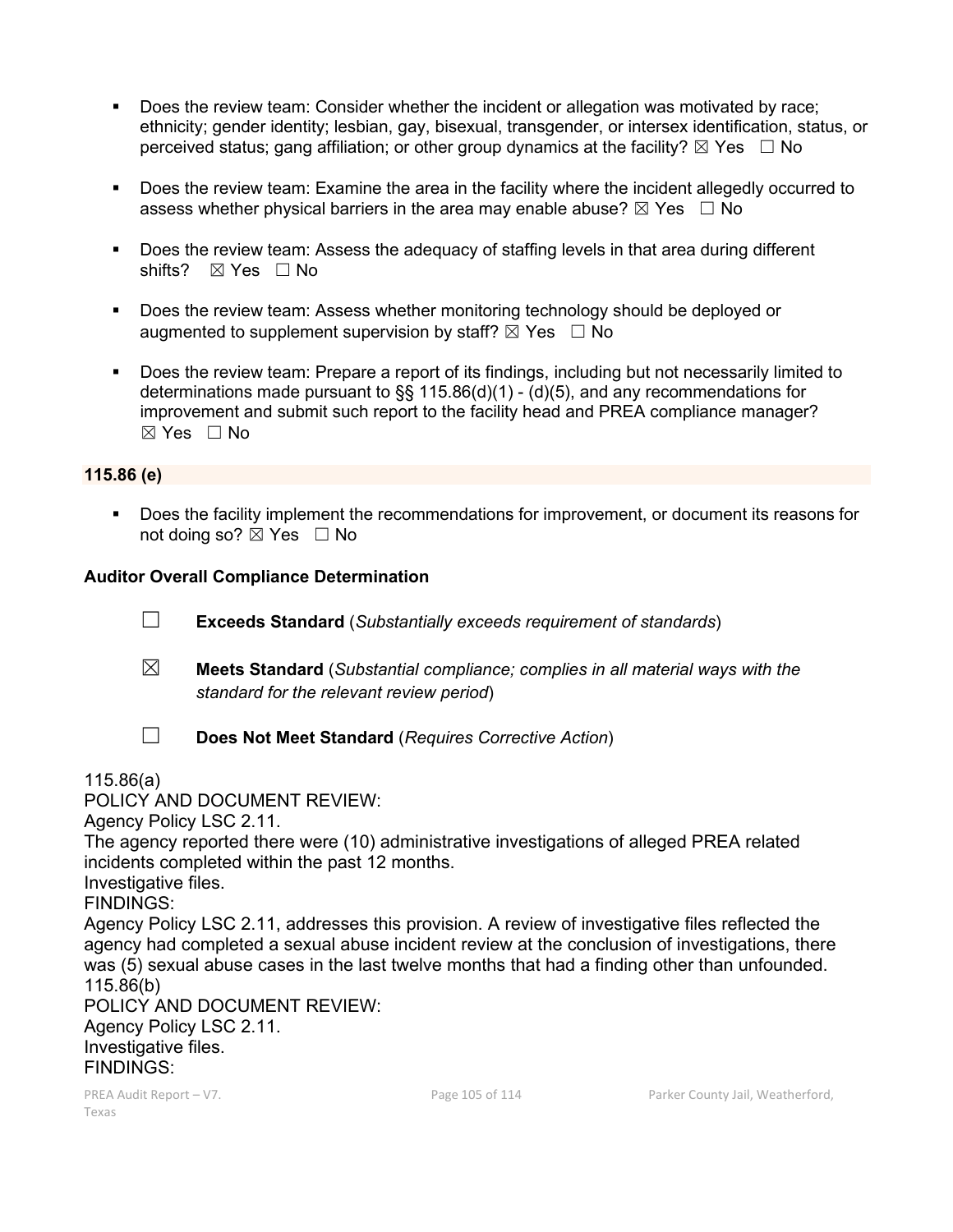Agency Policy LSC 2.11, addresses this provision. A review of the investigative files reflected the agency has completed a sexual abuse incident review, as required. 115.86(c) POLICY AND DOCUMENT REVIEW: Agency Policy LSC 2.11. INTERVIEWS: Warden PREA Compliance Manager Members of the Incident Review Team FINDINGS: Agency Policy LSC 2.11, addresses this provision. Staff interviewed reported the incident review team includes the PREA Compliance Manager and several of the senior staff. Once the Incident Review is completed, it is reviewed by the Warden and the Agency Senior Staff. A review of the Incident Review Report indicated the PREA Coordinator also participates. Staff reported an incident review is conducted for all serious incidents. 115.86(d) POLICY AND DOCUMENT REVIEW: Agency Policy LSC 2.11. Incident Review Report INTERVIEWS: PREA Compliance Manager Incident Review Team FINDINGS: Agency Policy LSC 2.11, addresses this provision. Staff interviewed referenced all the elements needing to be considered, examined, and assessed. The Incident Review Team member provided detailed information of all the elements addressed by the team. Staff interviewed acknowledged a report is completed and includes any recommendations for improvement. Staff reported the Incident Review Report is submitted to the Warden, Agency Senior Staff and PREA Compliance Manager. 115.86(e) POLICY AND DOCUMENT REVIEW: Agency Policy LSC 2.11.

FINDINGS:

Agency Policy LSC 2.11, addresses this provision.

# **Standard 115.87: Data collection**

### **115.87 (a)**

 Does the agency collect accurate, uniform data for every allegation of sexual abuse at facilities under its direct control using a standardized instrument and set of definitions?  $\boxtimes$  Yes  $\Box$  No

### **115.87 (b)**

 Does the agency aggregate the incident-based sexual abuse data at least annually? ☒ Yes ☐ No

**115.87 (c)**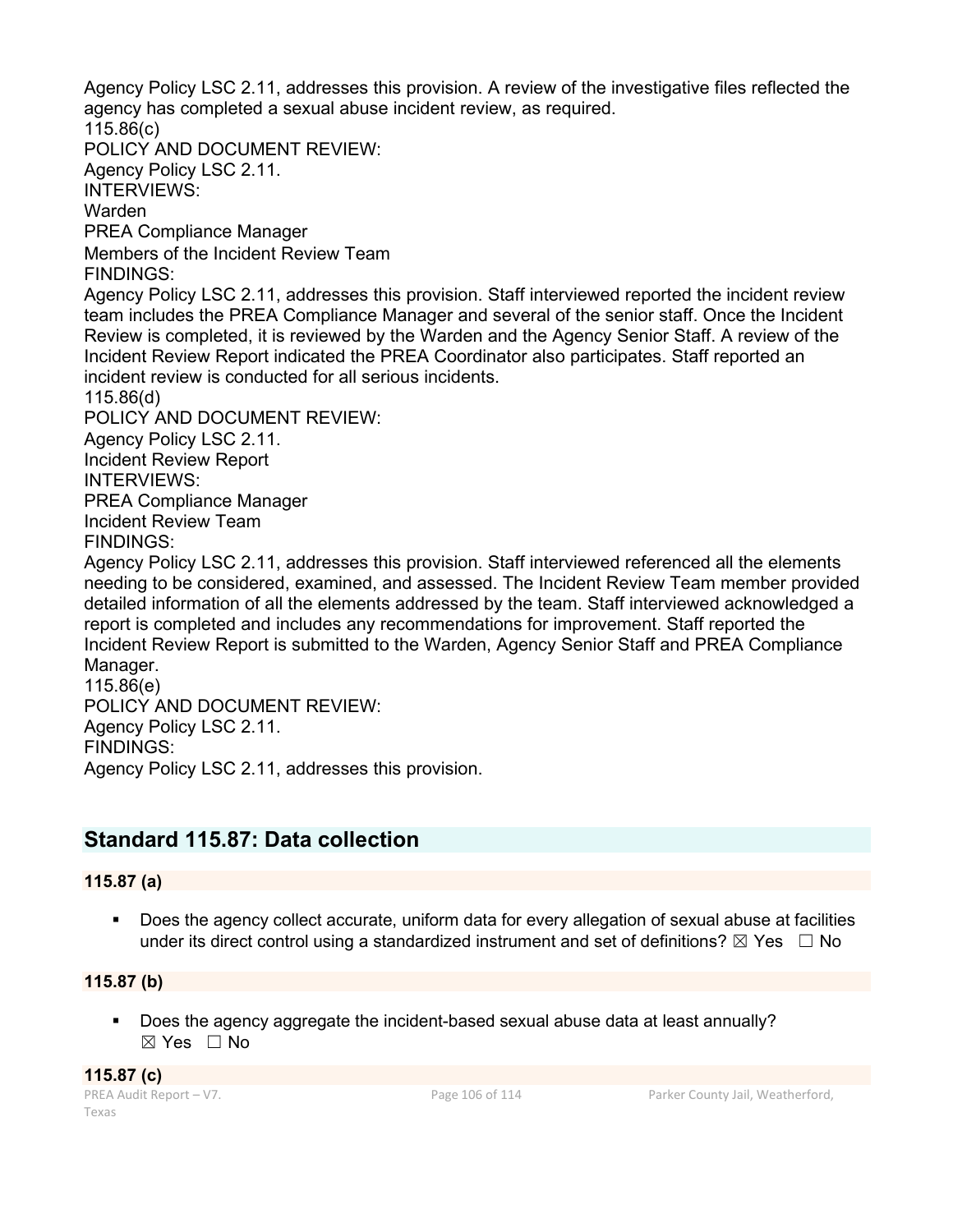Does the incident-based data include, at a minimum, the data necessary to answer all questions from the most recent version of the Survey of Sexual Violence conducted by the Department of Justice? ☒ Yes ☐ No

### **115.87 (d)**

 Does the agency maintain, review, and collect data as needed from all available incident-based documents, including reports, investigation files, and sexual abuse incident reviews?  $\boxtimes$  Yes  $\Box$  No

### **115.87 (e)**

**Does the agency also obtain incident-based and aggregated data from every private facility with** which it contracts for the confinement of its inmates? (N/A if agency does not contract for the confinement of its inmates.)  $\boxtimes$  Yes  $\Box$  No  $\Box$  NA

### **115.87 (f)**

 Does the agency, upon request, provide all such data from the previous calendar year to the Department of Justice no later than June 30? (N/A if DOJ has not requested agency data.)  $\boxtimes$  Yes  $\Box$  No  $\Box$  NA

### **Auditor Overall Compliance Determination**

- ☐ **Exceeds Standard** (*Substantially exceeds requirement of standards*)
- ☒ **Meets Standard** (*Substantial compliance; complies in all material ways with the standard for the relevant review period*)
- ☐ **Does Not Meet Standard** (*Requires Corrective Action*)

115.87(a and c)

POLICY AND DOCUMENT REVIEW:

Agency Policy LSC 2.11.

FINDINGS:

Agency Policy LSC 2.11, addresses this provision. A review of the reporting documentation reflected a comprehensive tracking system designed to maintain various elements for the required data for sexual abuse allegations as well as sexual harassment allegations. One of the functions of the PREA Compliance Manager is to maintain this information. The tracking system contains information on all allegations of abuse, neglect and exploitation, and all serious incidents. 115.87(b)

POLICY AND DOCUMENT REVIEW:

Agency Policy LSC 2.11.

FINDINGS:

Agency Policy LSC 2.11, addresses this provision. A review of the facility tracking information reflected a comprehensive system designed to maintain various elements for the required data for sexual abuse and sexual harassment allegations.

115.87(d)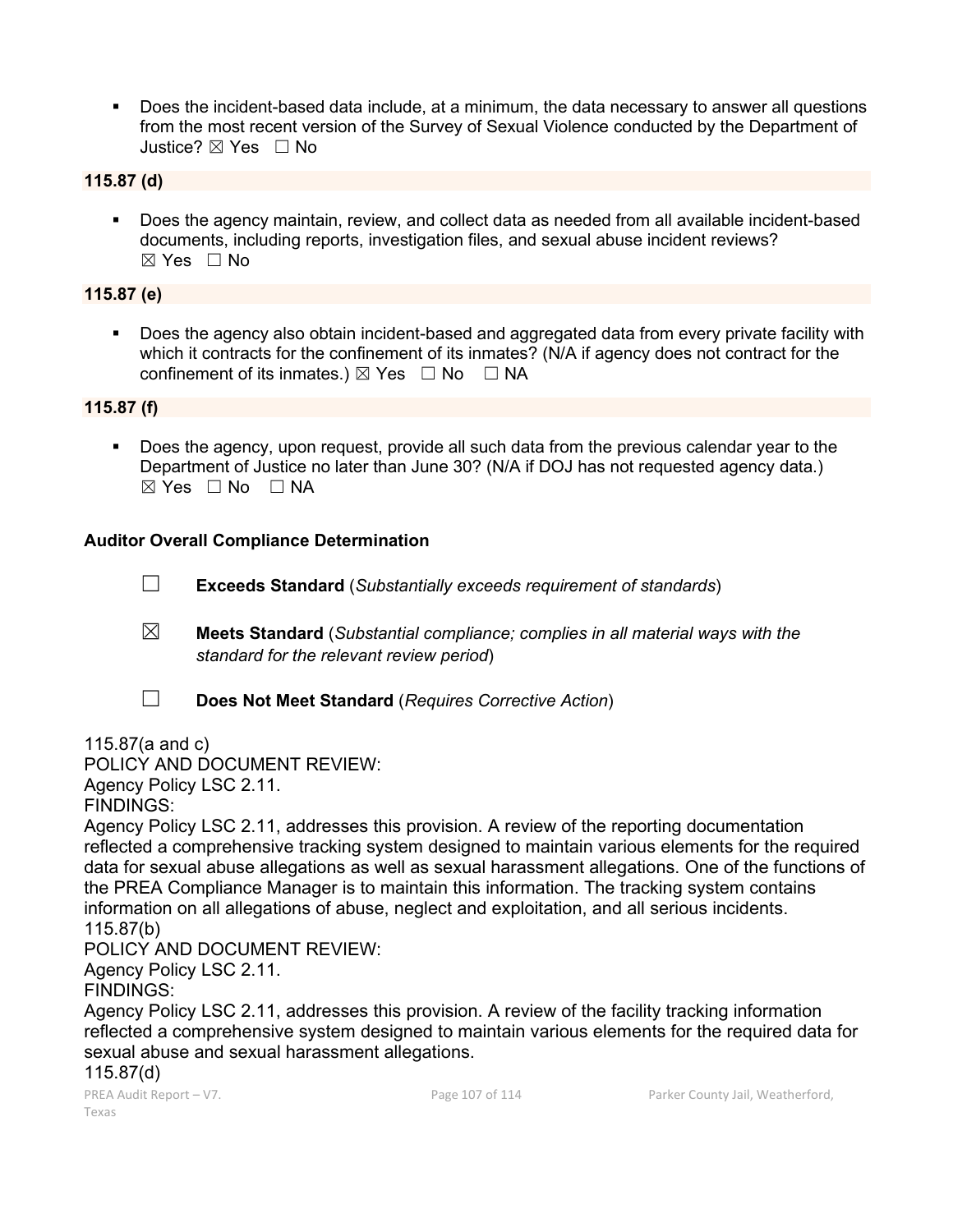Agency Policy LSC 2.11. FINDINGS: Agency Policy LSC 2.11, addresses this provision. A review of the agency website reflects the comprehensive report is published and available to the public for all serious incidents to include sexual abuse and sexual harassment allegations. 115.87(e) POLICY AND DOCUMENT REVIEW: Agency Policy LSC 2.11. FINDINGS: Agency Policy LSC 2.11, addresses this provision. 115.87(f) POLICY AND DOCUMENT REVIEW: Agency Policy LSC 2.11. FINDINGS: Agency Policy LSC 2.11, addresses this provision.

# **Standard 115.88: Data review for corrective action**

### **15.88 (a)**

- Does the agency review data collected and aggregated pursuant to § 115.87 in order to assess and improve the effectiveness of its sexual abuse prevention, detection, and response policies, practices, and training, including by: Identifying problem areas?  $\boxtimes$  Yes  $\Box$  No
- Does the agency review data collected and aggregated pursuant to § 115.87 in order to assess and improve the effectiveness of its sexual abuse prevention, detection, and response policies, practices, and training, including by: Taking corrective action on an ongoing basis?  $\boxtimes$  Yes  $\Box$  No
- Does the agency review data collected and aggregated pursuant to § 115.87 in order to assess and improve the effectiveness of its sexual abuse prevention, detection, and response policies, practices, and training, including by: Preparing an annual report of its findings and corrective actions for each facility, as well as the agency as a whole?  $\boxtimes$  Yes  $\Box$  No

### **115.88 (b)**

 Does the agency's annual report include a comparison of the current year's data and corrective actions with those from prior years and provide an assessment of the agency's progress in addressing sexual abuse  $\boxtimes$  Yes  $\Box$  No

### **115.88 (c)**

 Is the agency's annual report approved by the agency head and made readily available to the public through its website or, if it does not have one, through other means?  $\boxtimes$  Yes  $\Box$  No

#### **115.88 (d)**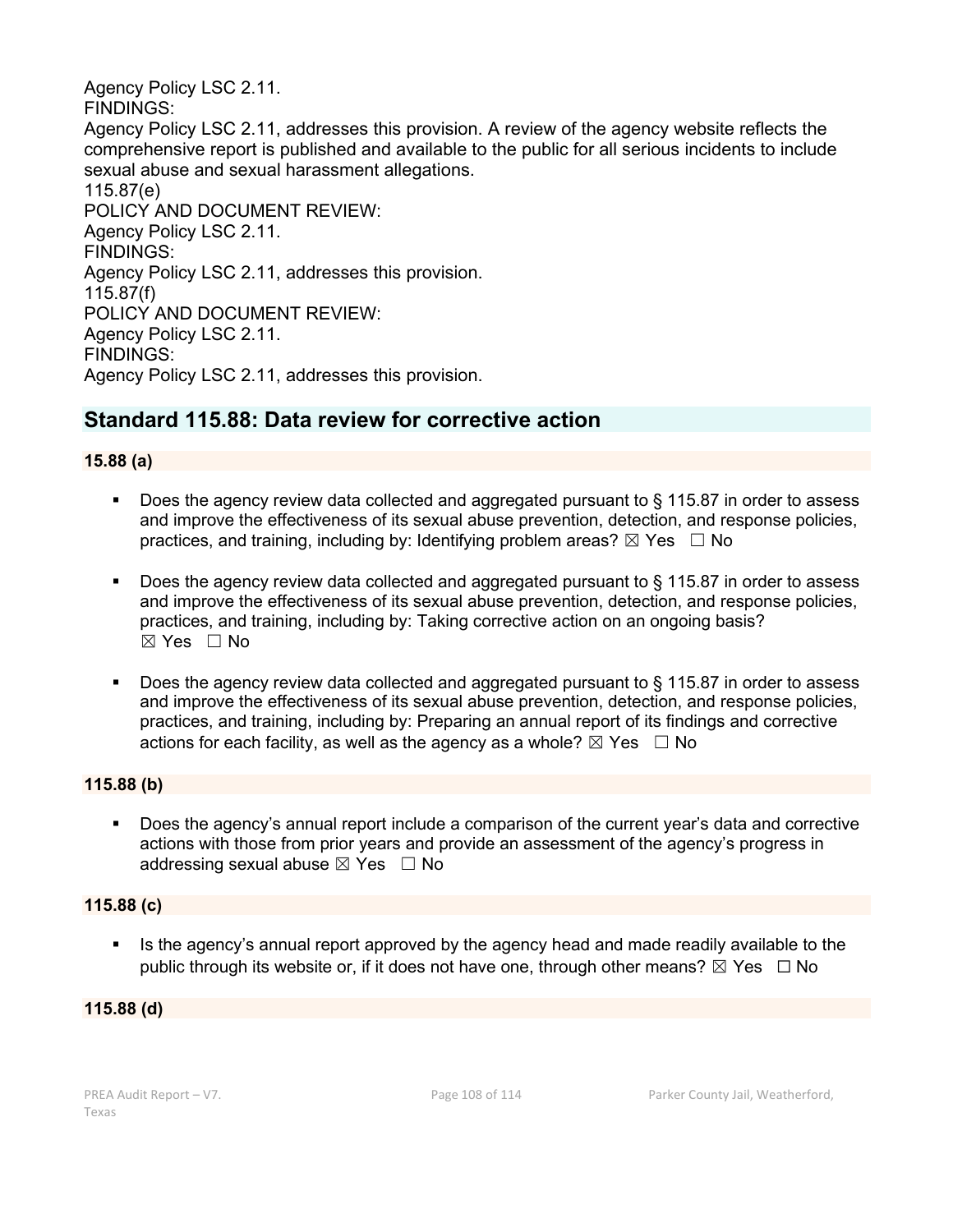Does the agency indicate the nature of the material redacted where it redacts specific material from the reports when publication would present a clear and specific threat to the safety and security of a facility? ⊠ Yes □ No

### **Auditor Overall Compliance Determination**

| $\Box$                                                                                                                                                                                                                                                                                                                                                                                                                                                                                          | <b>Exceeds Standard</b> (Substantially exceeds requirement of standards)                                                                                                                                               |
|-------------------------------------------------------------------------------------------------------------------------------------------------------------------------------------------------------------------------------------------------------------------------------------------------------------------------------------------------------------------------------------------------------------------------------------------------------------------------------------------------|------------------------------------------------------------------------------------------------------------------------------------------------------------------------------------------------------------------------|
| $\boxtimes$                                                                                                                                                                                                                                                                                                                                                                                                                                                                                     | <b>Meets Standard</b> (Substantial compliance; complies in all material ways with the<br>standard for the relevant review period)                                                                                      |
| $\mathcal{L}_{\mathcal{A}}$                                                                                                                                                                                                                                                                                                                                                                                                                                                                     | Does Not Meet Standard (Requires Corrective Action)                                                                                                                                                                    |
| 115.88(a)<br>POLICY AND DOCUMENT REVIEW:<br>Agency Policy LSC 2.11. Annual report.<br><b>INTERVIEWS:</b><br><b>PREA Coordinator</b><br>PREA Compliance Manager.<br><b>FINDINGS:</b><br>Agency Policy LSC 2.11, addresses this provision. A review of the annual report reflects all the<br>elements required by this provision. Staff interviewed reported in detail the process followed when<br>reviewing the data, identifying problem areas and corrective action, and preparing the annual |                                                                                                                                                                                                                        |
| report.<br>115.88(b)<br>Agency Policy LSC 2.11.<br><b>FINDINGS:</b><br>115.88(c)                                                                                                                                                                                                                                                                                                                                                                                                                | POLICY AND DOCUMENT REVIEW:<br>Agency Policy LSC 2.11, addresses this provision.                                                                                                                                       |
| Agency Policy LSC 2.11.<br>Annual report.<br><b>INTERVIEWS:</b><br><b>PREA Coordinator</b><br><b>FINDINGS:</b>                                                                                                                                                                                                                                                                                                                                                                                  | POLICY AND DOCUMENT REVIEW:<br>PREA Compliance Manager.                                                                                                                                                                |
| 115.88(d)<br>Agency Policy LSC 2.11.<br><b>INTERVIEWS:</b><br><b>PREA Coordinator</b><br><b>FINDINGS:</b>                                                                                                                                                                                                                                                                                                                                                                                       | Agency Policy LSC 2.11, addresses this provision. Staff interviewed reported the Annual report is<br>reviewed and approved by the Agency Senior Staff and posted on the agency website.<br>POLICY AND DOCUMENT REVIEW: |
| Agency Policy LSC 2.11, addresses this provision. Staff interviewed reported all personal<br>identifying information and personal health information is redacted. The reports would reflect only<br>basic demographic information.                                                                                                                                                                                                                                                              |                                                                                                                                                                                                                        |

Texas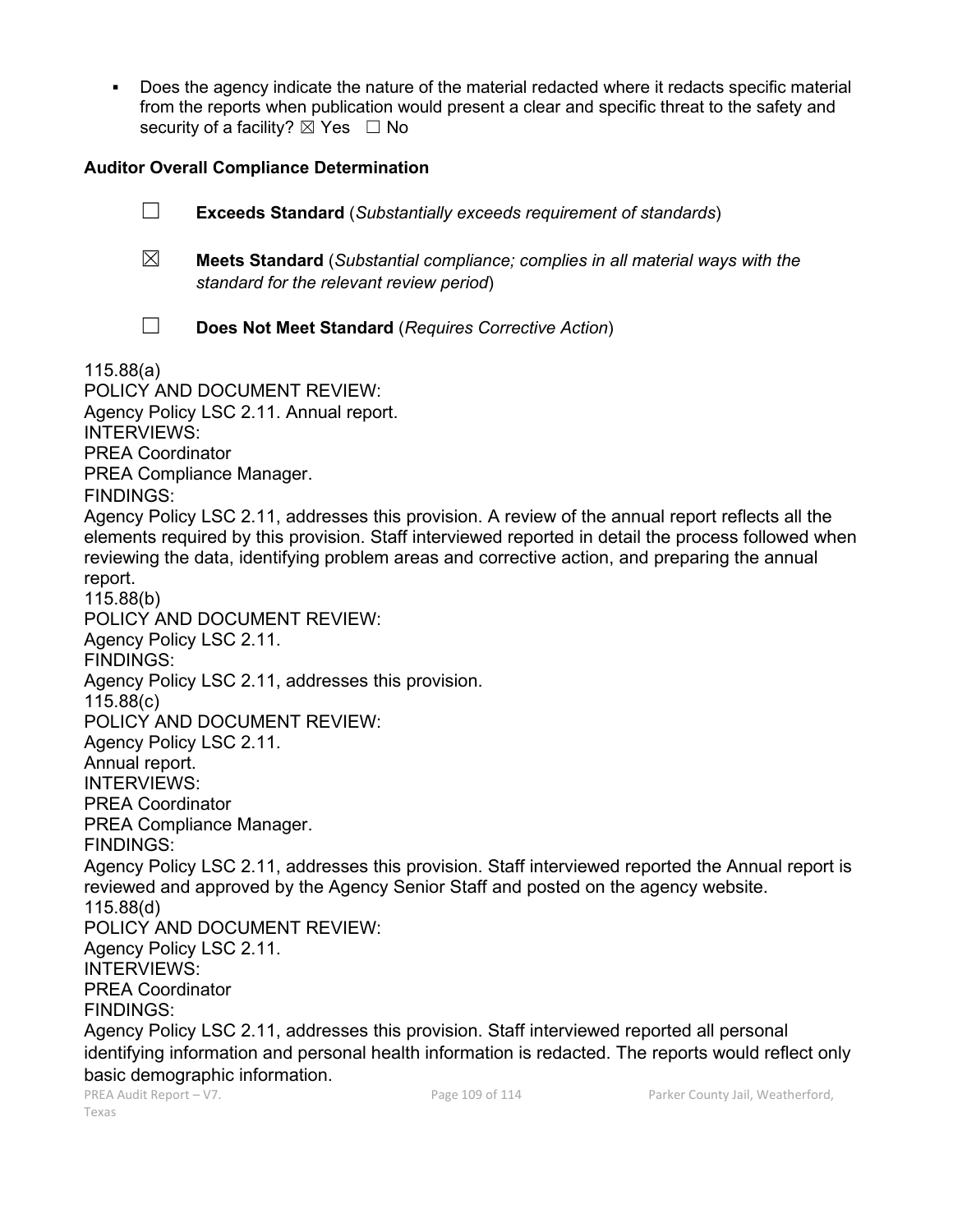## **Standard 115.89: Data storage, publication, and destruction**

#### **115.89 (a)**

■ Does the agency ensure that data collected pursuant to § 115.87 are securely retained?  $\boxtimes$  Yes  $\Box$  No

#### **115.89 (b)**

 Does the agency make all aggregated sexual abuse data, from facilities under its direct control and private facilities with which it contracts, readily available to the public at least annually through its website or, if it does not have one, through other means?  $\boxtimes$  Yes  $\Box$  No

#### **115.89 (c)**

 Does the agency remove all personal identifiers before making aggregated sexual abuse data publicly available?  $\boxtimes$  Yes  $\Box$  No

#### **115.89 (d)**

 Does the agency maintain sexual abuse data collected pursuant to § 115.87 for at least 10 years after the date of the initial collection, unless Federal, State, or local law requires otherwise? ⊠ Yes □ No

#### **Auditor Overall Compliance Determination**

- ☐ **Exceeds Standard** (*Substantially exceeds requirement of standards*)
- ☒ **Meets Standard** (*Substantial compliance; complies in all material ways with the standard for the relevant review period*)
- 
- ☐ **Does Not Meet Standard** (*Requires Corrective Action*)

115.89(a)

POLICY AND DOCUMENT REVIEW: Agency Policy LSC 2.11. INTERVIEWS: PREA Coordinator FINDINGS: Agency Policy LSC 2.11, addresses this provision. Staff interviewed reported access to any data is restricted to the Agency Senior Staff for operational use and is password protected. 115.89(b) POLICY AND DOCUMENT REVIEW: Agency Policy LSC 2.11. Aggregated data on website. FINDINGS: Agency Policy LSC 2.11, addresses this provision. The data posted on the agency website includes agency data from previous years to present.

Texas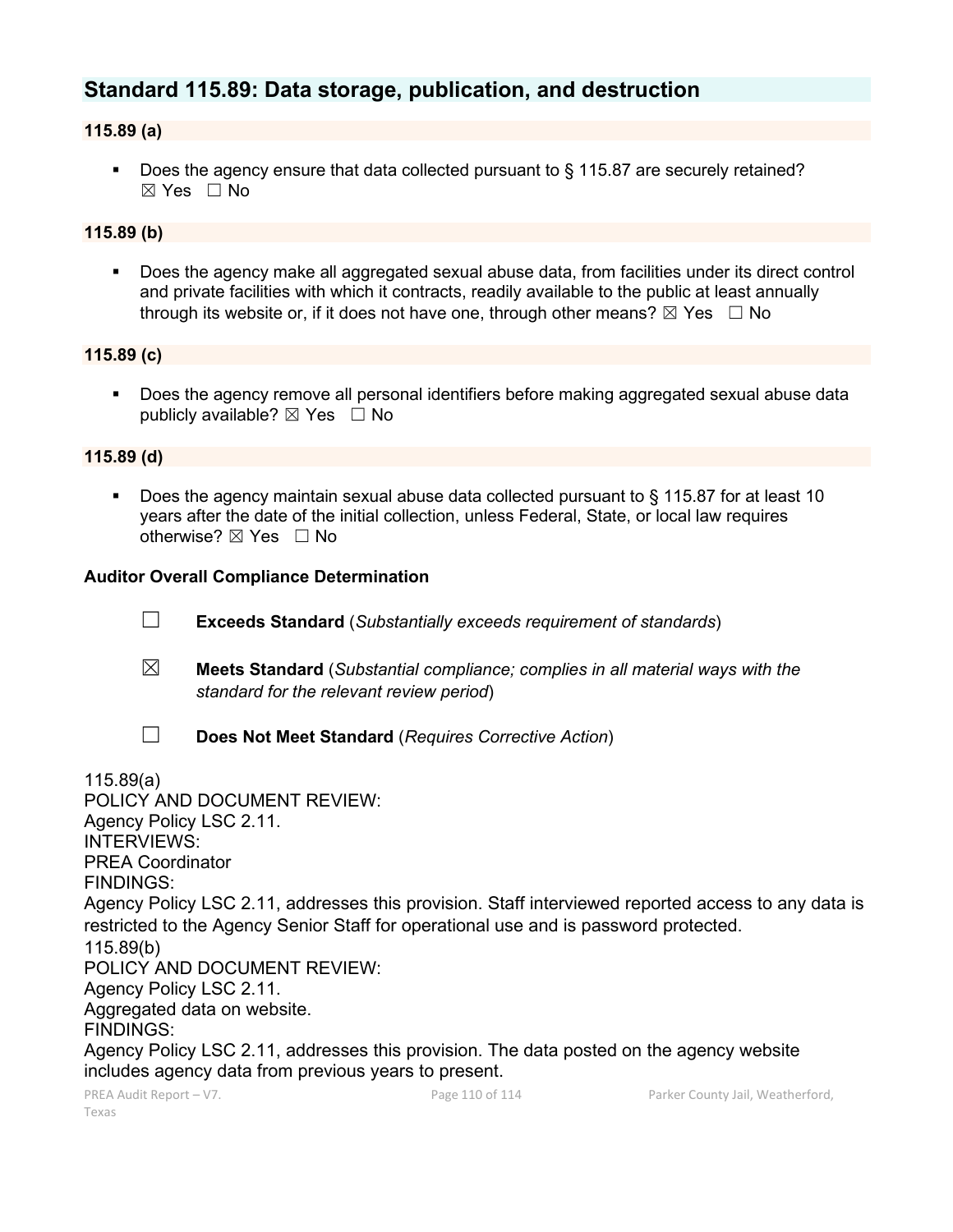115.89(c) POLICY AND DOCUMENT REVIEW: Agency Policy LSC 2.11. Aggregated data on agency website. FINDINGS: Agency Policy LSC 2.11, addresses this provision. The data posted on the agency website has all personal identifiers redacted. 115.89(d) POLICY AND DOCUMENT REVIEW: Agency Policy LSC 2.11. Aggregated data on agency website. FINDINGS: Agency Policy LSC 2.11, addresses this provision. The data and records collected are to be retained in accordance with state and agency retention requirements.

# **AUDITING AND CORRECTIVE ACTION**

## **Standard 115.401: Frequency and scope of audits**

#### **115.401 (a)**

 During the prior three-year audit period, did the agency ensure that each facility operated by the agency, or by a private organization on behalf of the agency, was audited at least once? (*Note: The response here is purely informational. A "no" response does not impact overall compliance with this standard.*)  $\boxtimes$  Yes  $\Box$  No

#### **115.401 (b)**

- Is this the first year of the current audit cycle? (*Note: a "no" response does not impact overall compliance with this standard.*)  $\boxtimes$  Yes  $\Box$  No
- If this is the second year of the current audit cycle, did the agency ensure that at least one-third of each facility type operated by the agency, or by a private organization on behalf of the agency, was audited during the first year of the current audit cycle? (N/A if this is **not** the *second* year of the current audit cycle.)  $\Box$  Yes  $\Box$  No  $\boxtimes$  NA
- If this is the third year of the current audit cycle, did the agency ensure that at least two-thirds of each facility type operated by the agency, or by a private organization on behalf of the agency, were audited during the first two years of the current audit cycle? (N/A if this is **not** the *third* year of the current audit cycle.)  $\Box$  Yes  $\Box$  No  $\boxtimes$  NA

#### **115.401 (h)**

 Did the Auditor have access to, and the ability to observe, all areas of the audited facility? ☒ Yes ☐ No

#### **115.401 (i)**

Texas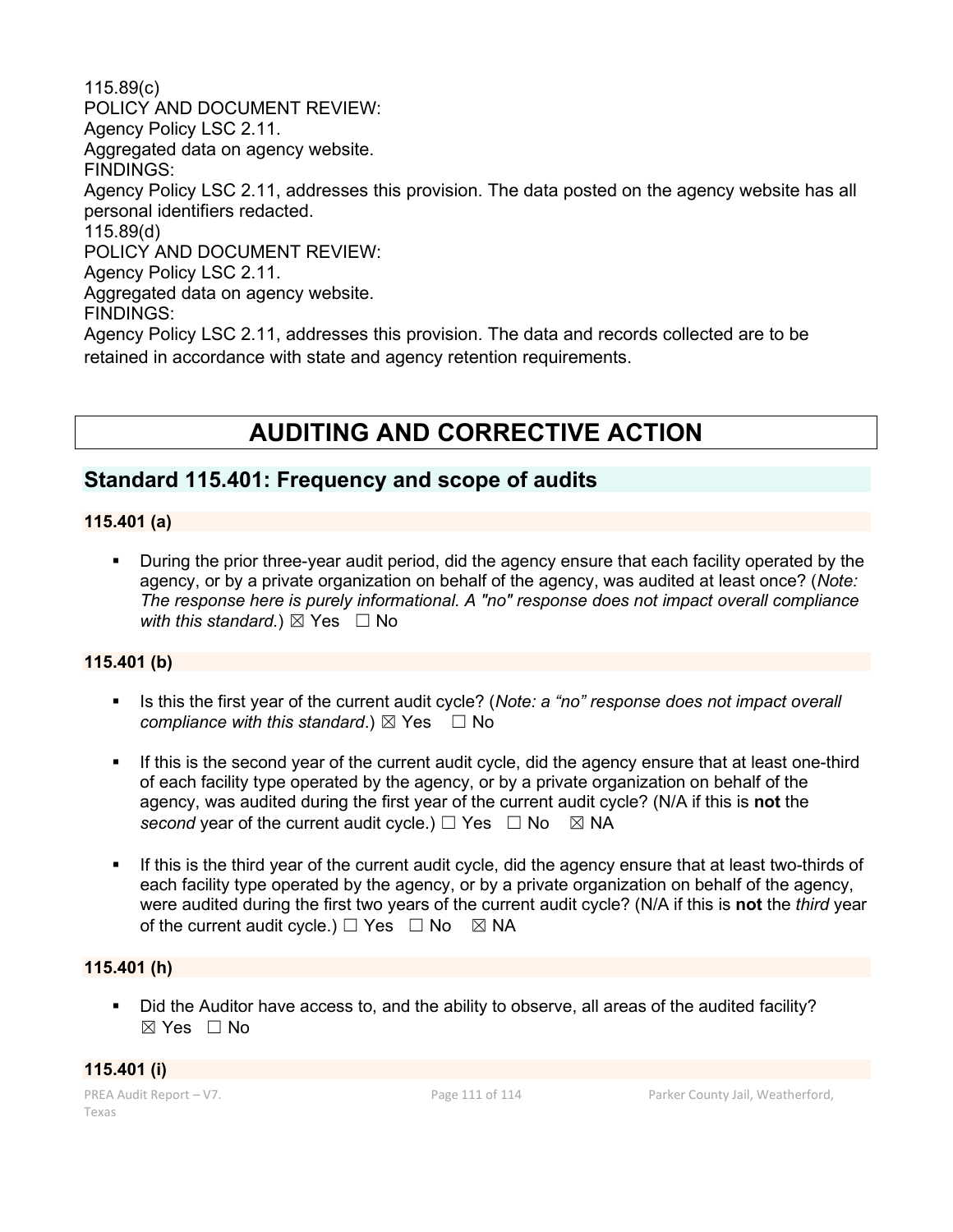Was the Auditor permitted to request and receive copies of any relevant documents (including electronically stored information)?  $\boxtimes$  Yes  $\Box$  No

#### **115.401 (m)**

 Was the Auditor permitted to conduct private interviews with inmates, residents, and detainees?  $\boxtimes$  Yes  $\Box$  No

#### **115.401 (n)**

 Were inmates permitted to send confidential information or correspondence to the Auditor in the same manner as if they were communicating with legal counsel?  $\boxtimes$  Yes  $\Box$  No

#### **Auditor Overall Compliance Determination**

- ☐ **Exceeds Standard** (*Substantially exceeds requirement of standards*)
- ☒ **Meets Standard** (*Substantial compliance; complies in all material ways with the standard for the relevant review period*)
- 
- ☐ **Does Not Meet Standard** (*Requires Corrective Action*)

#### 115.401(a)

#### POLICY AND DOCUMENT REVIEW:

Aggregated data on website.

FINDINGS:

The agency ensured that each facility operated by the agency, or by a private organization on behalf of the agency, was audited at least once.

115.401(b)

POLICY AND DOCUMENT REVIEW:

Aggregated data on website.

FINDINGS:

The agency is following their audit cycle and planned future audits. The data posted on the agency website.

115.401(h)

POLICY AND DOCUMENT REVIEW:

There is no agency policy for this provision.

FINDINGS:

The Auditor had full access to, and the ability to observe, all areas of the facility. The Auditor reviewed areas of this facility multiple times during the onsite review.

115.401(i)

POLICY AND DOCUMENT REVIEW:

There is no agency policy for this provision.

FINDINGS:

The Auditor was permitted to request and did receive copies of any relevant documents needed for this audit.

115.401(m)

POLICY AND DOCUMENT REVIEW: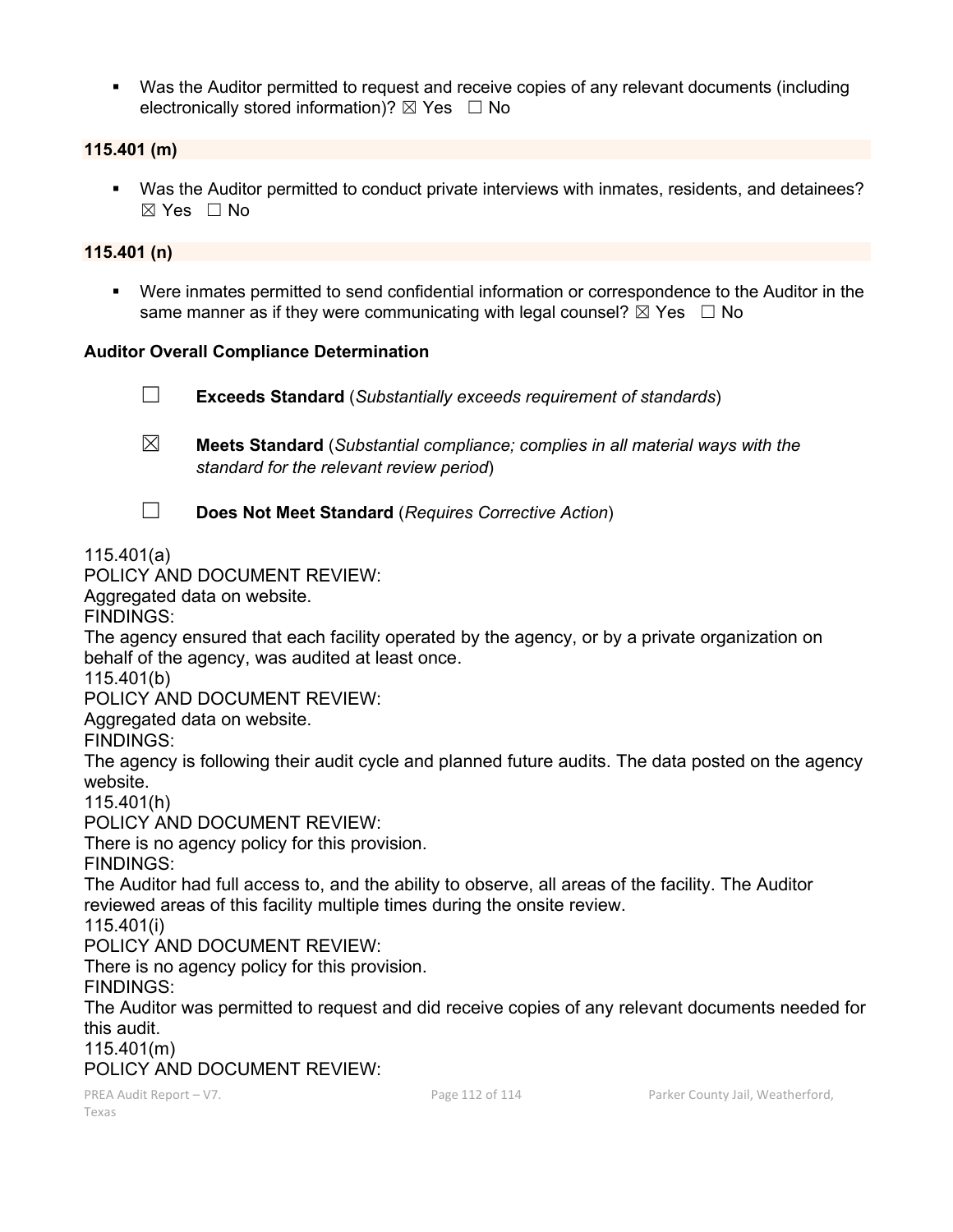There is no agency policy for this provision.

FINDINGS:

The Auditor was permitted to conduct private interviews with inmates. The staff at this facility were very professional and efficient with regards to this provision.

115.401(n)

POLICY AND DOCUMENT REVIEW:

There is no agency policy for this provision.

FINDINGS:

Inmates were permitted to send confidential information or correspondence to the Auditor in the same manner as if they were communicating with legal counsel. The Auditor did not receive confidential and unimpeded letters from some of the inmates residing at this facility.

## **Standard 115.403: Audit contents and findings**

**115.403 (f)**

• The agency has published on its agency website, if it has one, or has otherwise made publicly available, all Final Audit Reports. The review period is for prior audits completed during the past three years PRECEDING THIS AUDIT. The pendency of any agency appeal pursuant to 28 C.F.R. § 115.405 does not excuse noncompliance with this provision. (N/A if there have been no Final Audit Reports issued in the past three years, or in the case of single facility agencies that there has never been a Final Audit Report issued.)  $\boxtimes$  Yes  $\Box$  No  $\Box$  NA

### **Auditor Overall Compliance Determination**

- ☐ **Exceeds Standard** (*Substantially exceeds requirement of standards*)
- ☒ **Meets Standard** (*Substantial compliance; complies in all material ways with the standard for the relevant review period*)

☐ **Does Not Meet Standard** (*Requires Corrective Action*)

115.403(f)

POLICY AND DOCUMENT REVIEW:

There is no agency policy for this provision.

FINDINGS:

LaSalle Corrections, LLC., has published on its agency website all Final Audit Reports within 90 days of issuance by the Auditor. This information is made available to the public and is in accordance with 28 C.F.R. § 115.405.